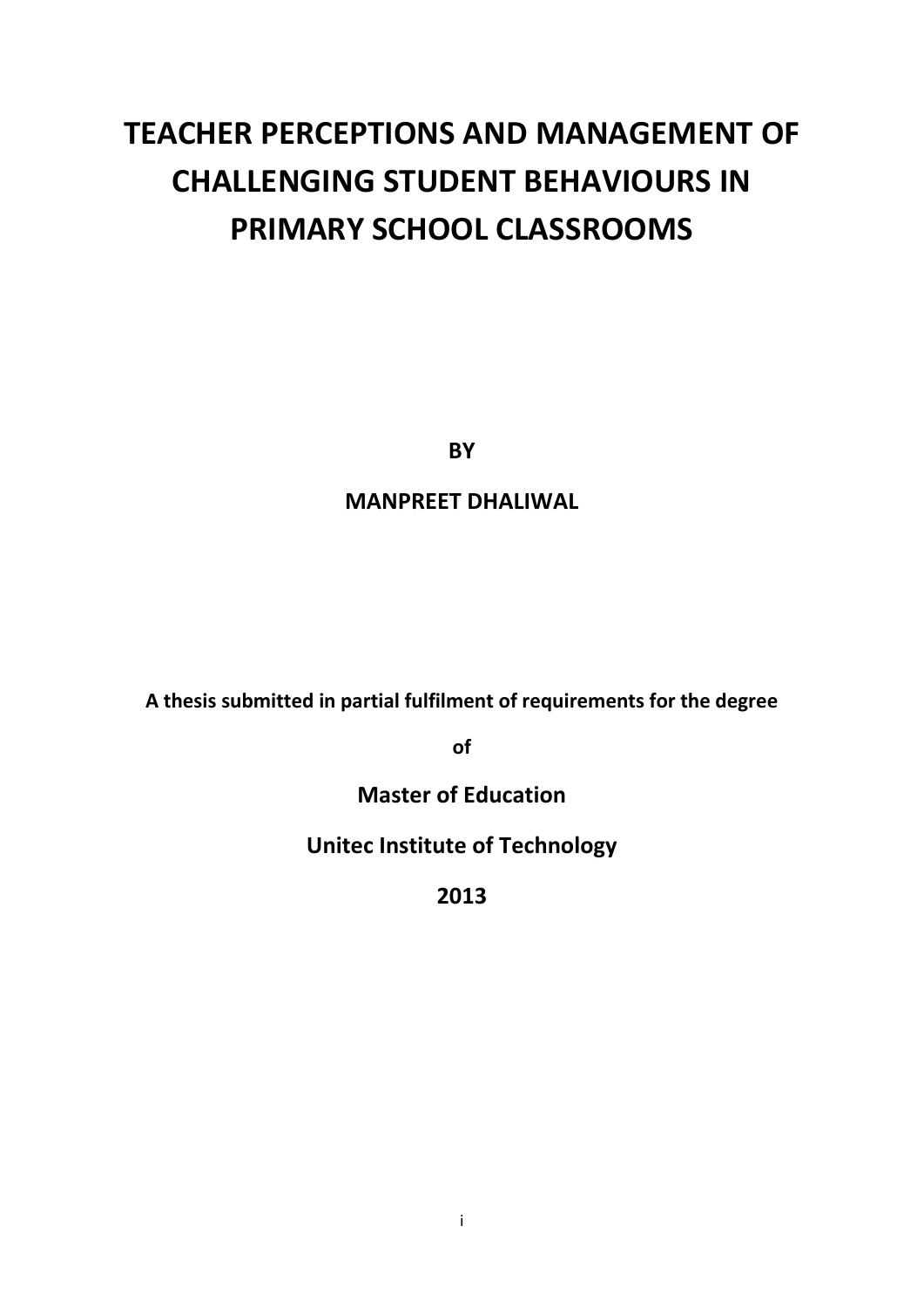### *Teacher perceptions and management of challenging student behaviours in primary school classrooms*

### **ABSTRACT**

This study aimed at investigating Teacher perceptions and management of challenging student behaviours in classrooms and what support is available to the teachers to manage students with challenging behaviours. Managing challenging behaviour in a classroom setting is a problem faced by many teachers. The literature review indicated that teachers who show a genuine interest in students and what they learn and do are more likely to build strong positive relationships with their students and as a result are better able to manage challenging behaviours in their classrooms. The literature review also indicated that it is important, that teachers recognise their perceptions of challenging behaviour and reflect on their own personal beliefs and the beliefs of others regarding the understanding of challenging behaviours.

The study is a small-scale educational research project that was qualitative in nature. The qualitative nature of this research allowed for the exploration of the eight teacher participants' experiences shared during the semi-structured interviews regarding challenging behaviours and what the issues are in managing these behaviours. The outcomes of this study confirm findings in literature by demonstrating that a close, positive and supportive relationship between teacher and students is essential for developing a mutual relationship of respect and for managing challenging behaviours successfully.

Findings indicate that teachers need to discuss with colleagues their current perceptions and attitudes towards working with those students who present challenges and investigate ways of working positively with these students. School management and teachers need to work collaboratively in order to minimise the occurrence of and impact of challenging behaviours in classrooms. Findings also indicated some issues raised by teachers that were not viewed in the literature reviewed. For example issues facing teachers due to occurrence of challenging student behaviour.

ii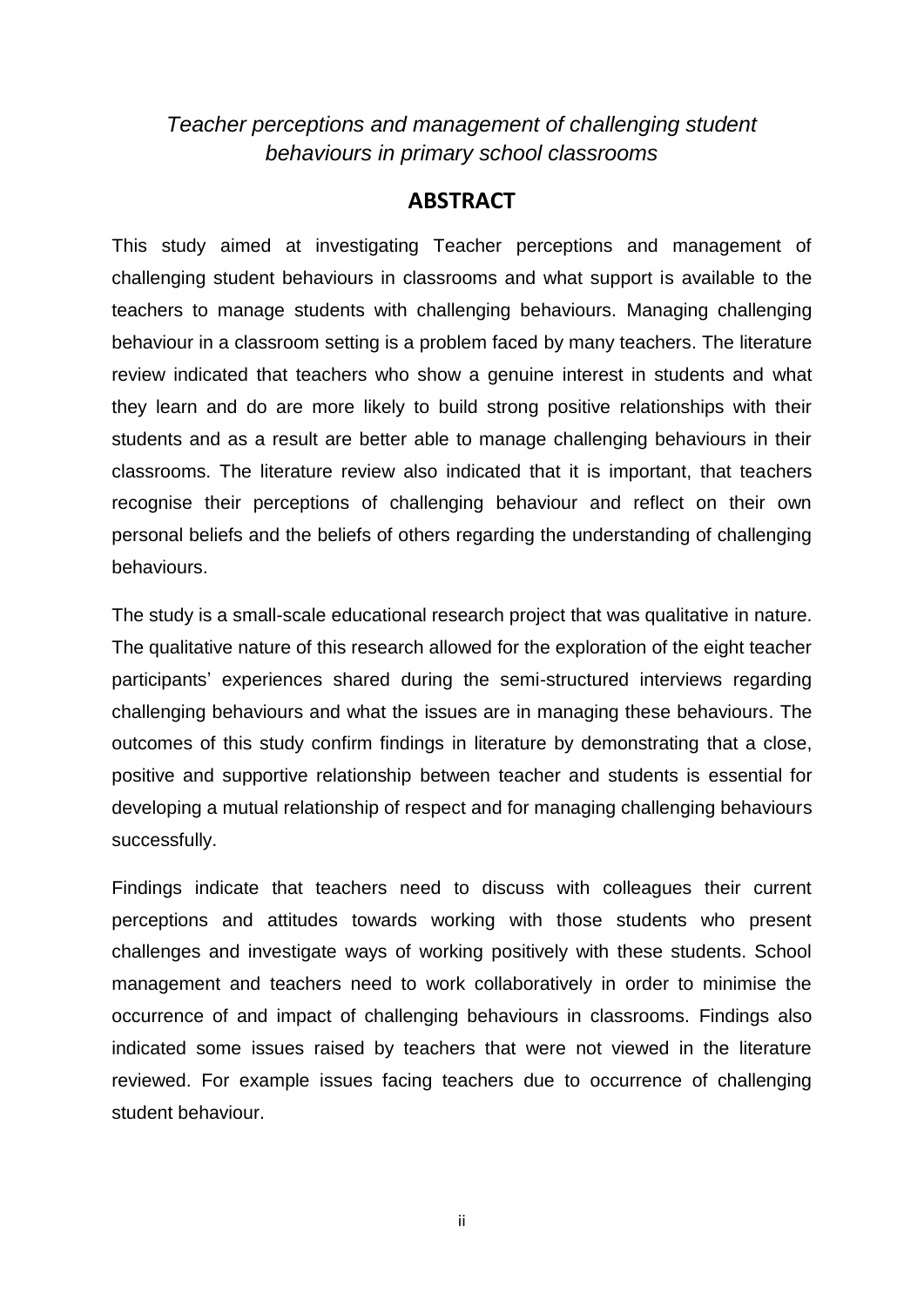#### **ACKNOWLEDGEMENTS**

This thesis would not have been completed without the support of some very special people. Their interest and support have been so valued.

I would first and foremost like to thank my principal supervisor Professor Carol Cardno for her encouragement, expert and timely feedback throughout the journey. Because of this, I am a better writer than I was when I began to write my thesis. I would also like to thank my associate supervisor Angel Chan who provided feedback, guidance and advice on my writing.

I would like to acknowledge the principals of schools who granted me the permission to carry out my research interviews with teachers in their school. I would especially like to thank the eight teachers (the interviewees) who gave up their precious time after school hours to share their experiences and opinions. I thank them for the honest and rich accounts of their experiences. Without your participation and input, this thesis wouldn't have been completed.

Throughout this study I have been privileged to have had the support and encouragement of my wonderful family, my husband Sammy, my in laws Parminder and Lieutenant Colonel (Retired) Harjit Singh Dhaliwal and my sons Zameer and Nirbhay. They understood when I had to write late into the night and encouraged me when things were difficult. My dog Sheeba always sat by me while I worked late in the night. I am deeply indebted to my mother-in-law who supported me through all these years of my study unconditionally. I also value my husband Sammy's support throughout my journey.

To my wider family and friends who cared enough to ask how things were going, my thanks for your on-going interest and support.

Finally this thesis is dedicated to and in memory of my Father, Late Lieutenant Colonel Avatar Singh Aujla, who was my true inspiration and guiding light. He always encouraged me to pursue higher studies. He was a true believer in building one's bank of knowledge and growing professionally. This is to you Papa!

iii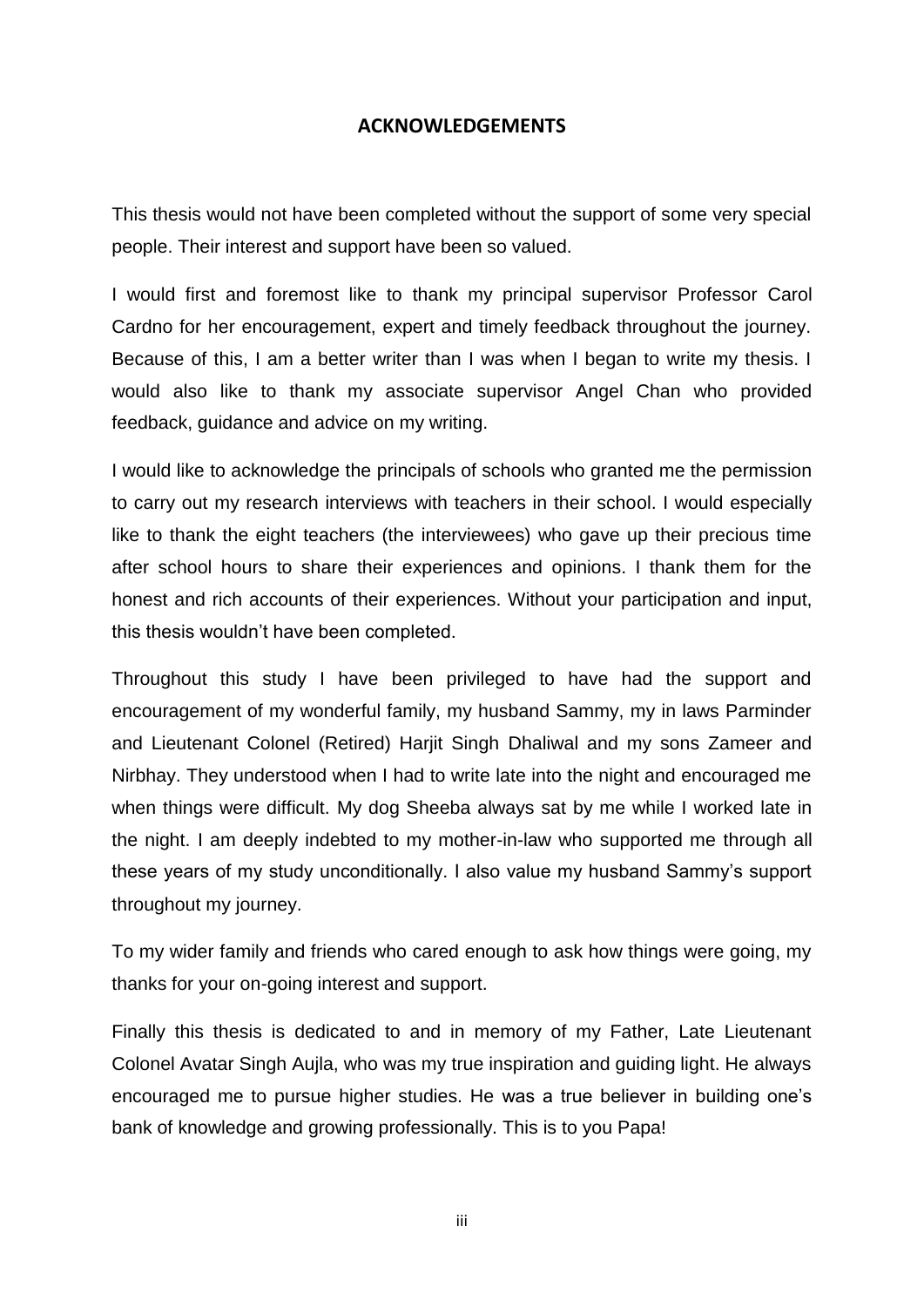## **TABLE OF CONTENTS**

| <b>CHAPTER ONE INTRODUCTION</b>                                                   |  |
|-----------------------------------------------------------------------------------|--|
|                                                                                   |  |
|                                                                                   |  |
|                                                                                   |  |
|                                                                                   |  |
| <b>Thesis</b>                                                                     |  |
| <b>CHAPTER TWO LITERATURE REVIEW</b>                                              |  |
|                                                                                   |  |
| Part One: Understanding challenging behaviours and teacher perceptions9           |  |
|                                                                                   |  |
|                                                                                   |  |
| Part Four: Teacher perceptions regarding challenging behaviours22                 |  |
| Part Five: Role of the teacher and effective strategies in promoting teaching and |  |
| Part Six: Issues, importance of teacher student relationships and its effect on   |  |
|                                                                                   |  |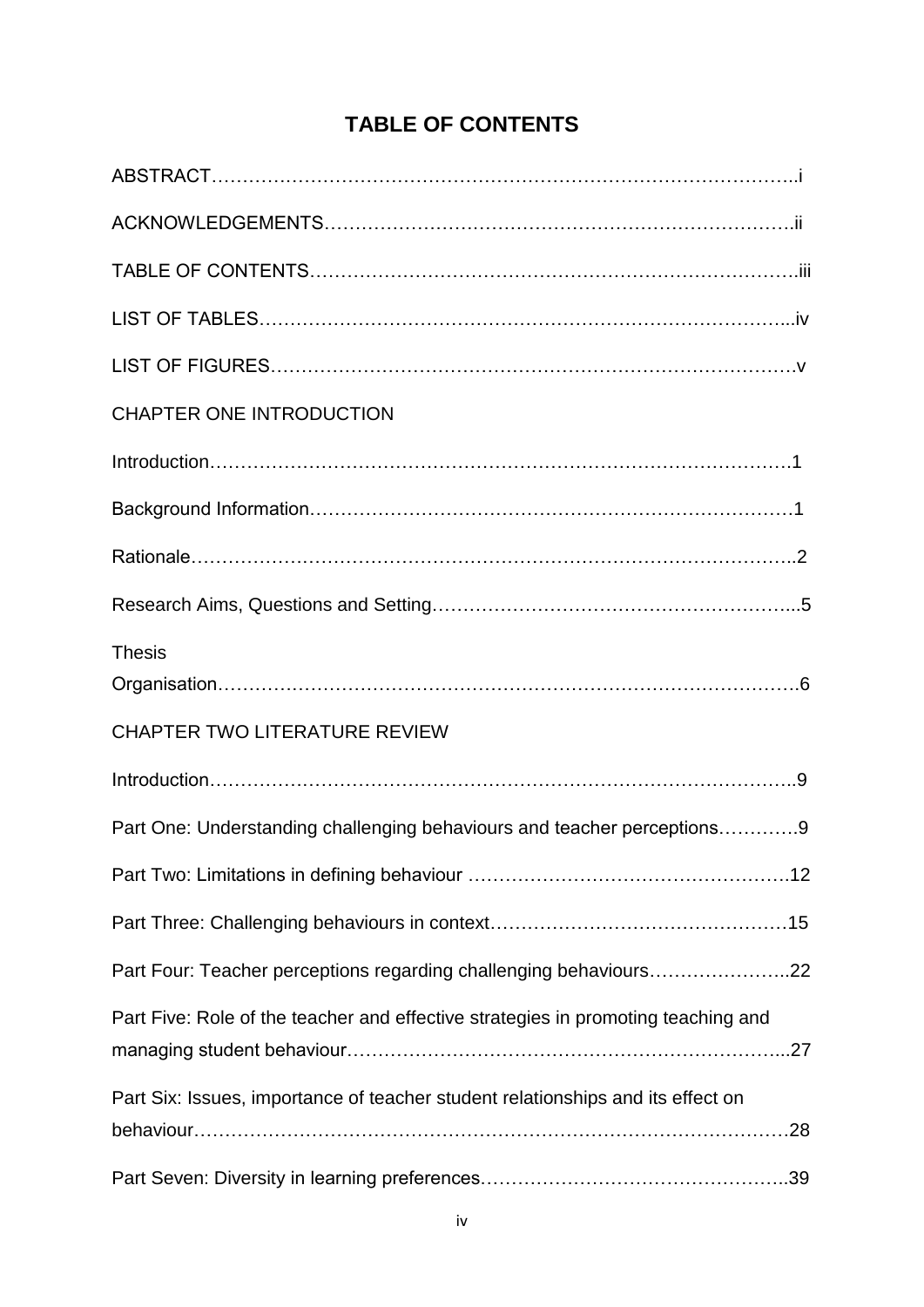| Part Eight: The role of school in supporting teachers to manage student challenging |  |
|-------------------------------------------------------------------------------------|--|
|                                                                                     |  |
| CHAPTER THREE METHODLOGY AND METHODS                                                |  |
|                                                                                     |  |
|                                                                                     |  |
|                                                                                     |  |
| Research                                                                            |  |
|                                                                                     |  |
|                                                                                     |  |
|                                                                                     |  |
|                                                                                     |  |
|                                                                                     |  |
| CHAPTER FOUR FINDINGS AND RESULTS                                                   |  |
|                                                                                     |  |
| Part One: Perceptions and issues related to challenging behaviours 66               |  |
|                                                                                     |  |
|                                                                                     |  |
| Part Four: Issues facing teachers of students with challenging behaviours74         |  |
|                                                                                     |  |
| Part Six: School support for managing challenging behaviour80                       |  |
|                                                                                     |  |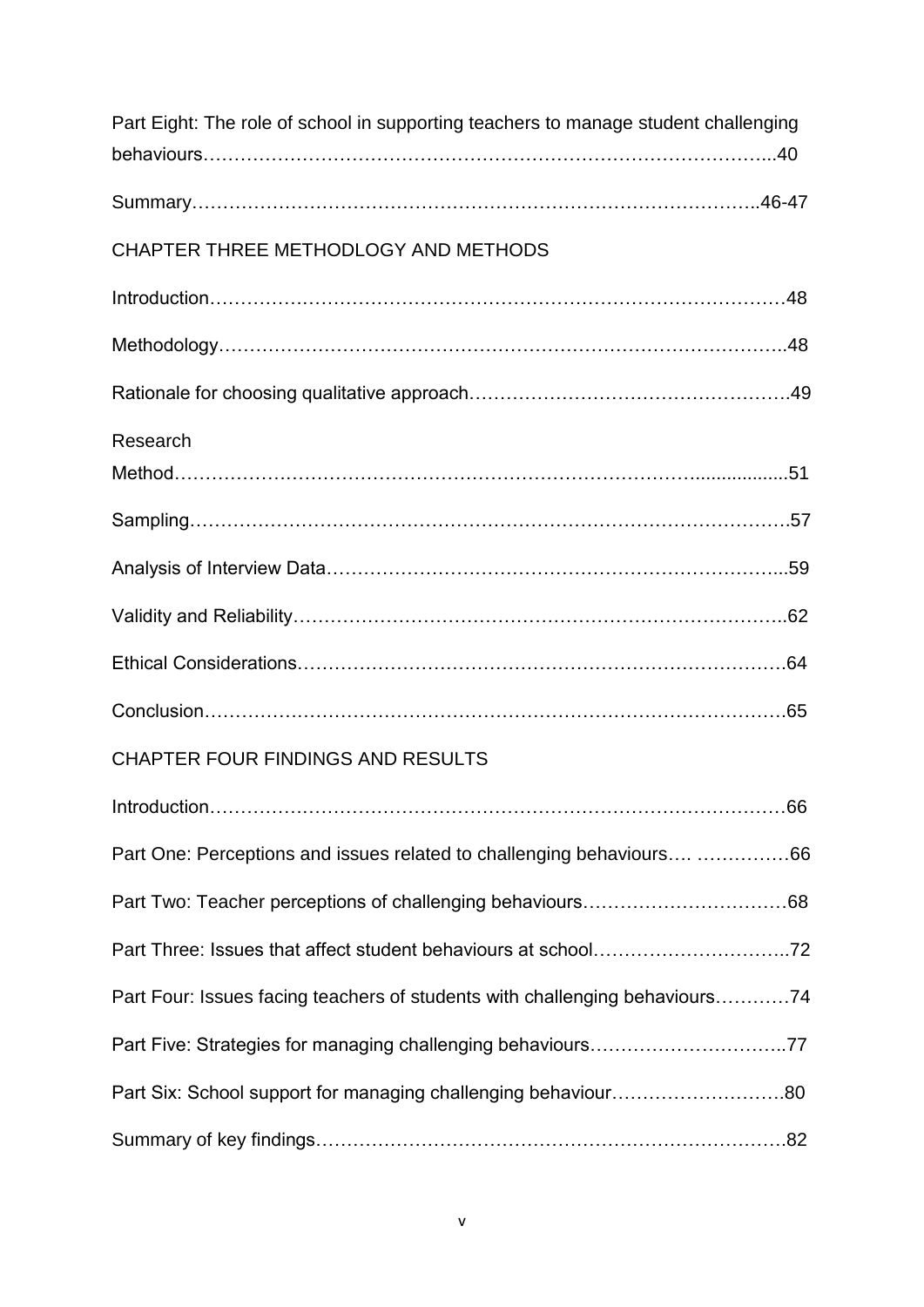### CHAPTER FIVE DISCUSSION OF FINDINGS

| Part One: Teacher perceptions and challenging behaviour 86 |  |
|------------------------------------------------------------|--|
|                                                            |  |
|                                                            |  |
|                                                            |  |
| CHAPTER SIX CONCLUSIONS AND RECOMMENDATIONS                |  |
|                                                            |  |
|                                                            |  |
|                                                            |  |
|                                                            |  |
|                                                            |  |
|                                                            |  |
| <b>APPENDICES</b>                                          |  |
|                                                            |  |
|                                                            |  |
|                                                            |  |
|                                                            |  |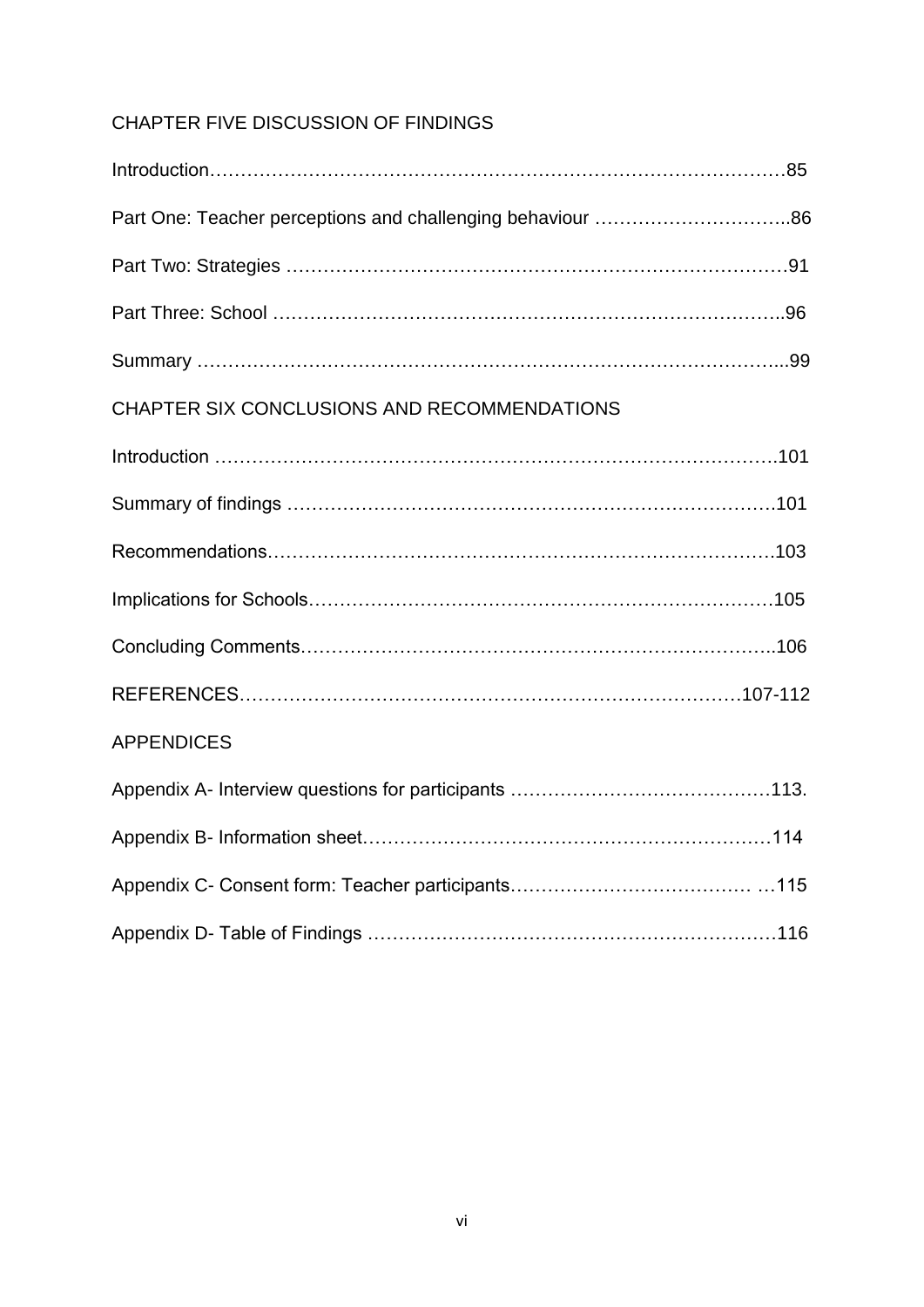## **CHAPTER ONE INTRODUCTION**

In this chapter, I will begin by providing a little bit of background information about myself followed by explaining how I became curious about the phenomenon of teacher perceptions regarding challenging student behaviours. Then this chapter will discuss my rationale and impetus for wanting to undertake this piece of small-scale educational research.

#### **Background information**

I have been a qualified primary school teacher for seven years. My research began last year in August 2012. Presently I teach a year two class of 23 students in an east Auckland primary school in Pakuranga. Even as my topic and rationale were developing I decided early on that I wanted my research to be from the teacher perspectives. There were two main reasons for this. Firstly, most of the writing about challenging behaviours stresses on how teachers can effectively manage challenging student behaviour. Secondly, from personal experience of being a practicing classroom teacher it seems that the onus of managing a student misbehaving in class rests with the teacher as it is portrayed as if it is the teachers' responsibility if students are not behaving in an expected manner. So therefore, I decided to carry out this research and hear from teachers point of view- their perspectives on challenging student behaviours and what they do to manage these behaviours and what support is available to them in managing challenging student behaviours.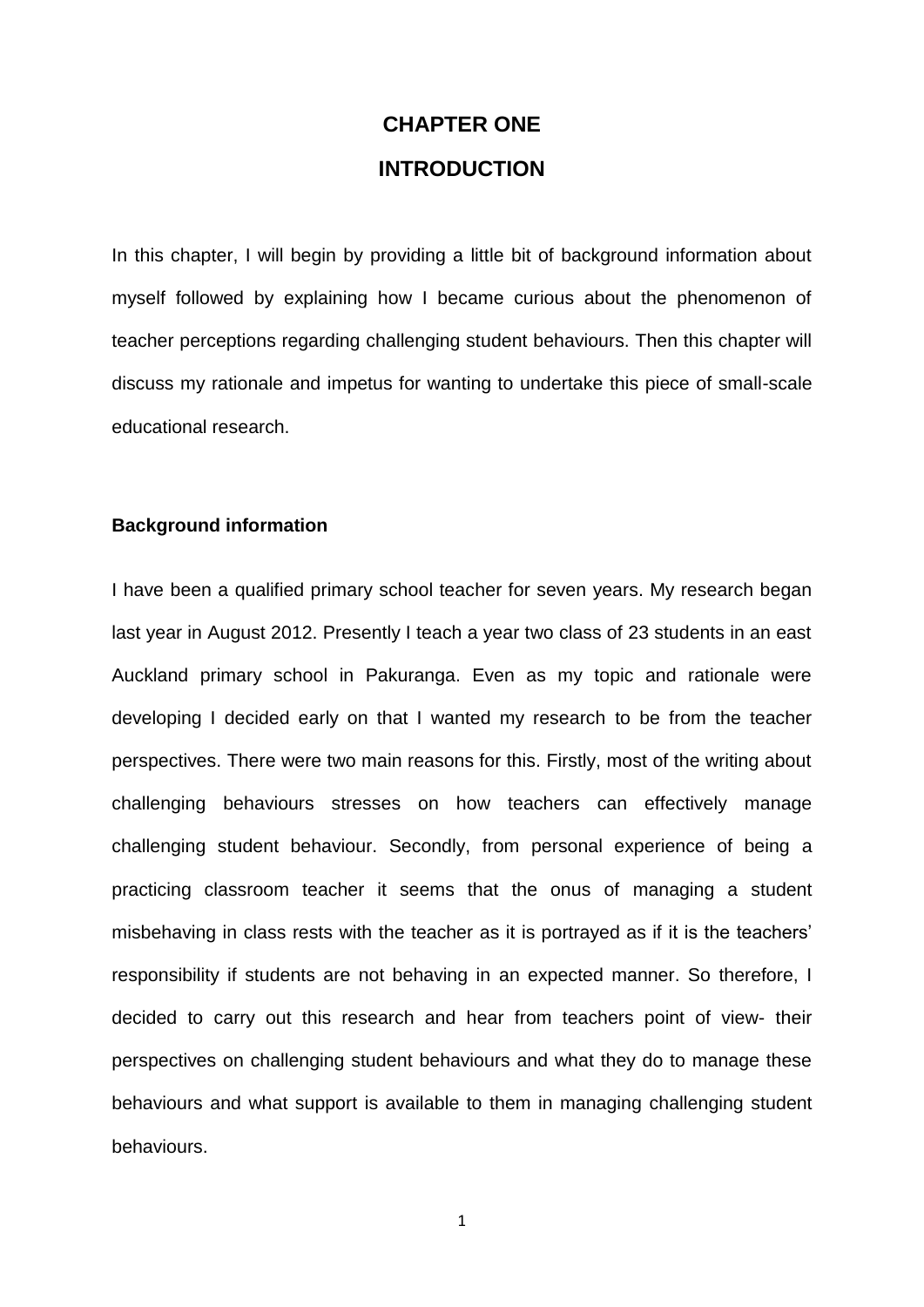My interest in understanding challenging student behaviours stems back to the beginning of my teaching career. I have spent six years teaching in a decile one and two school in Auckland, New Zealand. A school's low decile number reflects the extent to which it draws its students from low socio-economic communities. I have been a practising classroom teacher since 2006 and an associate teacher since 2007 (helping student teachers in their journey to become a teacher) at this school. I have come across many children portraying different types of challenging behaviours and have learned from my experience the value of building strong positive relationships with the students. I have realised the importance of reflecting on my own thinking and my own perceptions as a teacher about challenging behaviours. As Walker and Whitaker (2004) state that teachers need to be prepared to think about their own perceptions and change accordingly to better their understanding of challenging behaviours.

#### **Rationale for this research**

This research study "Teacher perceptions and management of challenging student behaviours in classrooms" examines teacher perceptions towards challenging behaviours presented by students, strategies teachers use to manage these behaviours and the support that is available to the teachers to manage students displaying challenging behaviours.

The term challenging behaviour has generated a number of definitions in a school context which allows educators to attach labels to students who demonstrate unacceptable behaviours (Emerson, 2001). Challenging behaviour is any form of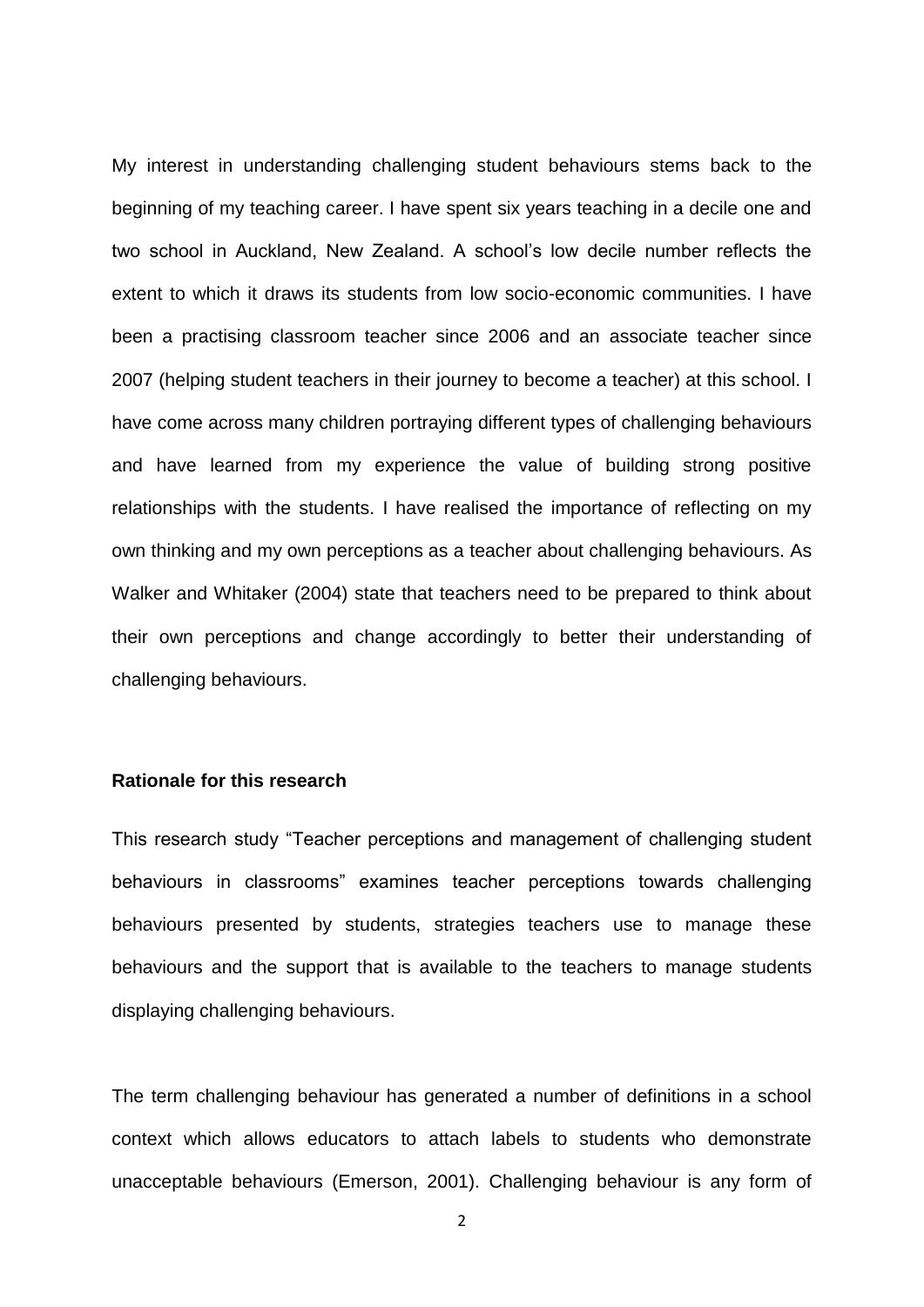behaviour that interferes with children's learning or normal development; is harmful to the child, other children or adults around him; puts a child in a high risk category for later social problems or academic failure (MacFarlane, 2007). According to Emerson (2001) challenging behaviour as a label for unacceptable conduct is not a diagnosis and not a special education condition, although it may accompany several education conditions such as Attention Deficit Disorder (ADD).

Managing challenging behaviour in a classroom setting is a problem faced by many teachers (Emerson, 2001). According to Weinstein (2002) most students respond positively to a well-organised classroom led by an enthusiastic teacher who is willing to understand their students and be flexible in their approach. Teachers who show a genuine interest in students and what they learn and do are more likely to build strong positive relationships with their students and as a result are better able to manage challenging behaviours in their classrooms. So far the research is showing that teachers who have strong positive relationships with their students are better able to manage challenging behaviours. Walker and Whitaker (2004) state that teachers need to identify their individual perceptions of challenging behaviour and reflect on their own personal beliefs and the beliefs of others regarding the understanding of challenging behaviours. Challenging behaviour is a hugely contested and problematic term. A definition of what constitutes challenging behaviour depends upon the context in which it occurs and how it is perceived by teachers (Hill & Hawk, 2000). In attempting to understand why some behaviours are classified as 'challenging' it is important also to have an understanding of how teachers perceive behaviours.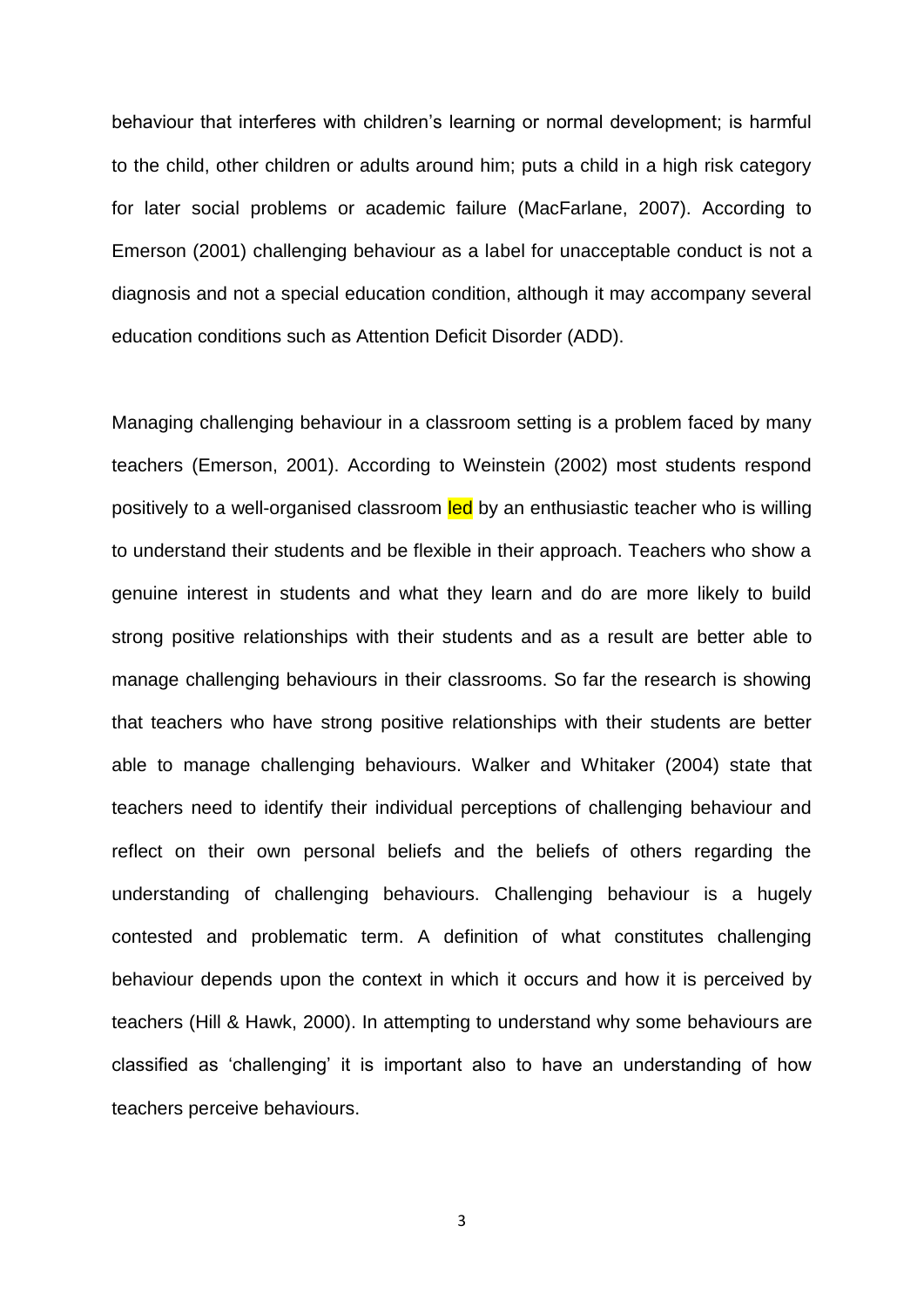Some types of behaviour will challenge some teachers in a way that they do not challenge others. For example, some teachers will be able to manage or tolerate levels of disruption to their lessons, which others cannot. Some behaviours are regarded as 'good' in some contexts but 'bad' in others. For example, a child who runs enthusiastically around the running track on sports day, never pausing for breath, will be regarded, in this context, as having done well and is likely to be rewarded. If the same child exhibits the same behaviour in the corridor of the school then they are likely to be punished for it. It is not necessarily the behaviour that challenges, rather the circumstances in which the behaviour happens which make it challenging and that again depends on how the behaviour is perceived within that context or by individuals within that context. One teacher might be amused by the athlete who runs just as fast in the corridor as they do on the running track and deal with them in a less punitive way than another teacher, who may be appalled by the same behaviour (Richardson, 2003b). That is why it is important to explore what behaviours teachers perceive to be challenging and why.

If this is so, then what is problematic is that there are many teachers who do not exercise caution before they conclude that a child is exhibiting challenging behaviour (Emerson, 2001; Rogers, 2000). A teacher can often create a classroom environment in an image of their own childhood experiences and cultural influences (Kroeger & Bauer, 2004). This image could mimic how they were taught at school, and instil their own beliefs on how homes and lives are organised, believing that this is the right way and is how it will be (Thorsborne & Vinegrad, 2006). So research suggests that teachers' opinions of what constitutes a behaviour problem varies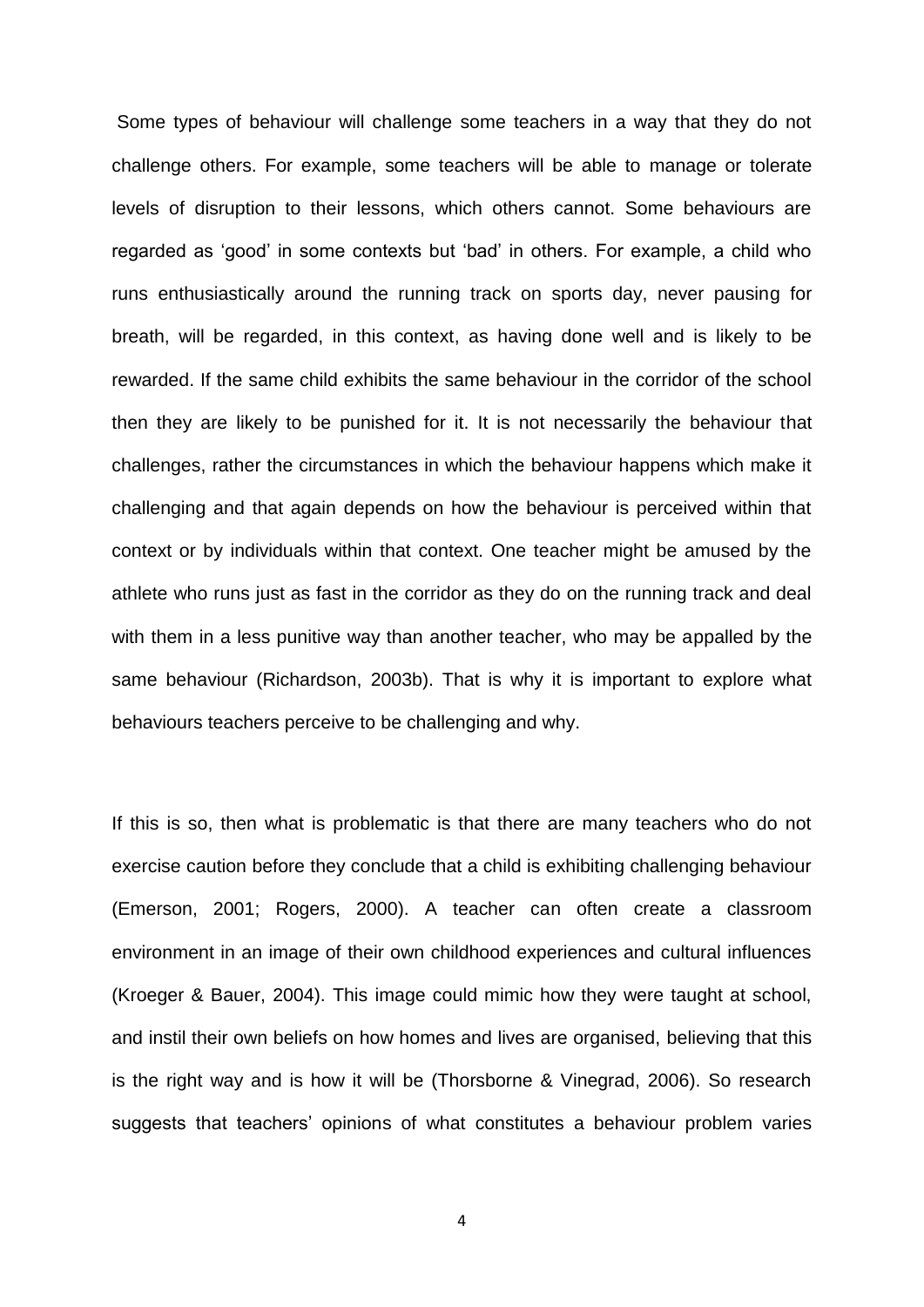dependent on their perception of what is acceptable and within their own threshold of tolerance.

As a practicing classroom teacher I am mindful that I need to be involved in professional development programmes within my organisation to improve my practice as a classroom teacher, and by doing so I am able to not only deepen my own pedagogical knowledge and understanding, but also my own practice and help my school management to create and sustain conditions for improved practice within my school (Robinson et al., 2009). Therefore, I decided to carry out this research project and contribute to the existing literature on challenging student behaviour and teacher perceptions of this.

#### **Research Aims, Questions and Setting**

The overall aim of this study was to contribute to the already existing pool of literature on teacher perceptions of student behaviours and to create recommendations on further clarification of and understanding of teacher perceptions regarding challenging behaviours and how to manage these effectively.

The two research aims proposed for this investigation were:

- To examine teacher perceptions towards challenging behaviours and their management of challenging student behaviours.
- To examine the support that is available to teachers for managing students that present challenging behaviours.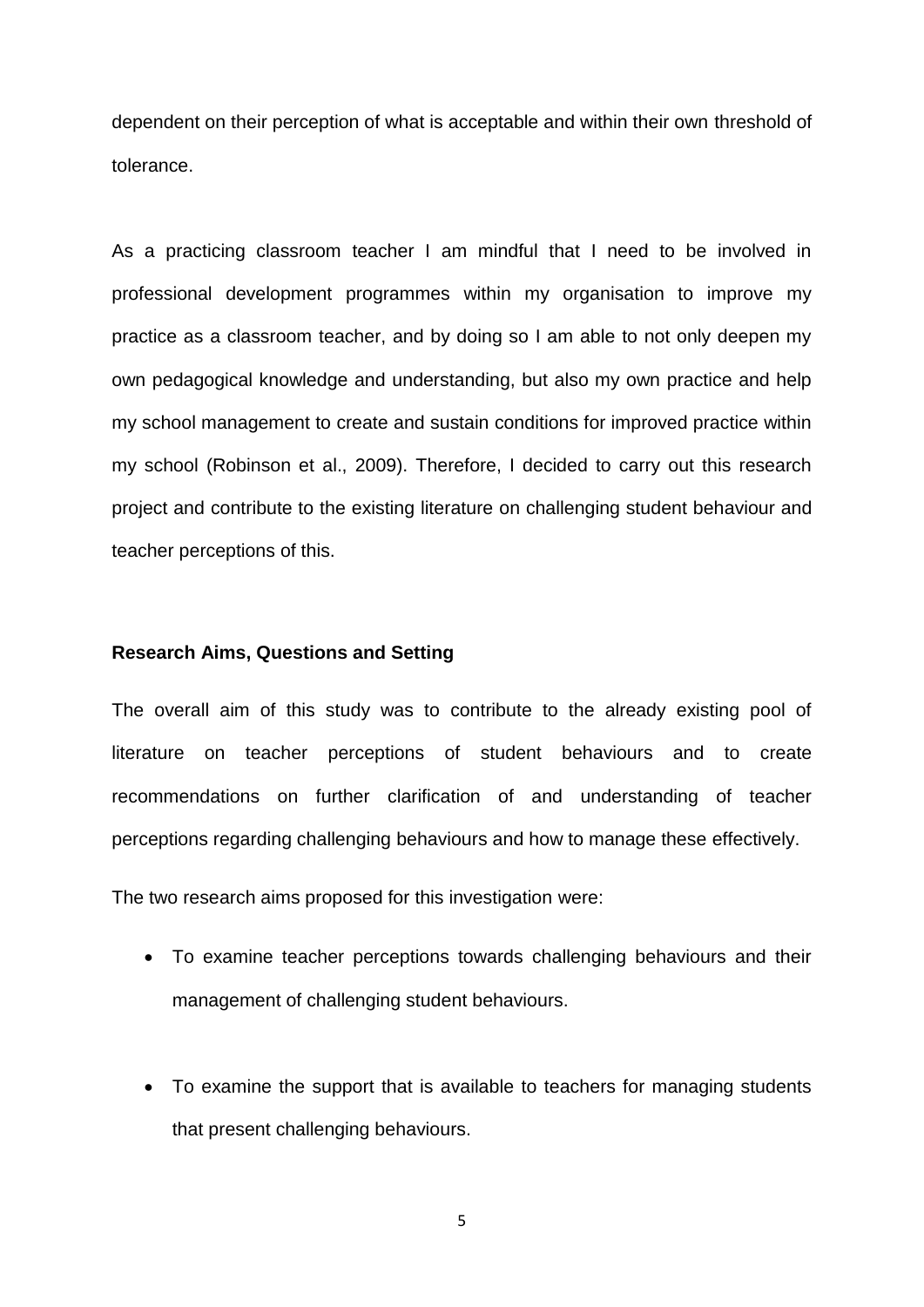The three questions that guided this research were:

- What behaviours do teachers perceive to be challenging?
- What strategies do the teachers employ to manage challenging behaviours?
- What support is available for teachers to manage challenging behaviours?

This research was set within the educational context of two large New Zealand urban primary schools in Auckland. It involved a total of two senior teachers (team leaders), two deputy principals and four classroom teachers in individual interviews. Involving these three groups (classroom teachers, senior teachers and deputy principal) in interviews allowed for the differing and somewhat similar perspectives of each group to emerge and for comparison and at the same time commonality in analysis to occur.

#### **Overview of the thesis**

This thesis is set out in six chapters and the chapters are organised as follows:

#### **Chapter One**

This first chapter provides an overview of the research study and background information on the researcher. The term challenging behaviour is explained and a rationale on which the thesis is built and the outline of the research aims and questions complete this chapter.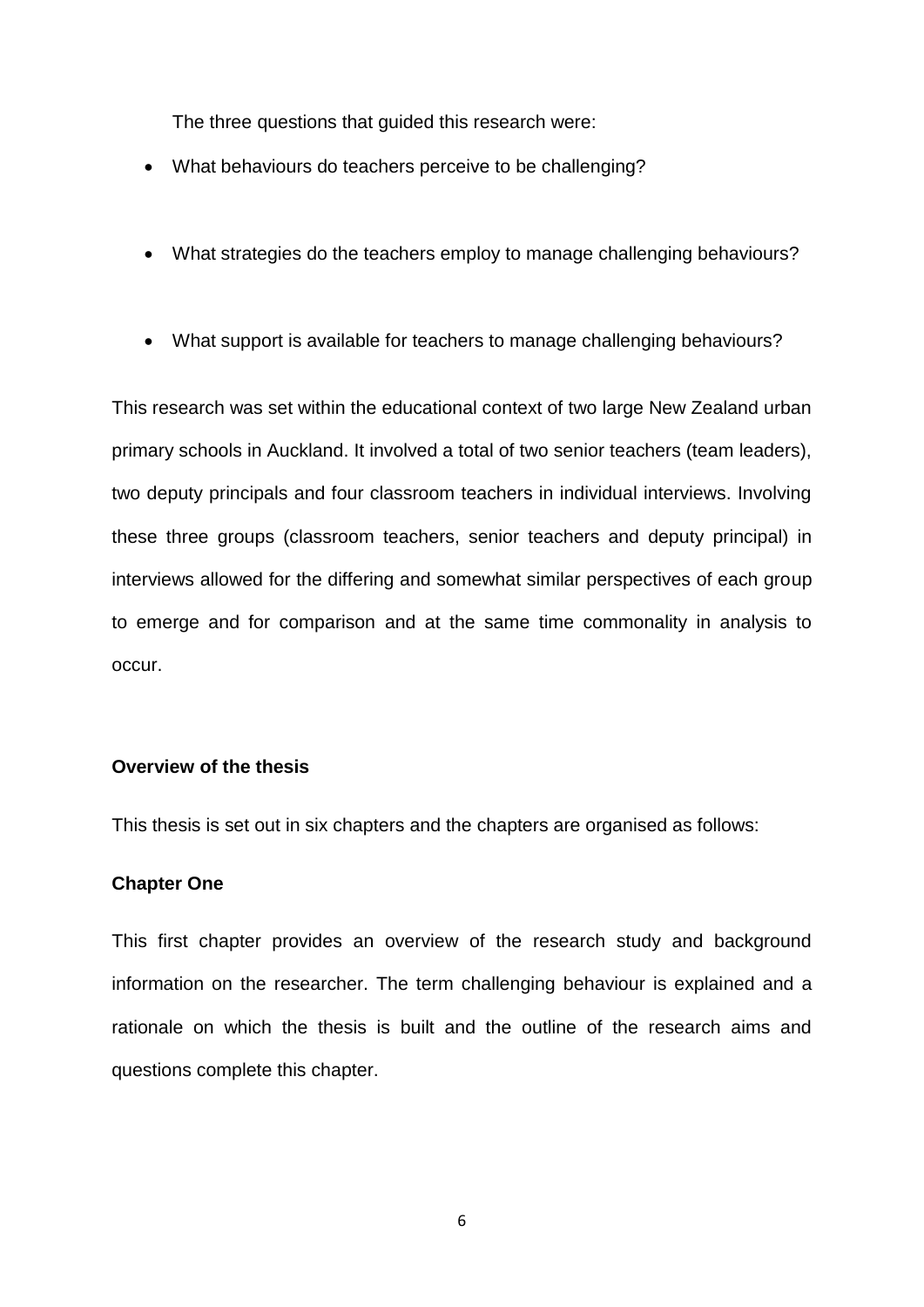#### **Chapter Two**

This chapter is the review of literature. The first part focusses on the term challenging behaviours and understanding the notion of teacher perceptions regarding challenging behaviours is discussed. The second part focusses on effective teaching strategies that assist in successful management of student challenging behaviours and promote learning. It also focusses on the role of the school in supporting the teachers in managing challenging student behaviours.

#### **Chapter Three**

The choice of a methodological framework and the method of data collection is explained in Chapter Three. An explanation of concepts of reliability, validity and the ethical considerations complete the chapter.

#### **Chapter Four**

'Perceptions and issues related to challenging behaviours', 'strategies for managing challenging behaviours' and 'school support for managing challenging behaviours' are the three headings for the themes which structure this analysis of findings and results. This chapter presents the findings by analysing the participants' responses from the eight individual interviews.

#### **Chapter Five**

This chapter discusses the findings presented and analysed in chapter four. Challenging behaviours as perceived by the eight participants are discussed in great depth in order to gain further insight into the aims of this study.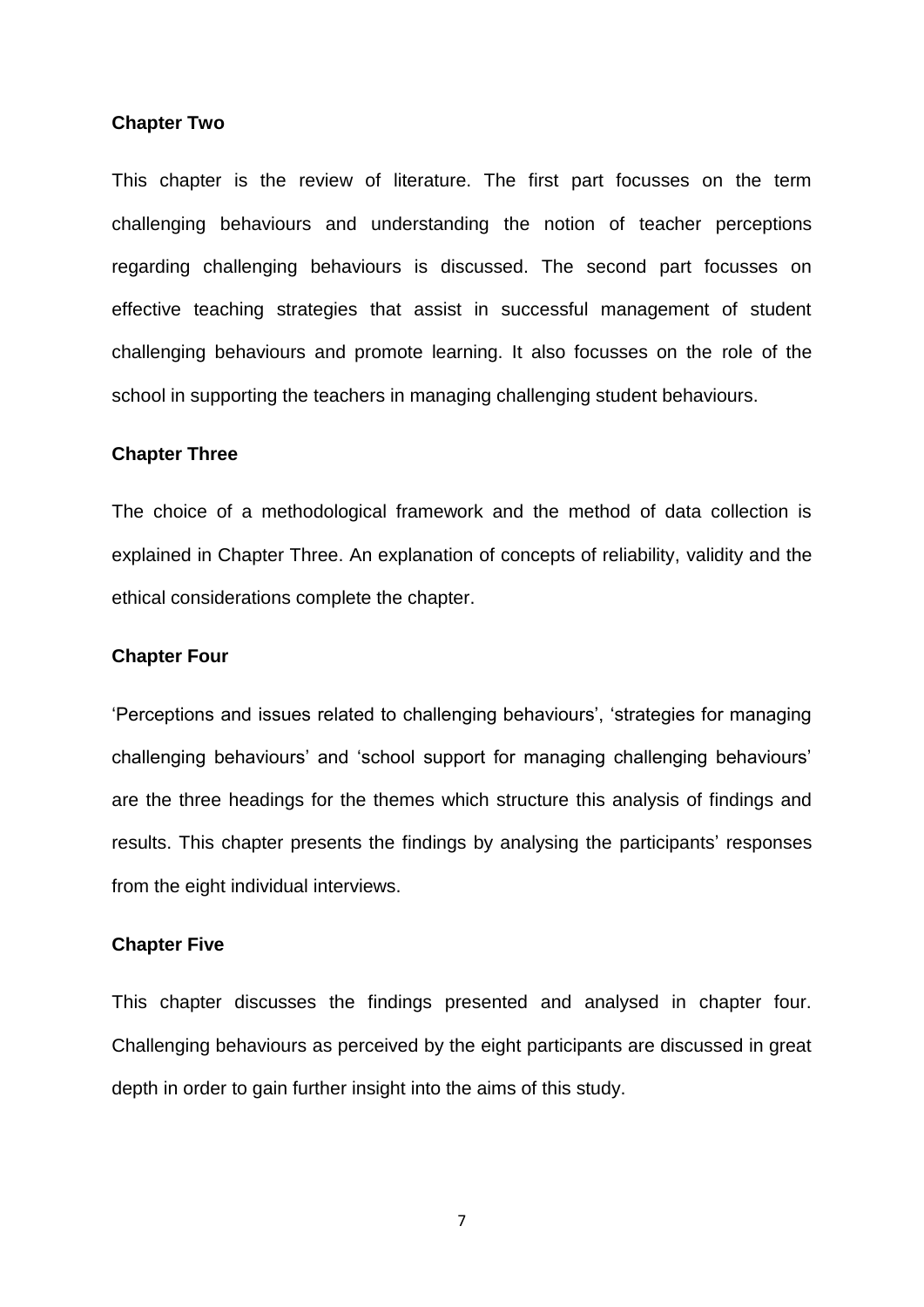### **Chapter Six**

The summary of the findings presented in this final chapter is based on the three research questions. The in-depth analysis of the findings of teacher perceptions regarding challenging behaviours, issues recognised by eight participants and discussion in chapter five paves way for a few recommendations and suggestions for future research concluding this thesis.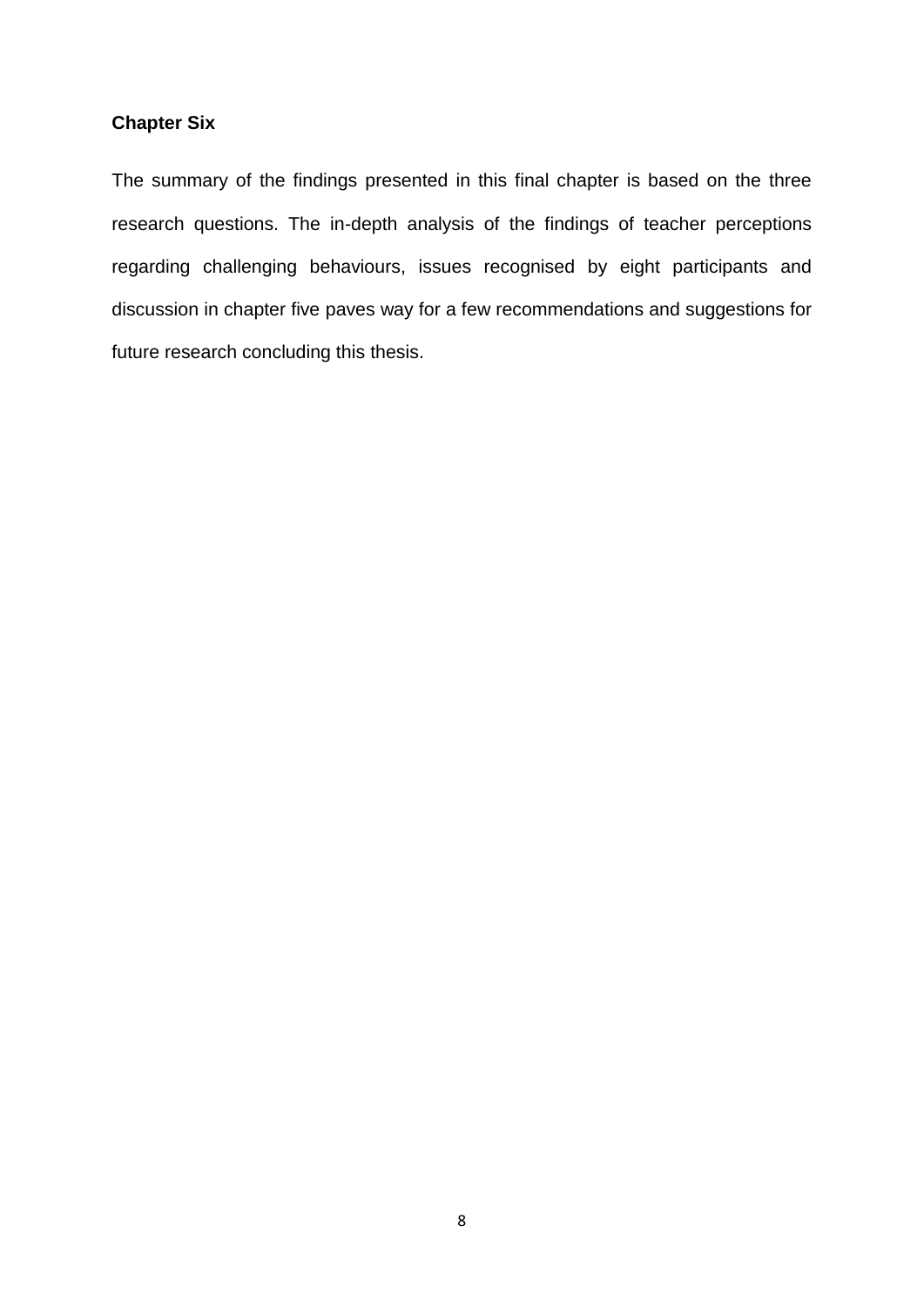## **CHAPTER TWO LITERATURE REVIEW**

#### **Introduction**

The literature review focuses firstly on definitions associated with challenging behaviours, with a discussion on 'typical' types of behaviours exhibited by students that are considered challenging followed by a discussion of literature on teacher perceptions regarding challenging behaviours and strategies teachers use to manage these behaviours.

The second part of the literature review explores student and teacher relationships and diversity in learning preferences followed by the final part that discusses the role of the school in supporting teachers in managing challenging student behaviours.

#### **Understanding challenging behaviours and teacher perceptions**

*What is challenging behaviour and understanding the importance of teacher perceptions regarding challenging student behaviours –*

Challenging behaviour is a hugely contested and problematic term. A definition of what constitutes challenging behaviour depends upon the context in which it occurs and how it is perceived by teachers (Hill & Hawk, 2000). In attempting to understand why some student behaviours are classified as 'challenging' it is important also to have an understanding of how teachers perceive behaviours. Some types of behaviour will challenge some teachers in a way that they do not challenge others.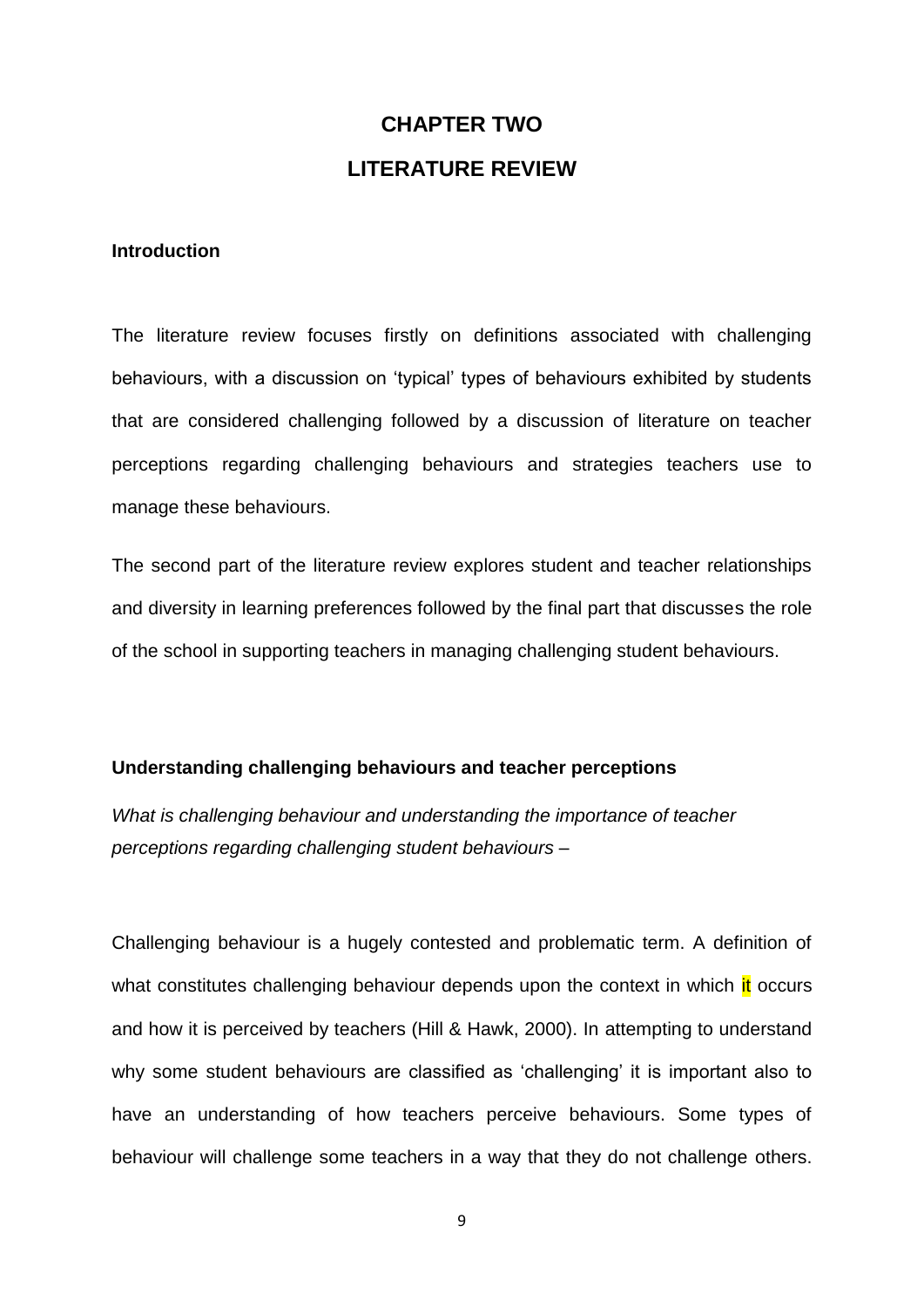For example, some teachers will be able to manage or tolerate levels of disruption to their lessons, which others cannot. Some behaviours are regarded as 'good' in some contexts but 'bad' in others. For example, a child who runs enthusiastically around the running track on sports day, never pausing for breath, will be regarded, in this context as having done well and is likely to be rewarded. If the same child exhibits the same behaviour in the corridor of the school then they are likely to be punished for it. It is not necessarily the behaviour that challenges, rather the circumstances in which the behaviour happens which make it challenging and that again depends on how the behaviour is perceived within that context or by individuals within that context. One teacher might be amused by the athlete who runs just as fast in the corridor as they do on the running track and deal with them in a less punitive way than another teacher, who may be appalled by the same behaviour ( Richardson, 2003b). That is why it is important to explore what behaviours teachers perceive to be challenging and why.

#### *Common definitions regarding challenging behaviours*

The term challenging behaviour has generated a number of definitions which allow educators and others to attach labels to individuals who demonstrate unacceptable behaviours. Challenging behaviour as a label for unacceptable conduct is not a diagnosis and not a special education condition, although it may accompany several special education conditions such as Attention Deficit Disorder (ADD).

*Behavioural difficulties* is another label for unacceptable conduct suggested by the New Zealand Government Special Education "2000" policy proposing that challenging behaviour is that which, "jeopardises the physical safety of the student or others; threatens to cause or causes significant property damage; and severely limits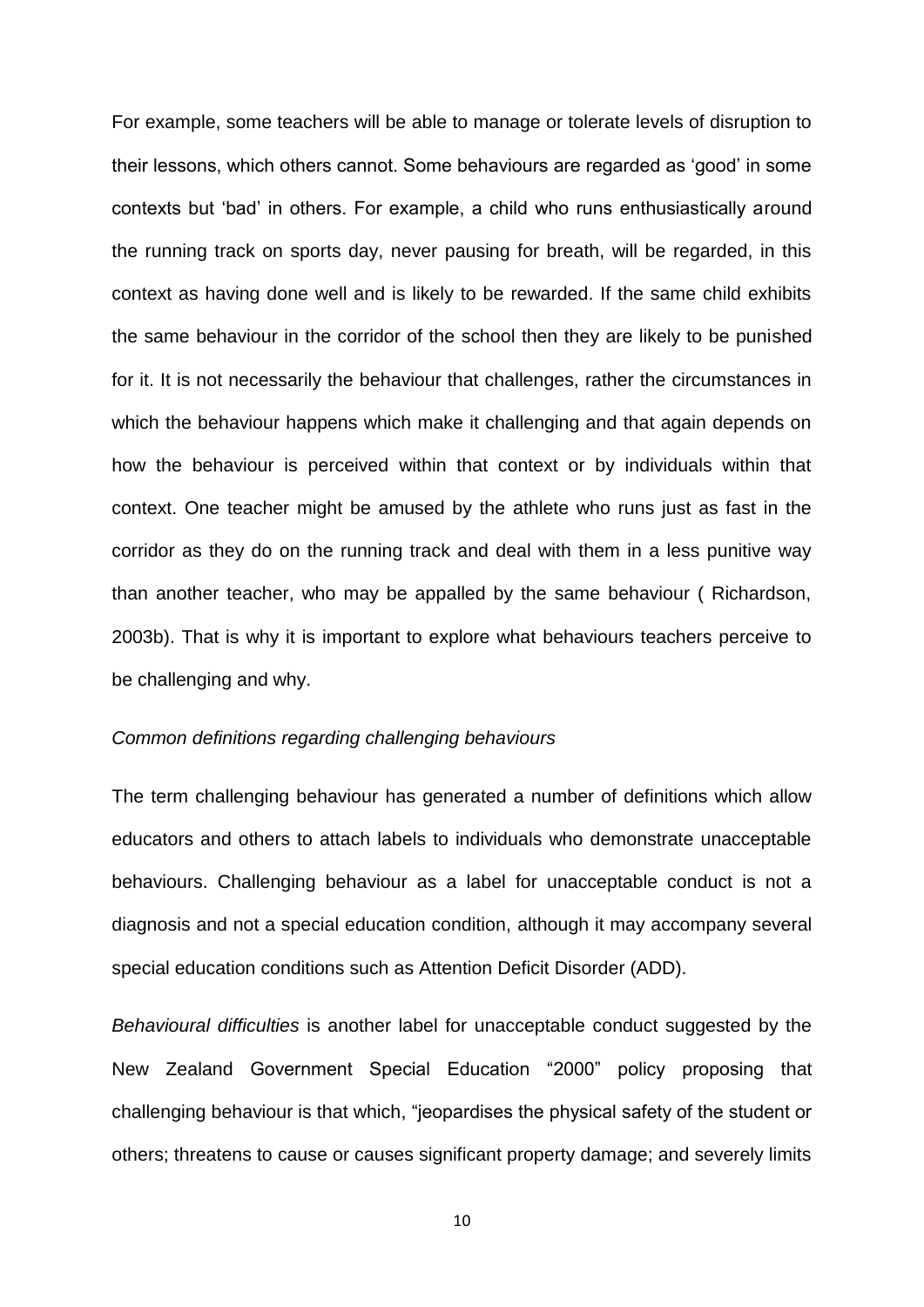the student's access to ordinary settings and interferes with social acceptance, sense of personal well- being and their educational performance" (Ministry of Education, 2000,p.34).

Special Education (2000) is a policy set up by the Ministry of Education, New Zealand to help provide support for students who have special educational needs. The central theme of the policy is to develop a fair system to ensure students receive appropriate support wherever they may be and according to their level of need. Special Education 2000 policy continues to remain in place at the present time. The label behavioural difficulties as adopted by New Zealand special education professionals is a term assigned to those students who have special educational and medical needs and who may exhibit undesirable behaviours as a result of these needs.

Walker, Ramsey and Gresham (2004) refer to challenging behaviour as 'antisocial behaviour' which may range from hostility or aggression to minor annoying defiance. They suggest that antisocial behaviour is perhaps the most destructive behaviour pattern that children and youths can adopt, one that sets them up for lifetime of sadness, disappointment and failure (Walker et al., 2004) also indicate that pro social behaviour as opposed to antisocial behaviour is that which refers to cooperative, positive and mutually acceptable forms of social behaviour. Galloway, Ball, Blomfield, and Seyd (1982) suggest that challenging behaviour can also incorporate 'disruptive behaviour'.

They state that,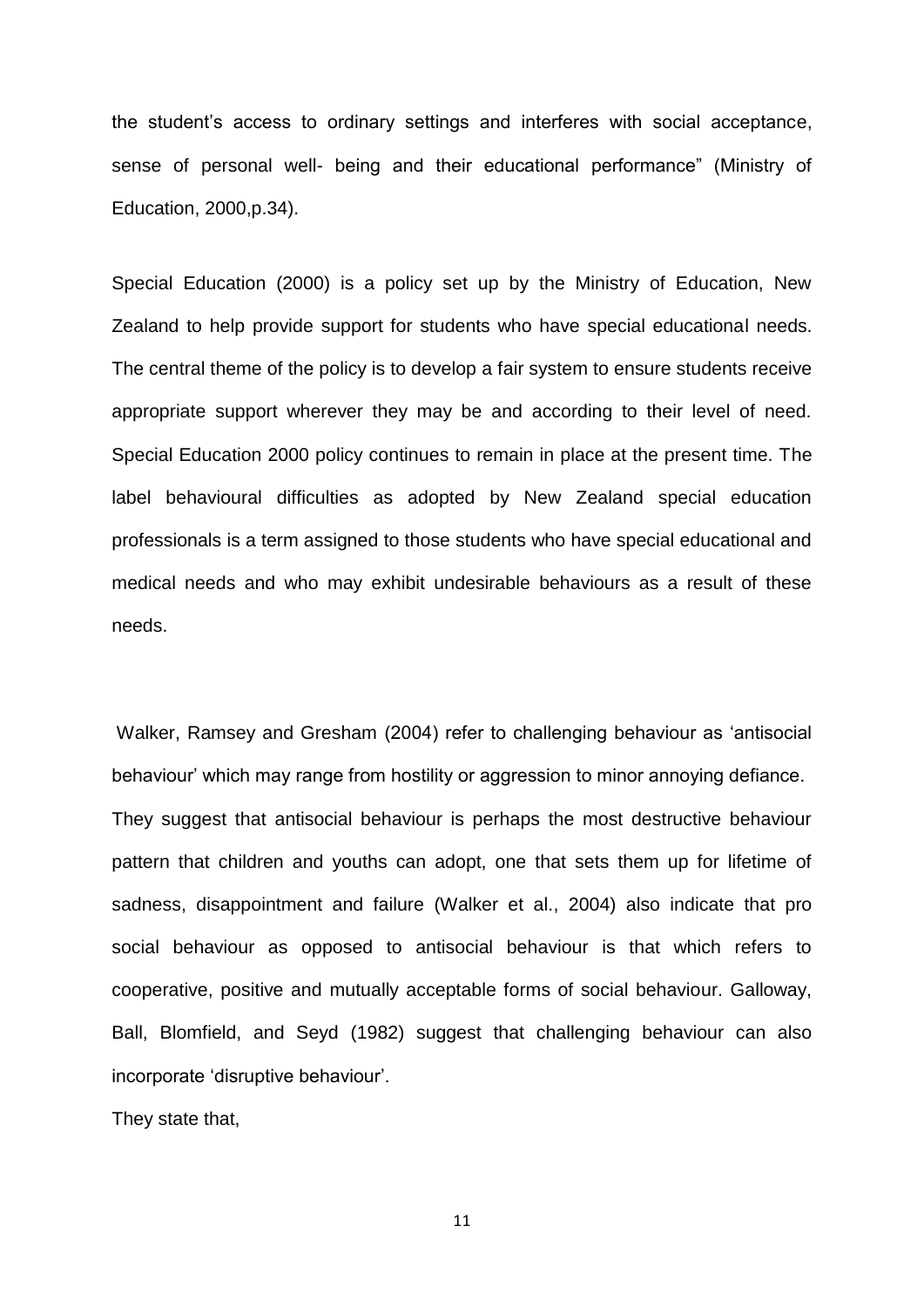… a wide range of behaviour may be regarded as disruptive. For the present purposes, disruptive behaviour is defined as any behaviour which appears problematic, inappropriate and disturbing to teachers (p.xv)

Disruptive behaviour is a term used in the 1970s by educationalists and was applied to unacceptable behaviour that was of high intensity such as physical aggression when compared to behaviour that was low level such as defiance (Walker et al. 2004).

#### *Limitations in defining behaviour*

There is clearly a debate around which behaviour in the classroom or at school is identified as challenging, by whom it is identified, and from whom it is exhibited. Behaviour is relative to a context, be it social, environmental, cultural, or historical (Emerson, 2001) and to variations in contexts and variations in explanations (Watkins & Wagner, 2000), suggesting that learning and behaviour is both socially and culturally acquired. Behaviour can be perceived as unacceptable in one setting and be quite acceptable in another setting, (Watkins & Wagner, 2000). The social setting in one environment may allow for acceptable behaviour which may not be acceptable in another, eg. loud shouting (at a rugby match) or physical aggression (in a boxing ring), would not be tolerated at a church service or in a school classroom. There are different expectations regarding behaviour in different settings (Arthur, Gordon, & Butterfield, 2003), and some may overlap. However, people usually behave in accordance with contextual social expectations.

Failure to adhere to the rules and expectations lends itself to becoming unacceptable by the community that sets the rules and expectations. The perpetrator of the unacceptable behaviour will therefore have difficulties with "fitting in" or "belonging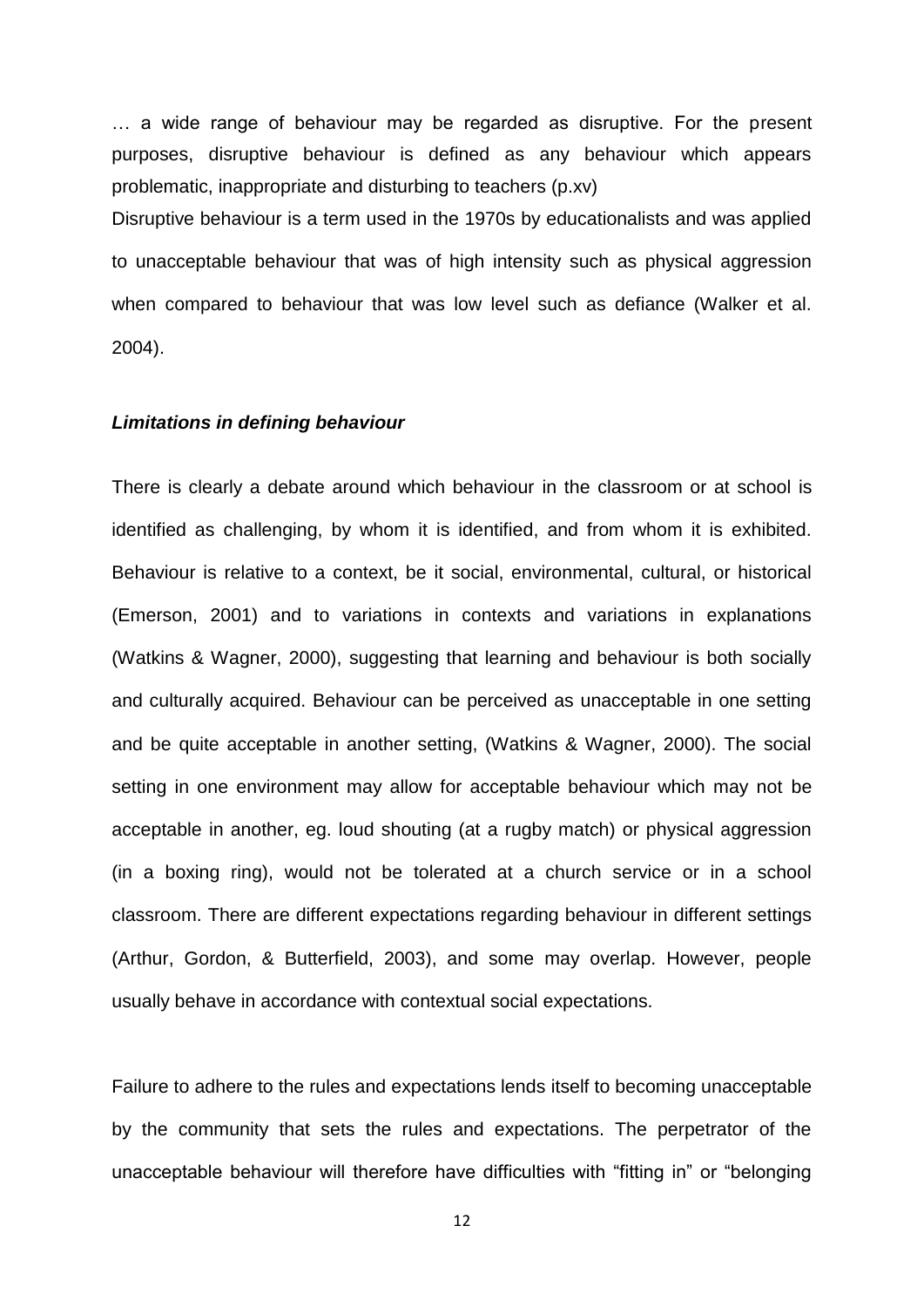to" the community. Not "fitting in" or "belonging to" could have far reaching serious consequences for the person who exhibits the challenging behaviour.

Within the community, challenging behaviours may serve to limit the development of social relationships… reduce opportunities to participate in community based activities…and prevent access to health and social services (p. 13).

Participation within a community is seen by some as a consequence of individual choice, and the individual needs to be made aware of the fact, if they choose to participate, that they are accountable to the community for their own actions. However, many students with challenging behaviours may not have chosen to participate in some classrooms and school contexts. Maybe, it is the communities' responsibility to ensure that people maintain their rights to inclusion and belonging within the community. The same can be said of individuals with challenging behaviour.

Emerson (2001) explains that it is likely that an individual's own understanding of challenging behaviour will depend largely on when and how it is experienced. Behaviours such as aggression or violence towards others, not completing tasks or activities in teaching sessions, talking constantly, annoying others, are rightfully viewed as examples of challenging behaviours in educational settings. However, the severity of the behaviour will depend on the teacher's own understanding or tolerance of what they believe or perceive as being misbehaviour or challenging behaviour. Furthermore many descriptions of challenging behaviour given by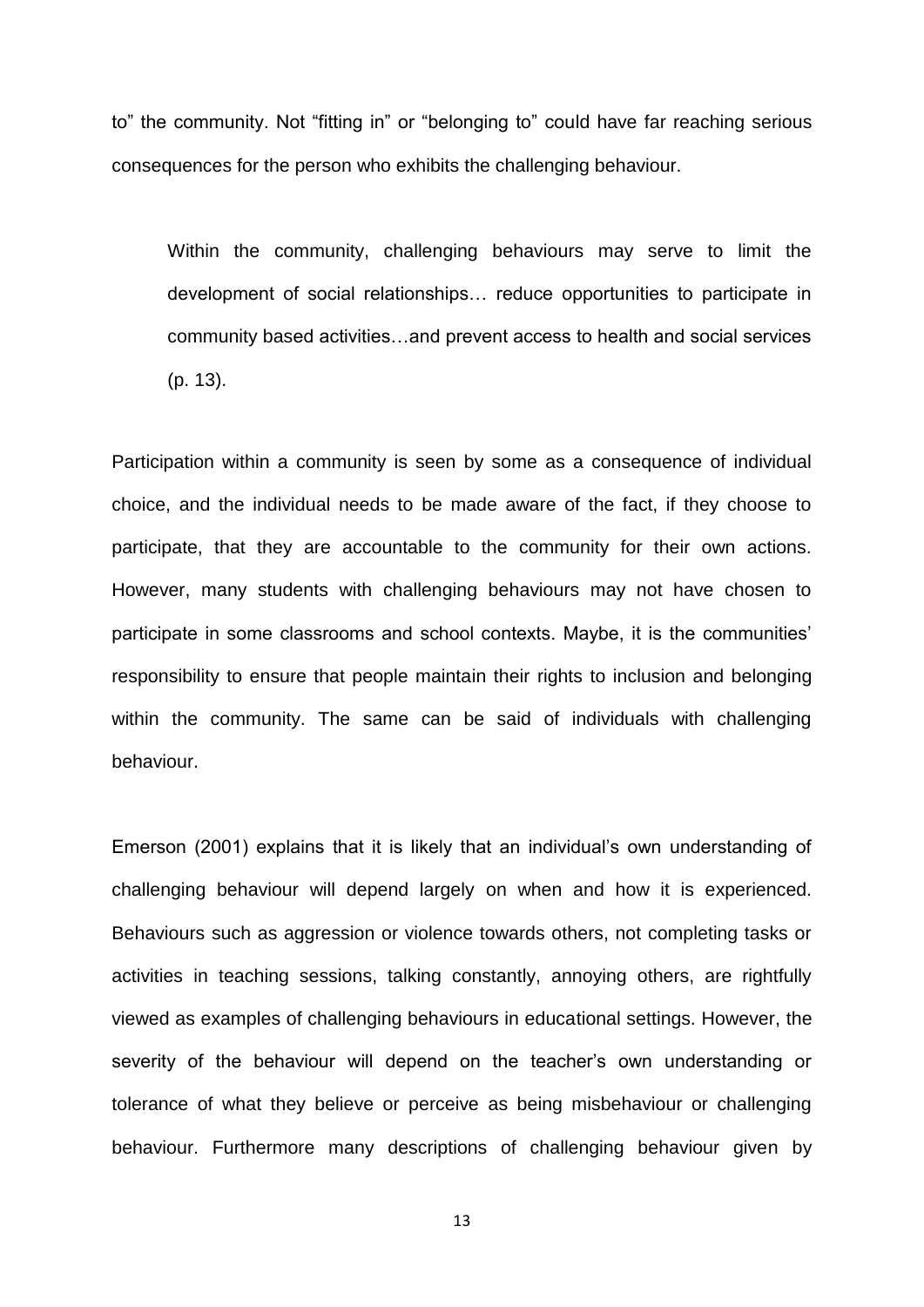teachers along with decisions regarding subsequent interventions do not always reflect an understanding of students' own reasons for the behaviour. It is well recognised in schools that a student who is described as challenging by one teacher can be perceived as a typical youngster by another, (Emerson, 2001; Kauffman et al., 2002 ; (Wheldall & Glynn, 1998). All teachers, like all parents and other adults, have different thresholds of tolerance for behavioural variations, which present another limitation when defining whether the behaviour is challenging or not.

Antisocial behaviour, challenging or disruptive behaviours are labels applied by other people who are often not part of a student's home and community environment and may reflect the impact student behaviour has on them, rather than saying much about the behaviour itself. This is especially an issue when the student and the person using the label come from different cultures. Home and school contextual differences are more difficult for students from minority cultures to negotiate, especially when the teacher is from the majority culture. The teacher needs to be aware that the most powerful culture in the classroom will usually be their own and that this will influence the classroom culture to an extent that some students from minority cultures will not understand and as a result, not respond positively to teacher expectations.

Teachers therefore need to think about exercising caution before they conclude that a child is exhibiting challenging behaviour (Emerson, 2001; Rogers, 2000). A teacher can often create a classroom environment in an image of their own childhood experiences and cultural influences (Kroeger & Bauer, 2004). This image could mimic how they were taught at school, and instil their own beliefs on how homes and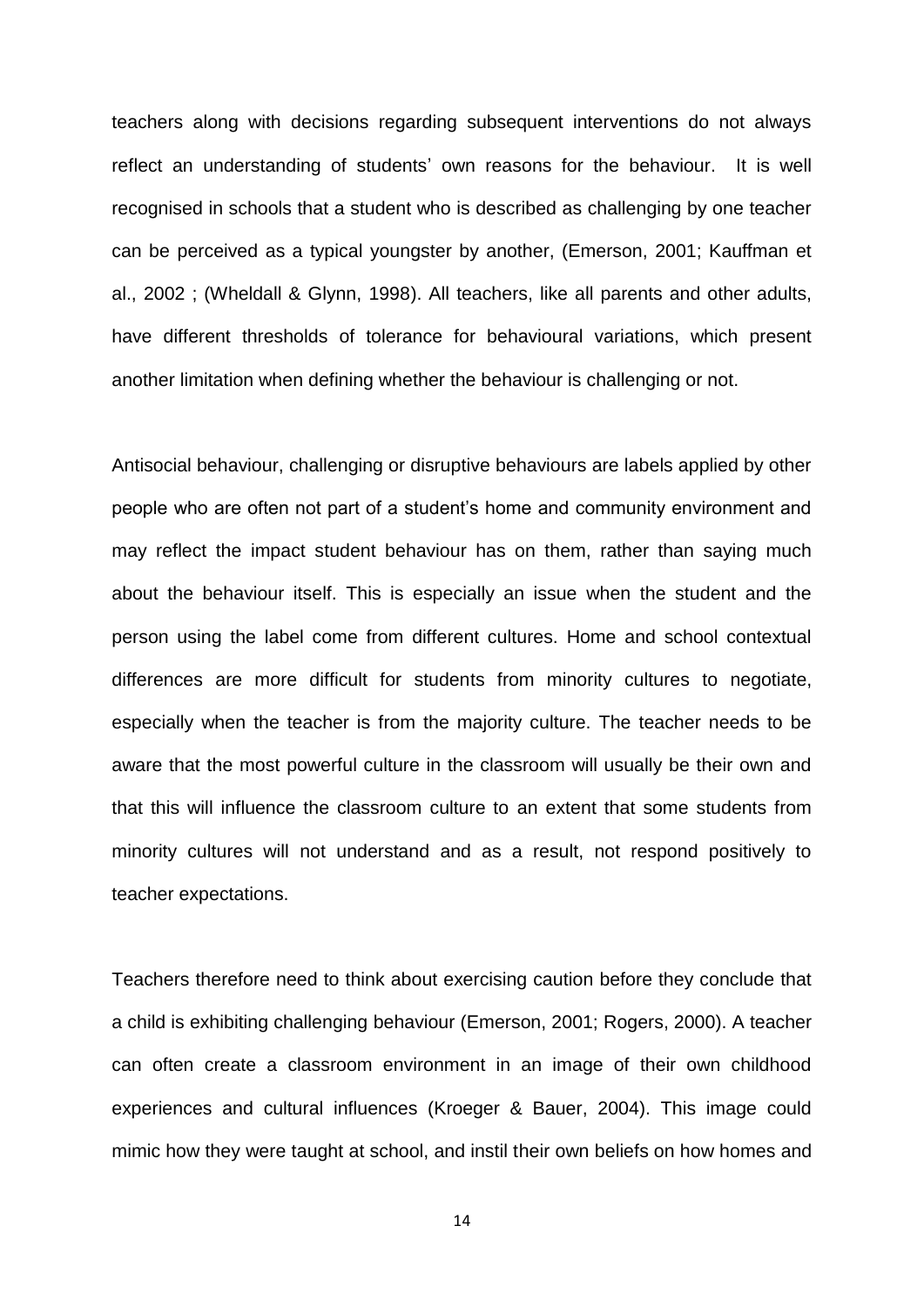lives are organised, believing that this is the right way and this is how things will be (Thorsborne & Vinegrad, 2006).

To summarise this section of the literature, it is clear that a definition of challenging behaviours is complex and can also be confusing. Regardless of the label given it is reasonable to say that challenging behaviour is that which affects not only the student presenting challenging behaviours but the behaviours of others within close proximity. Within the classroom this will include the learning environment and all those within it. Teachers' opinions of what constitutes problem behaviour varies dependent on their perception of what is acceptable and within their own threshold of tolerance and within their own cultural beliefs and understandings (Rogers, 2000).

#### *Challenging behaviours in context*

Wheldall and Glynn (1998) argue that challenging behaviours will be challenging based on the antecedent or current contextual conditions which have promoted or are maintaining the behaviour. It could also be argued that behaviour is defined as challenging because of its particular impact on others within the community. If this is so, then one needs to ask, "Do we know why the student is challenging." For example, is the behaviour a response to another person's behaviour, or to a change in circumstances, such as the arrival of a relief teacher. Therefore there is a need for the teachers to recognise student's interpretation of an incident by listening to their reasons and identify their own perceptions regarding behaviour of concern, and the context in which it occurred.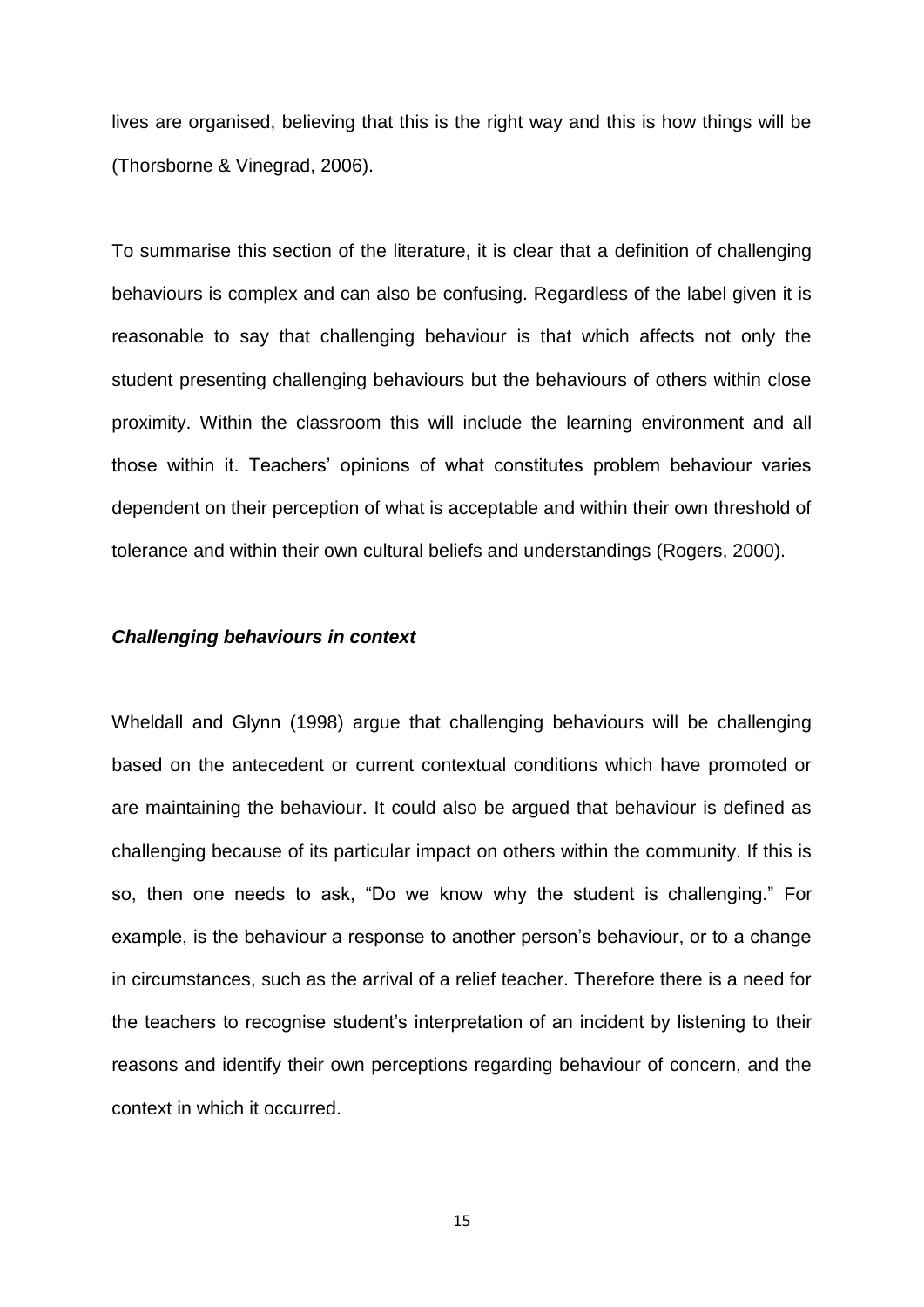The literature review discusses different types of challenging behaviours which are frequently observed in classrooms and schools in order to better understand the notion for whom is the behaviour challenging.

Watkins and Wagner (2000) categorise behaviours according to the context in which the behaviour is displayed, environment and time, the audience, and according to the person who is seen to be harmed. On the other hand, Smith and Laslett (1998) offer four labels for types of challenging behaviour, which may be displayed in any contextual setting.

#### The labels are

- 1. The class wit- This student is unsure of their status in the classroom as regards to how they should behave and so treats all interactions as a humorous episode.
- 2. The promoter- This student usually dislikes the teacher or is not interested in learning and promotes disruption in lessons with peers.
- 3. The victim- This student is usually unpopular with other students and becomes victim to their teasing, which usually results in the student constantly complaining to the teacher and sometimes refusing to work or off task behaviour due to lack of motivation.
- 4. The saboteur This student usually encourages others to misbehave and enjoys the confrontations as a result. Often this student will step back and let the others suffer the consequences. (p. 61-65).

However there are major problems in imposing such labels on observed behaviour.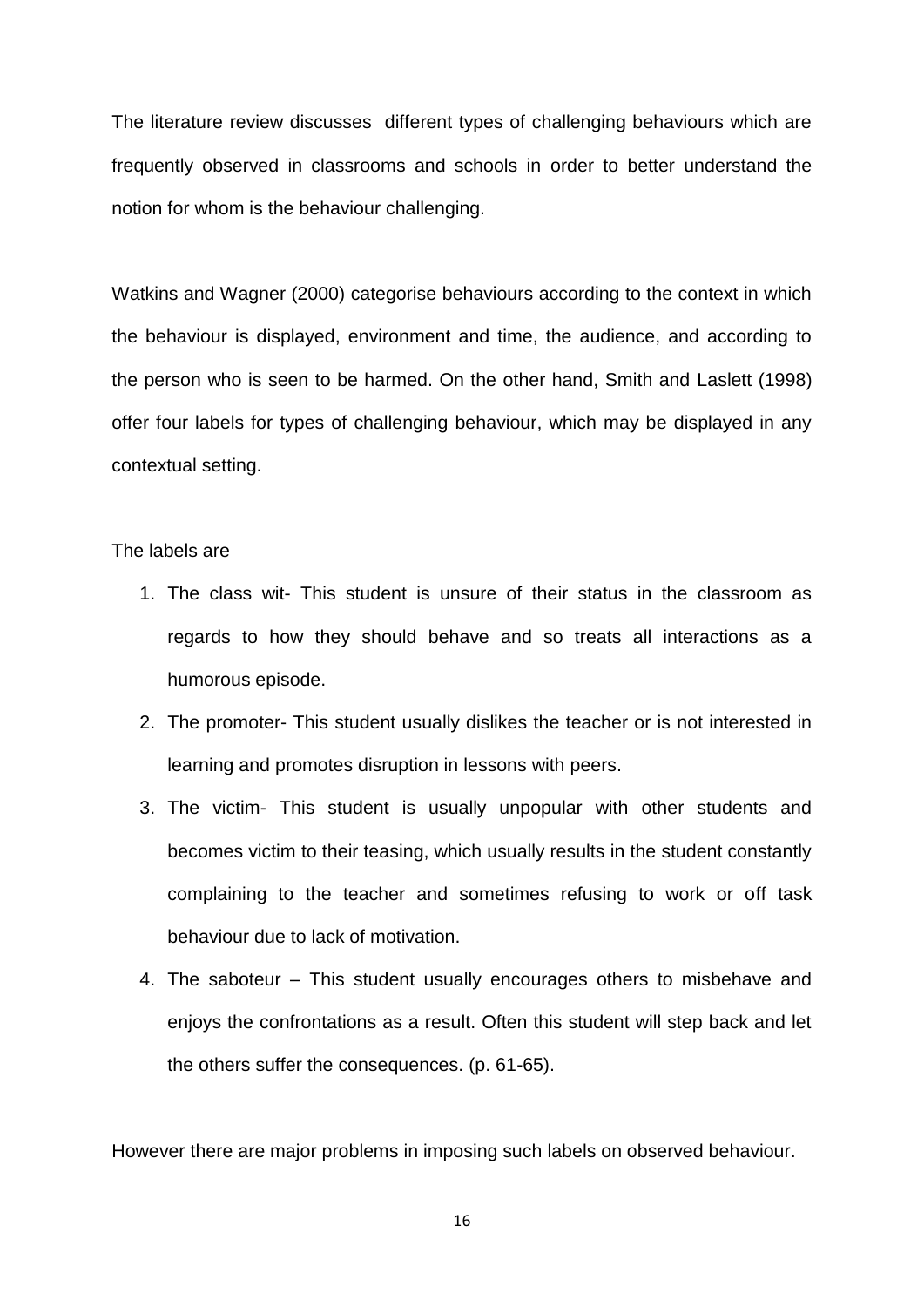The labels may have profoundly different meanings and understandings for the 'labeller' from the meanings understood by the students. Watkins and Wagner (2000) argue that teachers need to be sure that their expectation of how the student behaves does not depend only on the attributed label which could be given to them from past teachers or past events. Similarly, teachers need to look at how the context within the classroom setting or environment and their own perceptions of what is acceptable and unacceptable behaviour may be influencing the behaviour, eg. rules that may be unreasonable, unrealistic, or arbitrary. Furthermore, the label given to the behaviour may not always be justified by the events that led up to the incident or the context that the behaviour occurred in (Watkins & Wagner, 2000), particularly so when students come from different social and cultural backgrounds, which is so the case in the school setting I used to teach in prior to the school setting I teach in now.

Similarly it is important to recognise that some students are often further pressured or inclined to misbehave when they are given a label "to live up to" (Balson, 1992), and thereby given a powerful means to influence the behaviours of others. Watkins and Wagner, 2000 state that some very common challenging behaviour exhibited by the students in classrooms includes:

Attention seeking- attacking or defending behaviour which has similarities to "the actor" as promoted by Watkins & Wagner, (2000). Asserting power- threatens the teacher's authority and makes them 'powerful' in the eyes of other students. It is important to note here that Balson (1992) suggests that by sending the student to "time out" or challenging their behaviours in public only strengthens a student's belief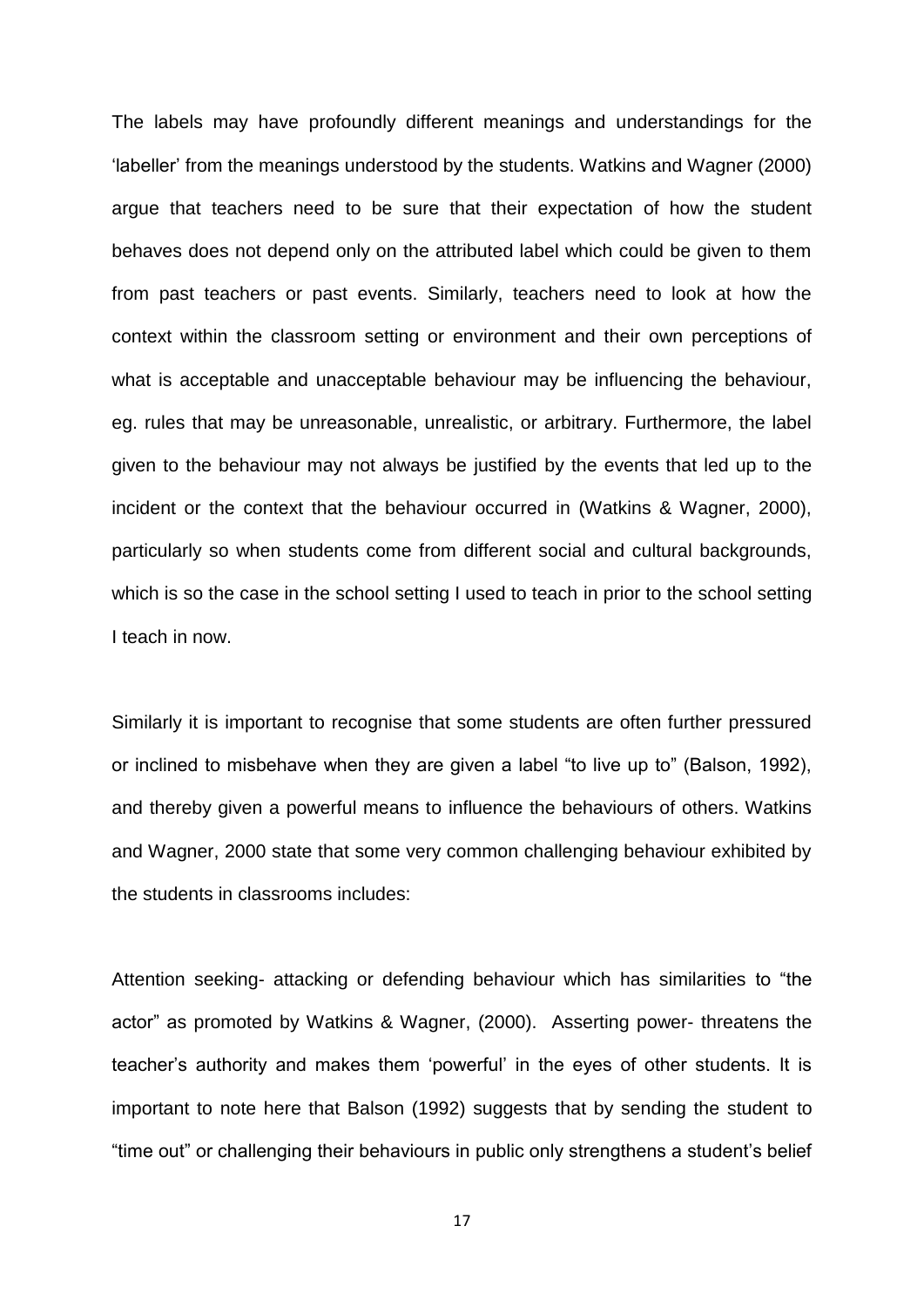that power is important and that those who have power win. Struggling to belong- is one of the basic expressions of human nature, and forms a basis for belonging to an ethnic or a social group. Students from a very early age of understanding seek ways of behaving which will give them recognition and often begin by operating on a trial and error basis (Kauffman, Mostert, Trent, & Hallhan, 2002). Such students may well respond to being shown "how to" belong to a group, how to wait for their turn or how to listen carefully before they speak or act.

Balson (1992) furthermore suggests that,

It is the sense of inadequacy, of internal discouragement and the fear of rejection which are the major factors behind learning failures and behavioural problems in the schools (p.21).

A fear of *rejection* is worthy of consideration of a cause of challenging behaviour as students feel the need to belong to a group, and try all sorts of inappropriate ways of "gaining entry". Taking revenge- these students need to "get even" with society that denies them a place in the organisation (Edwards, 2000) and not only do they seek to dominate but they may seek revenge in the process. They may provoke intended or a disguised hostility in order to be organised.

Balson(1992) writes of the child whose goal is revenge:

The mutual antagonism may become so strong that each party has only one desire: retaliation, to revenge his own feeling of being hurt. The child no longer hopes merely for attention or power; feeling ostracised and disliked, he can see his place in the group only his success in making himself hated (p.70).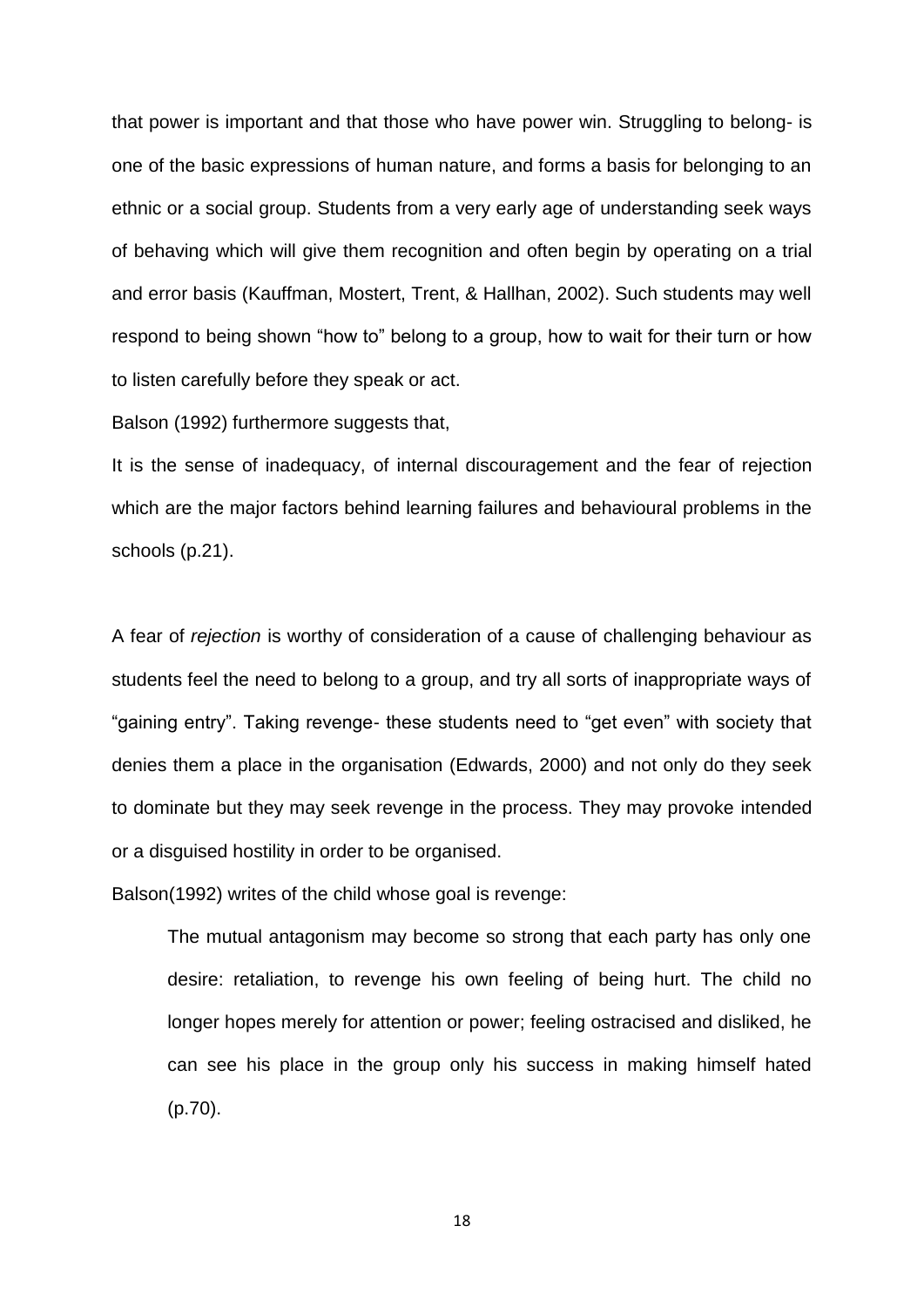Balson (1992) concludes that these are students who often steal, damage, assault others especially younger peers, remain sullen, moody and morose. As adults they often vandalise, assault, become arsonists, threaten and are prone to abuse verbally.

Balson further suggests that there is a purpose for revenge.

Teachers must recognise the purpose of revengeful behaviour, sense the deep discouragement, futility and sense of worthlessness which characterise these individuals and realise that it is always the inability of young people to gain a sense of achievement and self-worth in our schools which is the major contributor to resultant and violent behaviour (p.73).

#### *Escaping* –

These are the students who withdraw into themselves in order not to be shown up for their inadequacies, and make a deliberate attempt to remove them from an environment that they feel uncomfortable in and cannot cope with. But sometimes there is no attacking behaviour and they are discouraged enough to no longer hope for any success at school. The student often becomes the victim (Smith & Laslett, 1998), and also does not reach their potential academically, as a result.

#### *Bullying-*

Bullying is defined as a repetitive attack of verbal, physical, social or psychological nature that causes a victim stress, immediately and in the future (Arthur et al., 2003) and creates an imbalance of power between two people. Bullying, as suggested by Rigby cited in Wearmouth, Richmond, Glynn, & Berryman (2004) (Wearmouth, Richmond, Glynn and Berryman, 2004) may be understood as "an inevitable part of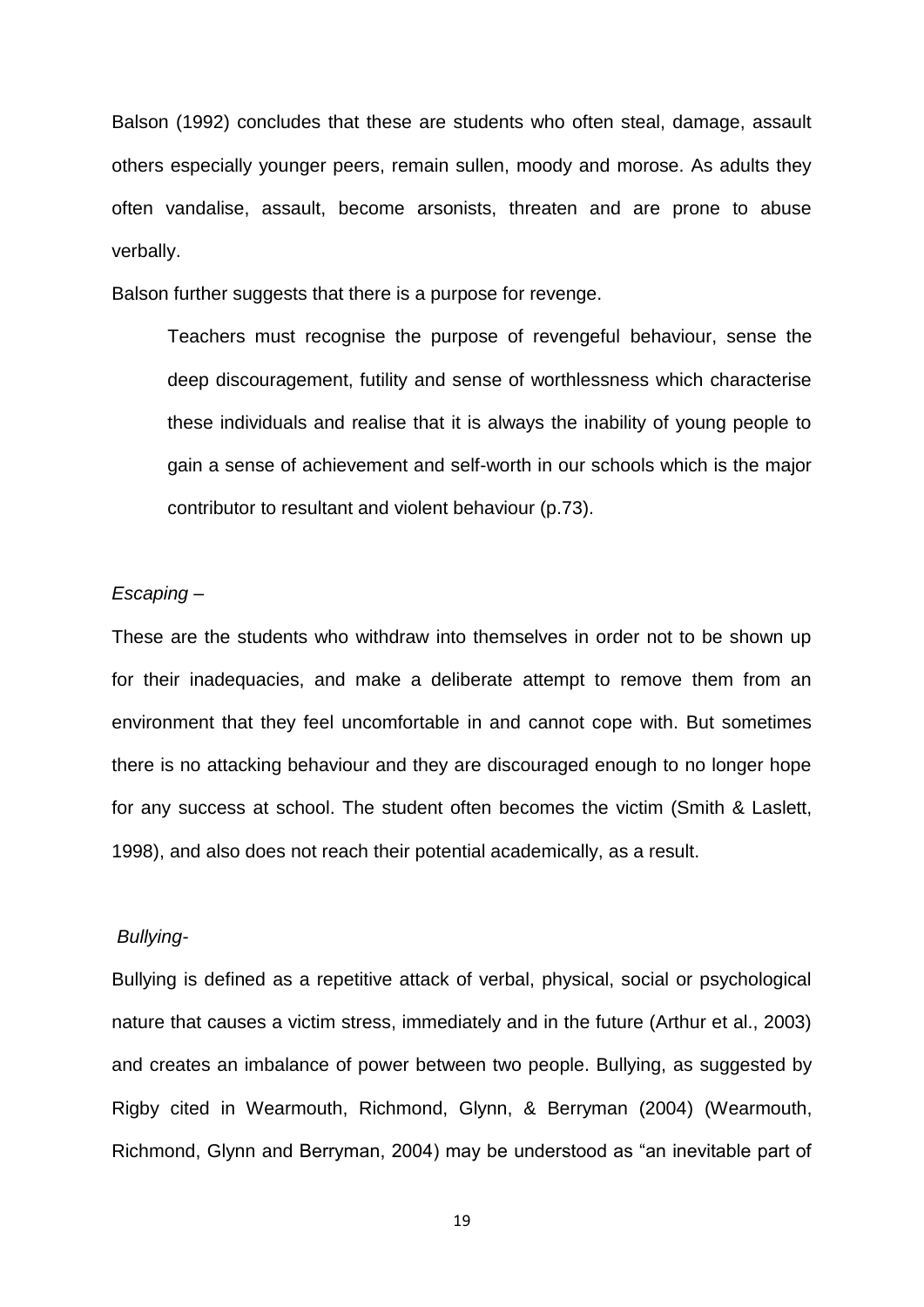the struggle that is inseparable from existence" (p, 288). It is part of survival and has been present throughout the existence of mankind. Rigby has identified hereditary factors as well as historical and contemporary contextual factors such as, home life and the community that the person lives in as being responsible for elevating the chances of a person bullying include; lack of confidence, showing off to others to get attention, jealousy, not coping with others who are different, joining or copying others who are bullying to be part of a group, they have been bullied themselves or don't know that it is wrong and/or haven't learnt how to socialise with others (Rigby, 2002). In regards to who can be a victim,

Statistically, anyone can be a victim- and it is acknowledged that individuals who experience bullying "are often above average performers, efficient and better at what they do than those who bully them". In fact bullies can target those who they envy and those who they feel would refuse to be subservient to them (Kazmierow, 2003, p.43)

Bullying at school is often the result of a 'victim' perceived as being a target by a person who is much stronger either physically or emotionally. There is a vast literature available for schools regarding the causes, effects and suggestions for stopping bullying behaviour (Buckley & Maxwell, 2007; Olweus, 1993: Police, 1992, 1994; Rigby, 2002; Rogers, 2000; Sharp & Smith, 1994).

For many years New Zealand schools along with support from the government agencies have been developing initiatives "to challenge bullies, support victims and try to effect behavioural change to stop bullying reoccurring" (Kazmierow, 2003,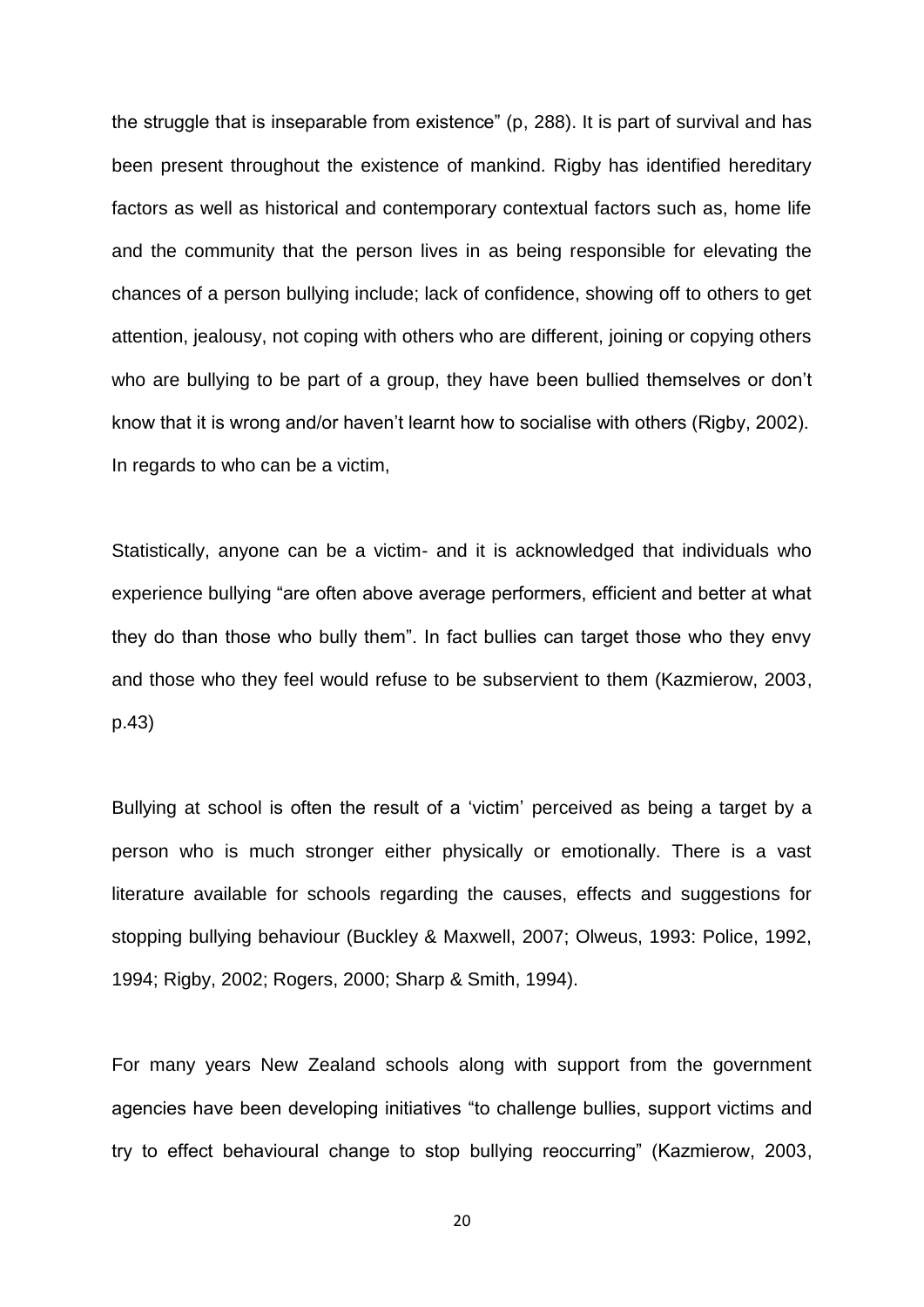p.32). Even more pleasing is that many of these initiatives eg. 'Eliminating Violence' (Special Education Service, 1989) achieve success without needing to remove the bully from the school.

I have intentionally used work of and research of Balson (1992) on most common challenging behaviours because they appear to encompass most of the challenging behaviours of students who can be either 'labelled' (Smith & Laslett, 1998) or experience "environmenta"' or contextual factors (Watkins & Wagner, 2000) influencing the behaviours. It is interesting to note that Balson (1992) also suggests that the "exhibiting of behaviours is seen as coming from within the student's own determination to misbehave" (p.72).

#### **Teacher perceptions regarding challenging behaviours**

Teacher's explanations of challenging behaviours reflect, in part, real evidence about patterns of difficulty. But they also reflect a range of distortions or incomplete perspectives (Walker et al., 2004; Poulou and Norwich cited in Wearmouth et al., 2004). Common teacher explanations for misbehaviours often overheard in staffrooms locate the problem entirely with students or their home community,for example, " they're not that sort of person", "they're not very bright", "it's just a few", it's normal for their age", it's the home life" and " their brother was like this as well". According to Rogers (2000) and Watkins and Wagner (2000) , these are all deficit judgements on the part of teachers generate negative and deficit thinking which can have adverse impact on student and teacher esteem, class environment, relationships and may change the school ethos regarding discipline. Watkins and Wagner (2000) believe that it is a common practice for teachers to develop a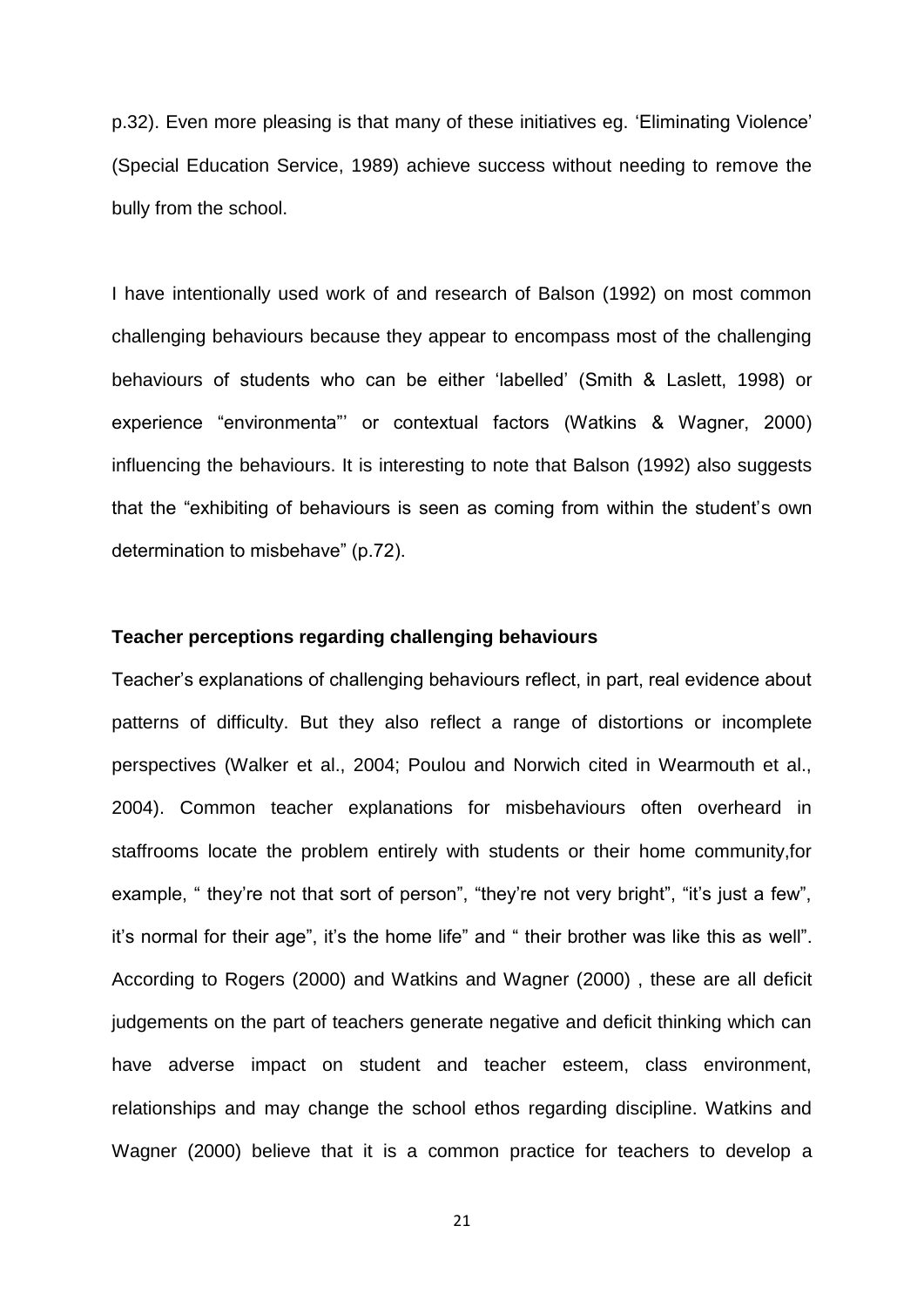negative focus on the unacceptable behaviour which leads to a 'punishment that fits the crime 'approach, when dealing with challenging behaviours in their classrooms.

There is much greater agreement among teachers about what behaviour is prohibited that what is demanded. That is, teachers find it easier to specify what they will not tolerate than to specify the appropriate behaviour that they demand. Perhaps this is a result of our culture's focus on punishment as the primary means of behaviour control (Kauffman et al., 2002, pp.18-23)

The method promoted by Canter *et al*. (1990) regarding punishment as the result of consequences has seen a number of schools develop a negative attitude towards challenging behaviours by using power and control. Power and control depend heavily on the importance of the teacher (and schools) to determine how students should behave and what should be done to encourage this. Nevertheless, there are a number of teachers in our schools who still propagate the use of the Canter model. This could be because of its inflexible but perceived "no nonsense" or "zero tolerance" approach. This approach concerns those who prefer to utilise other approaches such as those teachers who see the importance of using student voice supported by a behaviour recovery approach as suggested by Rogers (2000). Zero tolerance, it is feared, may lead to zero care and responsibility on the part of some teachers.

However, in contrast, Canter also argues that students have rights and that their rights are to have teachers who promote appropriate behaviour and limit inappropriate behaviour. To allow this to happen, teachers must learn to be assertive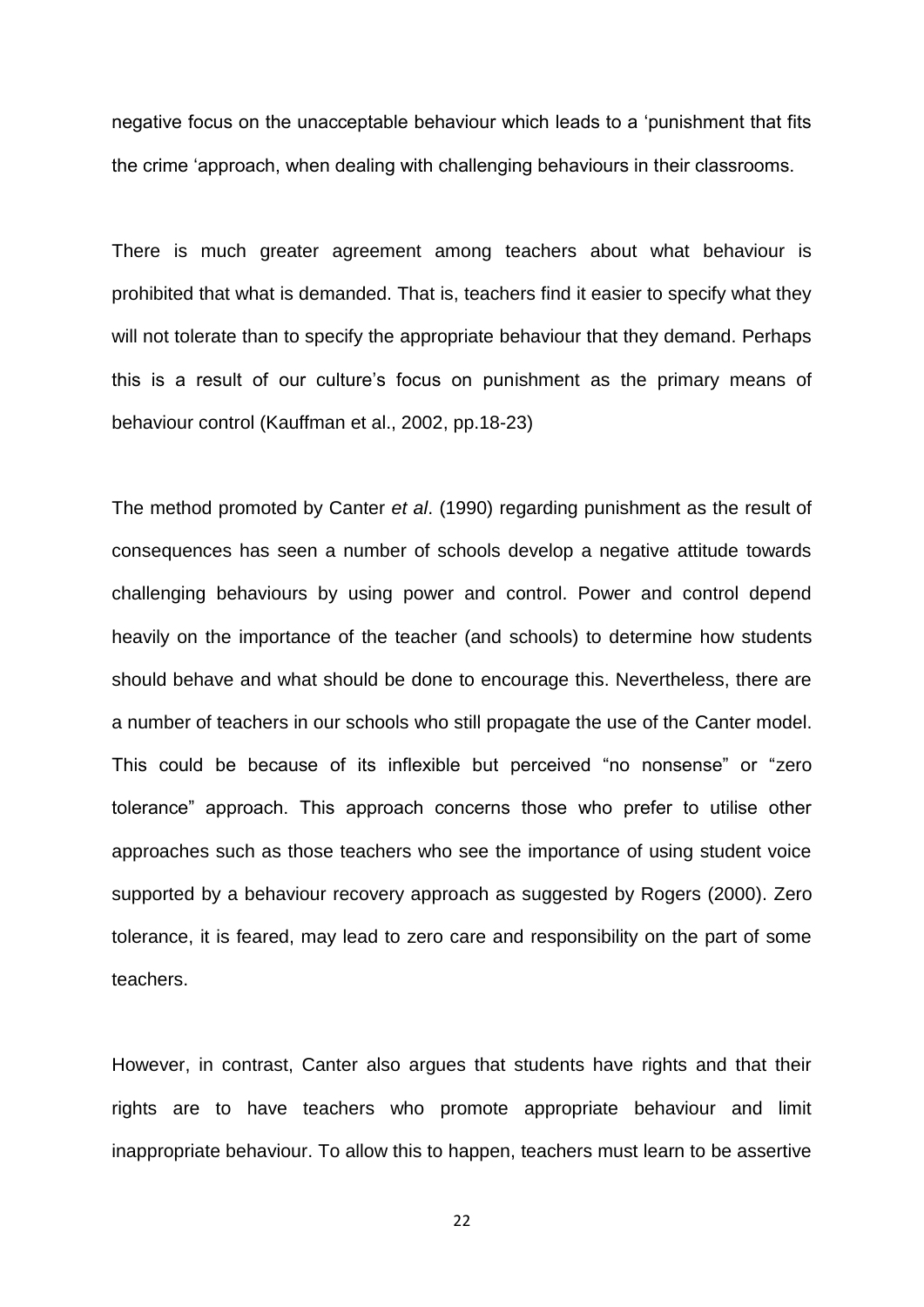themselves. This is understood to mean that teachers clearly and firmly communicate their wants and needs to students and are prepared to enforce consequences for non-compliance of these actions. Rogers (2000) identifies with this position but insists that the teacher needs to be fair, consistent and firm in their enforcement of consequences. A common teacher explanation for an incident is that it is the student's fault and therefore the student needs to deal with consequences or be punished. On the other hand, confronting an angry or distraught student in public who is attempting to deal, however imperfectly, with an incident they created, may "merely serve to further damage their self-esteem and self-efficacy" (MacFarlane, 2007). I agree with other researchers (Bishop, Berryman, Tiakiwai, & Riachardson, 2003a; Gadd, 2003; Kazol, 1992; Zeitlin & Refaat, 2000) that teachers cause harm to a persons' self-esteem when they berate or intimidate students in front of others. I myself have been in a situation when sometimes I have confronted a student in front of other students and then reflecting back on it I have only regretted because I thought as an adult I would not like to be confronted in front of my colleagues so the same should be the case with any of my students.

According to Balson (1992) and Rogers (2000) teachers create injustices for all students when they concentrate on student behaviour rather than talking with children about what is important to them by building a good relationship with them. To concentrate on the exhibited physical behaviour alone is ineffectual in providing a safe working environment for all students. Concentrating on exhibited physical behaviour alone does not take into account those individuals who present withdrawn, depressed, anxious and docile behaviours (Prochnow & Bourke, 2001) who are often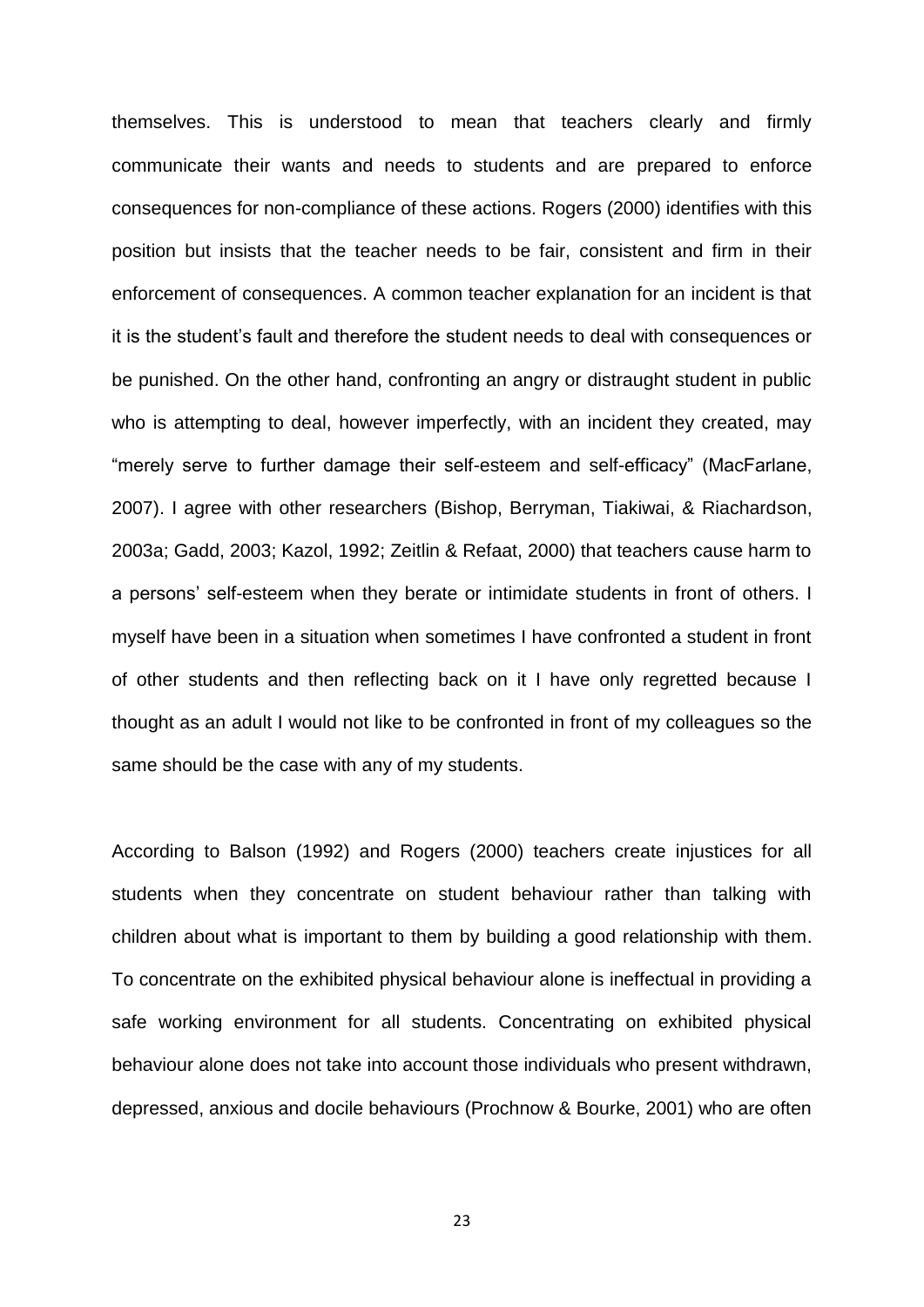over looked by educators as they focus on dealing with the behavioural challenges of louder and more aggressive types of behaviours in nature.

On the other hand, it is possible that the behaviours that Prochnow & Bourke describe are not perceived as 'challenging' by many teachers, because they do not disrupt classroom activities.

When teachers continue to think that disruptive behaviour is "that which disrupts others' learning", they do not appear to acknowledge what the student may be trying to communicate and what the student understands about why the behaviours have occurred. Teachers as professionals are in a position to provide an "adult" view of classroom experience and it could be argued that this has been based on an unquestioned assumption that 'the grown-ups know best'. (Prashing, 2001b; Shields, Bishop, & Mazawi, 2005). It is the responsibility of teachers as professionals to be more able than children to maintain control of their own behaviour in challenging situations, and to model more appropriate behaviour to their students.

There has been considerable research undertaken suggesting that how teachers conceptualise the causes of behaviour they see as worrying and disturbing , bears a strong relationship to their own emotional and cognitive response to the behaviour (Chesebro & McCroskey, 2002; Wearmouth, Glynn, & Berryman, 2005). This implies (for example) that the teacher may be unaware that they are not focusing on the causes of the behaviour but purely on the behaviour itself. Brophy et al., (1974) further suggests that teachers' actions toward students may be reactions to the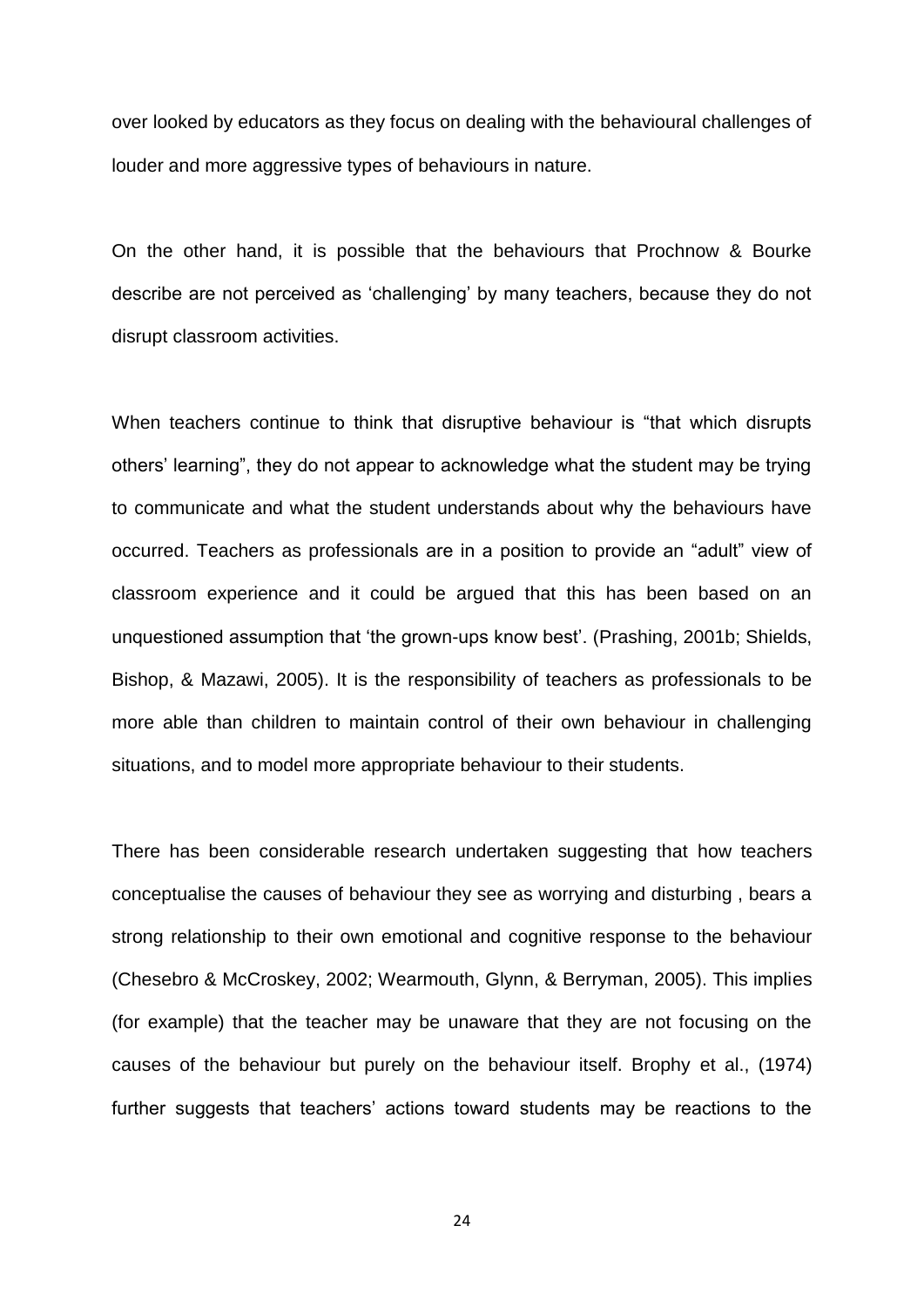students' behaviour and this means that the teacher may often respond in a "knee jerk" reaction.

When teachers complain that they do not understand particular children, when they misbehave, what they may be saying is that they are not aware of the purpose or the goal of the child's behaviour (Balson, 1992; Walker, Ramsey, & Gresham, 2004). So does this mean that teachers need to ensure that they have personalised their own codes of practice regarding responding to student learning and behaviour (Walker et al., Whitaker, 2004). A role for school management is to ensure that teachers are aware of cultural difference, are positive and do not engage in deficit thinking, and are receptive to other teachers' perceptions as to how students learn and behave. Schools also need to be aware of how students respond to different learning environments, different learning contexts and different teaching styles.

In summary this part of the literature review shows that it is important , that teachers have a personal definition of challenging behaviour and reflect on their own personal beliefs/perceptions and the beliefs of others regarding the understanding of challenging behaviours.

## **Role of the teacher and effective teaching strategies in promoting learning and managing student behaviour**

#### *Effective Pedagogy-*

The New Zealand curriculum (2007, p.34) states that it is the actions that teachers take that promote student learning. There is well – documented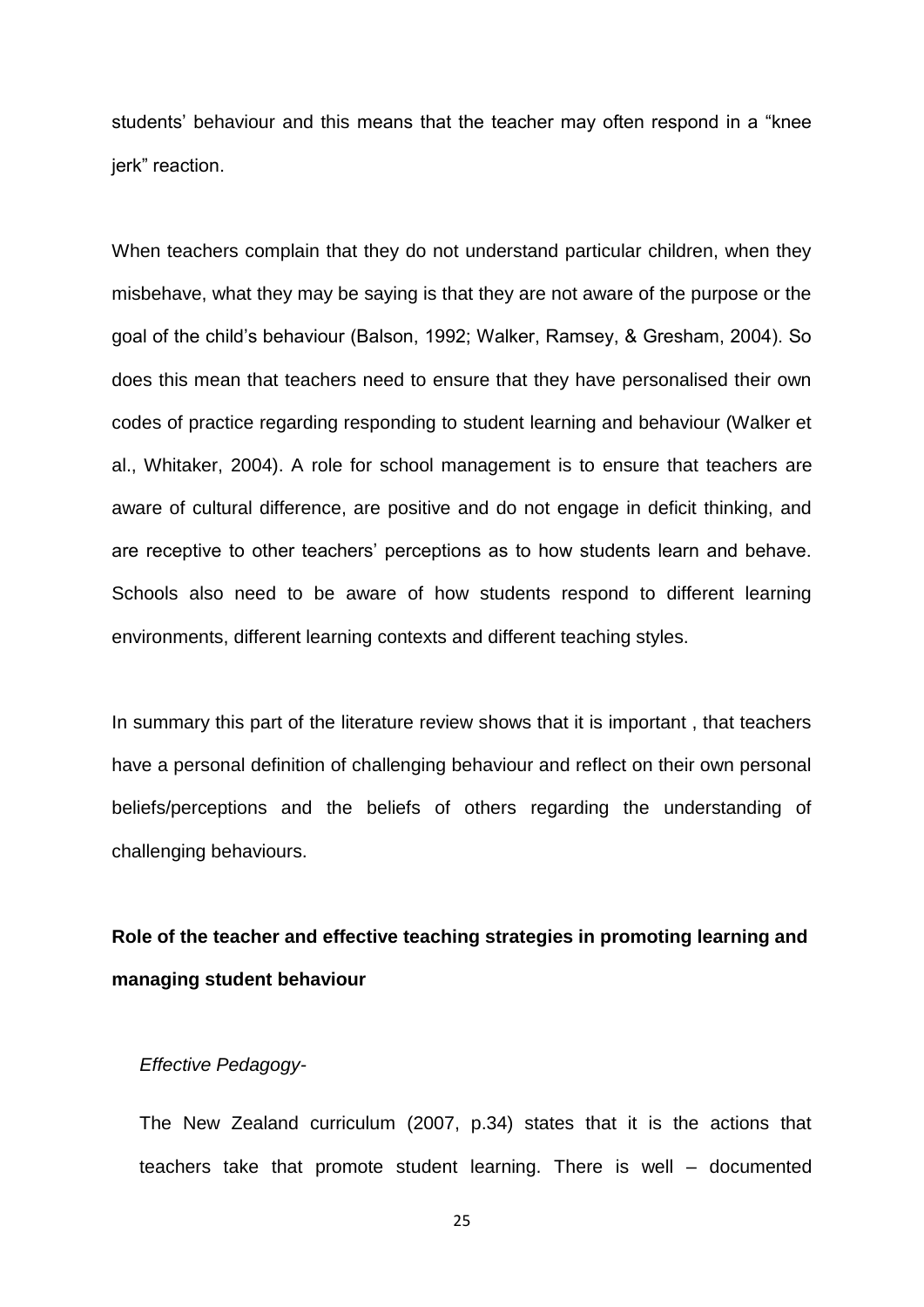evidence that reveals that a teacher's role is imperative in student learning and that effective pedagogical practices have a positive impact on students and learning and behaviour.

However, not all teachers have the adequate professional development in order to deal with challenging behaviours and optimise learning in their classroom (McCormack, 2006).

#### **Issues**

Ingersoll (2004) in his research findings talks about an issue of "power" – he poses a question about how much actual power a classroom teacher has in order to manage student behaviour? Whose hands does the power rest with? He believes that in actual fact the real power rests with the school management and the team leaders and not the teachers. Students might believe it is the teacher but according to Ingersoll (2004) it is the school management that the power rests with. So the issue here is that the teacher retains the responsibility to "manage" the class, but at times may have little control over the process. This means that the management or the school that lacks the skills of managing behaviour in a good strategic way will not have very good outcomes for the students (Ingersoll, 2004).

#### *The constantly changing teaching environment*

Teaching environment is believed to be experiencing constant changes every now and then. In New Zealand and world- wide, the last twenty years in education have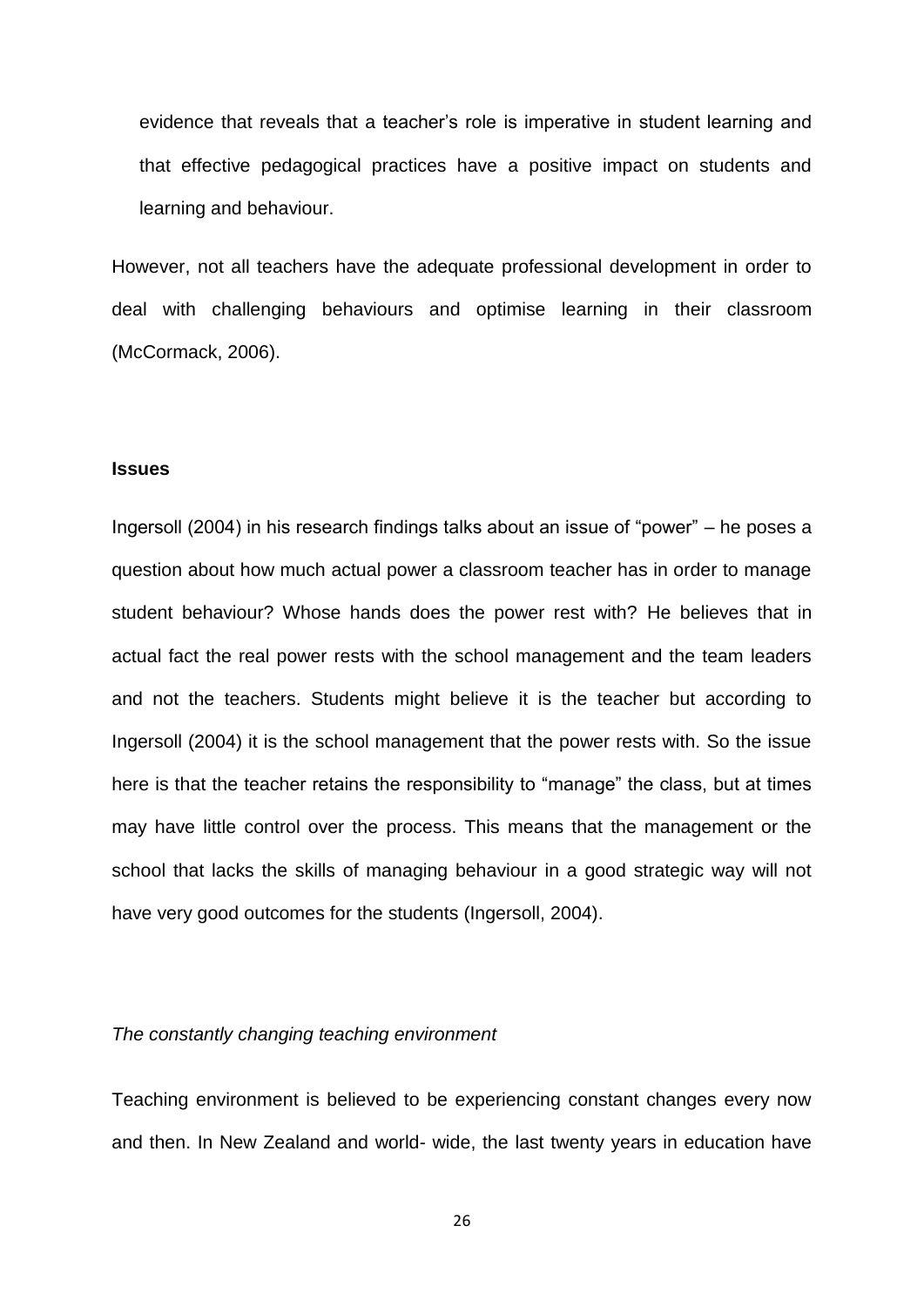seen many changes. Tomorrow's Schools, The Curriculum Framework and NCEA have remarkably changed the classroom environment. In the past, the teacher's role was to disseminate important classroom content along with some co-curricular activities but now, teaching responsibilities have extended well beyond delivering classroom content. The classroom has become a fishbowl experience (Smylie et al, 2004). Another aspect to this is the need for necessary professional development that can support teachers to adapt to the changing environments and enable them to do their job well (Moffett, 2000).

Moffett (2000) believes that the environment in which the change takes place is very crucial to teacher self-efficacy and self-efficacy has been regarded to be critical in teacher's ability to manage stress and burnout and, consequently, student behaviour. If the teachers don't feel comfortable and enjoy what they are doing then it is very hard for them to manage student behaviour, especially challenging ones and this can hinder the process of learning. This shows us that the teacher is a very important factor or has a very significant role to play in determining the efficiency of the education system. Birman (2000) supports this view and says that it is important to identify and look at those issues around teacher learning and support that enhance efficacy and reduce pressure. Effective professional development to enable teachers to manage challenging student behaviour is crucial for the enhancement of learning.

According to Miller (2009) how to establish and employ good behaviour management strategies and promote learning in their classrooms is not only a dilemma for student teachers or beginning teachers but also concerns experienced teachers. An old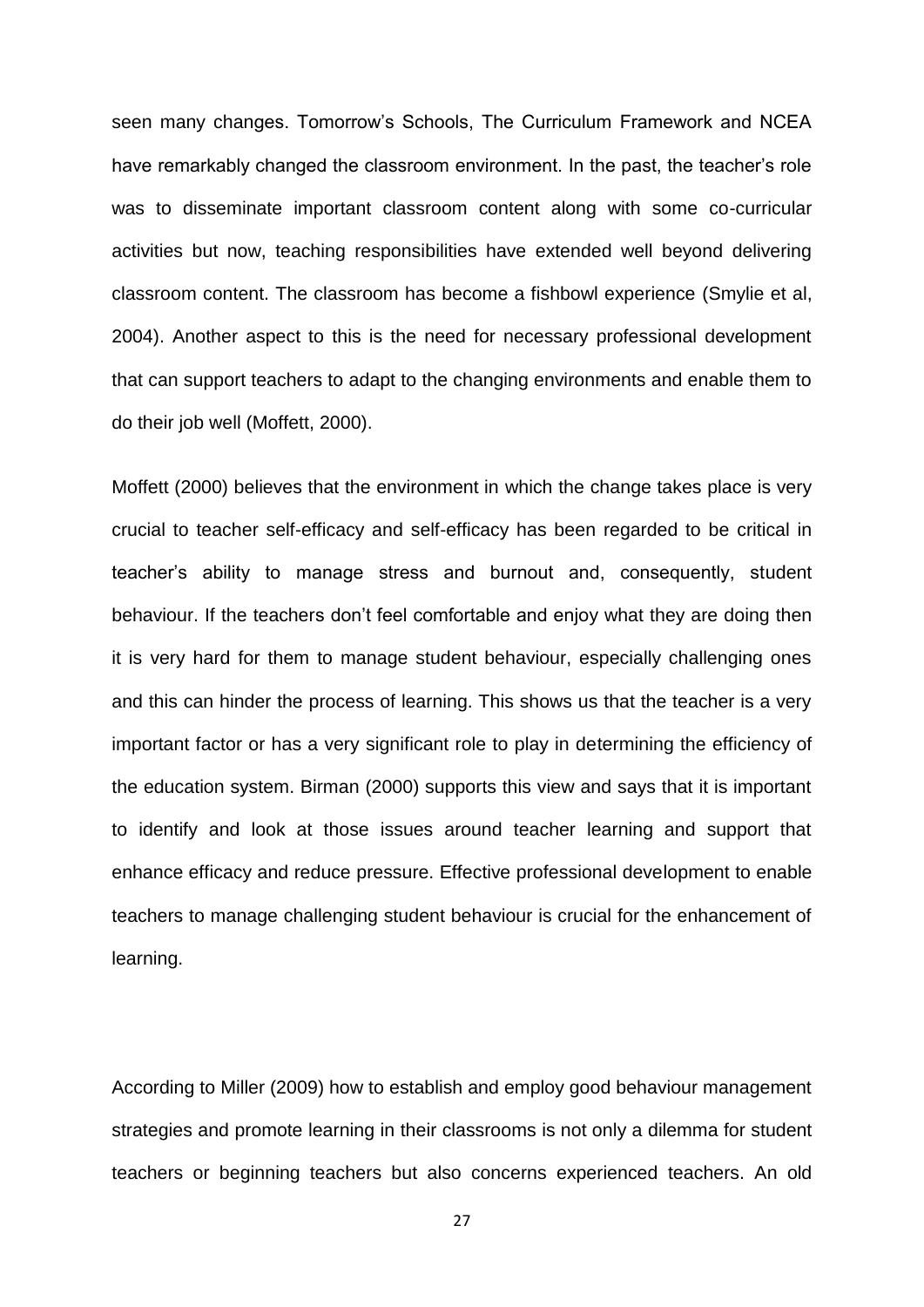piece of research but very interesting - Doyle (1986 as cited in Miller, 2009) states that classroom teaching is about learning and establishing order. He believes that the two cannot be separated from one another. His research findings are that classroom order encourages student engagement, which creates conducive environment for learning eventually. Without order a teacher is under a lot of pressure to promote student learning. The word "order" here implies to the term "behaviour management".

#### **Importance of student teacher relationship and its effect on behaviour**

Weinstein (2002) is of the opinion that unfortunately, there is no magical formula for managing challenging student behaviours but we do know that strong and positive relationships are a central factor in establishing a good safe classroom environment. Good consistent teaching practices can do a lot in managing challenging student behaviours. Most students respond positively to a well- organised classroom led by an enthusiastic teacher who demonstrates a genuine interest in students and what they learn (Ericksen, 1978).

Successful teachers place a high value on forming mutually respectful, trusting and positive relationships with their students which allows for a stronger focus on realising potential, encourage learning and manage student behaviour effectively (McNaughton, 2002). Hawk *et al,* (2002) carried out a study during 1999-2000 – the research demonstrated that a very high value is placed on the right kinds of relationships between teachers and students to encourage learning. The principles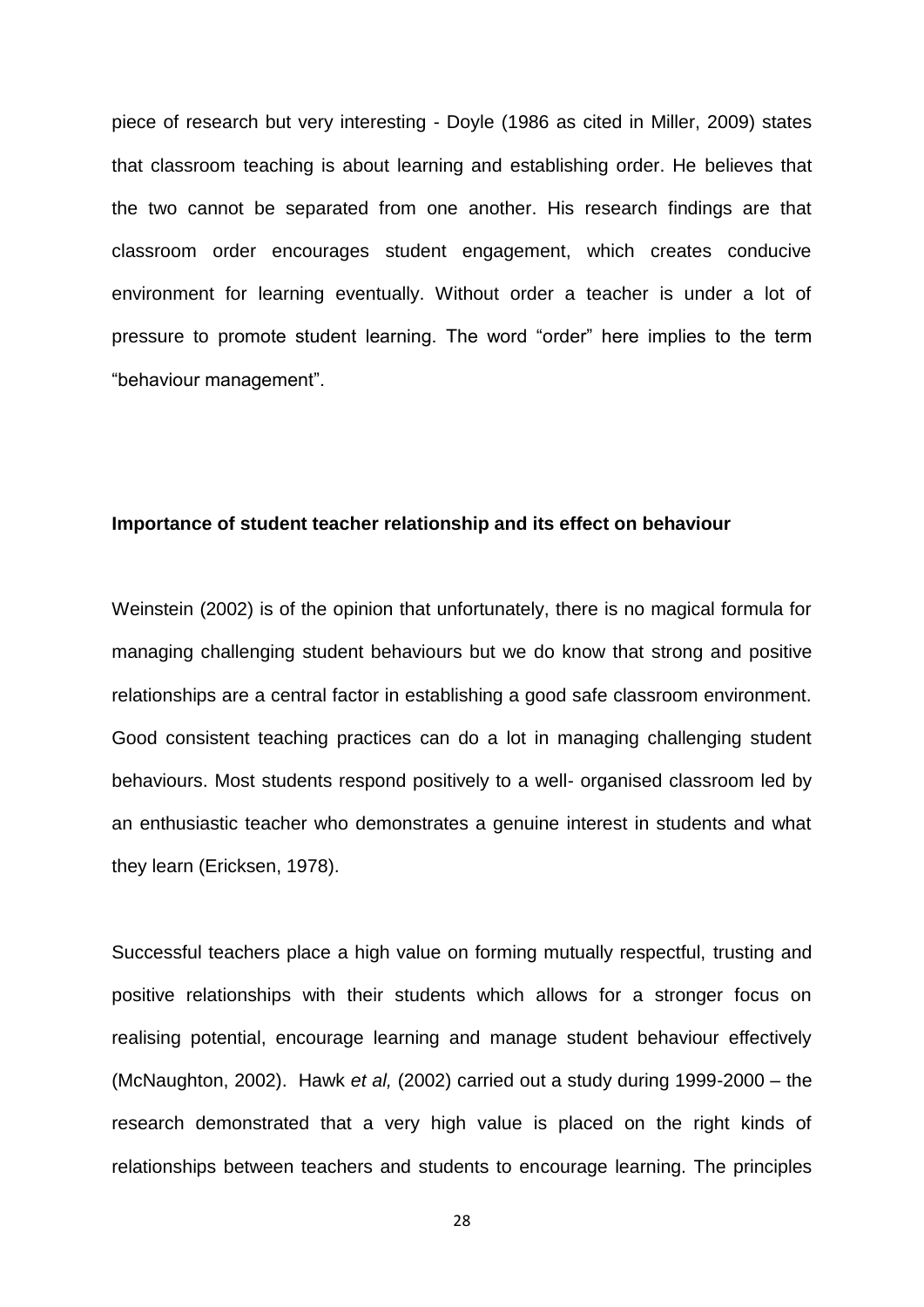of valuing relationships appear to be important across all cultures regardless of ethnicity (Gadd, 2003; Pianta, 2000; Zeitlin & Refaat, 2000)

## *Effective teaching strategies and the role of good relationships between teacher and students*

According to Hawk et al., (2002), mentioned below, are some of the attributes that a teacher should work towards attaining in order to have strong positive relationships with the students. According to various researchers it is believed that teachers do not have to be of any particular age, gender, and ethnicity, type of teacher training or professional development, expertise in an area or have several years of experience to be able to develop and maintain positive and successful relationships with their students (Hawk et al., 2002).

What really matters is the teachers' attitudes, behaviour, values, efforts and skills that help in developing good positive relationships to be formed that would help a student learn ( MacFarlane, 2007). Teachers not only should be thinking about their students positively but also their families in both positive and non-deficit ways (Bishop and Berryman, 2006). So it can be said that teachers can make valuable contributions to the classroom and that they can make a difference for all their students.

#### Empathy

According to Alton- Lee (2003) and MacFarlane (2004) it is very important for the teachers to be empathetic towards valuing culture and should have the capability to include relevant experiences into daily activities, encourage students to use first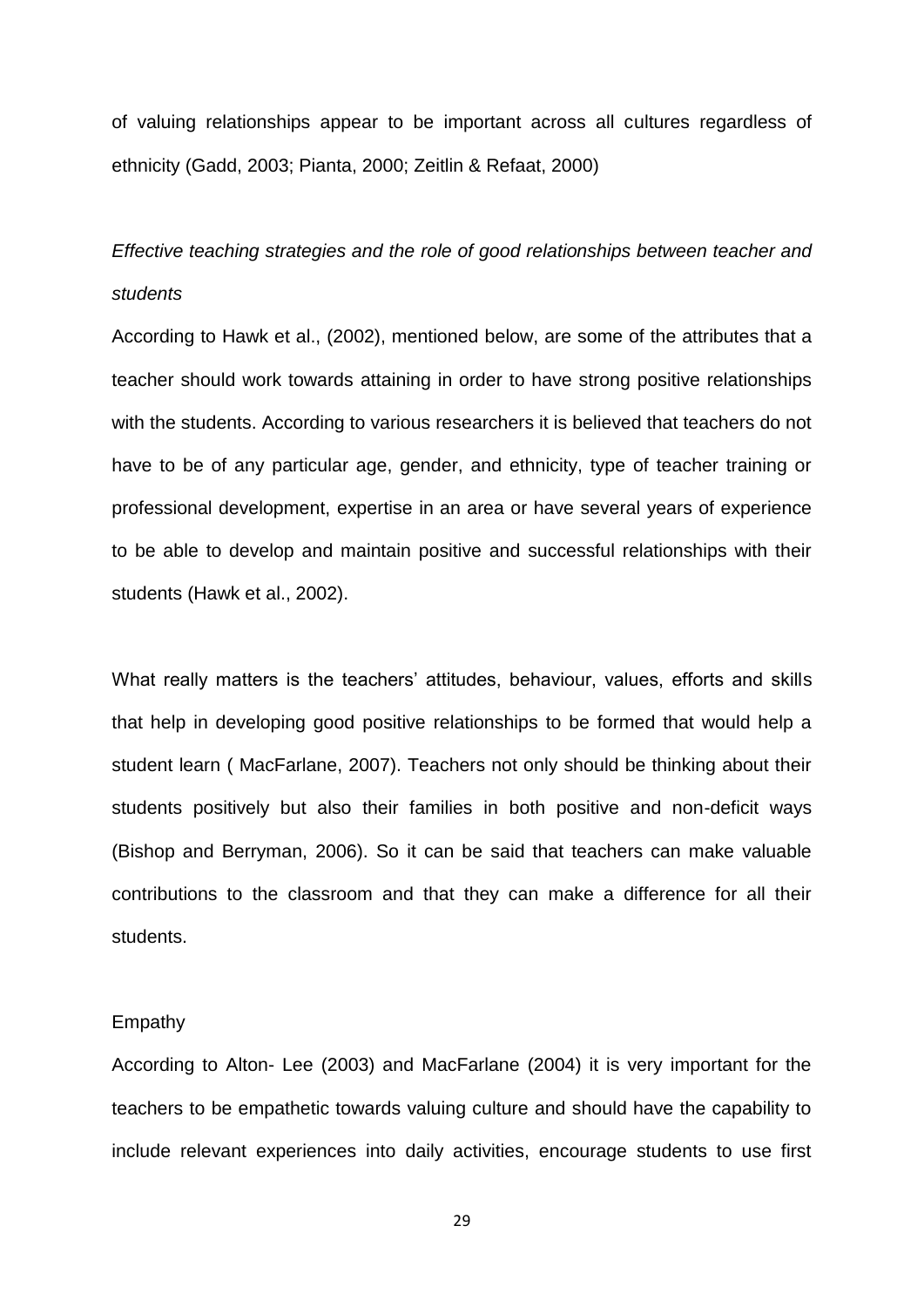language and enjoy learning from students about their culture. From personal experience- when a teacher places a high value of importance to a student's culture or some personal experience the student really appreciates that and feels happy.

#### Caring for students

MacFarlane (2004) states that there are many ways in which caring can be demonstrated. Some teachers love their students as they love their family members. (Butterworth & Bevan-Brown, 2007; Hawk et al., 2002), suggesting that successful teachers genuinely appreciate the importance that families place on a students' wellbeing and their value in society.

Hawk et al., (2002) suggest that teachers who engage in extra- curricular activities with their students and their communities have the opportunity to form better personal relationships. Furthermore, if a teacher has had cultural and family experiences that are the same or similar to those of their students they have an advantage, and they can facilitate establishing appropriate relationships (Gill, 2006).

In my experience as a classroom teacher, students who exhibit any kind of challenging behaviour often do not involve themselves in any extracurricular activities such as sports and cultural activities. Generally their families will also not participate in any outside of school activities. This can be a great barrier in forming personal relationships between student-teacher and parent/families. In this respect, teachers who care about students will have enthusiastic and happy students in their class who are ready to learn and enjoy their learning (MacFarlane, 2004).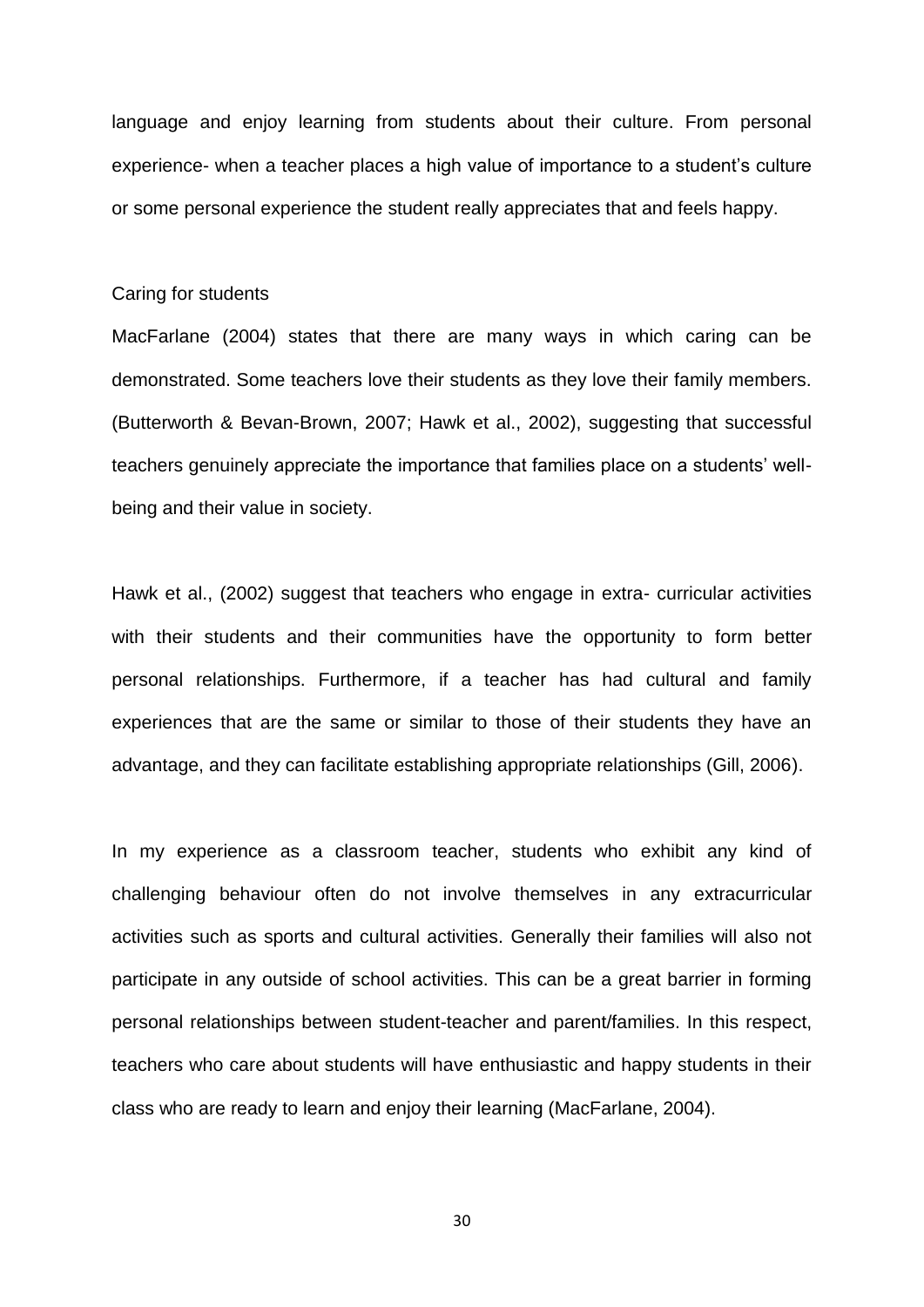#### *Respect*

According to Wilson-Hill (2006) respect helps in forming an effective relationship between teacher and student. However, respect is not necessarily the same as liking (Hawk et al., 2002). The respect that students give their teachers reflects the way teachers treat their students and speak to their students. Demonstration of respect can also be seen in the way that a teacher models appropriate attitudes and behaviour, in the energy and effort they put into their work, in their enthusiasm for learning, in their loyalty to school and in their genuine love and caring for each student as a person and as a learner. Robertson (1996) reports a conclusion by Tattum (1982) from a study of disruptive students that their behaviour was determined by whether they liked and respected the teacher and not by what consequences could be bought to bear on their actions (Robertson, 1996) p. 134. It is extremely unusual for serious confrontations to arise between students and teachers who share respect for each other and have healthy friendly relationships (Alton-Lee, 2003; Boyes, 2002; Rogers, 2000).

Attending constructively to unacceptable student behaviour can be viewed as providing learning opportunities (not disruptions) for the students and teacher in order to repair and further build relationships (Rogers, 2000; Wilson-Hill, 2006). Furthermore, mutual respect arising from strong teacher student relationships should be ongoing, not just something that a teacher does at the beginning of the year (Boyes, 2002; Roberstson, 1996; Rogers, 2000; Russek, 2003).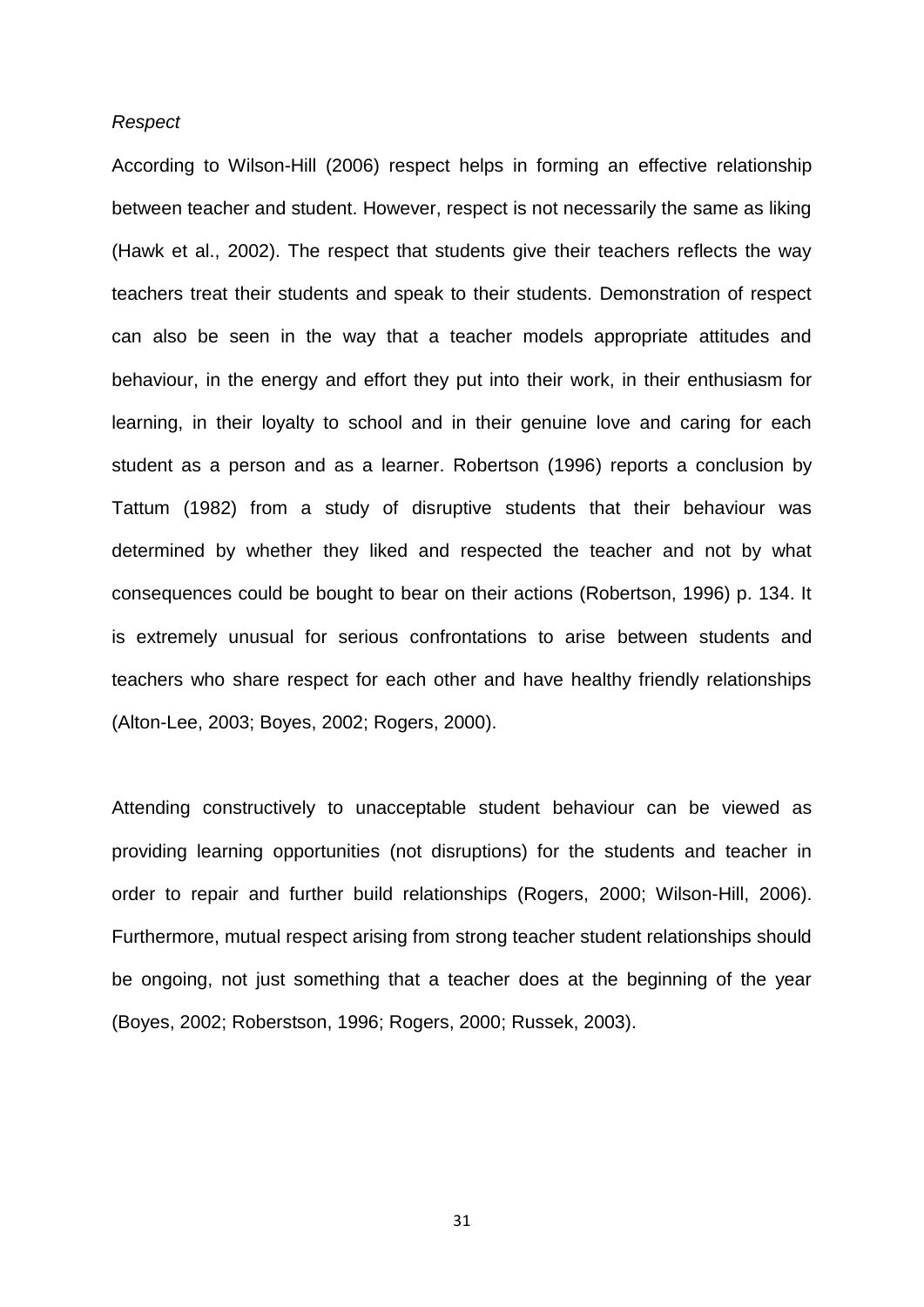#### *Communication*

Communication is a two -way process, teachers who show and model respectful communication are more likely to receive the same. Respectful communication provides strong opportunities for reciprocal dialogue between the student and teacher (Hawk et al., 2002).

Mc Naughton (2002) discusses "community styles of discourse" which requires the teacher to be familiar with the language patterns of the students in order to assist with understanding and promoting effective communication.

Mc Naughton suggests that,

The teacher's use of a known style of community discourse establishes that he or she is authoritative through actions rather than through an ascribed role" (p68).

Gill (2006) however argues that this is not to suggest that teachers abandon their own speech and adopt the interpretive dialect that the students often present in their conversations but to be aware that words, such as "sweet as", "cool" and "choice" all mean that everything is okay. However, if we are concerned with improving literacy, then these words should feature prominently in texts and discussion as a common language base to build upon. Similarly, for effective learning to happen, students must feel safe enough to learn without fear; and not be afraid to take risks. This sense of safety comes from genuine interpersonal relationships in the classroom and beyond. Relationships are fundamental to learning. "Teachers cannot be aloof, detached or apolitical." (Gill, 2006, p.17). So therefore, communication needs to be mutual and respectful. As mentioned earlier it is a two- way process, if a teacher expects students to respect them and communicate with them respectfully then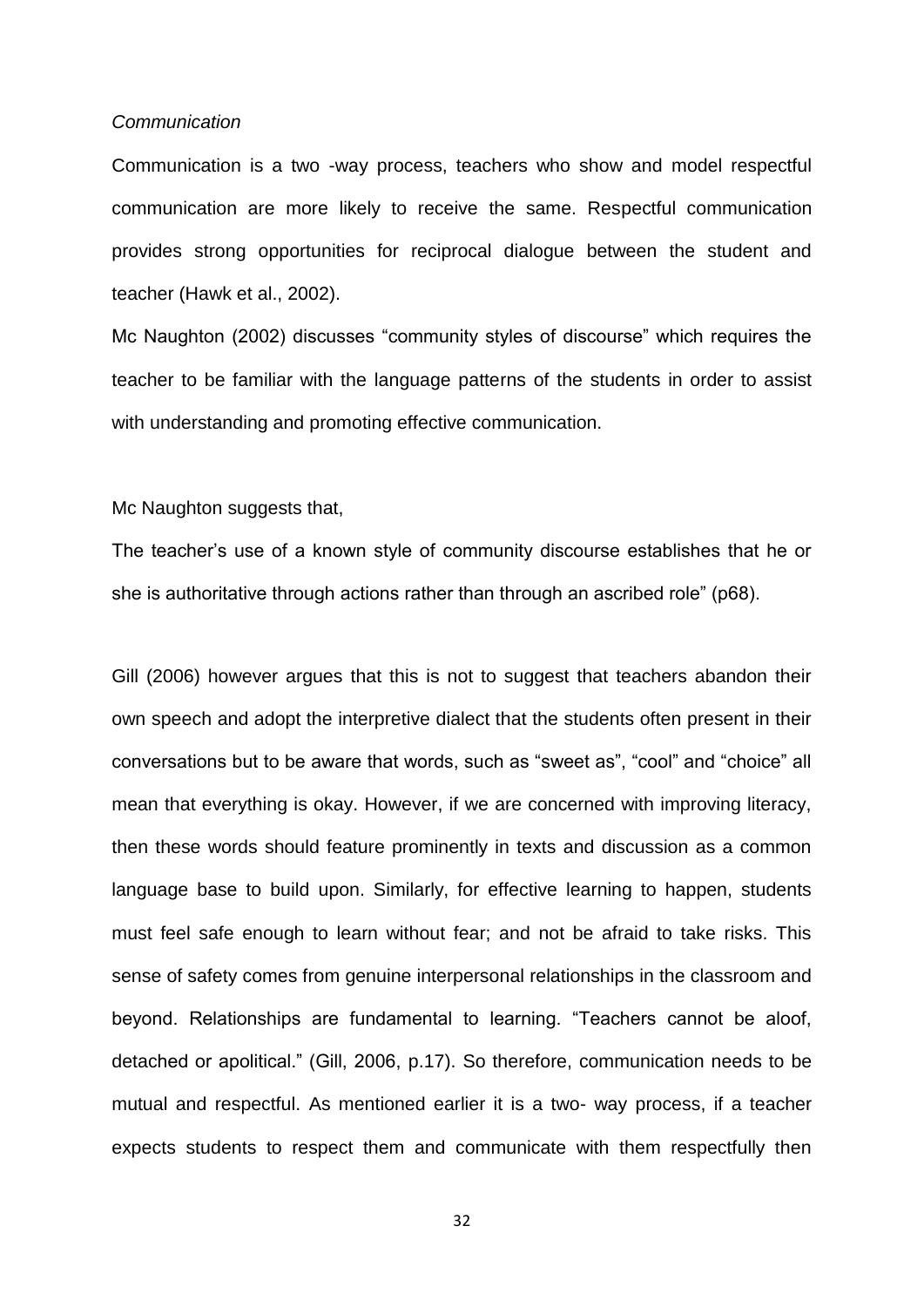teachers need to respect students and communicate with them without a need for 'put downs.'

#### *Connectedness*

Hawk (2002) suggests that there needs to be a sense of connectedness between teacher and student which is equally shared and which develops through mutual respect. Such connectedness allows for the student to develop an understanding of their own responsibility for controlling their own actions. Teachers should only have to remind students of their responsibility to maintain effective discipline in the classroom. Many teachers develop signals that direct student behaviour. These are effective because they are quiet, unconfrontational and often directed at individual students without others being aware (Hawk et al., 2002, p.48).

The use of private hand signals to allow students to identify when behaviours need attention can be a good example of a non-discriminating and non-threatening approach to curbing the action before the behaviour escalates (Rogers, 2000). Also in reciprocation, teachers need to be aware that they can also receive 'signals' from students that they may be overstepping the boundaries (MacFarlane, 1997).

Palmer (1997) expresses the view that, good teachers, "are able to weave a complex web of connections between themselves, their subject matter, and their students, so that students can learn to weave a world for themselves" cited in (Gill, 2006, p.17). An effective teacher establishes a learning environment that is "needs-based, positive and inclusive" (Arthur et al., 2003). Teachers who have expertise in and a passion for a particular subject area and who demonstrate to the students who will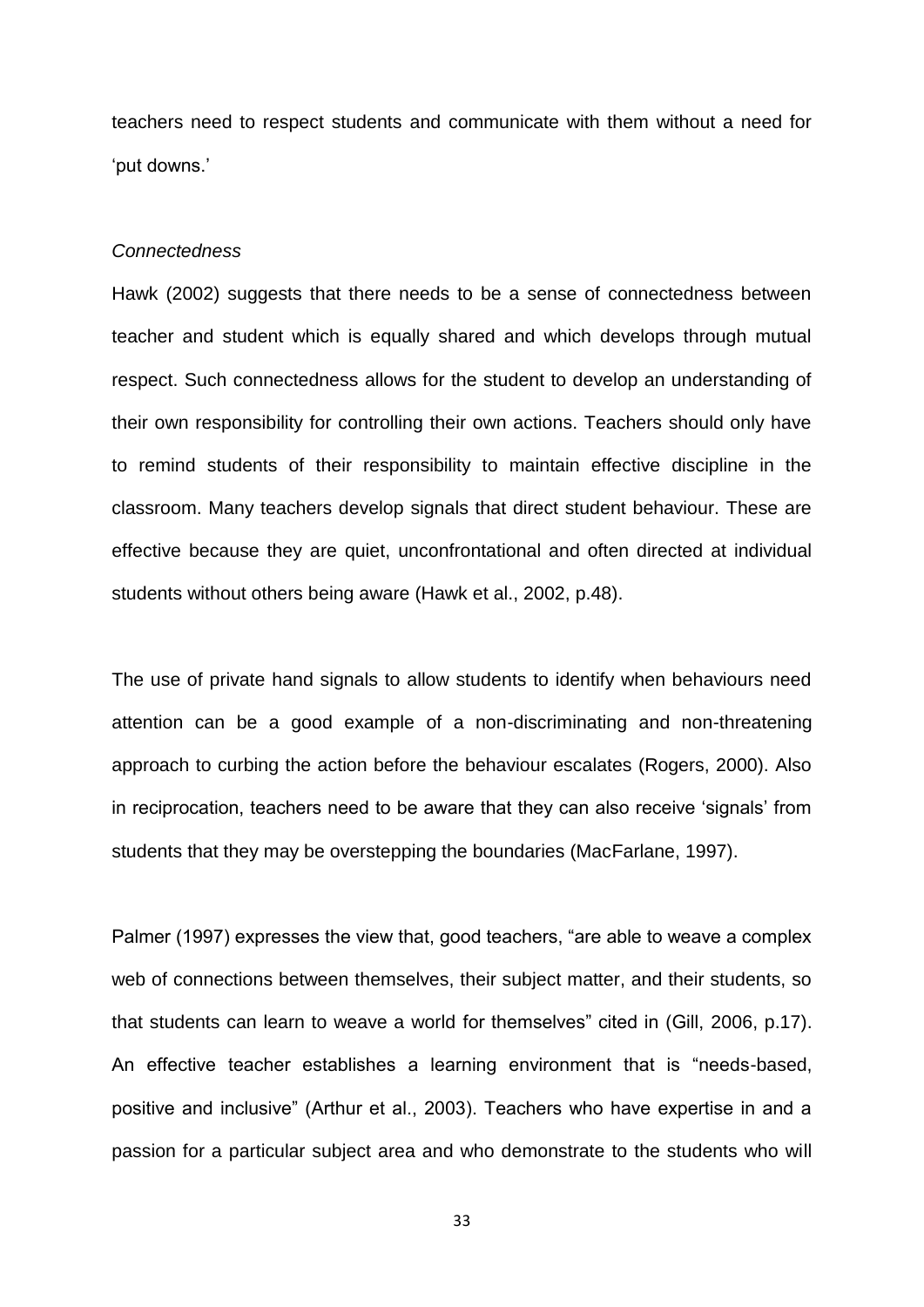also come to share the passion. It is often observed in schools that a teacher who shares a passion for literacy for example, will have students sharing this passion also and may bring culturally relevant ideas, preferences and experiences to the curriculum.

#### Praise

There appears to be a growing concern among teachers that they seem to be praising their students for just about everything they do. This may have resulted from teachers following 'expert' advice that students will respond more favourably to praise rather than punishment (Doidge, 2005; Kohn, 1993; Robertson, 1996). The use of rewarding appropriate behaviour with positive outcomes such as certificates, free time and prizes appears to be a regular happening in most schools. Often the response from the teacher is that by rewarding the good behaviour allows the bad behaviour to diminish. However, the use of praise needs to be more nuanced than this. Praise only makes complete sense in a social context where both giver and receiver understand its meaning and are already in a relationship of mutual respect and trust. Furthermore, "being positive" is not just about praising students, it is also about maintaining a positive outlook during your time with them. Russek (2004) suggests- The discriminating use of praise, and the ability to remain relentlessly positive, will help one a great deal with managing behaviour (p.11).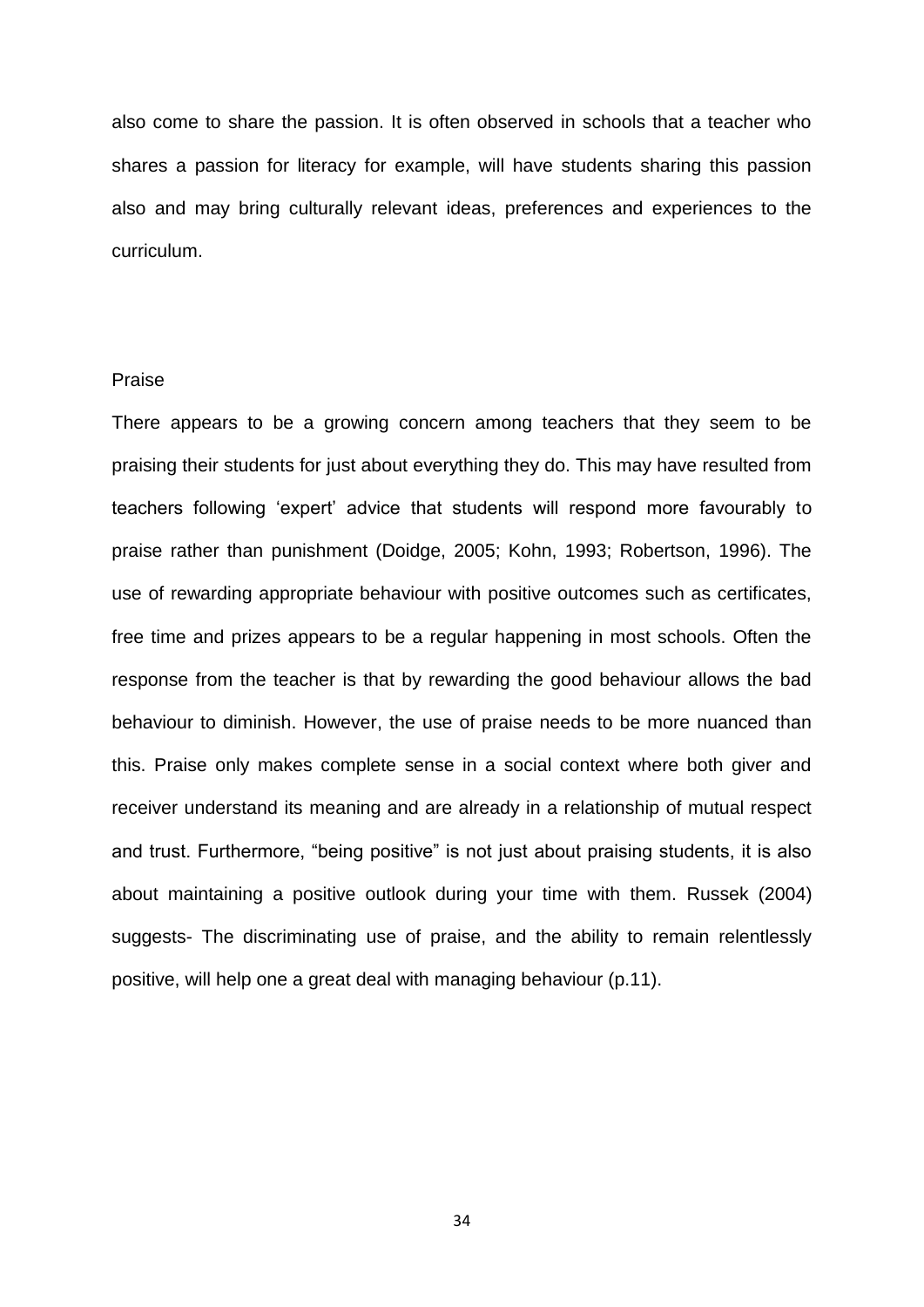#### **Motivation**

Responsibility for motivation lies somewhere between resting entirely with the student and entirely with the teacher. The teacher is not in control of all of the influencing factors that can cause boredom or loss of motivation (Sturgess, 2006). Student motivation at school depends on the teacher's skills and ability to develop relationships and maintain the interest that the students deserve in the first instance. (Ministry of Education, 2000). Ericksen (1978) states that all students bring a degree of motivation into the classroom and this will be transformed, for better or worse, by what happens in that classroom. Motivation is not something that can just be achieved like this or there is some magical formula to have motivating teachers in schools but according to Weinstein (2002) existence of strong positive relationships between the teacher and the student are a central factor in arising motivation in classroom. Weinstein (2002) further states that motivation can arise from students experiencing learning opportunities, and from interactions with teachers and peers, and school wide policies that convey to students low expectations about their learning capacity.

Robertson (1996) suggests that good teaching practices can do more to counter student apathy by providing students with some measure of academic success than additional special efforts to attack motivation directly. Similarly, Pianta (2000) is of the opinion that most students respond positively to a well-organised classroom led by an enthusiastic teacher who has a genuine interest in students and what they learn.

Another growing subject matter of interest has become the diversity in learning preferences. The next part of the literature will discuss the issue of diversity in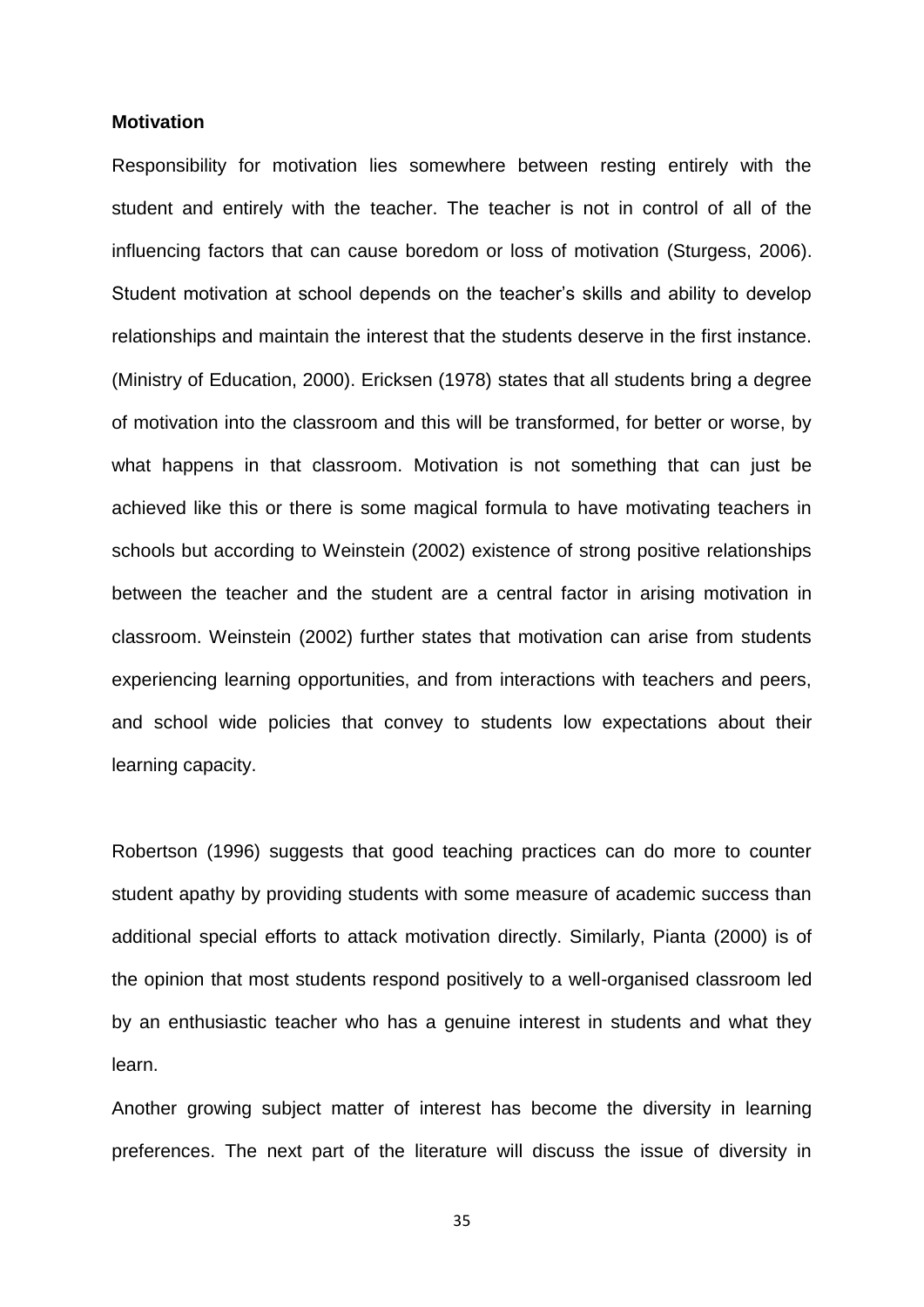learning preferences and whether that impacts on student behaviour and learning. So therefore, the last research questions deals with diversity in learning preferences and its connections with student behaviours (see appendix 3).

#### **Diversity in Learning Preferences**

New Zealand is a highly multi-cultural society now and there are many cultures in a classroom therefore giving rise to diversity. So, it is the teacher's professional role to promote diversity in learning preferences within the classroom (Edwards, 2000; Mc Naughton, 2002) by perhaps, listening firstly to what students say regarding how they best learn and secondly learning to become more flexible in their own thinking.

Prashing (2000) believes that there can be a break down in relationships between teacher and the students if there is prevalence of attitudinal differences in learning preferences. Prashing (2000c) sights an example- she says boys 'have more preferred way of doing things (often labelled kinaesthetic) than that of girls who generally favour visual or auditory learning methods'. However, it is also important to note that much research has been undertaken on learning preferences and multiple intelligences (Prashing, 2000) which affect student achievement. Low achievers are said to be more nonconforming, and less persistent when it comes to challenges and are therefore less responsive to their teachers. The teaching methods of the teacher may not be seen by these students as conducive to their preferred ways of learning and therefore they lack motivation and thus set out to be purposefully nonconforming and may present challenging behaviours. On the other hand some students may accept the extremely authoritarian "top down" approach of some teachers and achieve well in their class, because they have somehow established a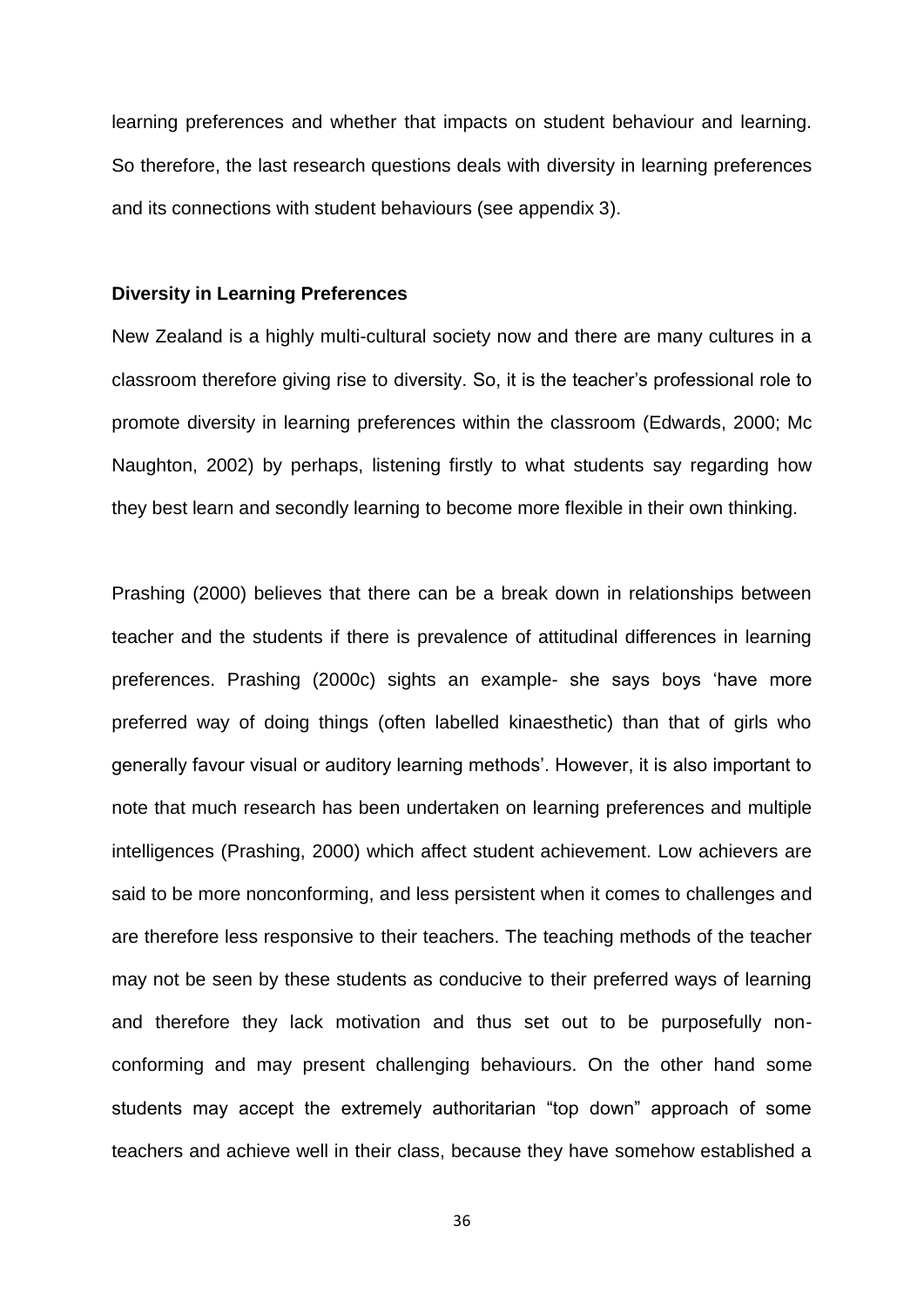trusting and respectful relationship with those teachers. The solution here poses an important question: what strategies do teachers use to cater for these diverse learning styles?

It is interesting to note that high achievers show a greater match in learning preferences to their teachers and this probably is the reason they do better at school than their counterparts. Nevertheless, it is up to a teacher to create a classroom culture where each student is valued and strong positive relationships are built (Prashing, 2000).

# **The role of the school in supporting teachers to manage student challenging behaviours**

Kiro (2007) states that schools that manage behaviour well have deep seated values about the safety and well being of all members of the school community. These values dominate the school environment and are clearly mentioned in a school mission. He further believes that a school that promotes good behaviour will ultimately pave the way for a positive school environment to take place – providing a respectful and peaceful environment for learning. Kiro however brings forth an issue which is that- requiring teachers to teach in conditions where they cannot manage their classrooms well is detrimental to the teacher, to the students, to the students who are disruptive and to the wider school climate.

According to Durlak (1998) factors that contribute to poor outcomes for students are "poor quality schools", schools that fail to provide conditions for students to achieve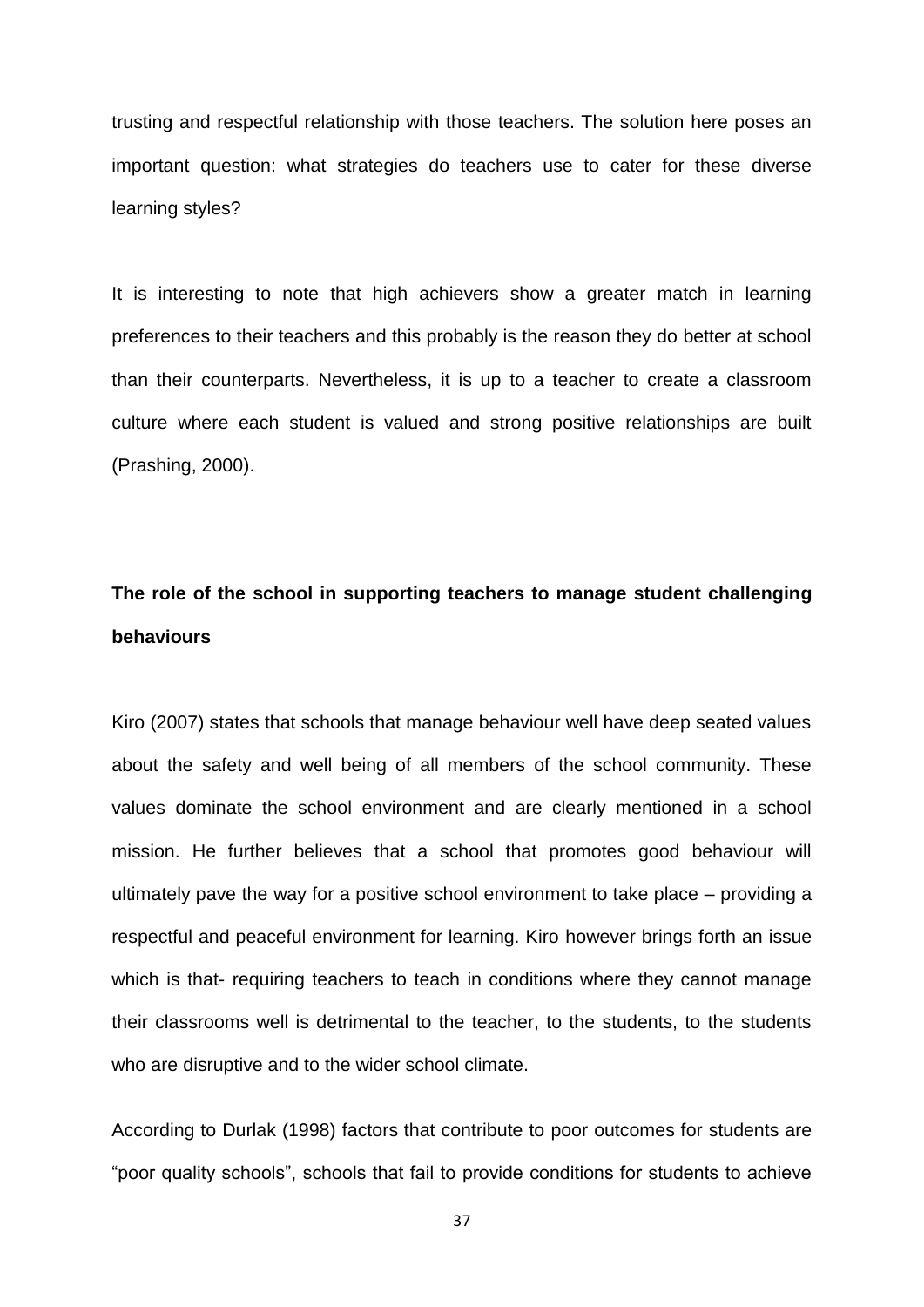their potential. He defines school failure as "poor academic achievement and poor behaviour". High- quality schools, however, are identified by Durlak as a protective factor in mediating against the risk of poor outcomes for students. In other words, high quality schools promote good behaviour, and in turn this promotes good outcomes for students. While risk and protective factors operate in complex relationships, understanding those factors that contribute towards "quality" in schools may enhance the school's capacity to contribute towards reducing poor outcomes for students. Improving school quality, in itself, may enable school based behaviour to be better managed.

The New Zealand view on quality schools and quality teaching is very well mentioned in: Quality Teaching for Diverse Students in Schooling ( Alton-Lee, 2003). According to Alton-lee (2003), "The central professional challenge for teachers is to manage, simultaneously, the complexity of learning needs of diverse students" (p.i). Ten characteristics of quality teaching are identified. Included in Alton-Lee's characteristics of quality teaching are such features as "focusing on student outcomes including social outcomes" and enabling classes and other groupings to "work as caring, inclusive and cohesive learning communities" (p. ii). These suggest a positive, proactive behaviour focus. Hood (2004, as cited in Alton- Lee, 2003) identifies a series of more specific success factors that, he maintains, reduced suspension rates in Māori students and as such, improved educational outcomes for students. Initiatives such as concentrating on "progressively improving student engagement" (p.11), ongoing self review and building "trust, collegiality and common interest between schools" (p.11) reducing suspensions, develop a school climate which fosters improved behaviour.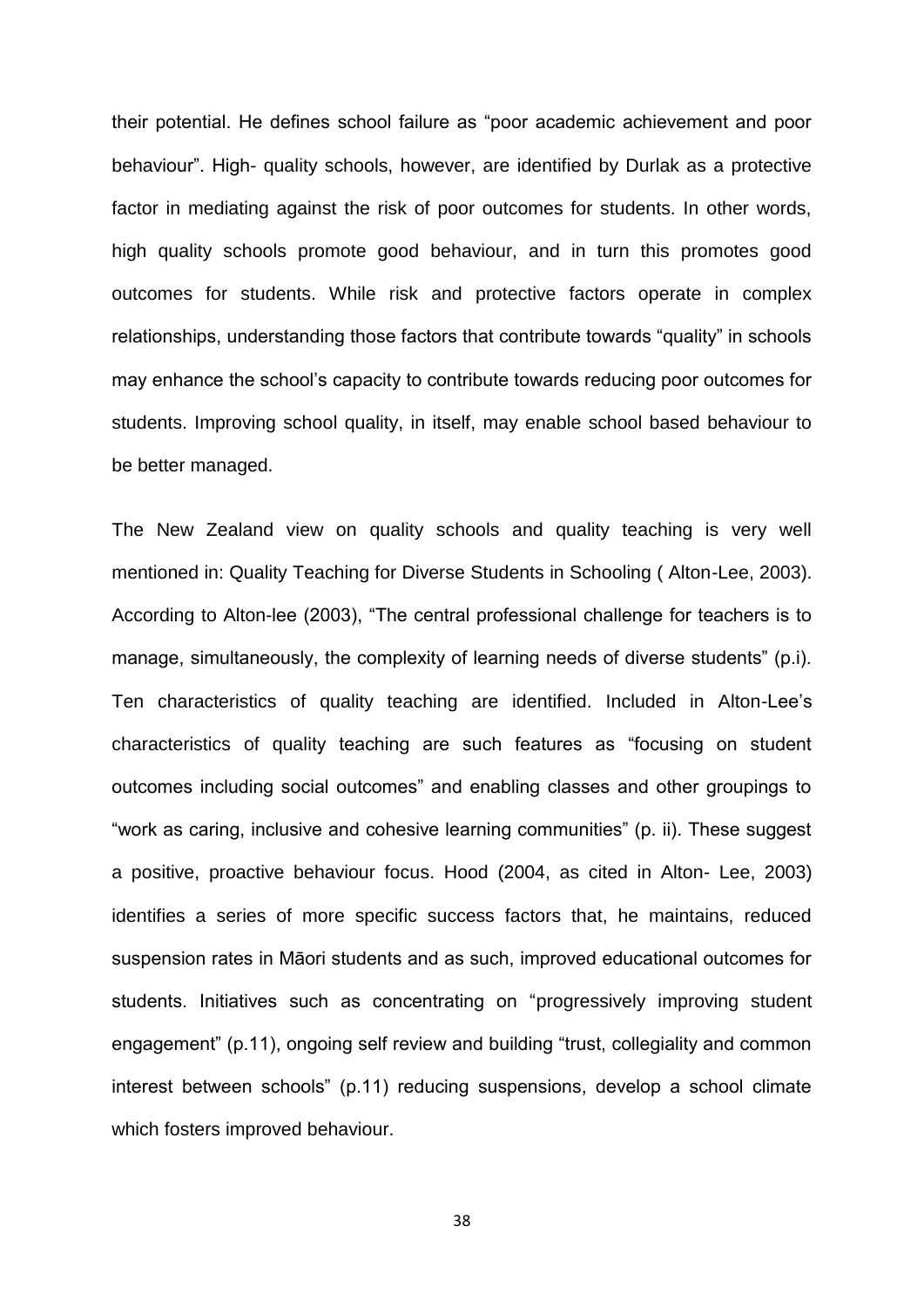It is not only in New Zealand that there is a clear link between school quality and behaviour but other countries as well. Balson (1992), Reid (1999), Chaplain (2003) and Rogers (2006) advocate meaningful tasks/learning, relevant curriculum, collegiality and targeted group management skills as some characteristics of quality schools and means to enhance school and classroom relationships. There is one issue, however that has come forward in the course of this literature review and that is that there is a lack of training or professional development to enable teachers to manage their classrooms in a way that they are able to maintain a balance and provide good learning experiences to the children thus managing behaviour in the best possible manner. Traditionally it has been assumed that teachers learn to manage behaviour and optimise learning naturally when they begin to teach and enter the profession and do not really need much support in this area. This view is however not supported by the literature that has been viewed so far. Being able to manage groups of children is one of the knowledge areas of a teacher's job along with subject content knowledge and subject delivery knowledge. Significantly, however, group management of students with diverse behavioural and learning needs is an area for which little assistance is provided either in pre-service or inservice teacher professional learning (Rogers, 2006; Chaplain, 2003; Balson, 1992; Knight, 2007). So therefore, schools need to provide high-quality, targeted professional development that addresses key gaps in teachers' knowledge.

Rogers (2006) states that another very important factor in successful behaviour management is that schools build and maintain an environment where respect and the primary focus is on learning which he believes ultimately promotes good behaviour. Schools that espouse values like respect and fairness are more likely to be peaceful and positive. The approach a school takes in managing behaviour is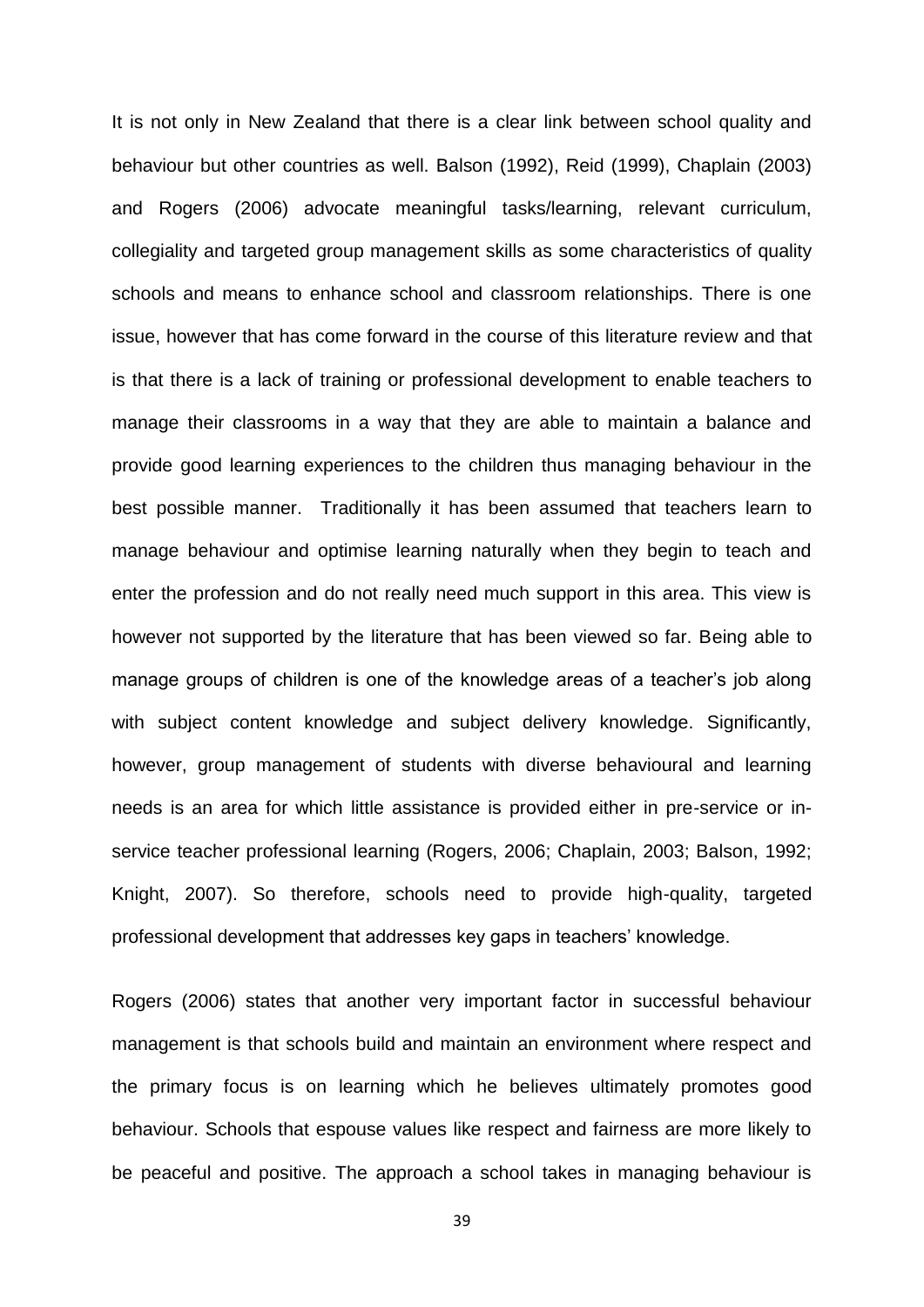critical as it is the way that schools manage behaviour as well managed schools are neither autocratic nor laissez faire but democratic (Balson, 1992; Chaplain, 2003).

#### *Building Positive staff relationships and providing support to the teachers*-

Chaplain (2003) states that building positive staff relationships, strong collegiality and open learning culture are some important features of quality schools that manage behaviour well. He is of the view that the school climate is a holistic concept. It is easier and more sustainable to promote a positive classroom culture within a school that espouses shared values. Schools, therefore, need to link behaviour management to school policies. Quality schools acknowledge that managing student behaviour is on-going. When classroom relationships break down, teachers need adequate and appropriate support to enable teaching and learning to occur (Chaplain, 2003; Cowley, 2001; Balson, 1992). Students learn from classroom encounters regardless of how they are resolved. Nobody benefits from poorly resolved behaviour difficulties: the teacher's sense of self efficacy is damaged (Kokkinos, 2007); the disruptive student has his behaviour affirmed (Balson, 1992; Chaplain, 2003); and students observing the encounter feel unsafe (Chaplain, 2003). Schools that realise the importance of staff and student safety recognise the toll classroom disruption exacts on both teachers and students. Teacher self-efficacy is recognised as an important moderating factor in managing stress and improving stamina. Nir and Kranot (2006) state that: Self efficacy beliefs influence thought patterns, emotions and actions in which people expend substantial effort in pursuit of goals, persist in the face of adversity, and exercise some control over events that affect their lives. Procedures that enhance rather than damage teacher self-efficacy may enable better management of student behaviour. In addition schools should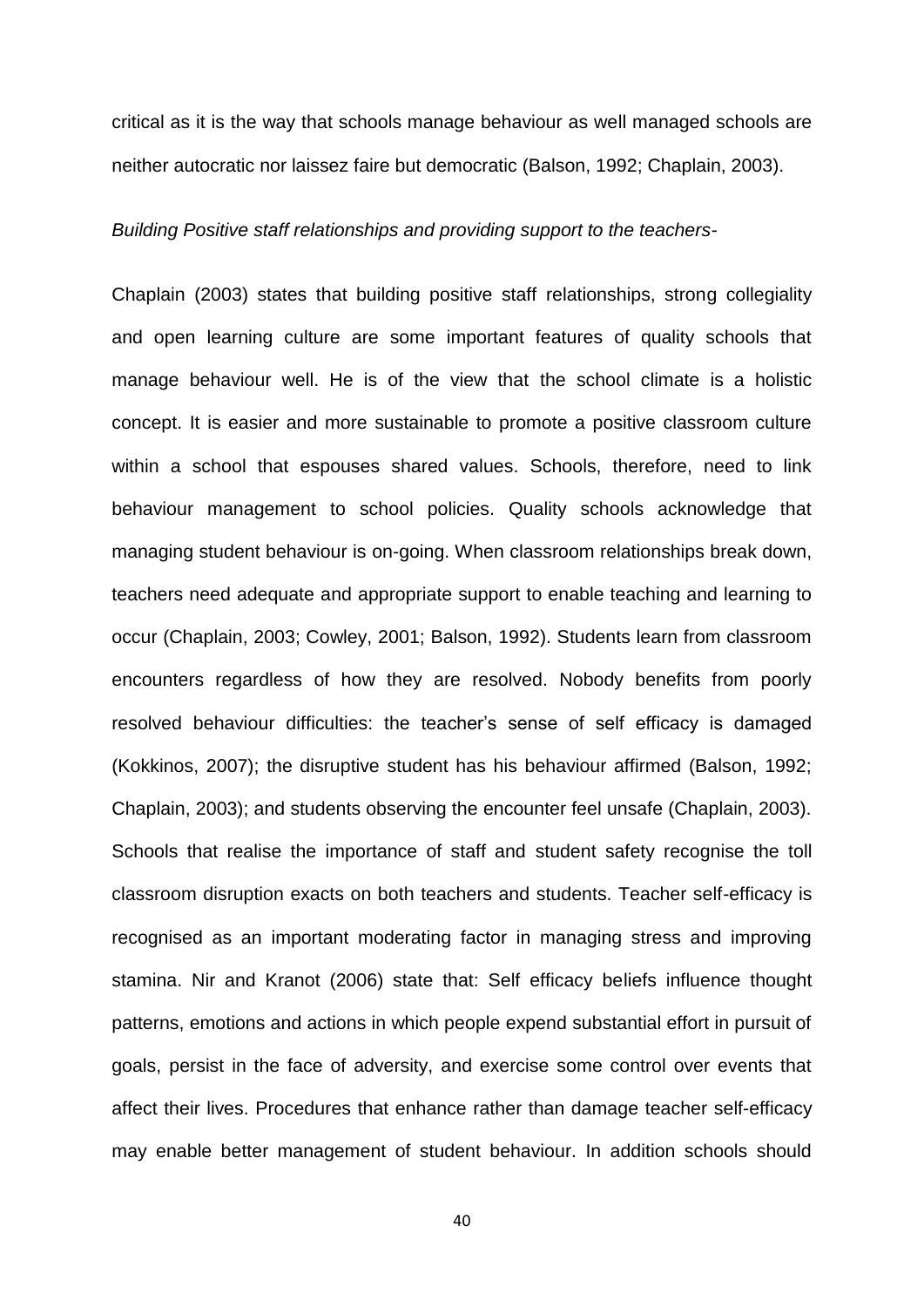consider and constantly evaluate the quality of support they provide to teachers (Chaplain, 2003).

#### *Small class sizes and professional development*

Finn (1998) in his research states that: small class size is one factor that increased student engagement and promoted good behaviour in the classroom. The American Educational Research Association (Zurawsky, 2003) reports: Teachers in small classes pay greater attention to each pupil. Students in these classes experience continuing pressure to participate in learning activities and become better, more involved students. Attention to learning goes up and disruptive and off task behaviour goes down.

The PPTA Class Size Taskforce (NZPPTA, 2005) noted that reduced class size is likely to reduce teacher stress as behaviour management issues are reduced, and as relationships with students and their academic results improve. This is likely to alter teacher perceptions of workload manageability and their level of job satisfaction. This will in turn improve teacher recruitment and retention. Other benefits of smaller class size include lower levels of noise, fewer opportunities for distraction, and less time spent on classroom management and classroom discipline (American Federation of Teachers, 2003).

#### *Professional development*

According to Moffett (2000) a positive school learning culture is the most important element in making a change or adapting to something new or a difficult situation. To achieve this, leadership support is essential as positive leadership support assists in creating an environment that is conducive to learning. The schools need to have a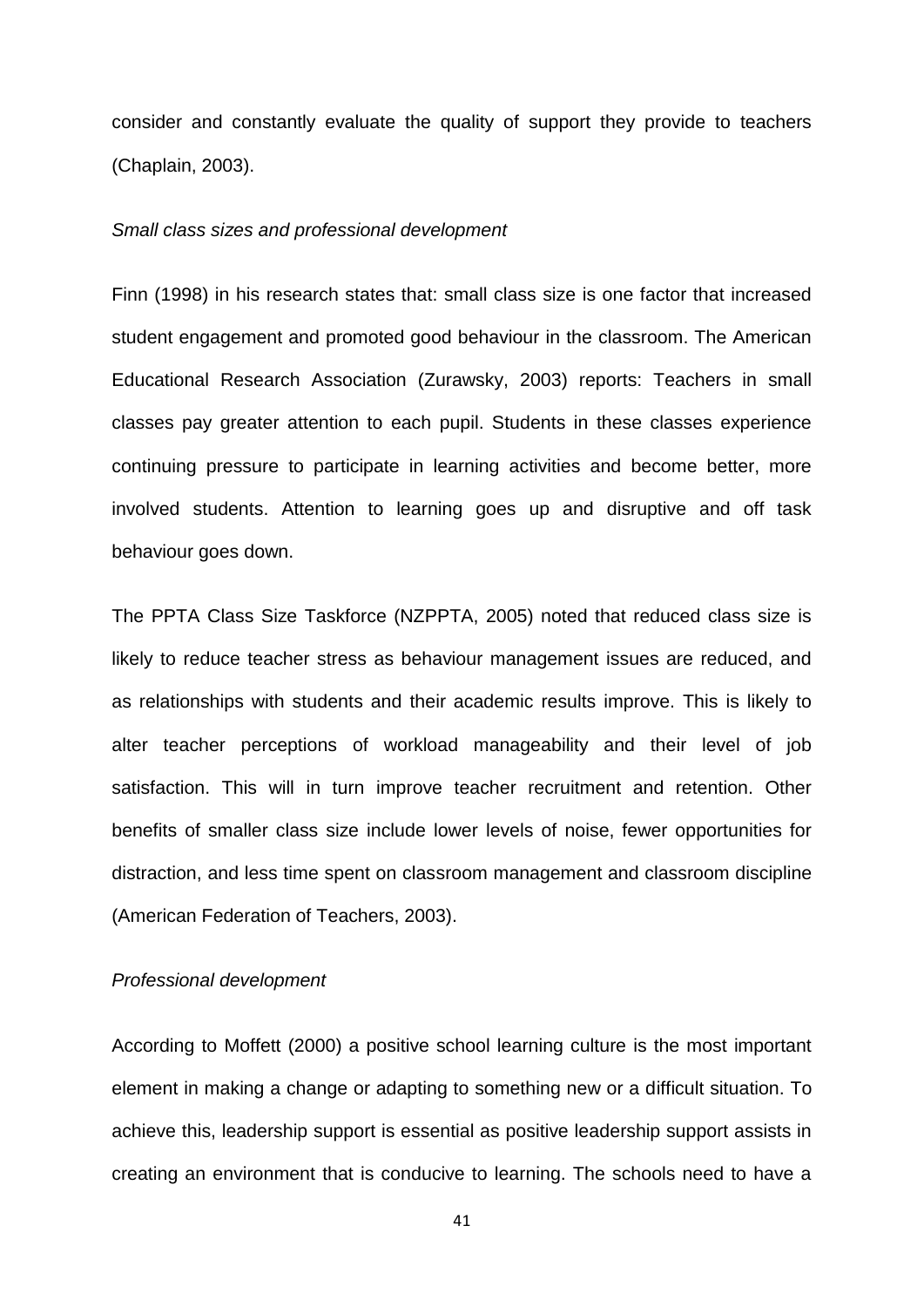behaviour plan and view and review it from time to time. The school where I am currently teaching has a behaviour management plan but the issue is that new teachers and long term relievers are not even aware of our behaviour management plan. So, therefore it just goes to show that schools really need to make sure that every member of their staff whether new or old is aware of the school expectations in this field. Professional development is an excellent way in equipping the teachers and informing them about what the policy/ mission statement around behaviour management and learning is. Moreover, planned, effective professional development has the potential to increase teacher capacity in order to manage challenging behaviour (Moffett, 2000).

Glickman (2002) states that leaders of the school need to constantly ask questions to themselves on where their school is at and what the teachers need or are the teachers teaching effectively and if not then why and what can be done- what area needs professional development to be focussed on. Gordon and Ross Gordon (as cited in Glickman, 2002) state in their research that successful schools typically have no greater amounts of time or resources than those where this scenario is a pipe dream, but the difference lies in how time, focus, and structure are used; how staff development, school improvement, personal evaluation, and classroom assistance are used together and how instructional leadership is defined and employed.

From the discussion so far it is evident that the school plays a significant role in managing behaviour and promoting learning environment in a student's life. As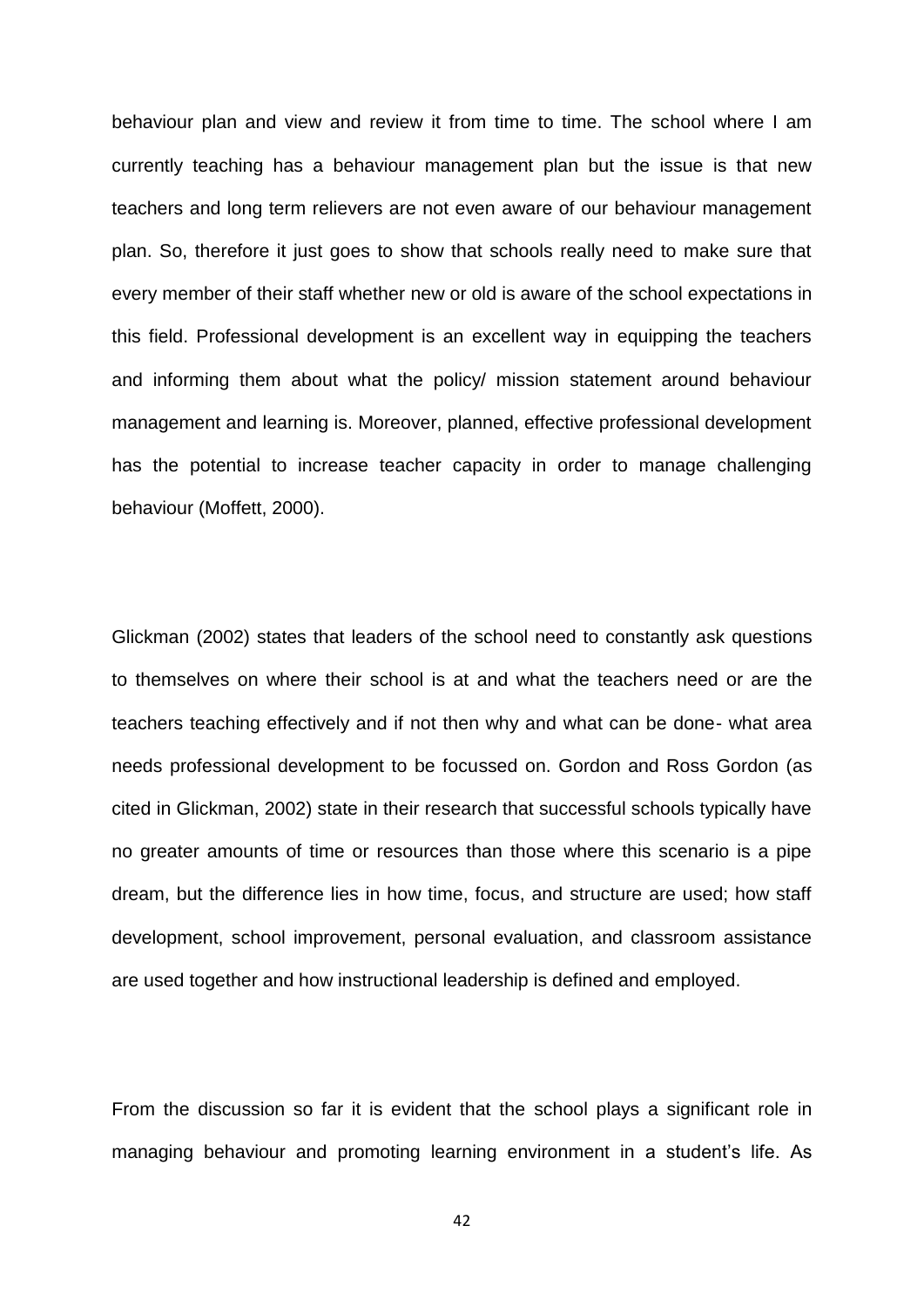Chaplain (2003) and Rogers (2006) say schools need to aim to foster diversity and to support students to achieve their potential. They further state that it is up to a school to equip their teachers with resources and skill them through professional development by enabling them to better deal with inappropriate behaviours in the classroom and ensure that learning opportunities are being provided to the students.

# **Summary**

The literature reviewed in this chapter has placed significant importance on the teacher's role in developing and maintaining positive relationships with the students. Research also indicated that there is a need for the teachers to define challenging behaviour and reflect on their own personal beliefs or thinking about what their perceptions are regarding understanding of challenging behaviours. Literature reviewed has also shown that learning and behaviour have a strong connectionacademic learning and social learning are interconnected.

It is the teacher's responsibility to initiate a classroom culture that connects learning and behaviour, especially where there are a number of cultures present in the classroom. This new classroom culture must be acceptable to, and shared by both students and teachers. To achieve this, teachers need to be the ones that change the most as they are the ones who hold the power to do so.

Research also demonstrates that successful teachers place a high value on the establishment and existence of strong positive relationships where there is mutual respect, trust, connectedness and positivity in the classroom. Achievement of having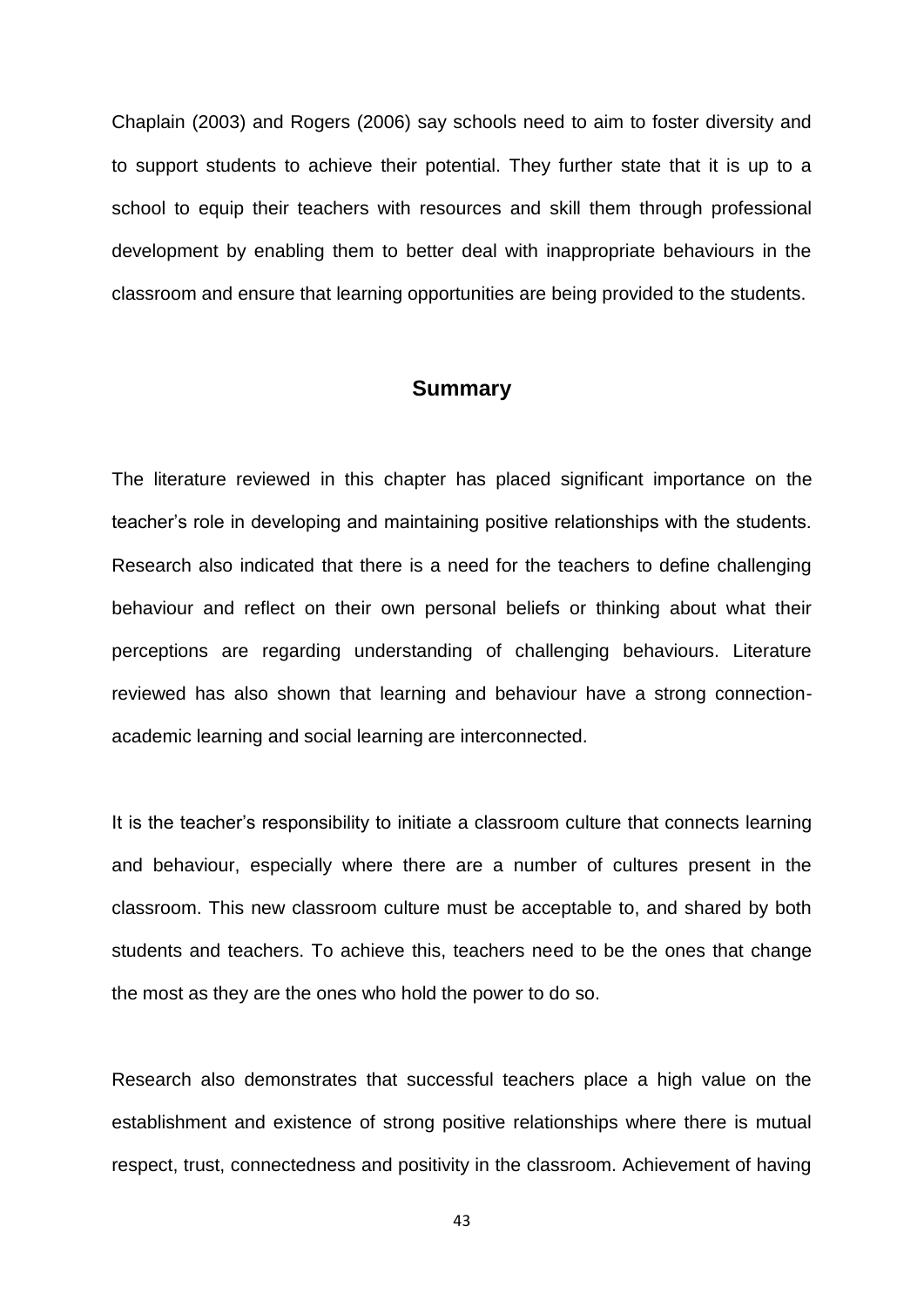this kind of relationship with the students teachers allow an environment that has a strong focus on realising potential and encourage learning. Literature suggests that the most effective way of forming such relationships and environment is to listen to and respect student voice.

The present research will be about gathering teacher perspectives towards challenging behaviours and their management of challenging student behaviours through semi-structured interviews. The present study will also aim to gain insight into the possible support allocated to teachers for managing students that present challenging behaviours and what role has the school to play in it.

The next chapter outlines the methodology, data gathering, data analysis processes and ethical considerations that will be undertaken to complete this research.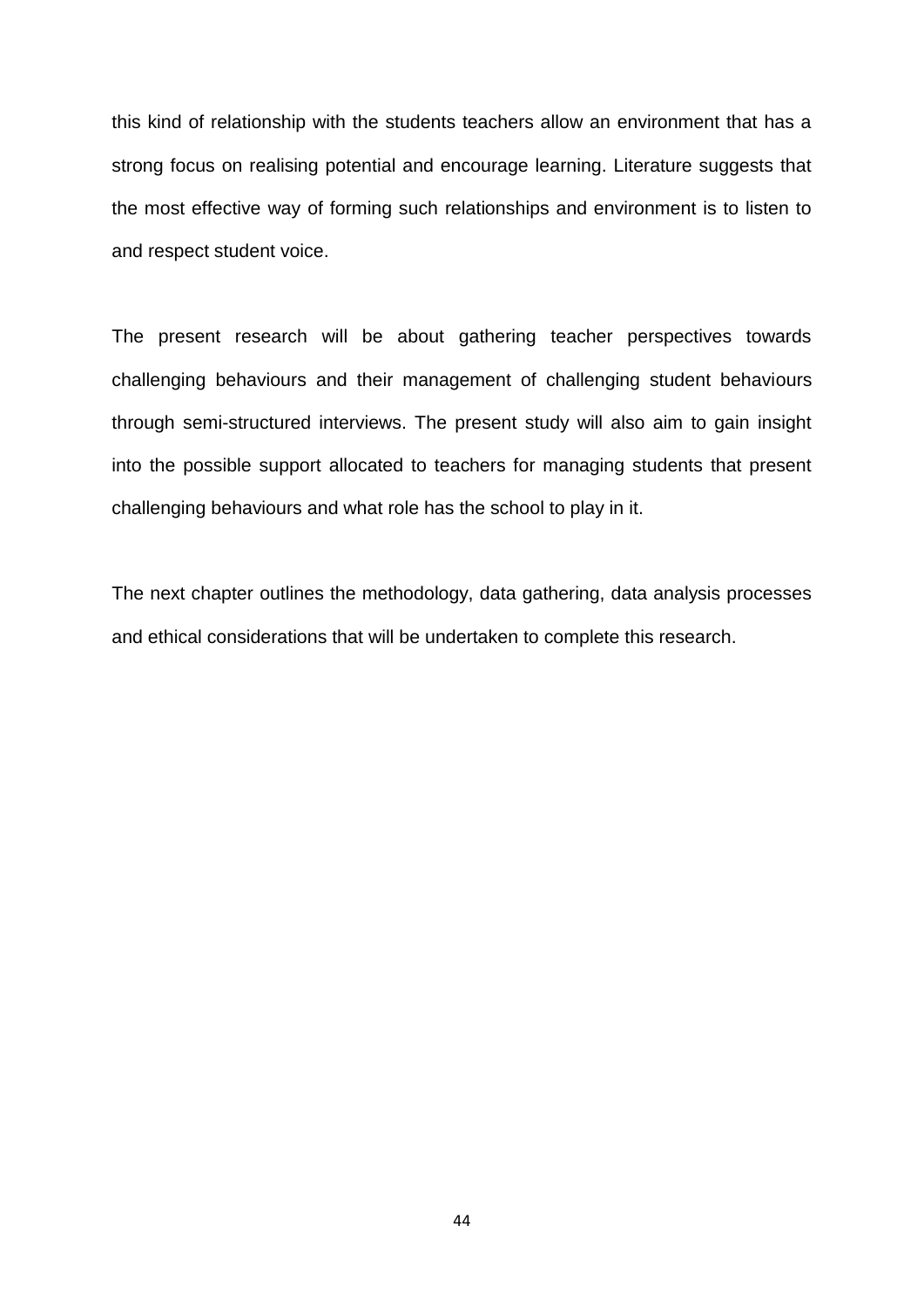# **CHAPTER THREE METHODOLOGY AND METHODS**

## **Introduction**

The central aim of this study was to examine teacher perceptions regarding challenging student behaviours in primary school classrooms and the strategies teachers use to manage these behaviours. As has been shown in the previous chapter the role of a teacher as a classroom practitioner is complex and teachers do face difficulties in managing challenging behaviours, thus the study also explored the support that is available to teachers in managing challenging student behaviours.

This chapter describes the qualitative methodological approach to research and justifies this approach for this study that is concerned with research in education. The employed research method of semi-structured individual interviews that sit within a qualitative research paradigm is described and its selection for this study is justified. The analysis of data is described and explained. The concepts of reliability and validity are critiqued and implications of the ethical considerations are outlined.

#### **Methodology**

#### **Overview**

The selection of a research approach was influenced by the study being undertaken. While some topics suit a qualitative approach, others suit a quantitative approach or even a blend of the two approaches. The philosophical framework and fundamental assumptions of this study are defined as methodology. Methodology is concerned with the process of the research rather than the product. Both quantitative and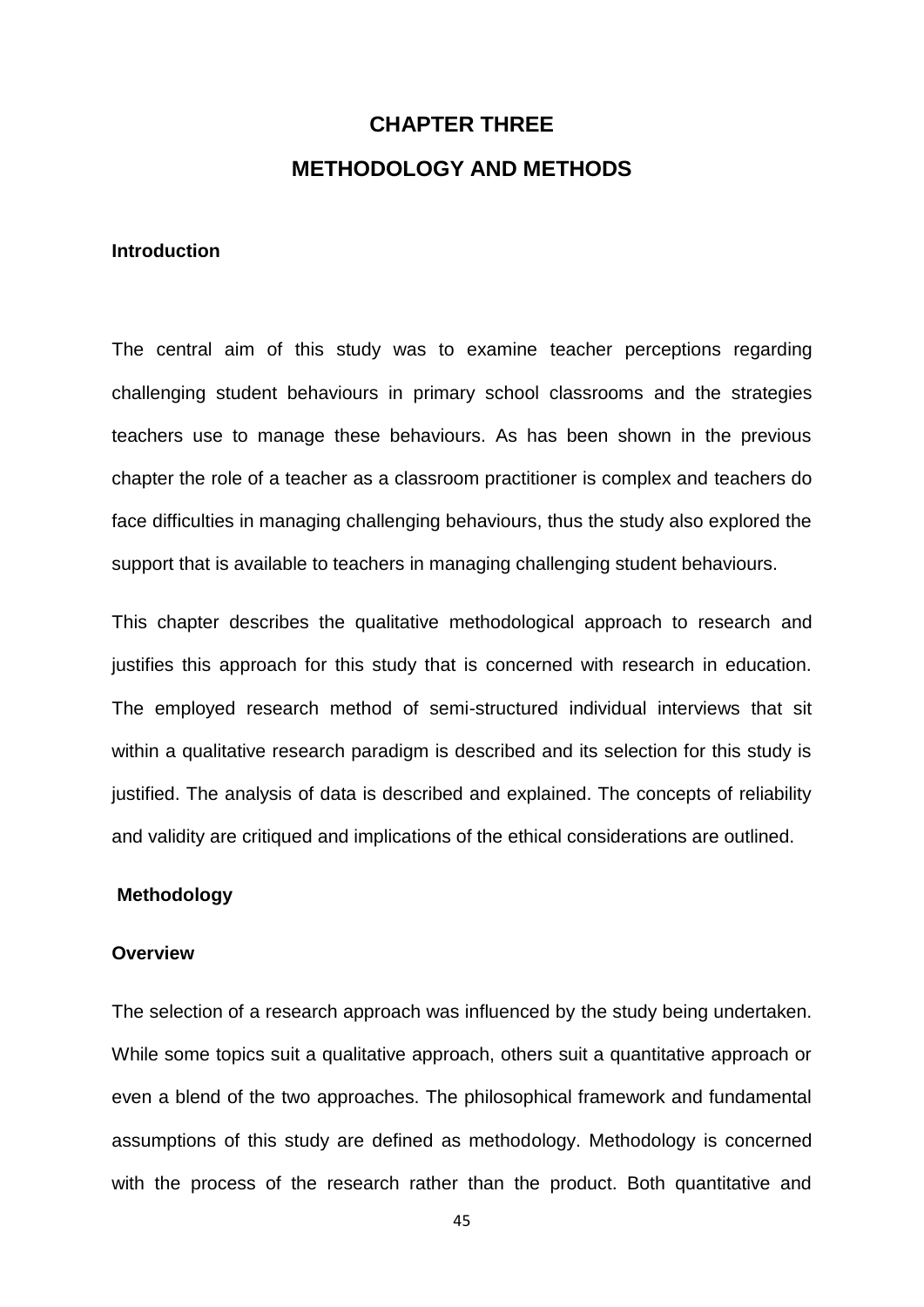qualitative approaches can be used to research educational issues. According to Bryman (2004) a qualitative approach has become a very popular choice for researchers working within schools. "All educational research needs to be grounded in people's experience" (Coleman & Briggs, 2002, p.18). The emphasis within educational settings on researching human behaviour and actions may be a significant factor in the selection of an interpretive approach.

#### **Rationale for choosing qualitative approach**

It was necessary to select a research methodology which had the ability to focus on exploring and understanding the complex process of teaching and dealing with challenging student behaviours. Teacher participants needed to be able to share their experiences and individual perspectives so words would provide the required in-depth data. Rather than take an instantly strong stance against a quantitative or qualitative approach, I chose to accept the Ary et al. (2002) and Holliday (2002) opinions that all approaches are valuable and the choice depends on the research question being asked and personal preference. The decision to carry out this research using a qualitative approach was based on the view that "particular problems demand particular solutions, research should always be tailor-made" (Davidson & Tolich, 2003, p.128).

Qualitative research is ideal for a smaller sample, where an interpretivist approach leads the researcher to focus on "the understanding of the social world through an examination of the interpretation of that world by its participants" (Bryman, 2004, p. 266). Since this study is a small scale research involving eight semi-structured individual interviews, therefore qualitative research methodology embracing the interpretivist approach was adopted for this study. Qualitative research methodology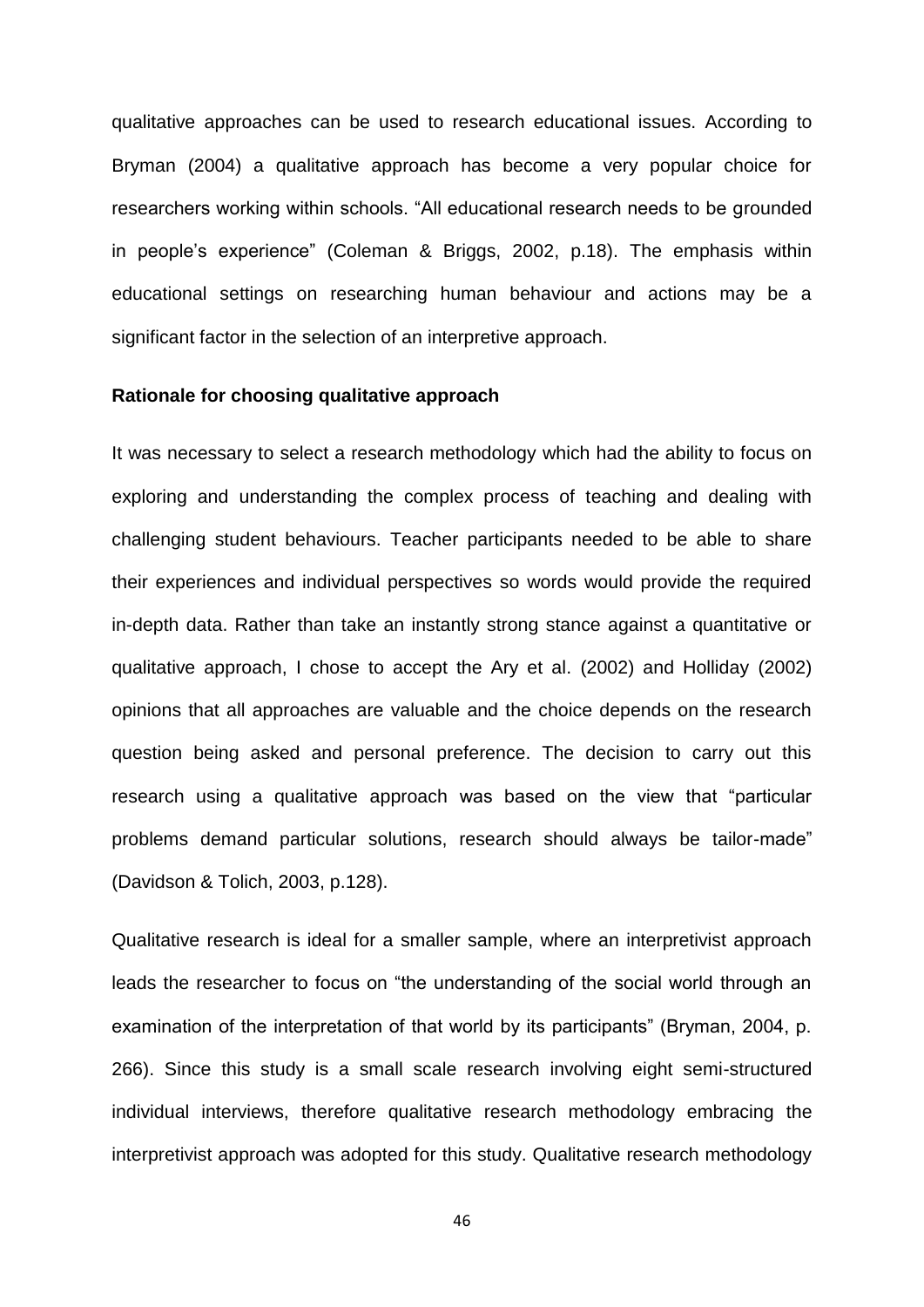also sits in well with this study as this research involves participants from different perspectives as all eight teacher participants are different from one another in terms of years they have taught, position held (Team leader, deputy principal and classroom teacher) and also different teaching experiences. Denzin and Lincoln (2005) define qualitative research as "an interpretive, naturalistic approach to the world… attempting to make sense of, or interpret, phenomena in terms of the meanings people bring to them" (p.3). These goals of qualitative research create understanding through a picture by using description of the events (Bryman, 2004b; Cohen, Manion & Morrison, 2007). This allows for an impression to be given by detailing the viewpoints of the interviewees being researched and answering the question "what is going on here?" (Bouma, 1998, p.169).

When considering all of the above mentioned factors and the aims and research questions of this research, the qualitative approach fitted well, because it gave the researcher an opportunity to gather perspectives from a number of participants in great depth. The context described in the previous chapter outlining the themes, questions and issues that emerged from the literature review, provided the rationale for the following research questions:

- 1. What behaviours do teachers perceive to be challenging and why?
- 2. What issues do teachers face in managing challenging behaviours and what strategies do the teachers employ to manage these behaviours?
- 3. What support is available for teachers to manage challenging behaviours?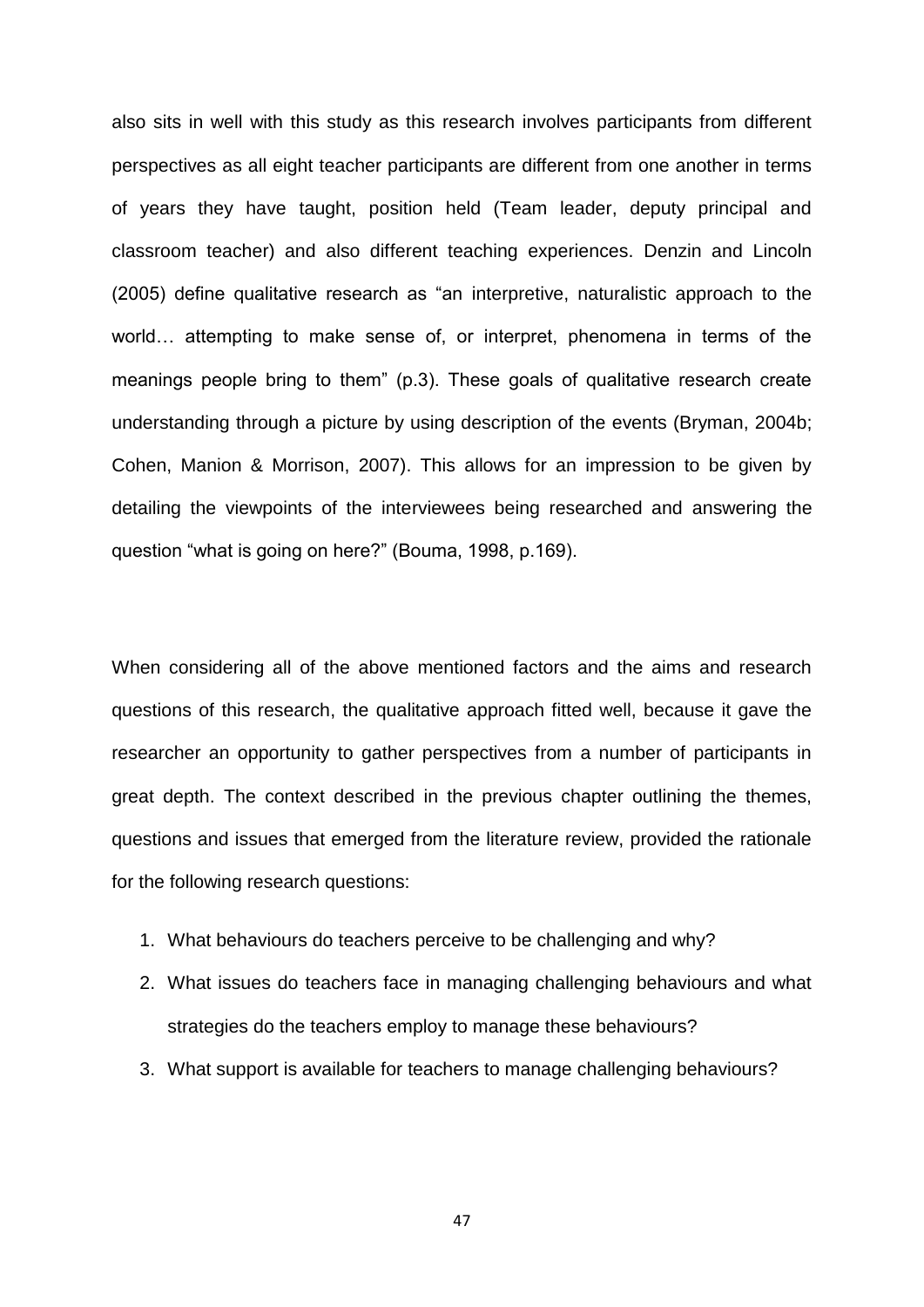This study therefore focussed on what behaviours teachers perceive to be challenging and why. In order to gain an in- depth knowledge and understanding of teacher perceptions regarding challenging behaviours, the issues around it, how teachers managed these behaviours and what support is available to them, it was important to identify issues and experiences of teacher participants through their eyes. This study was dependent on dealing with active participants and investigating perceptions of teachers regarding challenging behaviours through the eyes of all participants (Bryman, 2008).

#### **Research Method**

### **Semi- structured interviews**

I decided to use interviews as a data gathering method. According to Davidson and Tolich (2003) and Hinds (2000), interviewing is the best method to capture experiences of individuals. Interviews can go far beyond other methods and look into the unseen to seek information on interviewee's feelings, perceptions, opinions, values and perspectives (Bouma, 1998; Seidman, 1998; Wellington, 2000).

My first plan was to conduct one group interview so that the two senior teachers (team leaders- management positions) from each participating school could be interviewed together. However, this was not possible because the teachers could not be released from their classes at the same time due to lack of teachers available to cover two classes. As Creswell (2002) explains, the type of interview depends on the time available and the availability of interviewees. The change to separate time slots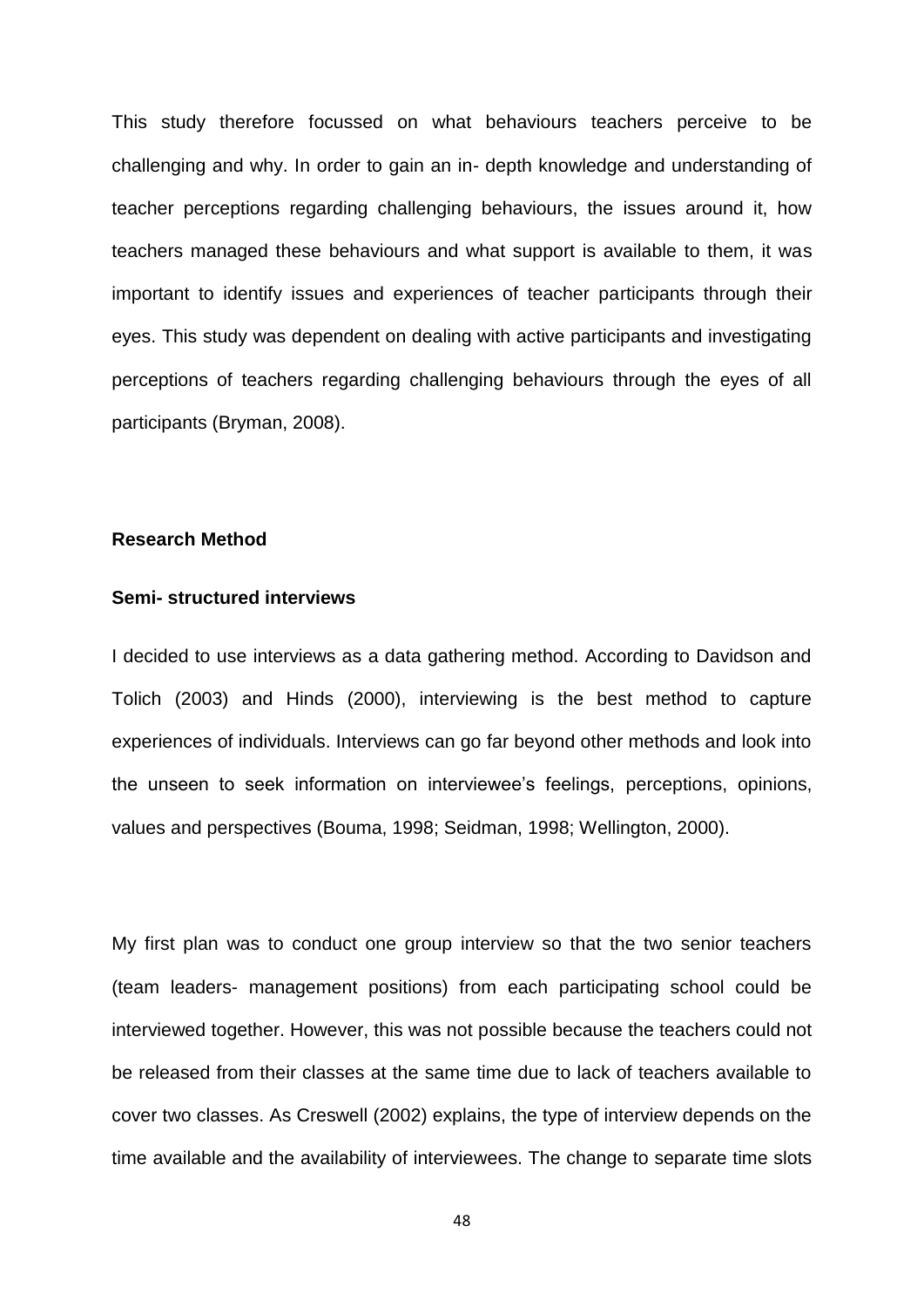so that individual interviews were conducted for each senior teacher solved this problem.

## **Participant background, selection and procedure for gaining consent**

Criteria for recruiting the participants for the interviews, was as follows:

- a. Eight participants from two different primary schools in Auckland. Four from each school.
- b. Variety in teaching experiences and roles in schools for example at least two teams leaders, two deputy principals (as they are involved in policy making regarding behaviour management) and four classroom teachers.

## *The participants*

The teachers were selected on the basis of their teaching experience as I was looking for a variety of perceptions regarding challenging behaviours. The participant teachers ranged in experience from 8 to 20 years. All participants are considered effective practitioners by their principals and through the attestation process at their school, and all the participants were classroom teachers, even the four participants being in leadership roles- two team leaders, one deputy principal and one special needs co-ordinator in their school.

#### *Procedures in which research participants were involved*

All the eight participants were involved in individual semi-structured interviews each lasting no longer than 30 minutes (appendix 3). The interviews were audio taped and later on transcribed by the researcher. The intention behind audio taping the interviews was so that the researcher could listen to what the interviewees had to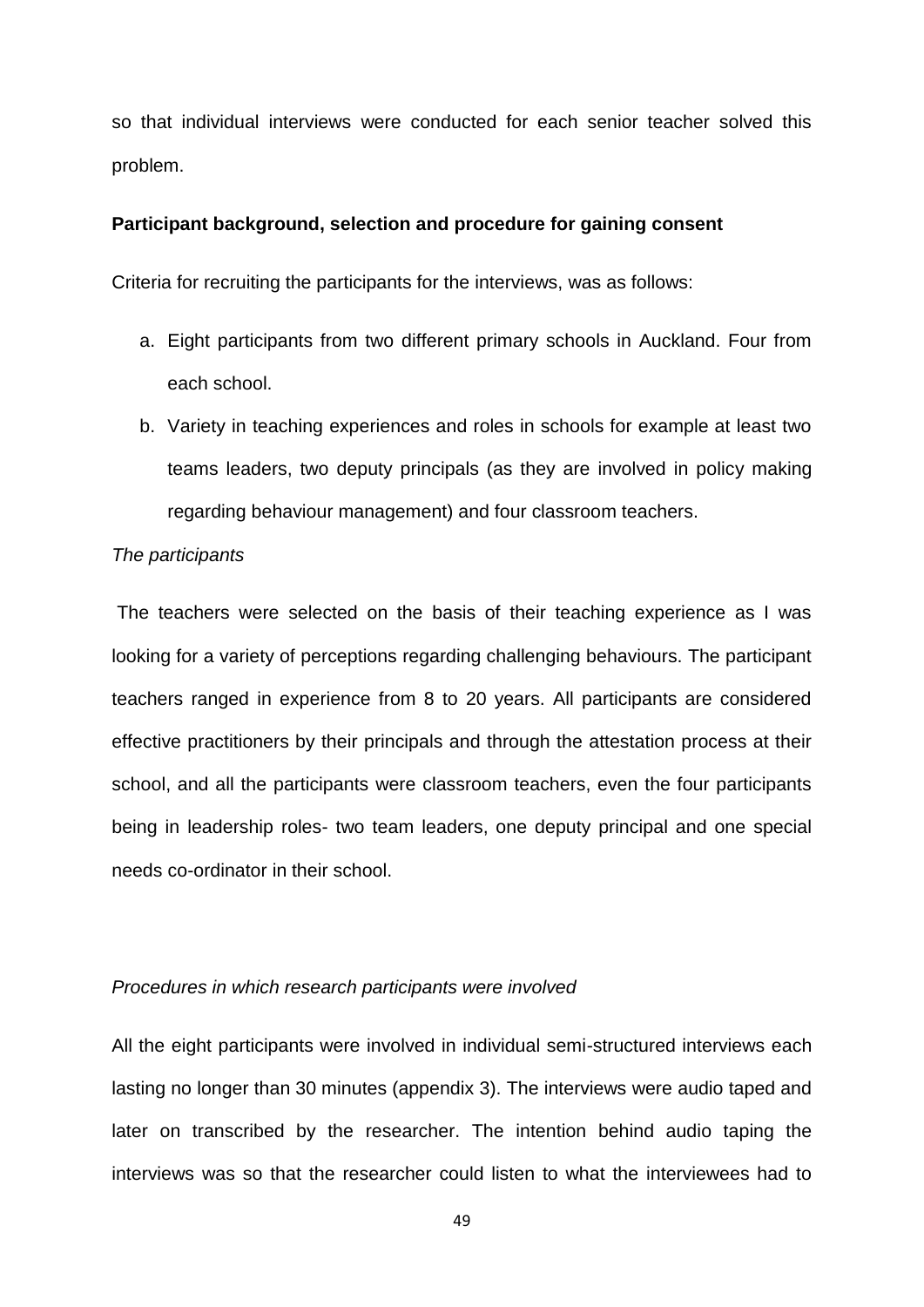say in response to each question in their own time and repeat the tape in case needed and transcribe the interviews without any errors or any misleading or untrue information. The interviews were restricted to 30 minutes and this time frame was checked when all of the research questions were piloted at the school where I teach (permission from the principal was gained). It proved to be adequate time to gather in-depth data. I was also very aware that the interviewees time was precious and that the data had to be transcribed so I needed to work within the time constraints available for this research study.

Semi-structured interviews were selected because they involved a series of questions that became the interview guide. With more than one school participating in this research, a set of focus questions, the interview schedule (appendix 3) was necessary to guide the discussions. This allowed for findings across the two sites to be contrasted and compared within the analysis. Further questions were asked at times to clarify information or to follow through on significant points, although my aim was for the interviewees to participate without interruption. The well worded interview format (appendix 3) provided adequate structure to prevent wandering and time wasting. This semi- structured format also allowed flexibility so that the interviewees were able to share their experiences without being restricted by the demands of specific questions (Bryman, 2004b; Cohen et al., 2007).

*Advantages and disadvantages of interviews*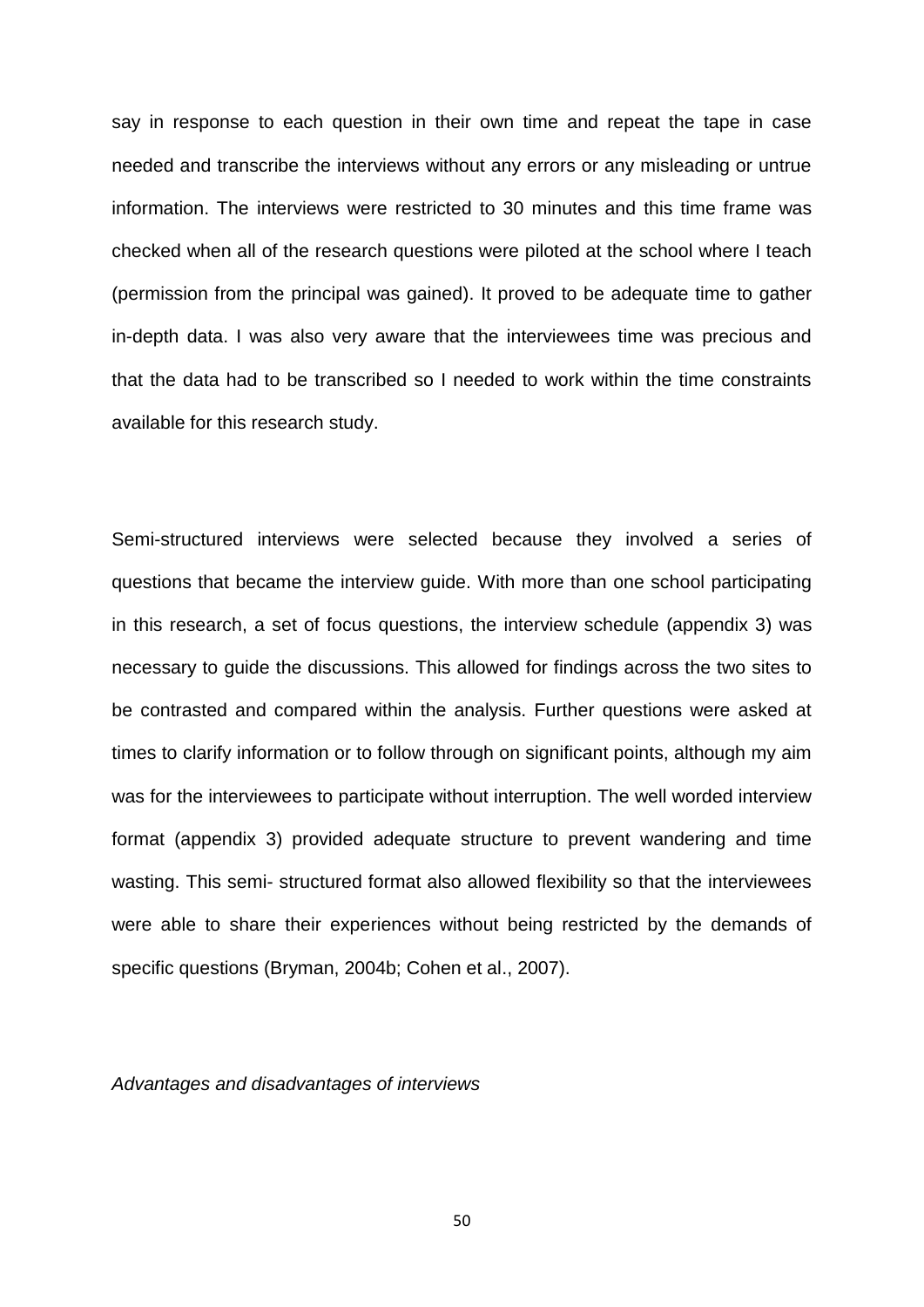In considering whether or not to use interviews, it was important to consider the advantages and disadvantages of this data gathering method. Interviews have a number of advantages. They can provide very good information if they are conducted correctly (Coleman & Briggs, 2002) and are useful for gathering in-depth information. They also create the opportunity to ask for clarification of information and have the advantage of supplying a large amount of data fairly quickly (Ary et al., 2002; Bryman, 2004b; Hinds, 2000). Individual interviews as in the case of this research study can also avoid the disadvantages of group interviews. These disadvantages could include group members dominating the discussion with a long speech, threatening behaviour, limited contribution of more reserved group members and the requirement of higher quality of recording equipment (Wellington, 2000).

However, individual interviews also have a number of disadvantages of which the researcher needs to be aware. They may be very time-consuming and they may be costly because of travel time, actual interviewing time and transcribing of the interview data. Important points may also be overlooked when employing a semistructured interview approach. Different wording of questions can result in a variety of interpretations therefore making comparisons difficult and the information is 'sifted' through the views of the researcher (Creswell, 2002). In addition to this, the researcher may have an influence on how the interviewee answers the questions. Researchers may also need to give attention to the interviewee and may need to respond to emotions, uncertainties, or any hesitancy. An occurrence of emotional outburst took place in one of the interviews carried out. This participant was in tears as she shared her experience of dealing with a student who presented extreme challenging behaviours and she lacked support of the school management. I had to calm her down and give her time. She was feeling better in few minutes but it just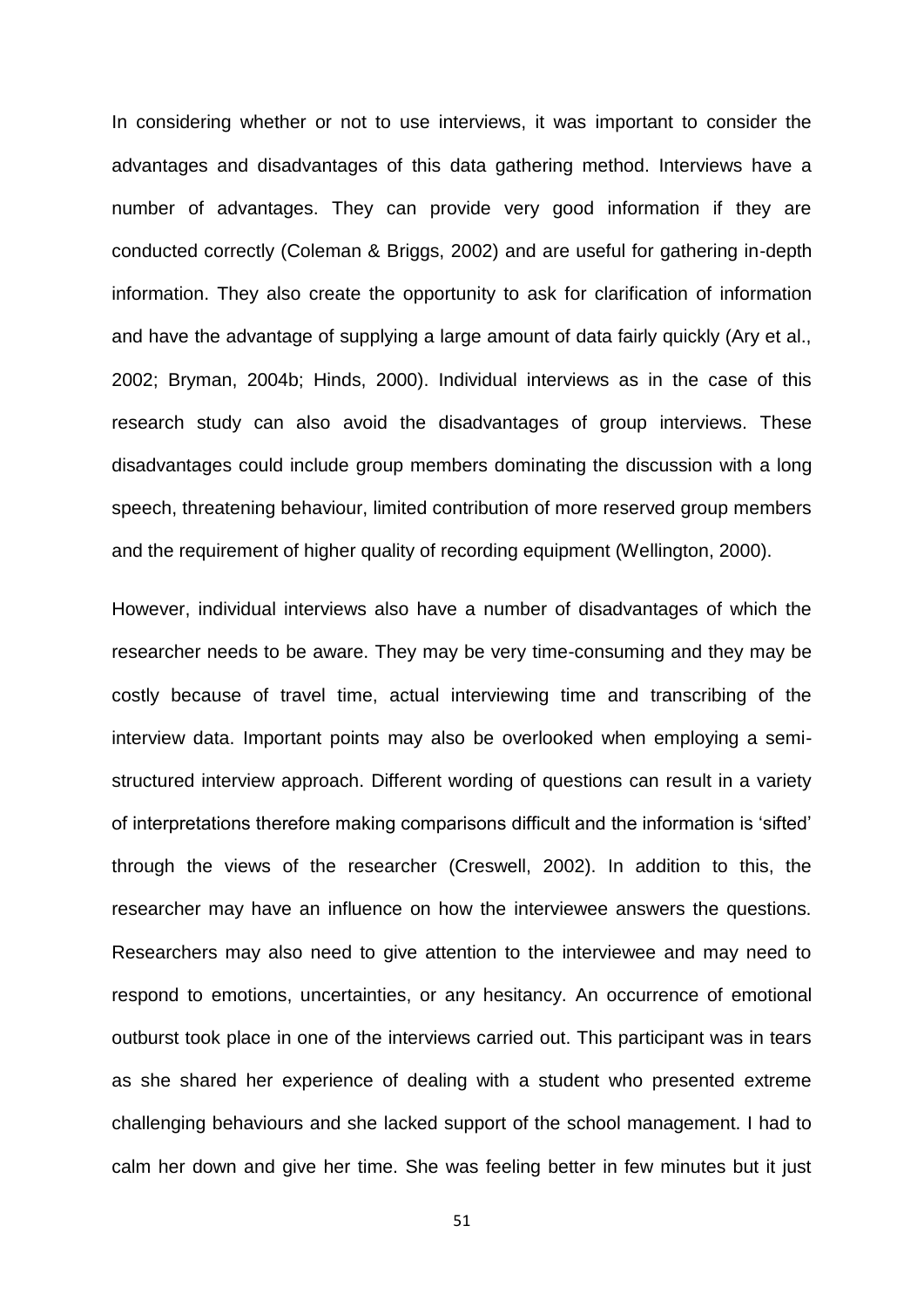made me aware that interviews can be difficult for some people who have had a bad experience. Overcoming shyness can be an issue when researchers and interviewees have not previously met. Fortunately this was not the case in the interviews I carried out in order to complete this research study. Moreover, the interviewees may present false information so the researcher needs to have the knowledge to assess the information along with the skills to conduct a successful interview. Another disadvantage within interviews is that the participant is unable to remain anonymous (Ary et al., 2002; Creswell, 2002).

To minimise these disadvantages the selection of schools from a specific geographical area limited the travel and the restricted interview timeframe, as discussed previously, was effective. Limiting the interviews to eight also kept the time commitment to a manageable level. Trialling of the questions prior to interviewing the teachers participants allowed me to establish my role in guiding the interviewees so that meaningful data was collected. When listening to the digital recording of the pilot interviews, I became aware of the importance of limiting my comments in order not to lead or influence the interviewees' responses. Prior to each interview, time was taken to relax the interviewee by chatting about the research in a general way and spending some time hearing about their school and experiences. This also answered the background questions on the interview schedule (appendix 3). Interviewing four people from each school also provided a check on the perceptions of each interviewee. My own experience as a classroom teacher also provided an additional check, as I was able to assess whether or not the data seemed to be reasonable. However, I did not need to use my judgment to question the accuracy of any of the data provided by the interviewees.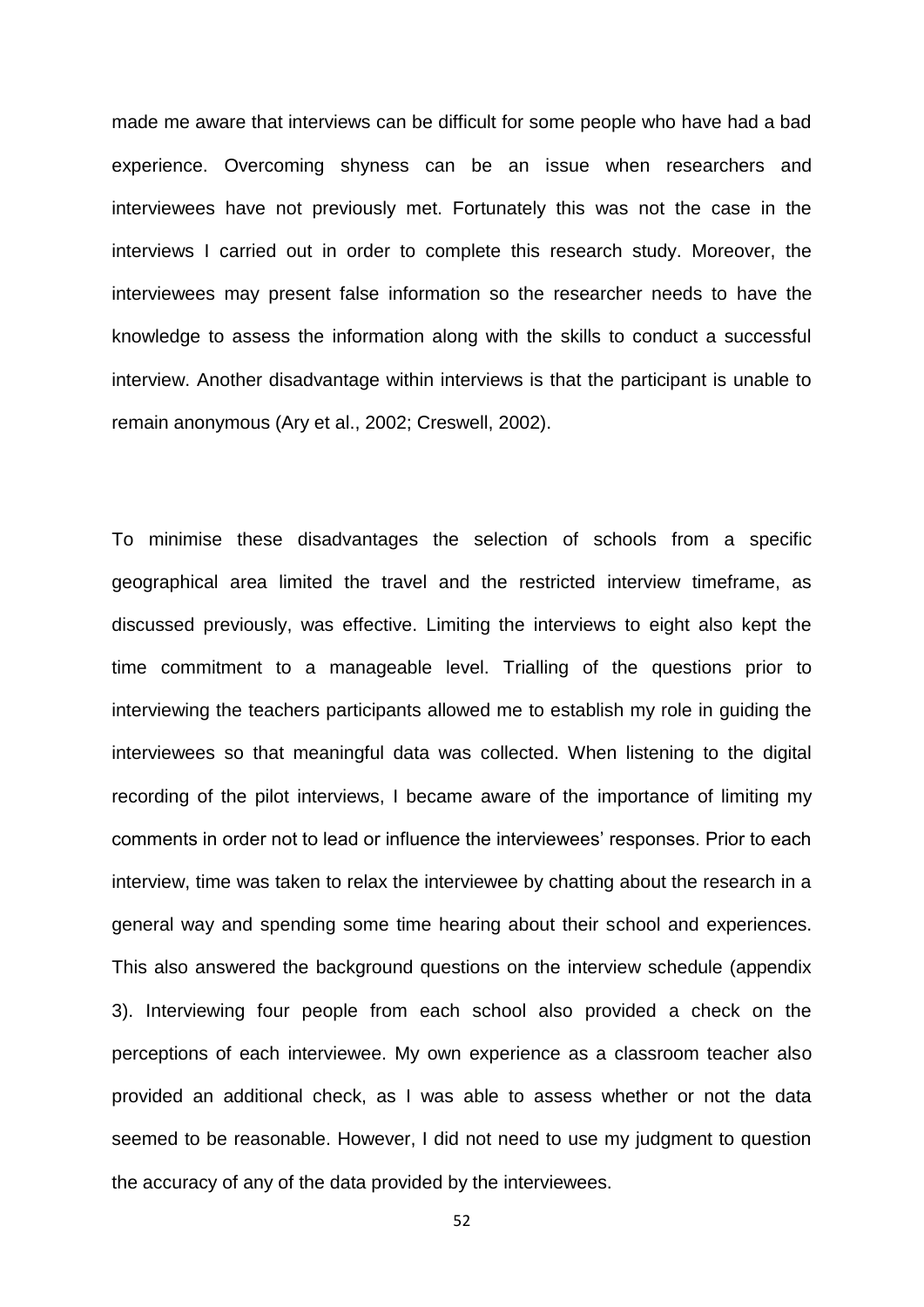## **Sampling**

It is important to plan the details of sampling techniques before beginning to gather data because careful sampling enhances validity and therefore supports soundness of the data. The principle of sampling is that a sample represents the whole but there can never be certainty unless everyone is part of the sample, which in most instances would be impractical. The researcher's real interest does not lie in the small sample of interviewees but instead the researcher is keen to establish the findings because they may be applicable to much larger group (Cohen et al., 2007; Davidson & Tolich, 2003). However, Wellington (2000) cautions the researcher by stating that it can never be certain "that our sample is representative of the whole population. Sampling always involves a compromise" (p.58).

## **Research sample**

All of the interviewees in my sample were from U5 (school roll numbers between 301-500) or U6 (school roll numbers 501-675) primary schools because it is usually larger primary schools that have greater numbers of senior teachers, special needs co-ordinators and assistant principals. As I intended to have participation of three different groups- classroom teachers, senior teachers (team leaders) and assistant principal so I chose the two schools that were of this size in Auckland. As my own school is U5(school roll between 301-500), I also believed that , as the researcher, I might be able to relate to the findings with greater understanding.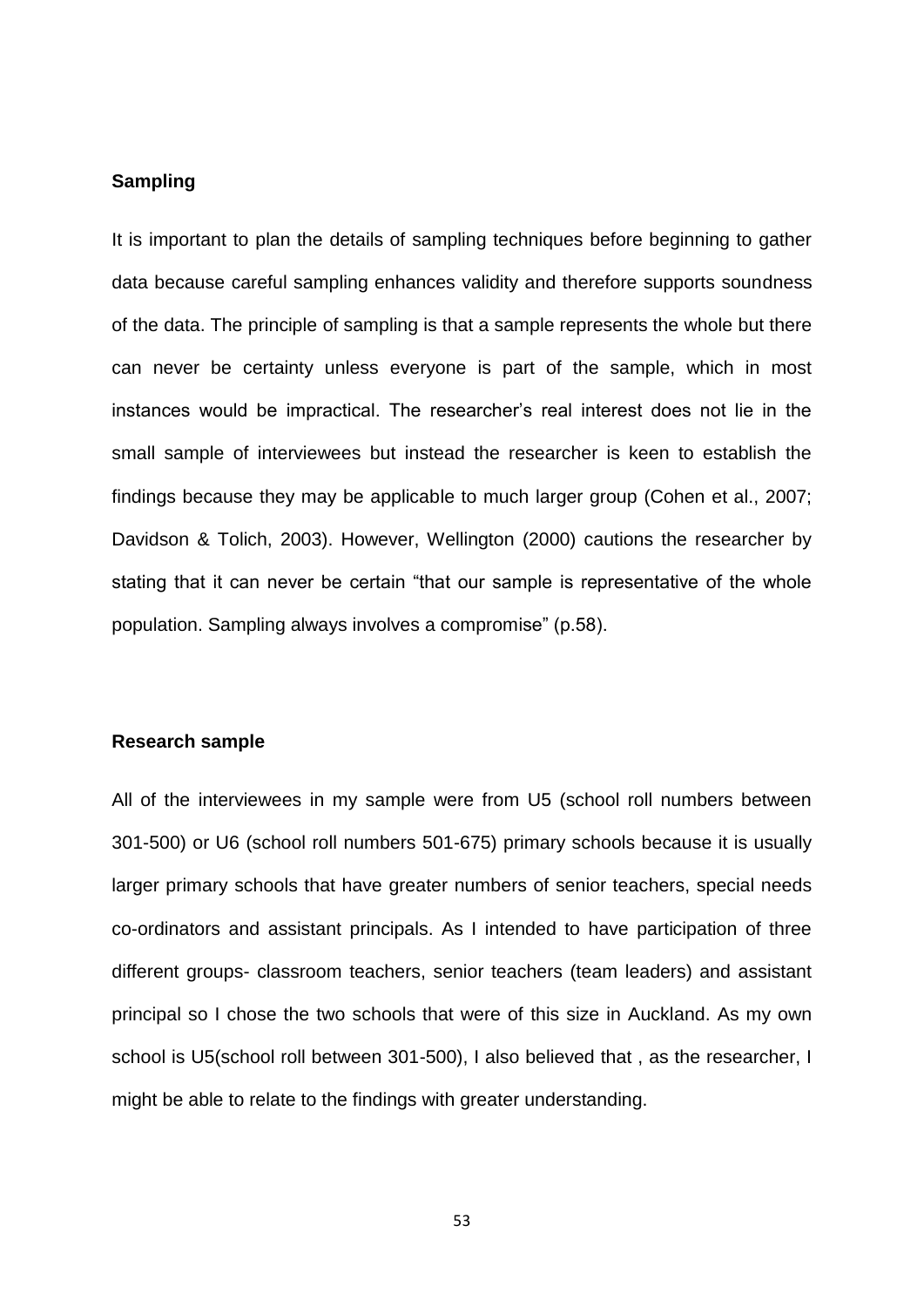The choice to select team leaders, assistant or deputy principals and classroom teachers was made considering the topic of the research- teacher perceptions regarding challenging behaviours and management of these behaviours and what support is available to them. The school management (team leaders and assistant principals) could be seen as the initiator of behaviour management policies in their school and classroom teachers can be seen as the receiver and the one who implements and follows these policies regarding behaviour management in their school, so gathering data from a variety of interviewees depending on the role they play in their school could provide a relatively balanced set of viewpoints and variety of perceptions to analyse. According to Coleman and Briggs (2002), there is no set answer as to what size the sample should be, but the way the sample is selected is more important. A sample free of bias is more important than having a large sample where lack of bias cannot be assured. Two different schools (sites) were selected for data collection to strengthen the findings and allow for the possibility that the findings may be applicable to schools of similar size.

#### **Analysis of Interview Data**

There is no one way to analyse and present qualitative interview data. The literature does suggest using three steps, which are labelled as organising, summarising and interpreting as a guide to data analysis (Ary et al., 2002). While the process that was employed was not as clear-cut as three distinct and separate steps, this did provide a general guide for analysis of data. It is this process of analysis which turns the information collected into data (Coleman & Briggs, 2002).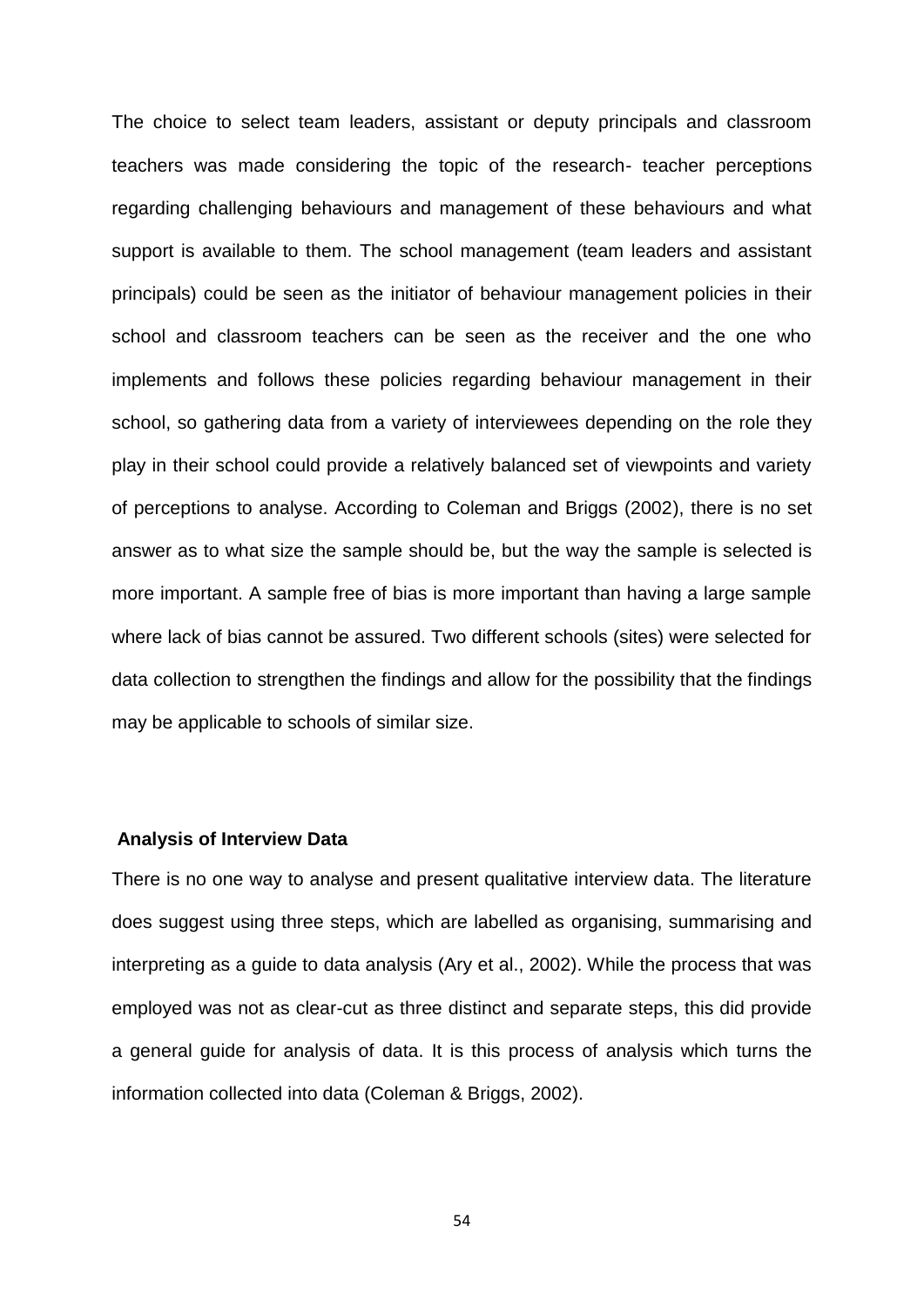The first step in organising my data was looking at the notes made on the sheets of paper at the time of each interview and noting down the similarities, themes and interesting responses. The second step in organising my data was to listen to the digital recording of the complete interviews. This allowed me to hear the full interview as the interviewees complete their statements without having to concentrate on the questioning. The interview data was then fully transcribed. A transcription of the interview was sent to each participant for checking and they were invited to make any corrections. While most interviewees confirmed that they had received the email, no amendments were made. Each transcription was then read through with the recording to ensure that the transcription was correct. This also allowed me to become more familiar with the data and to begin the step of noting possible connections between the eight sets of data.

The step of summarising by finding common themes, involved looking for repeating words and phrases and categorising these into similar groups. It was decided not to follow the individual questions because within the format of the semi-structured interview, and with very little interjection from me, the feedback on the questions did not fit into neatly packaged answers. Three major themes were selected as a way to organise the data. These were 'teacher perceptions and challenging behaviours' and 'strategies and school'. The data on teacher perceptions regarding challenging behaviours, issues involved in understanding and managing challenging behaviours, support that is available to teachers was examined under each of these themes. The interview data from each interviewee was literally cut and pasted onto large charts under these headings with a space for further notes to assist with this stage and the last stage of interpretation which flows on into the Chapter Five discussion.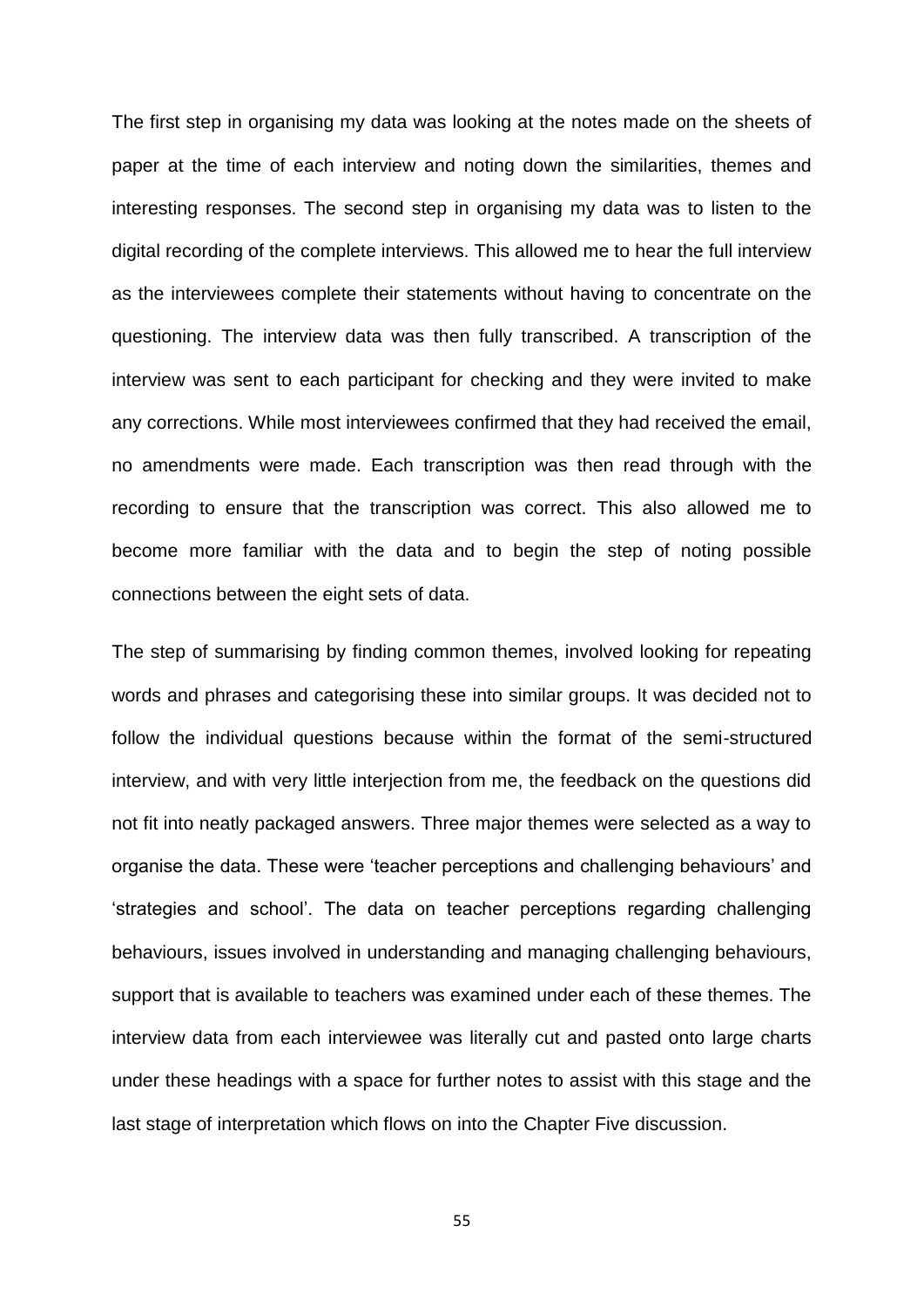The third stage of interpretation was where the data was examined, analysed, contrasted and compared. Extensive interview data was included to avoid taking excerpts out of context and placing an emphasis on it to suit my own purposes. As the interpretation of the data progressed, the three main themes were broken down into further sub-headings such as teacher perceptions regarding challenging behaviours, issues facing teachers of challenging student behaviours, strategies teachers use to manage student challenging behaviours and support that is available for teachers to manage these behaviours. Coleman and Briggs (2002) remind the researcher to not only be aware of the themes which come from the questions but that other important themes may appear as the analysis is undertaken so to be aware and look for these. One theme emerged which was found across much of the data. This was issues that teachers face in managing student challenging behaviours and how they manage these behaviours. All the teacher participants shared their perceptions and experiences regarding these two aspects so this theme was analysed and placed in chapter five, the discussions chapter. Developing and using this clear process to organise, summarise and interpret data was a way to increase validity as it provided a system that could be understood by the reader. In the past, a criticism of qualitative data analysis was that no one explained how it had been analysed so the process was not open. However, analysis within more recent research has become more systematic (Neuman, 1997).

This research involved the use of more than one school so it provided a range of experiences of both senior teachers and classroom teachers. The schools were not compared with each other on their behaviour management policies or how their staff members perceive challenging behaviours but rather the teachers and senior teachers transcripts were examined for similarities, differences and connections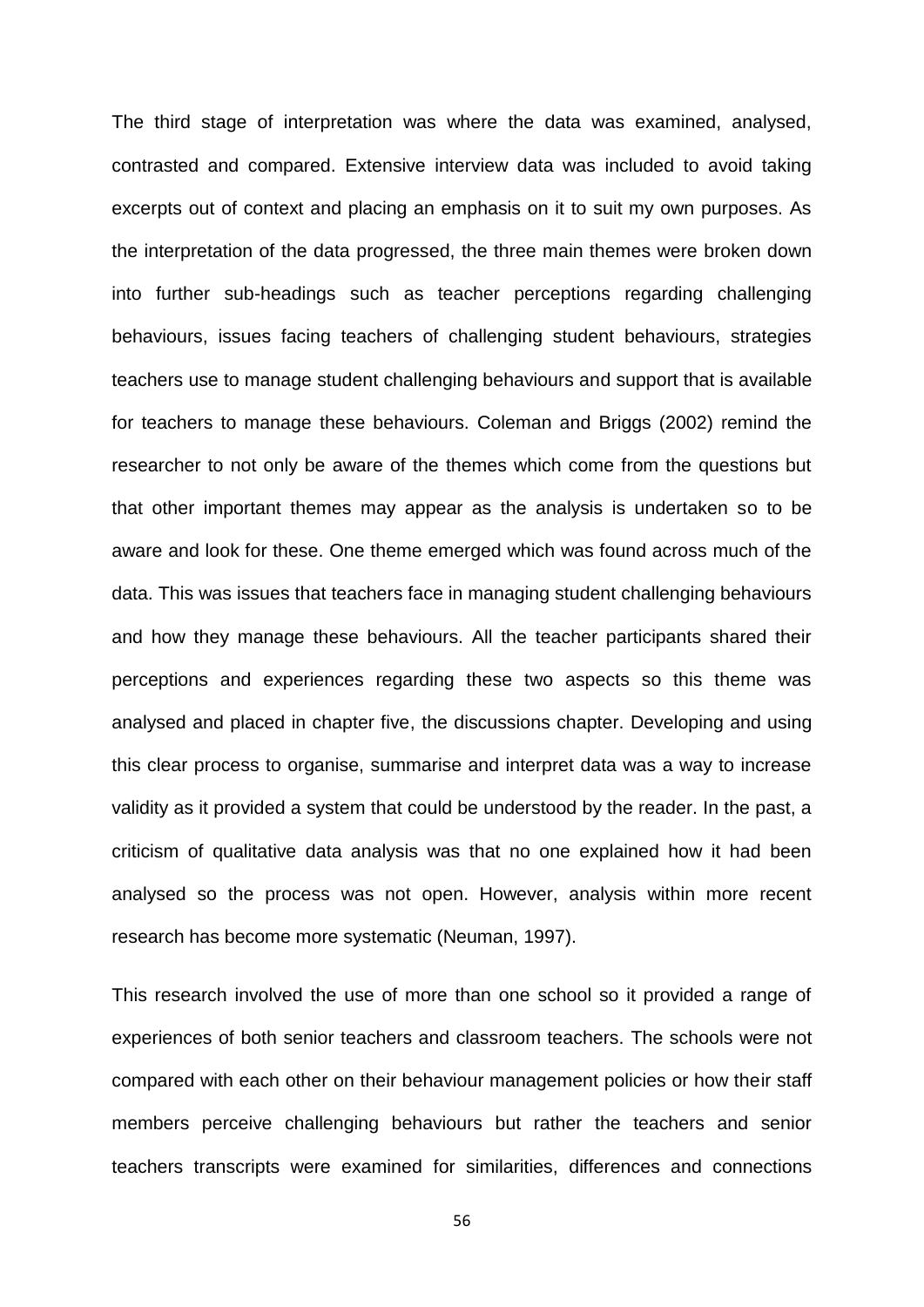were drawn and compared both as individuals and as groups. With this opportunity to compare and contrast the findings, both the commonalities and differences featured in the findings. As the researcher, I could describe, summarise, and look for themes and test and look for commonalities and differences, as long as this analysis matched the purpose of my research. It was not just what was said that required consideration; it was also what was not said that required reflection. What was missing became important. The comparisons made were "based on logic and judgement" (Neuman, 1997, p. 439). While the elements of group comparisons came into my analysis, the specific context of each interviewee's feedback was also kept in focus (Bryman, 2004b).

## **Validity and Reliability**

Reliability relates to being consistent over time with methods and treating all groups the same when gathering data. Validity is achieved when the researcher's data gathering relates to the concept being studied so it is in line with the actual research aim (Bryman, 2004b; Cohen et al., 2007; Davidson & Tolich, 2003). It is important to address these two issues of reliability and validity within qualitative research as they support the authenticity of the findings.

Addressing reliability and validity within a qualitative approach may be seen as challenging. There are no direct answers in qualitative research, but rather description and explanations. Moreover, methods such as semi-structured interviews can compromise reliability even further. This is because it is difficult to ensure a consistent approach with the practice of treating each participant as an individual respondent (Coleman & Briggs, 2002). There is also potential for bias that can come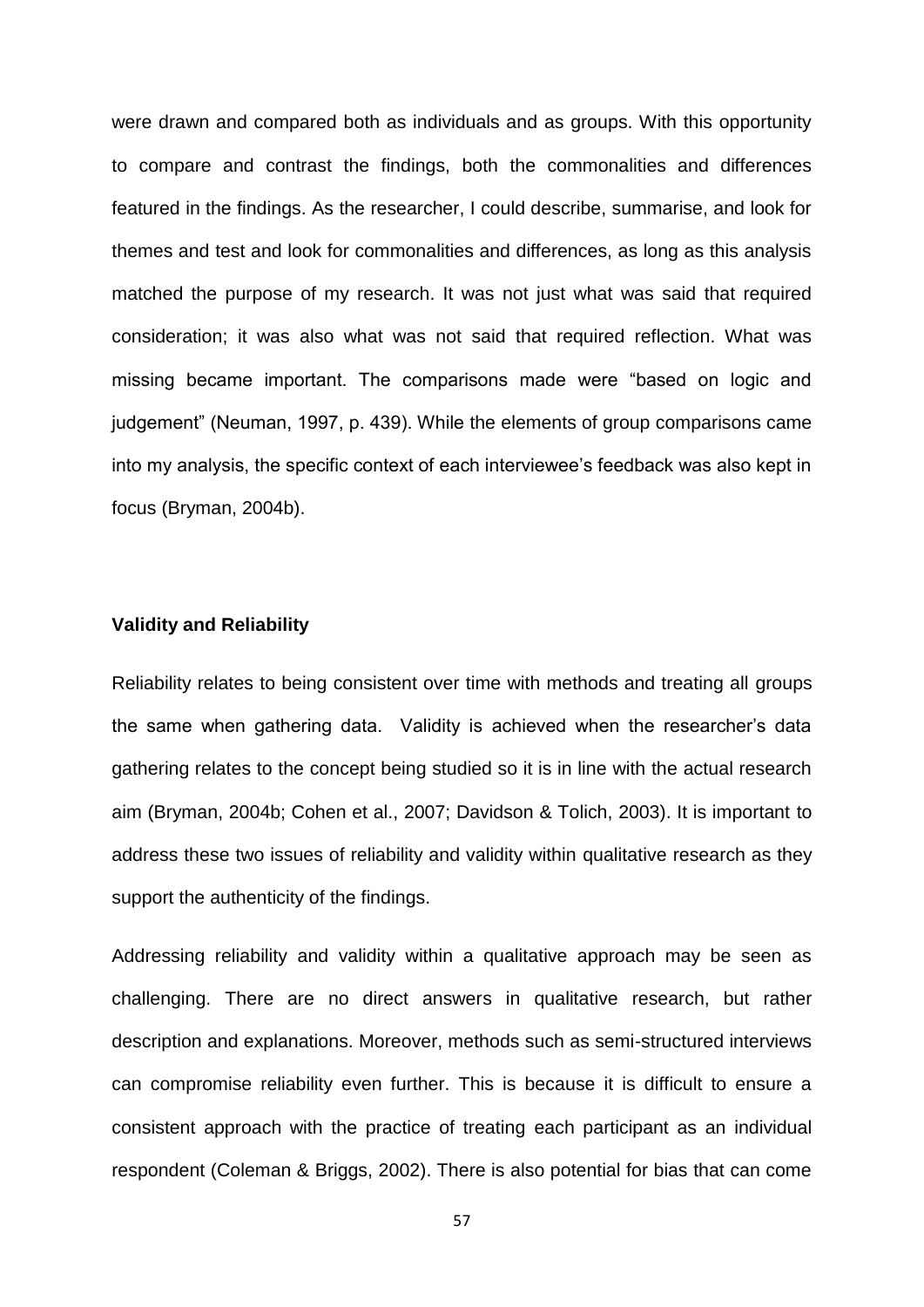from the researcher, interviewee or the questions themselves and therefore influence the findings. Within the writings of Seidman (1998) and Wellington, (2000) there are further concerns expressed in relation to reliability and validity. Wellington (2000) explains that total reliability, which is linked to whether or not research results can be replicated, is a debatable issue because it is impossible to replicate natural behaviour. Seidman (1998) questions the whole concept of validity when he comments that many "qualitative researchers disagree with the epistemological assumptions underlying the notion of validity" (p.17). He believes that words such as trustworthiness and transferability should replace validity. Internal and external validity can never be claimed as a certainty as these are only perceptions, which is a concern noted by Wellington (2000). These concerns leave the concept of validity and reliability wide open for debate, but this does not change the fact that they remain part of the requirements if research is to be recognised as genuine.

In order to establish reliability and validity within my research, the following steps were implemented. The processes of checking both sets of interview questions, prior to interviewing, against the aim and key questions and the piloting of the questions supported validity. To support reliability, the sampling process was carefully planned and systematic, the interviews were structured with prepared guiding questions, the research design was thorough and the data was compared with previous research outlined within the literature. Getting the participants to validate transcripts added to the validity and reliability in this study.

## **Ethical Considerations**

Ethics play a very important part in educational research because the processes involve people. The ethical protocols for every aspect of research are clear. "Ethical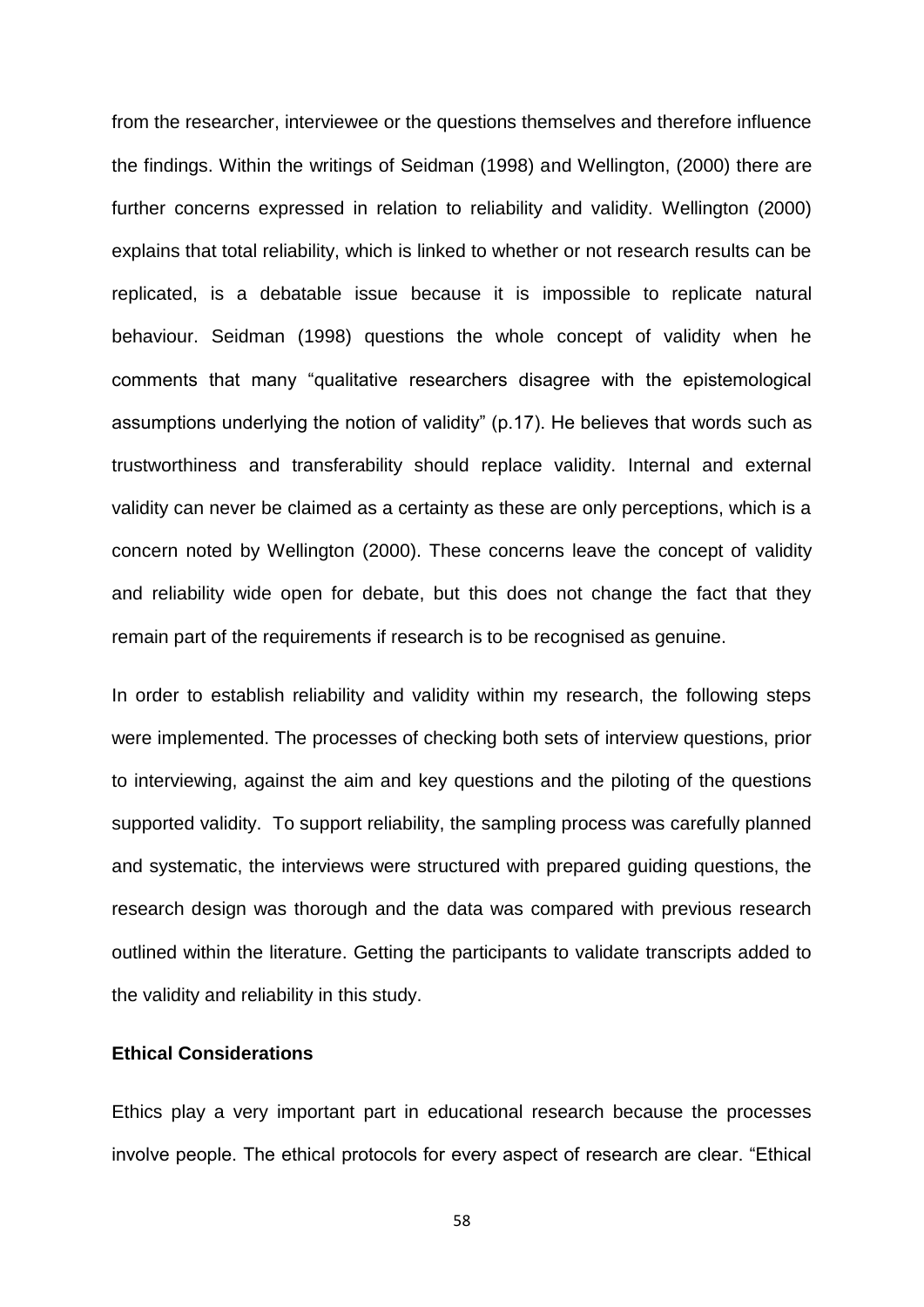research might be unethical in its design, its methods, its data analysis, its presentation or its conclusions (Wellington, 2000, p.56). Informed consent is necessary so that all interviewees know what the research is about and what is involved in being a participant. Invasion of privacy is a consideration so interviewees have the right to refuse to answer certain questions and the issue of confidentiality remains highly important. Deception is also an ethical consideration so the purpose of the research has to be clearly stated and no inducements are to be used to entice participation. The "main criterion for educational research is that it should be ethical… Ethical considerations override all others" (Wellington, 2000, p. 54).

### *Procedure for gaining consent*

Two different primary schools were selected to carry out the research study. Initially the principals of each school were sent emails with participation information sheet attached (appendix 1). The principals were requested to choose four staff members from their school; intention behind this decision was that principals would know best which teachers from their school will be able to participate in this research. After I was granted permission from the two principals and sent contact details of the selected teacher participants from their schools willing to participate in this research study, I then contacted these eight participants and invited them to be a part of my research (appendix 1). The information sheet (appendix 1) explained the research and detailed information about the informed consent form (appendix 2). I then followed up within a week personally to ascertain the teacher's willingness to become involved. All teachers were willing to participate and I negotiated a date for the interview and obtained the consent form (appendix 2). If any of the teachers had been unwilling to participate I then had a plan B of intending to contact and request another principal for granting me the permission to carry out this research study with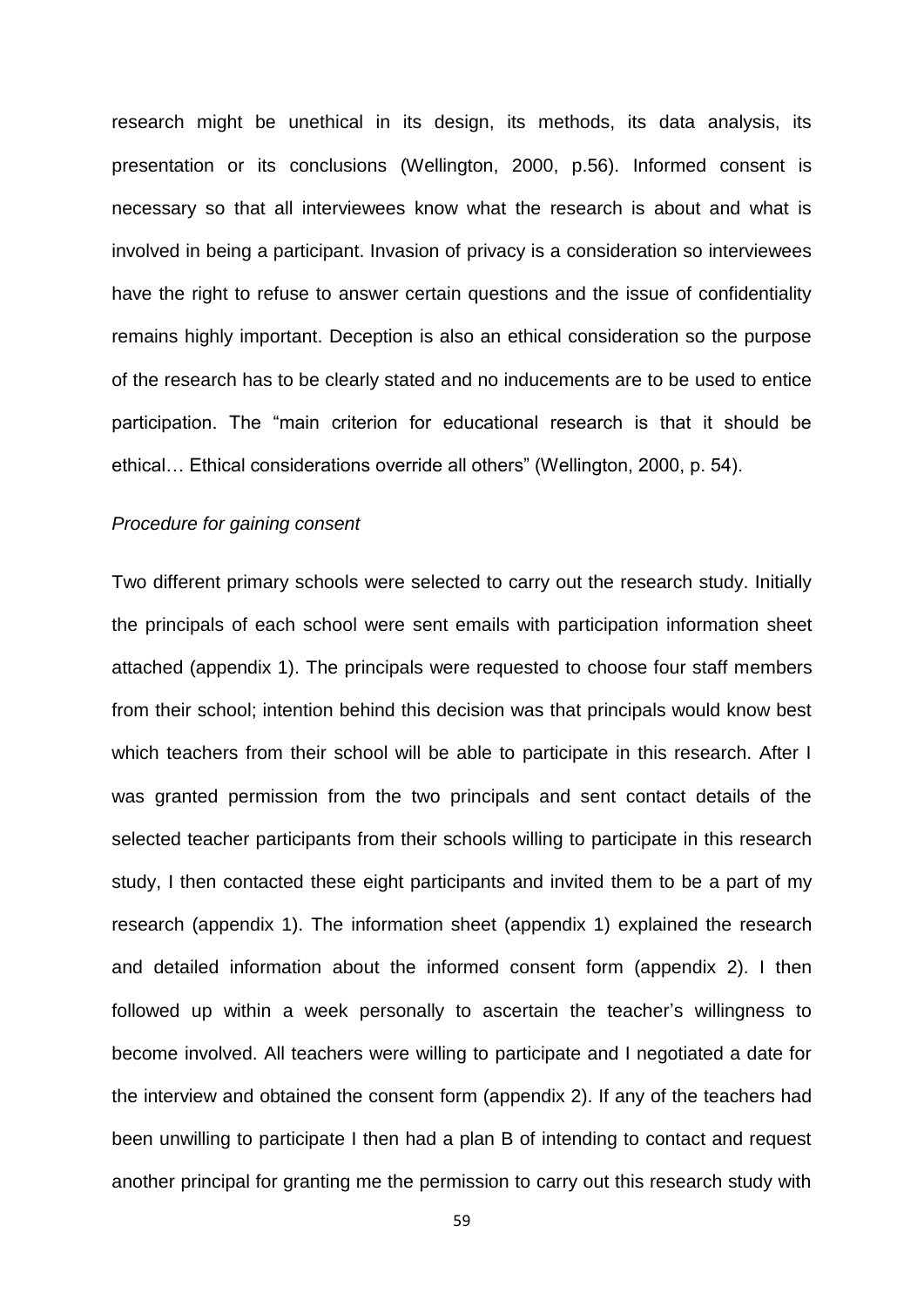their staff members. Unexpectedly all of a sudden I received an email during my research that four teachers had refused to participate in this research study so I had to follow plan B and kept all of the ethical considerations in mind and gained permission and consent from another school.

Prior to beginning this research study, approval was obtained from the Unitec Research Ethics Committee. It was only after receiving formal approval that my interviewing in schools could commence. After indication of willingness to be involved in an interview, each participant was emailed an 'information Sheet' (Appendix 1) and 'Consent Form' so they could view these documents prior to my arrival to conduct the interview. Each participant signed the 'Letter of Consent form' (appendix 2) before the interview began. Time was given for the interviewees to ask any questions and at the end they were asked if they wished to make any further comments. Pseudonyms were given to maintain anonymity of both schools and interviewees. Venues for interviews were chosen carefully so that the participant would feel comfortable and the discussion would remain confidential. Any information, which could identify either the school or participant within the transcription, was removed without altering the essence of the statement. Transcriptions were sent back to the interviewees for checking and procedures for storage of data were clearly outlined.

*Challenges faced during the course of this research*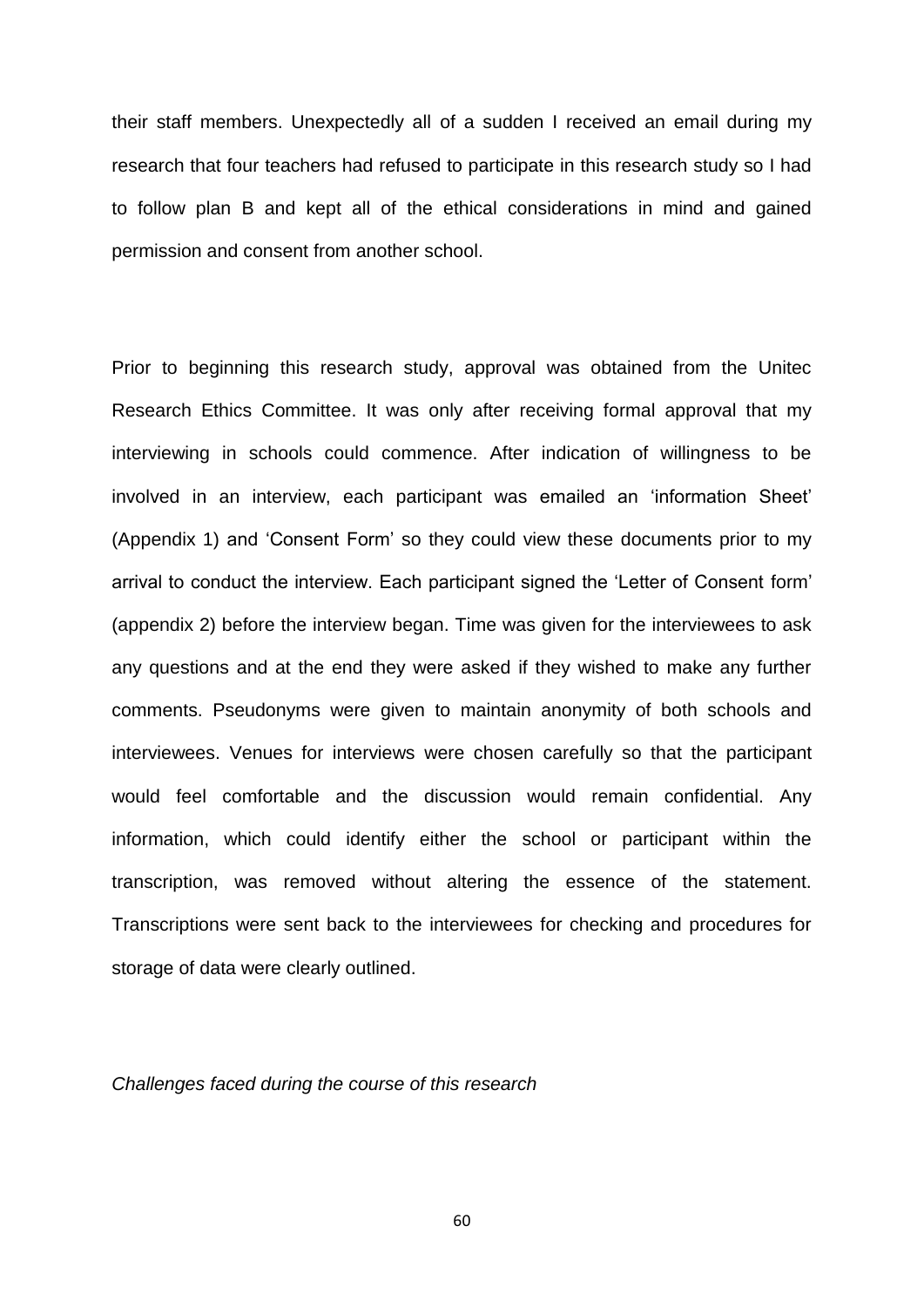Initially two schools were contacted and approval was sought but at the very last moment one school decided to withdraw for some reasons like someone did research at their school and mentioned the name of the principal and the anonymity was lost. Two teacher participants decided that they did not feel comfortable sharing their experiences regarding student challenging behaviours and withdrew. So therefore, I started all over again and gained approval from UREC (Unitec Research Ethics Committee) and followed the same protocol as done for gaining the first approval. Both my supervisors were informed of the situation that had arisen and then they advised me to apply for an approval to UREC and I had to wait for the approval to come through to me before I could start any research.

Ethical considerations cannot be an additional extra because for research to be truly ethical these considerations need to be built in from the beginning of the planning stages and continue to be considered throughout the whole process. As Mertens (2005) states, ethics need to be a fundamental part of the complete research package and not just added on.

#### **Conclusion**

The best way to explore and understand teacher perceptions regarding student challenging behaviours and management of these behaviours is to hear the experiences of those who were the most involved. The classroom teachers themselves, senior teachers and assistant principals (leadership roles). In-depth interviews found within a qualitative approach were chosen to provide the opportunity to hear how teachers, assistant principals and senior teachers think, feel, and react as they experience challenging behaviours within their schools. The data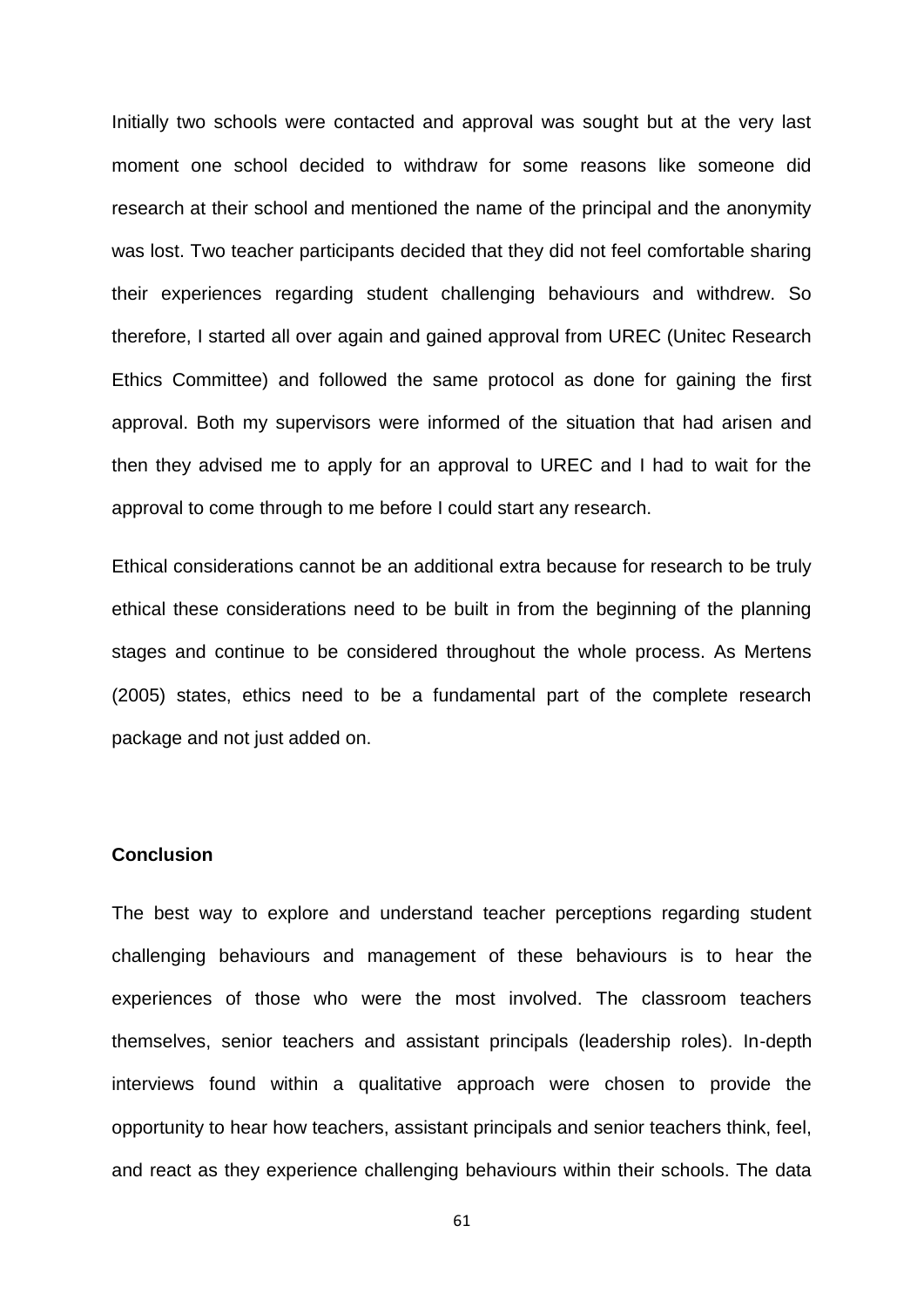gathered from the eight interviewees during these interviews will be examined and analysed and findings presented in the next chapter.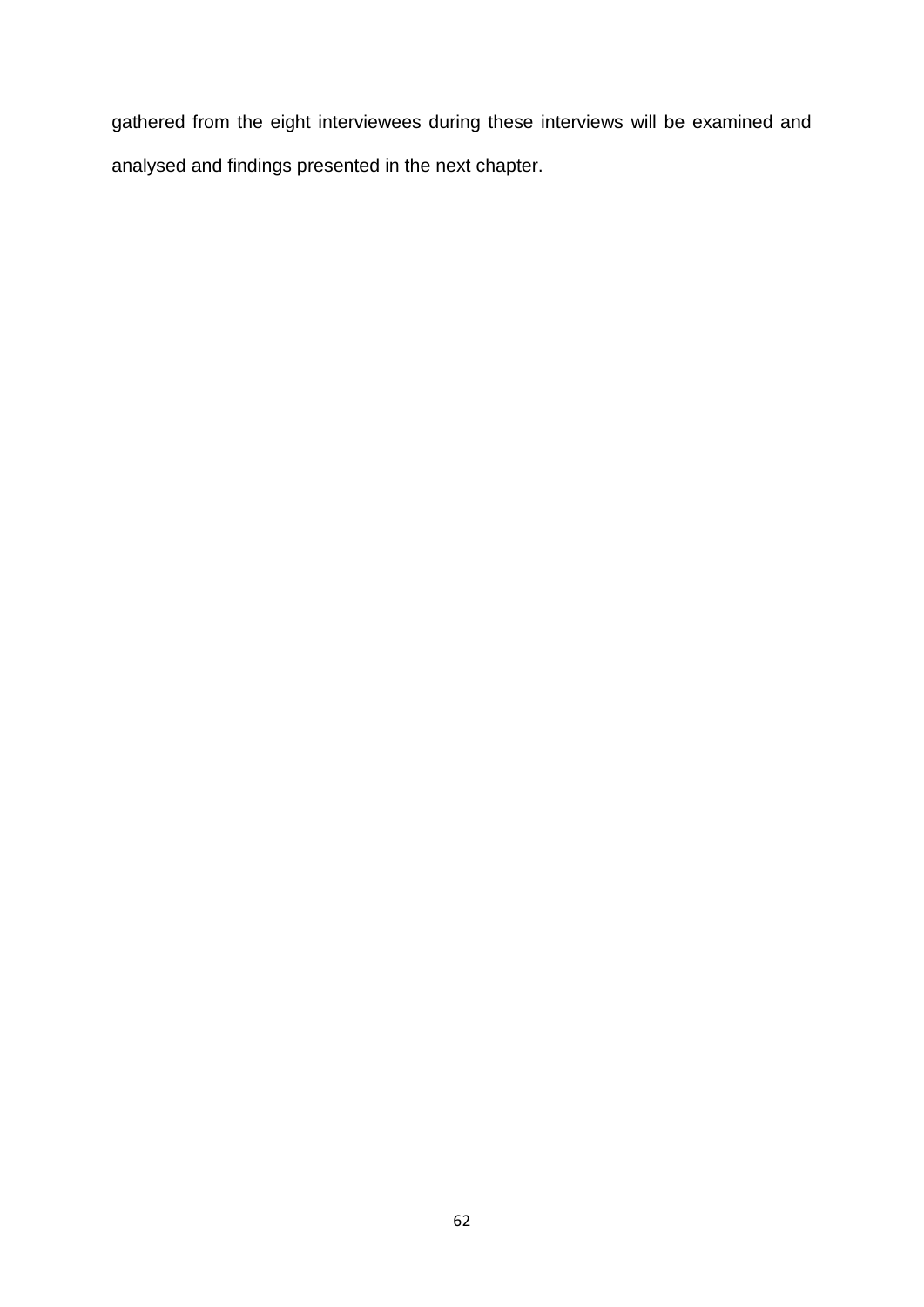# **CHAPTER FOUR FINDINGS**

## **Introduction**

This chapter provides an analysis of the findings from semi-structured interviews with eight participants. All the eight participants were primary school teachers from two different primary schools in Auckland. There were four from each school. Both the participating schools were located in different geographical areas of Auckland. The findings are organised into three aspects: Teacher perceptions and issues related to challenging behaviour, strategies teachers employ to manage such behaviours and lastly school support and home influence.

There are a number of issues relating to each of these broad aspects which I will describe and then draw together to synthesise the findings. Teacher's responses throughout the presentation of the findings will be identified as T 1-8. Representing Teacher 1, Teacher 2 etc. (See appendix 4- table of findings- table 4.1)

## **Perceptions and issues related to challenging behaviours**

The first interview question asked the teacher participants to describe what behaviours they perceive as being challenging and why. The main focus of the question was to investigate from teachers perspective what behaviours were challenging from their perspective and what the issues were that affect student behaviour at school and issues facing teachers of students presenting challenging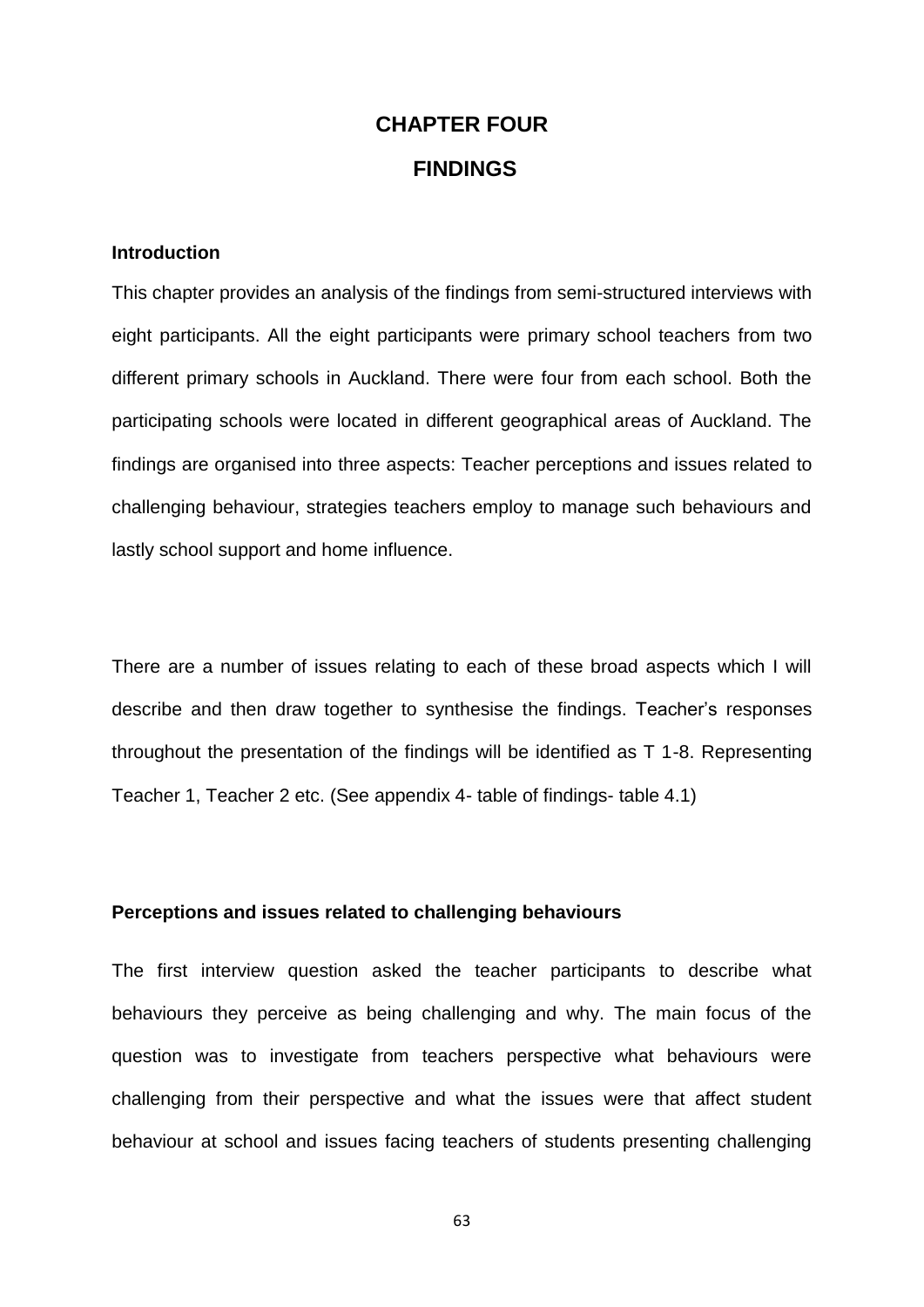behaviours. Findings are presented below showing issues that were common to the teachers interviewed.

#### *Teachers perceptions of challenging behaviours*

#### *1. Disruption to lessons*

The teachers I interviewed overwhelmingly perceived challenging behaviour in terms of disruption to their lessons. What emerged from the interview findings was that disruption to the learning process was what the teachers found most challenging because it diverted the teachers from being able to carry out their role. Quite simply their perception was that they were sometimes prevented from doing their job. This disruption was created in a variety of ways, but the four most common were firstly, attention seeking (mentioned by 5 teacher participants), secondly defiant behaviour (mentioned by 5 teacher participants), thirdly restlessness and refusal to work (mentioned by 4 teacher participants) and fourthly physical aggression (mentioned by 3 teacher participants). The least challenging behaviours as perceived by the teachers interviewed were – immature behaviour ("crying over every little thing and complaining about one another to the teacher" mentioned by 4 teacher participants) and separation anxiety ("throwing a tantrum in the morning while saying goodbye to mum or dad" mentioned by 3 teacher participants).

One teacher expressed how she was challenged by behaviour that was disruptive by saying:

*There is a group of about 7 kids in my class at present that are very very disruptive in the class. They all especially 3 of them constantly chat during*  learning time or when the class is doing independent work on their desks. I *find it so stressful to constantly remind them of the rules and routines of the*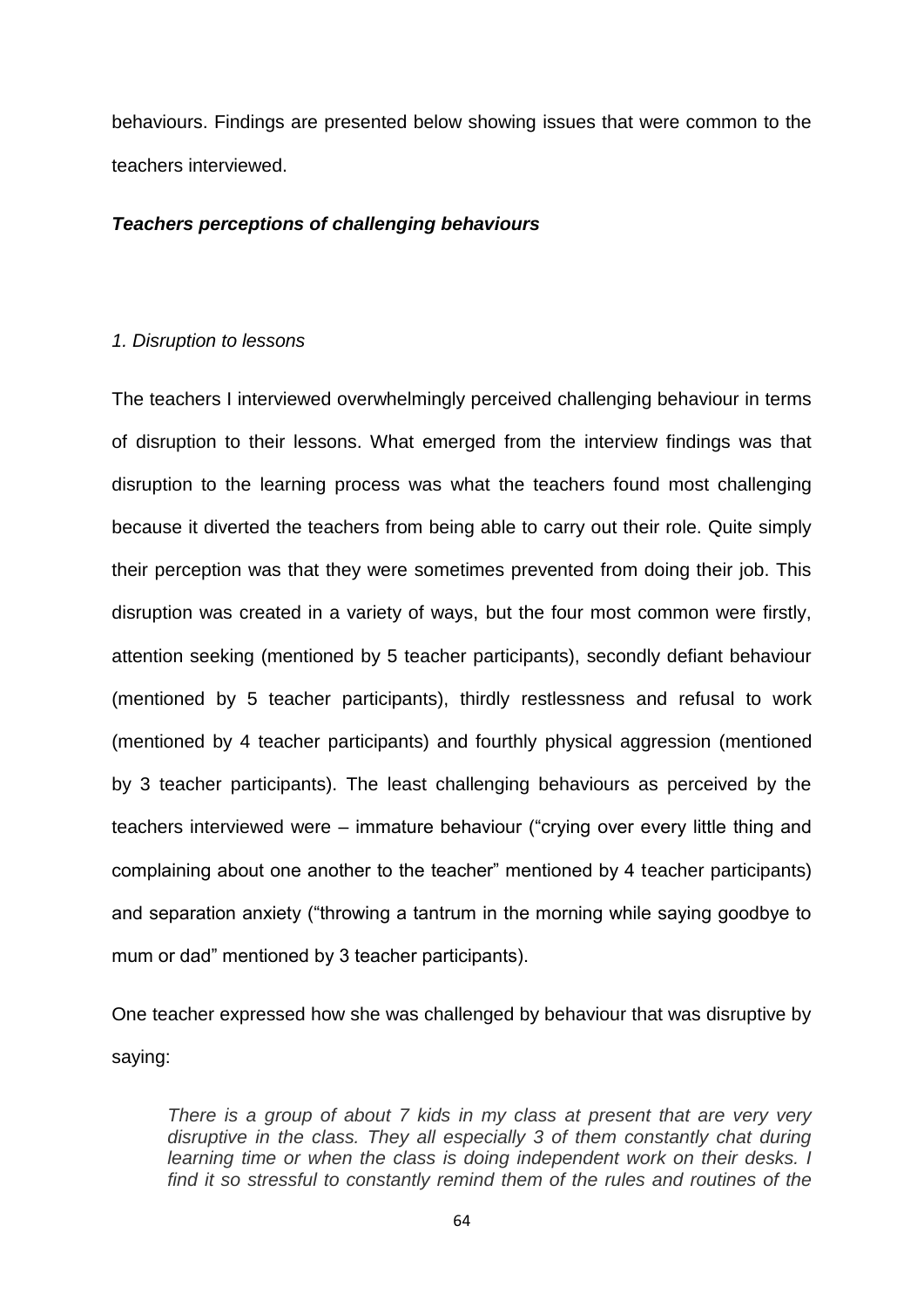*class. The interesting or rather irritating part is that when I ask them to do the*  right thing they would nod along and still carry on chatting with each other or *throwing colour pencils at each other. (T8).* 

# *2. Attention seeking-*

Attention seeking behaviour was seen as the most challenging as five teachers out

of the eight interviewed shared their views on attention seeking behaviour.

Four teachers spoke about attention seeking as being a very challenging behaviour

to manage in the classroom on daily basis. As one teacher said:

*This child constantly does things to get your attention and it can become quite annoying. They will blurt out and tell you what they did or that they've finished their work or that somebody is copying their work etc. Their desire for attention is almost insatiable. Much of what they do is done to get attention. It doesn't seem to matter that you provide lots of attention as they continually seek more.(T4)* 

Another teacher expressed it this way:

*The challenge is the constant need for attention, drawing attention to one specific place and there are a lot of students in the class that do draw attention but it's the repeated focussing of attention on that one student that draws away from being able to address the whole class or address their issues that may be going on in the class and I find most draining is the constant defiance- some students you can catch them doing something wrong and they will agree and say yes I did it but some kids just not agree with you and instead back chat about it. (T1)* 

# 3. *Defiant behaviour*

The third common challenging behaviour as perceived by the group of eight teachers' I interviewed was- 'defiance'. According to American Academy of Child & Adolescent Psychiatry (2011) a child with ODD (oppositional defiant disorder) can be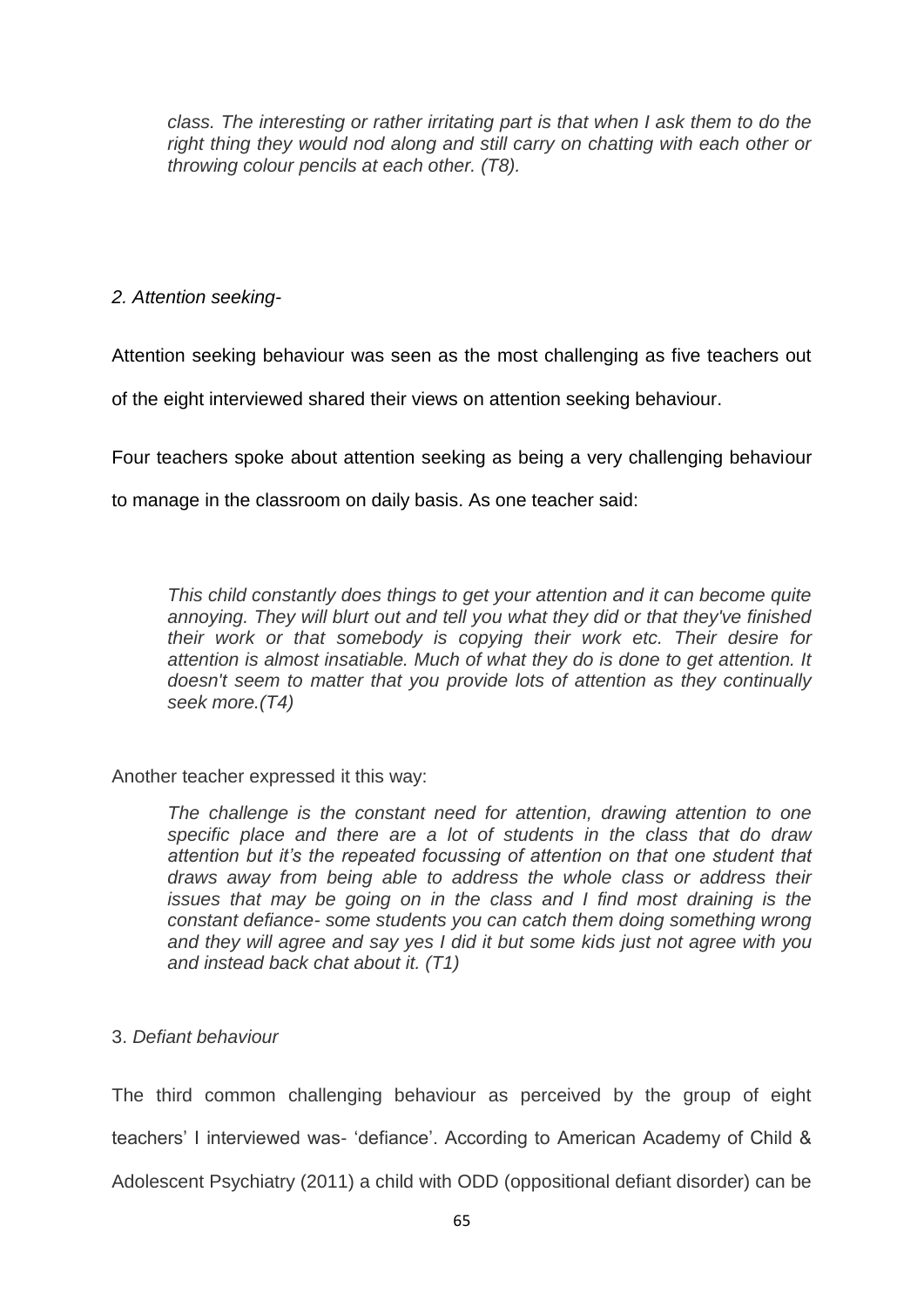very difficult for their parents and teachers. These parents and teachers need support in managing this difficult behaviour seen in some children. Five out of the eight teachers experienced this challenging behaviour in their class and spoke about how they need extra support to manage this type of behaviour as it can be very time consuming and stressful. The five teachers said they all have support (teacher aide) in their class but for very little time like two hours in total and the rest of the time the teachers talked about how difficult it was to manage this behaviour. This is what some teachers expressed.

Teacher 3-

*Although this child who has ODD (oppositional defiant disorder) in my class has a teacher aide working with him during reading and writing sessions which spans for about 2 hours. The rest of the time is spent in managing his constant defiance by a lot of positive guidance and praise. I have formed a good relationship with him over the year and it is becoming more manageable to deal with him as a result of this working relationship formed with him and his parents. T3*

Teacher 1-

*And they need time, and they need emotional investment and only then you can manage the defiant behaviour successfully. T1*

# Teacher 4-

*It is the constant questioning and the constant talking to other kids that I find so irritating at time and on top of that her constant defiance is just icing on the cake. This girl is new in my class so I am working on building a rapport with her so I can understand her and manage this behaviour of hers using strategies that work with her.* T4

A paradox emerged at this point in terms of how teachers perceived the students

and their behaviours. Firstly, the teachers appeared, at times, to be very frustrated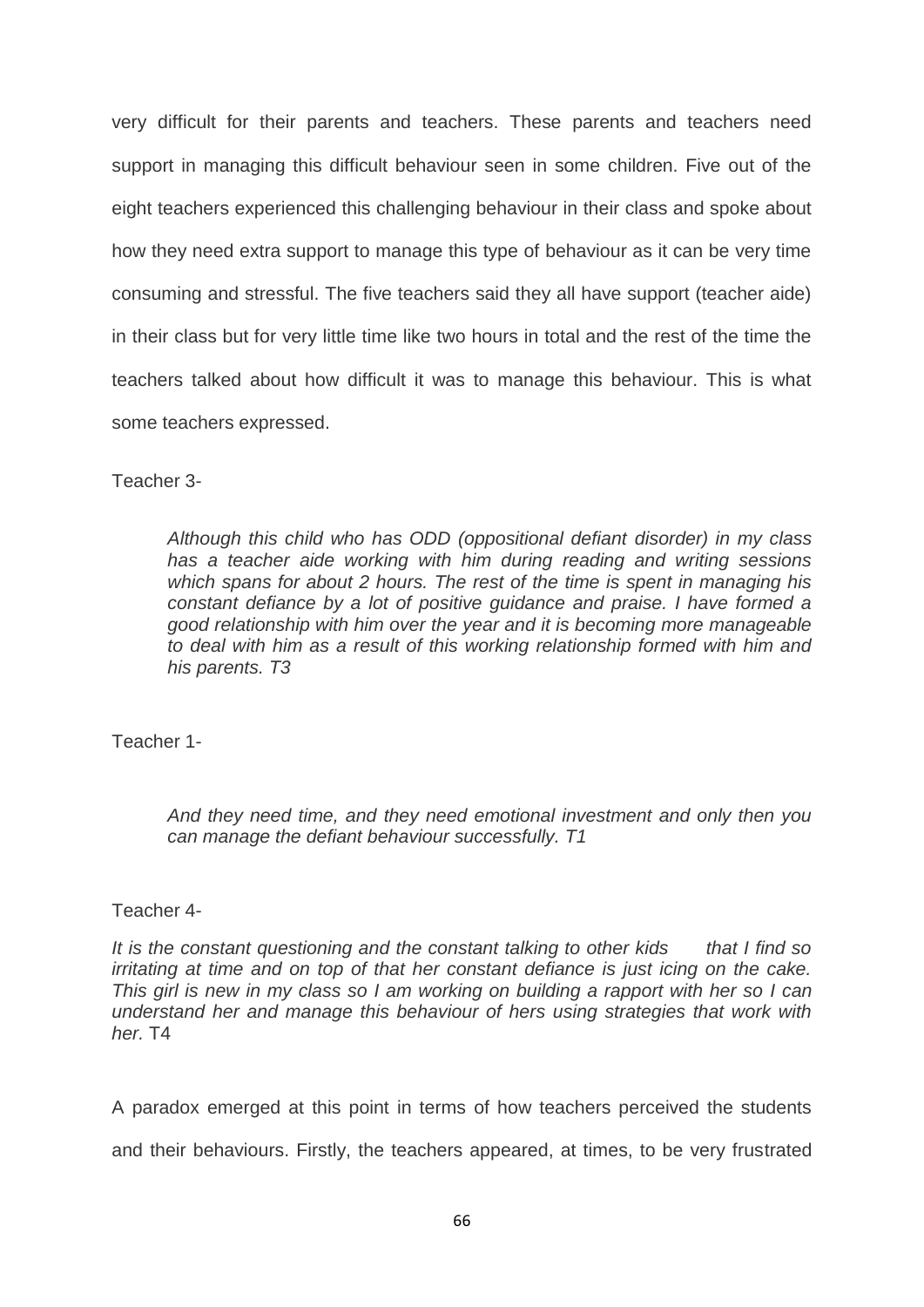about the situations which the disruptive behaviour created for them in the class. However, at the same time they also appeared very positive at managing these behaviours as they all believed that by forming a 'good relationship' with the students presenting challenging behaviours makes it easier to manage the difficult behaviour.

4. Restlessness and refusal to work

The fourth most common challenging behaviour teacher participants spoke about was restlessness and refusal to work.

The teachers described situations where sometimes for a number of reasons (mainly being lack of motivation or lateness to school and constant absenteeism) a student would just refuse to complete a task ( not write even one sentence in their writing book or just sit with their reading or maths work sheet on the table and not write even one word), as in the situation that Teacher 7 describes below,

"*Arrives late to school with no reason whatsoever, has no stationery (no books). Parents cannot be contacted because of some serious family problems (parents are separated) the father is not available and mum's cell phone is always off. Only a few times I have been able to speak to her and she seems to be supportive of me in helping her child to manage her difficult behaviour but nothing concrete can be done as there is no follow up. I do as much as I can in the class. She just refuses (the child) to write or even read*  books I give her to read. Sometimes it has taken me an hour just to get her to *write two sentences in her writing book. The thing is I do not give up and I keep on encouraging her and she has found this out about me. I am managing to manage her constant refusal to finish her work by trying to build this relationship with her where she feels I am not someone who will hurt her in anyway (physically or emotional) and that is the reason why she is beginning to write few lines but takes ages". It is such a task I tell you! T7*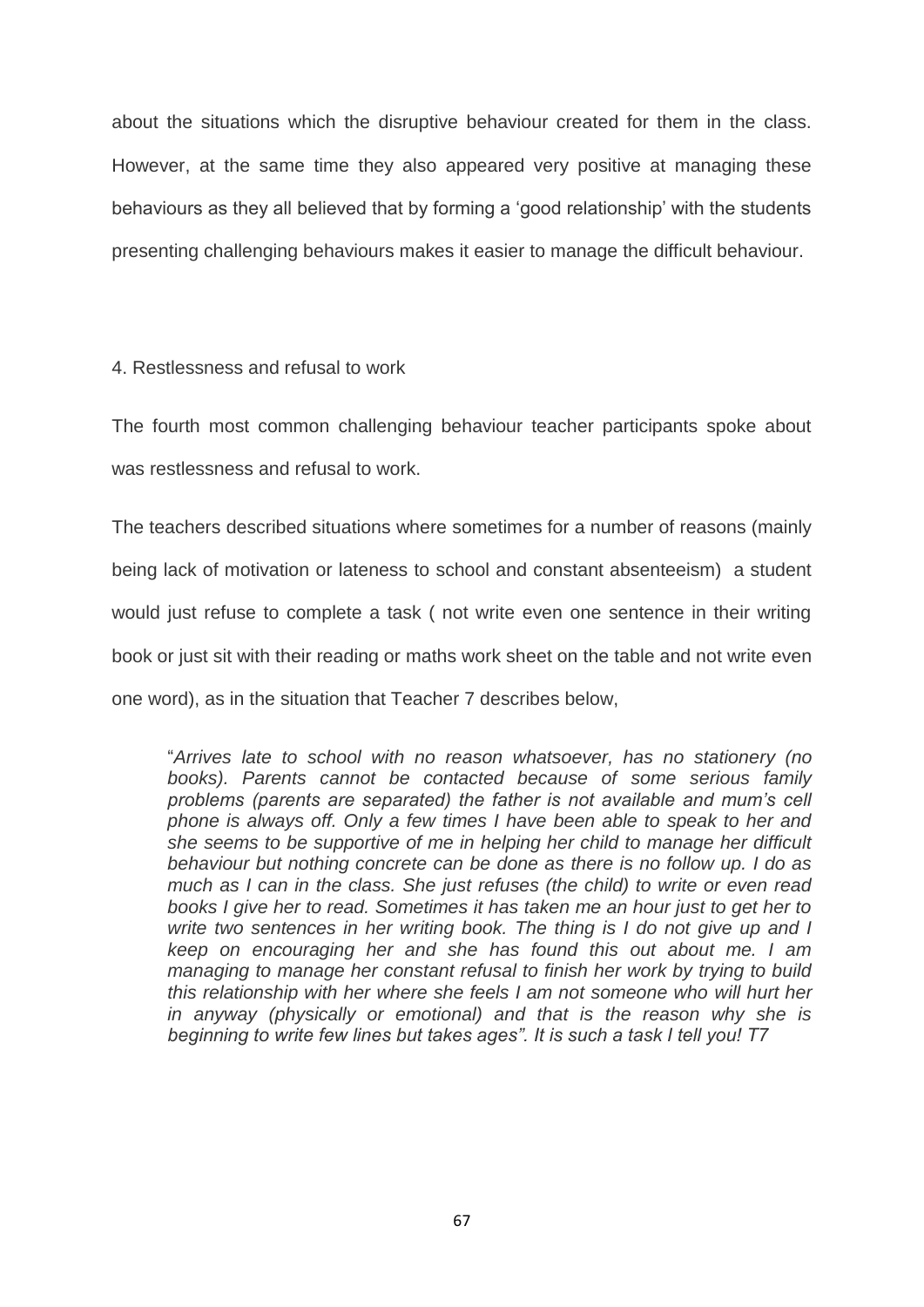#### *5. Refusal to take responsibility*

One thing that was a common concern for teachers not so much challenging behaviour but just a concern was with the students refusal to take responsibility for their behaviour. Attention seeking came along with very strong defiant behaviour. However, all the eight teachers firmly believed that by forming a 'good relationship' with the students presenting challenging behaviours good behaviour can be expected and seen in these students'. For example Teacher 5, said that she knew all the children in her class so well and had such a good relationship with them that she was able to manage challenging behaviours like attention seeking and defiance with ease. She further explained that the occurrence of such types of behaviour was minimal in her class at present.

## *6. Physical Aggression*

The sixth most common behaviour perceived to be challenging by teacher participants interviewed is physical aggression. Although only 3 teachers mentioned that physical aggression was occurring as a challenging behaviour in their classroom but all the eight teacher participants had experienced managing physical aggression at some point in their teaching career. In fact, two teacher participants said that they had to leave their job and get another after some time off as they found the physical aggression to be very challenging to manage and also they had no or poor support from the school management. This was their previous experience.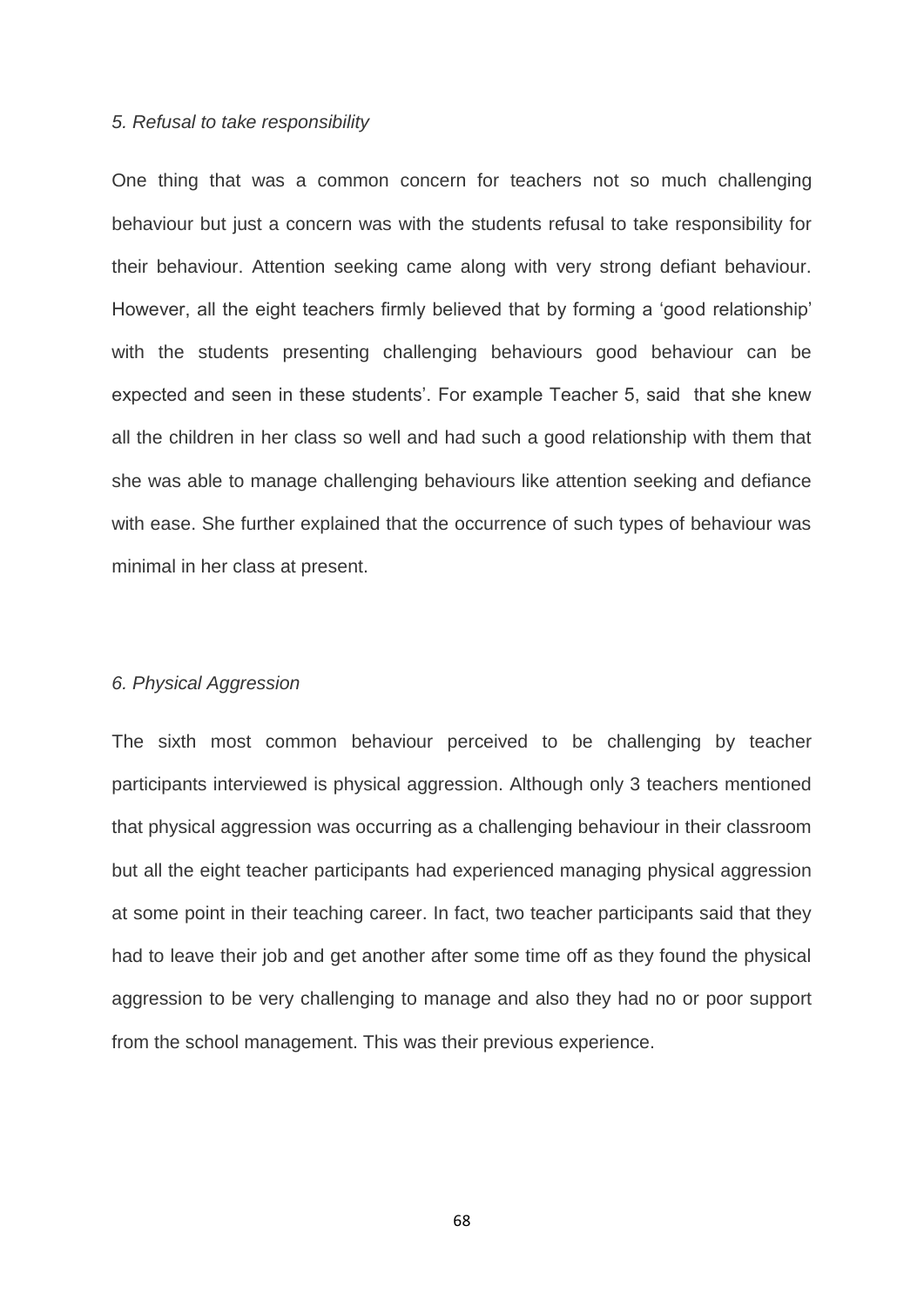## *Issues that affect student behaviour at school*

All the eight teacher participants maintain that the home environment has a major impact on the behaviour of students at school.

Teacher 1 pointed out that if child has experienced an unsettling incident at home, and before coming to school on a particular day this will affect their behaviour during that day.

*I'd say home issues, do affect a child and I think that if the child comes to school and there's been a bust up and the cops have come or whatever, that child's still going to come to school feeling insecure and troubled and not really interested in reading, writing or any kind of activity in the class, its not high on their list of priorities and are likely to portray challenging behaviours like being defiant, aggressive and non-attentive in the class.*

However this teacher also added that"…it's not an excuse for us teachers, I think we

need to get past that".

Furthermore, one teacher did make reference to remaining positive in spite of the

effect that an unsettled home life might have when she suggested that,

*Regardless of these outside influences, while the children are at school, we have to, to a point forget about what we can't change and identify what behaviour is not acceptable being presented by a particular child and manage it and teach them in a way that engages them in learning and keeps their challenging behaviour under control. (T3)*

T4 referred to the students' emotional well-being as one of the issues affecting

student behaviour, indicating that,

*Just the self- esteem thing, one of the things that I've just noticed is kids don't like to be singled out and they can be, oh if I'm going on a negative tangent like if I'm giving them a growling and they are getting singled out you know they just become withdrawn and then indulge in misbehaviour like calling out, defiance, refusal to work so on and so forth. I also think it depends on who the kids are of course as some kids who are more on to it type of kids will take everything on board and then they'll make the change.*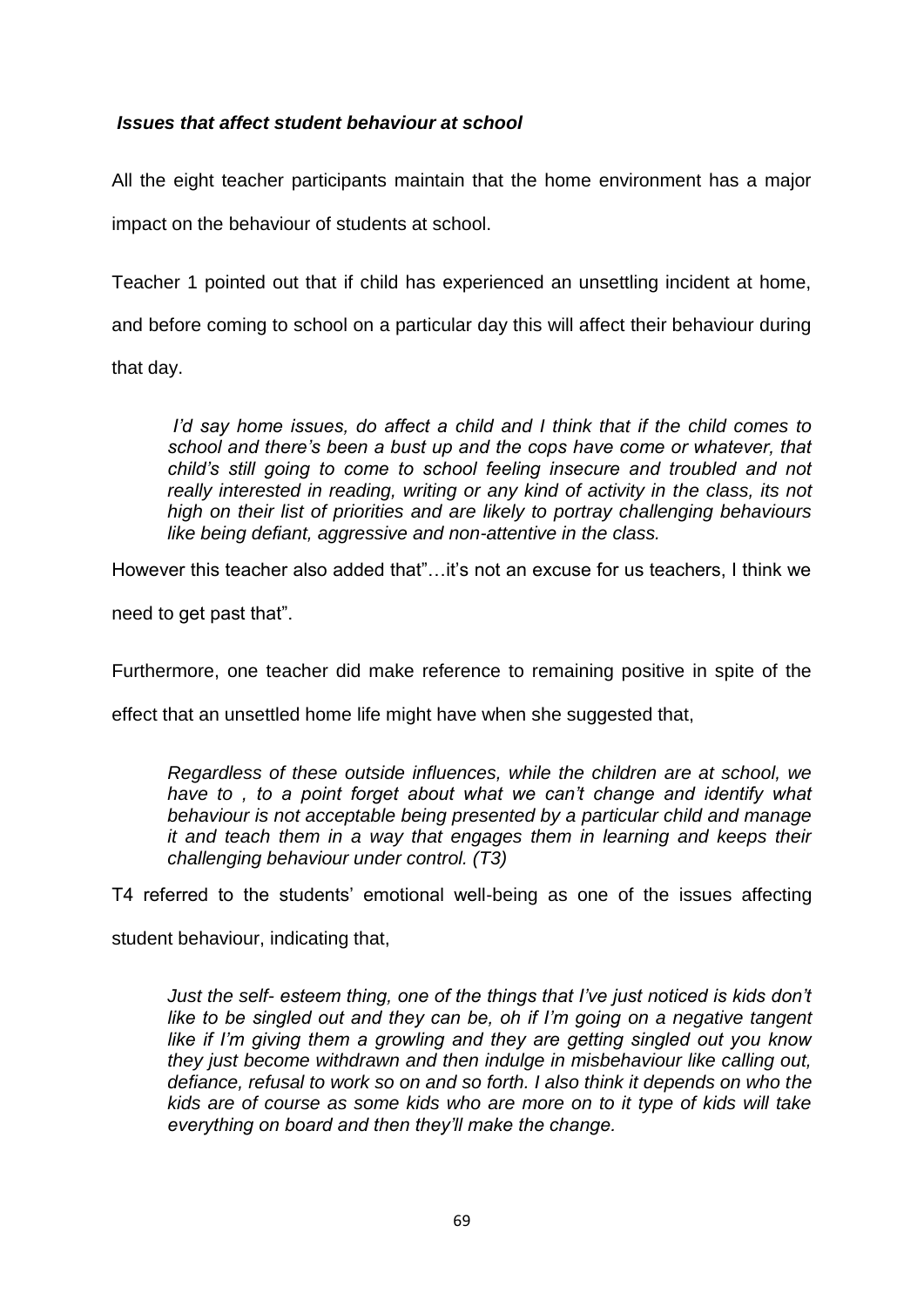Only one teacher out of the eight mentioned that there was an issue with students who do not seek positive relationships with the teacher despite the teacher's efforts to encourage this. These students are usually loners but they can be the students with the most challenging of behaviours.

## *Issues facing teachers of students with challenging behaviours*

Six out of the eight teacher participants spoke about how behaviourally challenged students placed considerable stress on their own well-being.

Teacher 1 claimed that,-

*"I think it's far more stressful, I mean I'm thinking back to other classes that I've had that are similar as well, you know a pretty stressful time, but I don't think it's fair on the other kids".*

All the six teachers firmly believed that such students wasted the teachers and other students' valuable teaching and learning time adding to the stress of the teacher who, while being well organised and well planned can have the whole day "ruined" by a student who decides to engage in undesirable or non-compliant behaviour. On the contrary two teachers of the eight teacher participants were not affected by students presenting challenging behaviours as Teacher 7 stated that,

*I have come to believe that it's not me who the student is showing his or her anger or negative behaviour and I do not let it bother me after school finishes. I just deal with the challenging behaviour and do not think about it on the next day as I think every day is a new day.*

However, T3 described how he was constantly frustrated at the time it takes to deal with a student who frequently refuses to comply.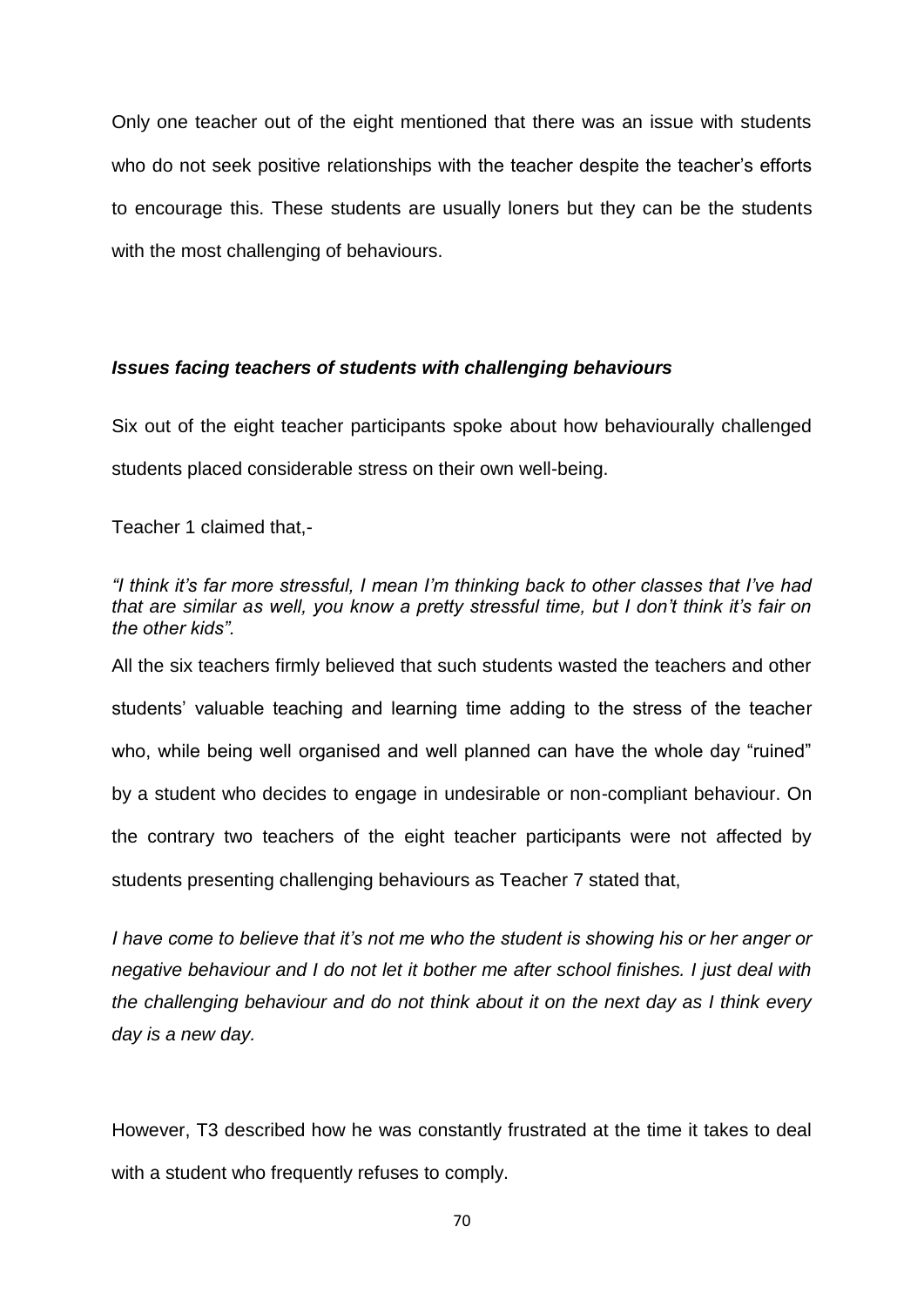*I think the main issue for me is the time it takes to deal with problems and the interruptions, sometimes it's really hard when you've got children chipping in all the time, and I guess that's the hardest thing when you are trying to teach something, in the instruction group you might be, and that child is constantly na, na, na don't want to do that, na, na,na and you're getting this constantly, and you can see the frustration on the other children's faces.*

Another teacher spoke about the frustrations regarding the time outside of school hours thinking about discussing with other teachers, the disruptive behaviours of only a few.

*You spend more time thinking about them. You spend more time in meetings talking about them, you spend more time in preparation for them, and there is way more money spent on them, and I sometimes go away and think, you want those kids contained so others can get on with their work, and it's getting that equal balance, and sometimes you know that you haven't got the equal balance (T1).*

T4 spoke of the frustration of not getting the time to work with all students because of the disruptiveness of some students.

*My time could be spent elsewhere, with the kids that do want to learn, so I'm having to pull these guys up when I could be doing other stuff that's you know someone else misses out when I have to deal with that.*

While six out of eight teacher participants emphasised their frustration, two teachers offered suggestions as to how students with challenging behaviours could be better catered for or managed within the classroom. The first of these included, (in particular reference to boys) that they engage in construction type activities for certain periods of the day.

She argued that,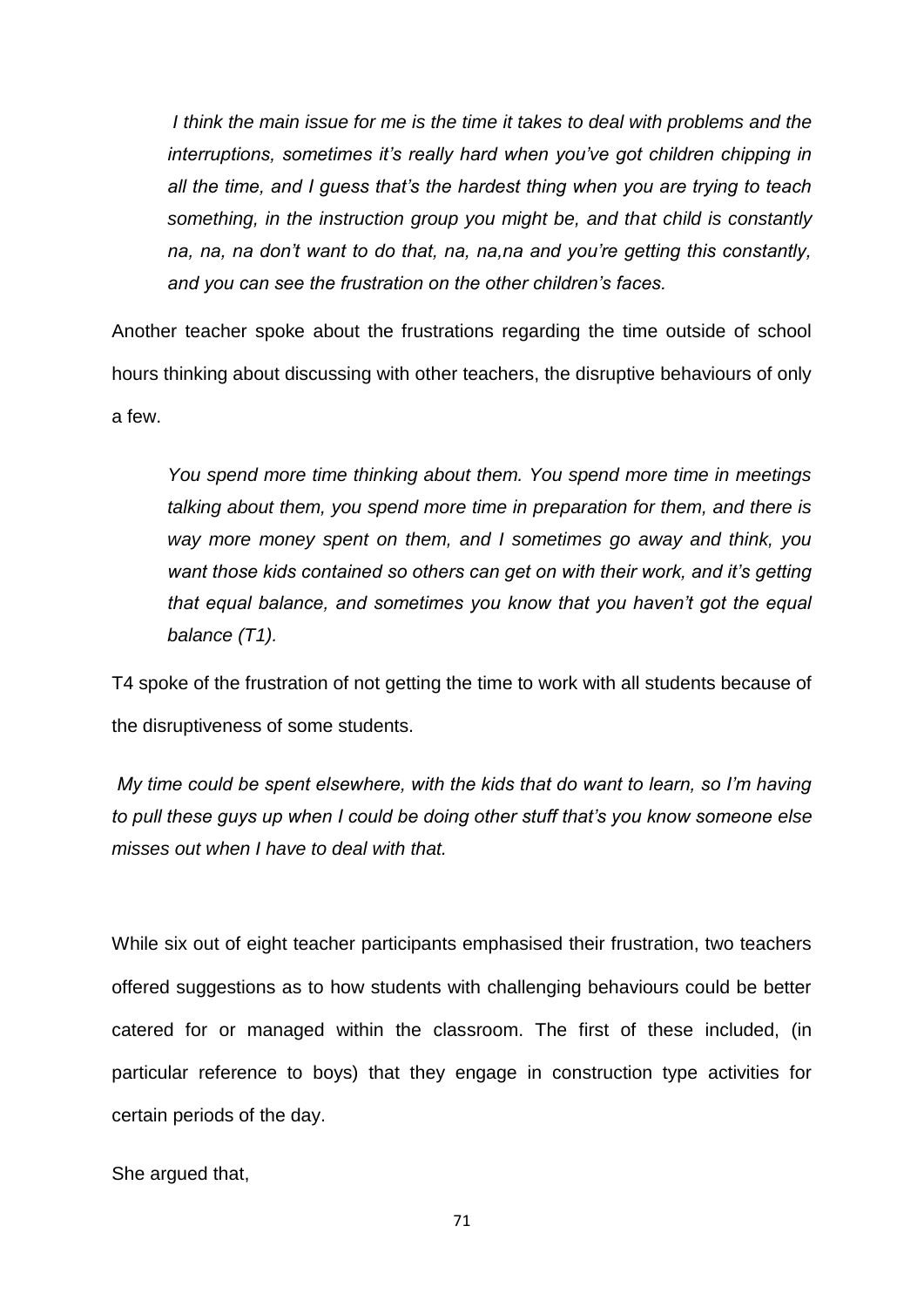*"If they are engaged in their learning they won't have time to misbehave (T1). I would like to see a behaviour class set up, and those kids, take them out of those classrooms you know have 19 kids in a class one teacher, you would need a teacher in there who has empathy for those type of children, and have had some sort of training, you know you see it working in other areas".*

The equity issues involved in undertaking a proposal to set up a separate class such as this and the question of needing a teacher who has empathy for these types of students could create an issue in itself by other teachers. Also what I believe is that this looks a bit like, "exclusion" of a student with challenging behaviour from their classroom. They would certainly contend that all teachers should have empathy for all students regardless of their behaviours.

The findings regarding teachers' perceptions as to the effect that students with challenging behaviours have on them as teachers and fellow students suggested that all six teachers of the eight interviewed are aware of the possible effects that students with challenging behaviours can have on the remainder of the class. These include, constant interruption, missing out on quality time with the teacher, fellow students becoming resilient to the incidents and getting on with their work regardless of the disruptiveness. All of these place an unfair emphasis on the rights of all students to work in an academically and emotionally safe environment.

*They waste the other children's learning time (T1).*

*They get quite frustrated and you can see it in their expression that they are quite frustrated that, that person is stopping them from doing what we going to do. And you know you're always giving your attention to that child, that's hard. (T3)*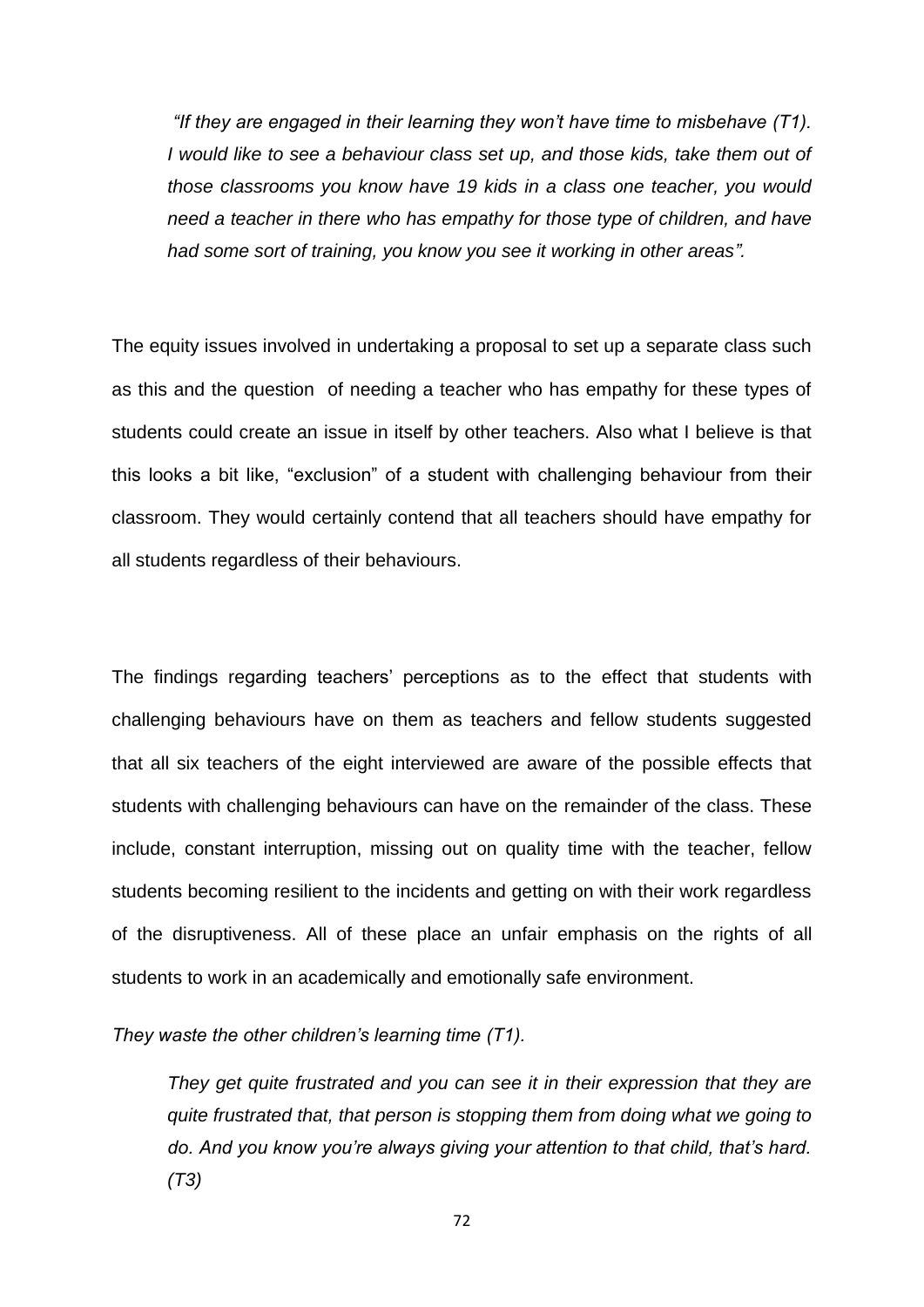Teacher 4 when asked about how do the other children react towards these students presenting challenging behaviours? The teacher responded by saying

*The good kids know you're spending more time again, just for those other kids. There's probably three or four that will say "oh why do you have to do that", whereas the others will say "those kids they always do that".*

All teacher participants were aware that they needed to be proactive in encouraging the students who were affected by the misbehaviours of others, to not become complacent with these behaviours and not make excuses for their peers. Students should instead continue to model appropriate positive behaviour in the hope that their peers will change their own behaviours and present acceptable behaviours consistently.

### **Strategies for managing challenging behaviours**

One of the strategies that all the eight teachers used in their classrooms to manage challenging behaviours is engaging and motivating students in learning by building a personal relationship with the students who present challenging behaviours. This was perceived as necessary and most important for many reasons. All the eight teachers believe that if students are engaged and motivated towards learning then incidences of inappropriate behaviour minimises and all the eight teachers expressed that this can be achieved mostly by building a strong positive relationship with the students and that this was a constructive way of approaching the problem of challenging behaviours. Four teachers out of the eight interviewed completely condemned the idea of exclusion from the class ( sending the child to the office to the principal or someone in the school management) as they were of the opinion that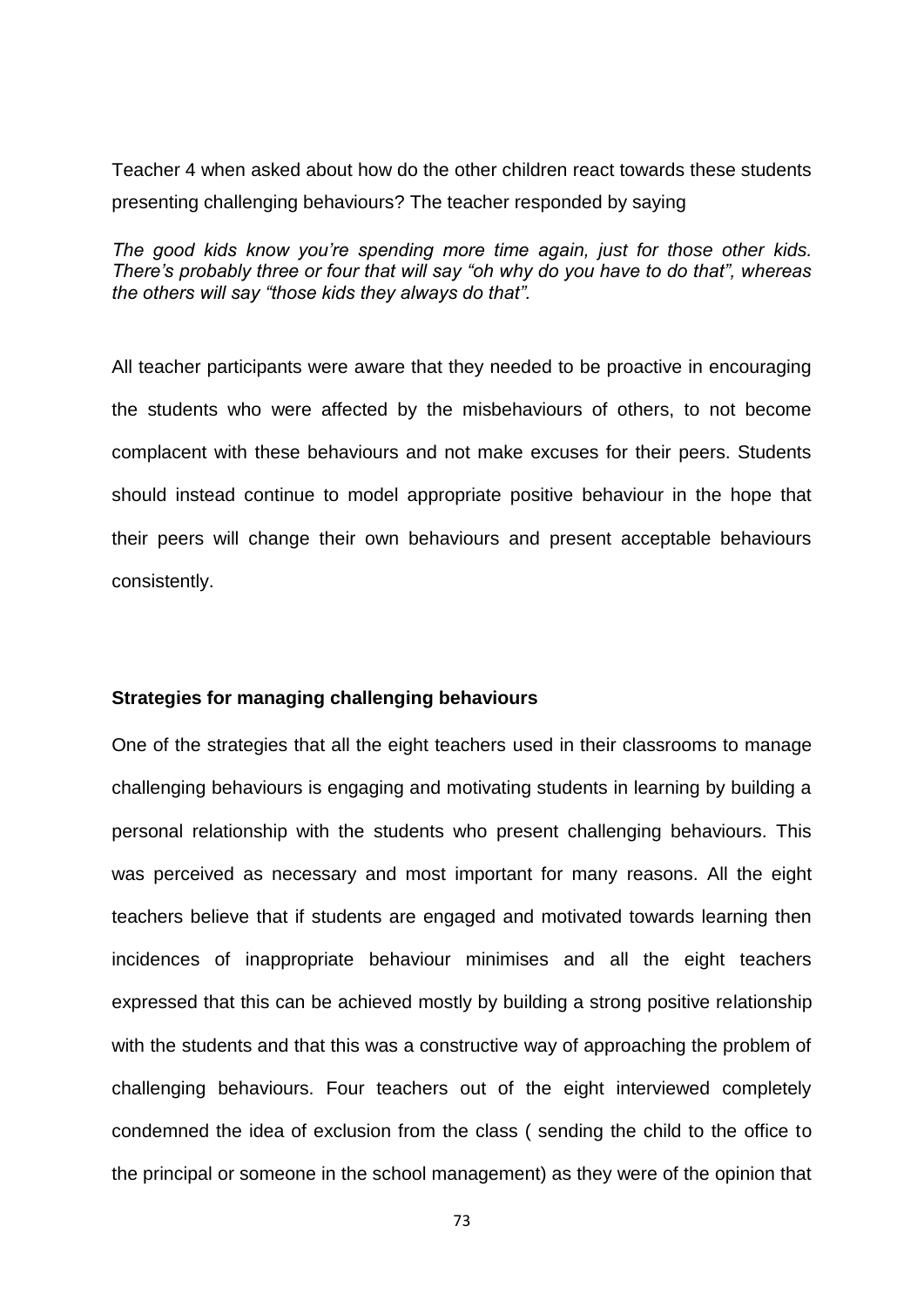there are students who present challenging behaviours regularly or very often and one cannot afford to send the child to the office over and over again as the child then starts to get comfortable to this kind of consequence and it no longer has any positive effect on the child. In such situations what works most is the relationship that is between the teacher and the student and also the family of the student. One of the teachers explained,

*" I mean it's all very well saying if you push the boundaries I'll send you to the office to Mrs so and so or Mr so and so but the boundaries aren't being set at home so they're used to it". These children also get used to being sent to the office. In dealing with such students or situations I think we as teachers need to develop a strong and a good positive relationship with that student so he or she conforms to the class expectations and school rules and complies with you". (T1)*

The teacher participants also saw building good relationships with the parents of the students who present challenging behaviours as a very important strategy in managing challenging behaviours. The teachers all spoke of their efforts to involve the parents of the students who present challenging behaviours in the hope that this would enable them to educate and support their children more successfully. This is what these two teachers had to say:

 "*It is so important to build a strong working relationship with the parents and I see a lot of benefits in this. I keep an open channel of communication with the parents whose children have portrayed or portray on-going challenging behaviours. I always email them and let them know what happened at school*  with their child and how the situation was sorted. This way parents talk to their *children and they know what is happening during the school day. In fact I have seen children become a bit cautious as they know that their teacher and parents communicate". T3*

Another very useful strategy that six out of the eight teachers spoke about was token economy system.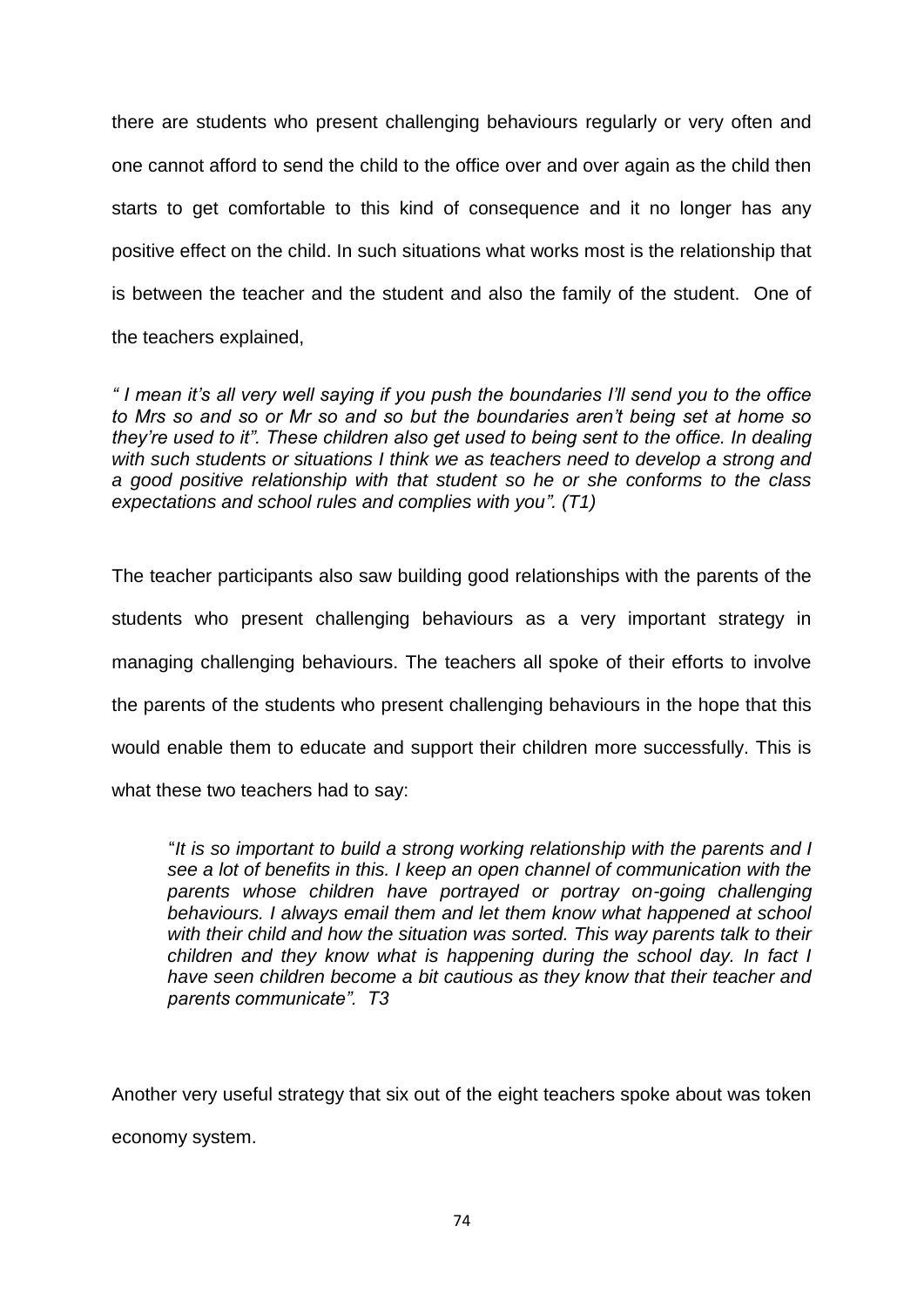Token economies are programs in which students (entire classrooms or individuals) earn points or tokens for appropriate behaviour and, at a later time, trade them for preferred activities, objects, or privileges. One of the most positive aspects of token economies is that they are set up to reinforce appropriate behaviour and prevent inappropriate behaviour, thereby minimizing the need to use reactive strategies in dealing with inappropriate behaviour (Boisjoli & Matson, 2009).

Teachers gave examples of how they set this tool up. For example, Teacher 1 said:

*Set goals for your token economy. A token economy is a tool which strives to modify inappropriate behaviour and achieve specific goals. These goals can be behavioural (i.e.,, staying in seat during class time, raising hand and waiting to be called on before speaking, being on time for class) as well as academic (i.e., finishing at least 80% of homework, handing in work when it is completed, mastering 30 new vocabulary words). Take time to include the student(s) in setting and defining goals. Begin by targeting only one to three goals so that the student is not overwhelmed.T1*

And Teacher 7 described it this way:

*The value is in rewarding progress, avoiding student frustration, and keeping*  full attainment as the ultimate goal. Determine time intervals for assessment. *Intervals at which goal attainment will be judged and points will be awarded need to be determined before initiating the token economy. For some students, evaluation may take place every half hour and, for others, after the morning and afternoon. A good rule of thumb is, at the onset of the token economy, the interval should be half as long as the student is able to go without displaying the inappropriate behaviour. For example, if the student can go for a half hour without leaving his or her seat, the initial time interval should be 15 minutes. Gradually, time intervals should be increased.T7*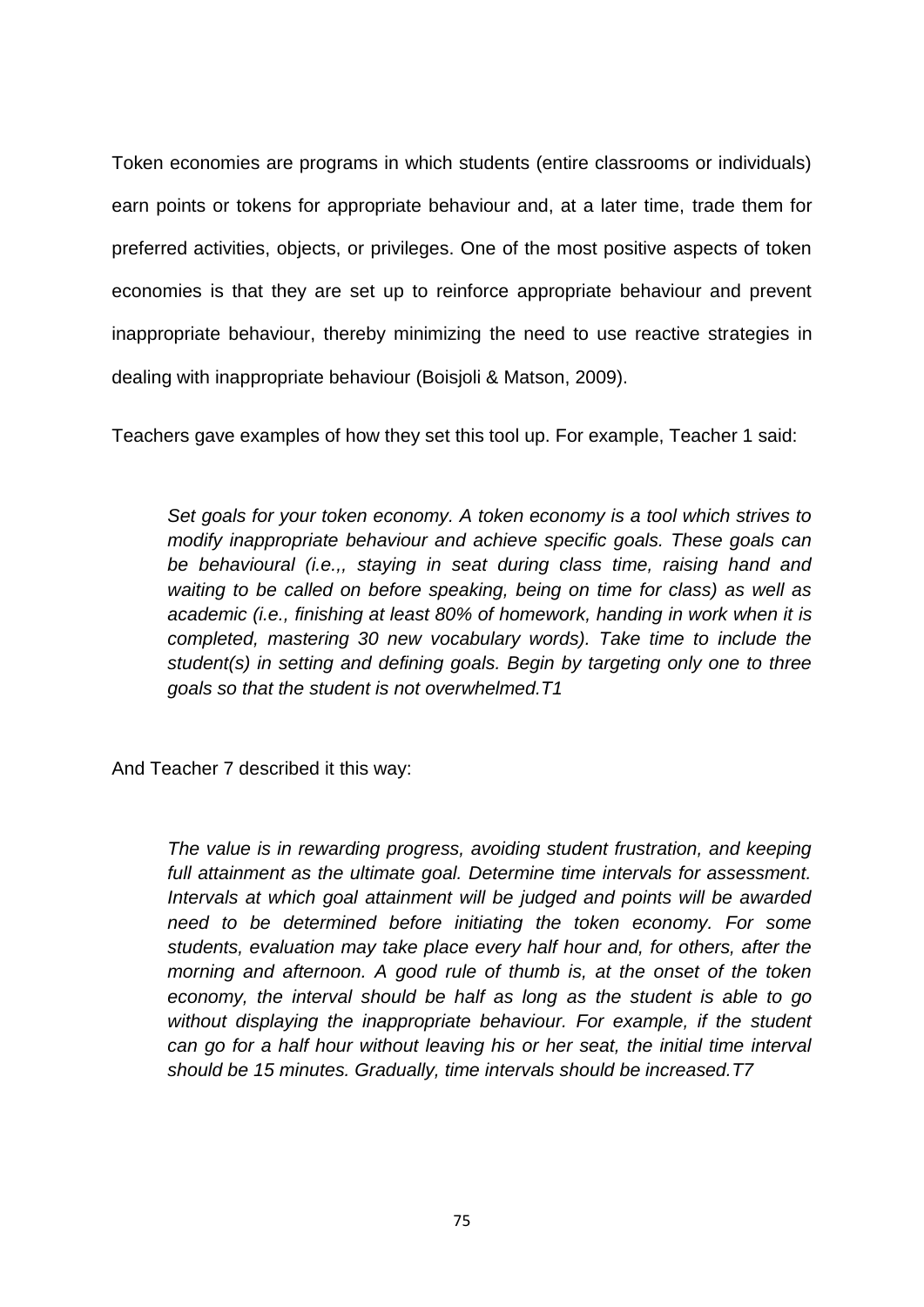#### **School support for managing challenging behaviour**

All the eight teacher participants described management of challenging behaviours as an on-going concern in their classrooms and throughout the school. They all recognised that the support from the management team in the school and from other teachers in the school was of great importance in the process of behaviour management of challenging behaviours. Both the participating schools have a behaviour management plan that reflects the need to treat each incident separately and to allow for the diversity and cultural values of the students. This does not mean however that the consequences are inequitable. Both the schools have a senior management leader who is responsible for the pastoral care of the students and is the person who ensures that equitable procedures are followed for all interventions regarding misbehaviour. Both the schools that I carried out the interviews in have a lot of commonalities in the execution and implementation of their behaviour management plan. For example in both the schools- they resort (the school) to "stand down" procedures which are at the discretion of the principal when all other means are exhausted. Stand downs are usually applied only in cases of extreme behaviours such as intentionally hurting other students, swearing at adults and continual non-compliance of reasonable expectations. Stand downs are issued as a reminder to the offending student, their parents and other students and teachers that these behaviours are unacceptable and if such behaviours are allowed to continue they will affect the physical and emotional safety of every person within the school.

The teacher participant responses to managing behaviour have raised two distinct concerns. The participants spoke of *consequences* for the behaviour and also of the need to ensure that positive relationships are kept at the fore front of all interventions.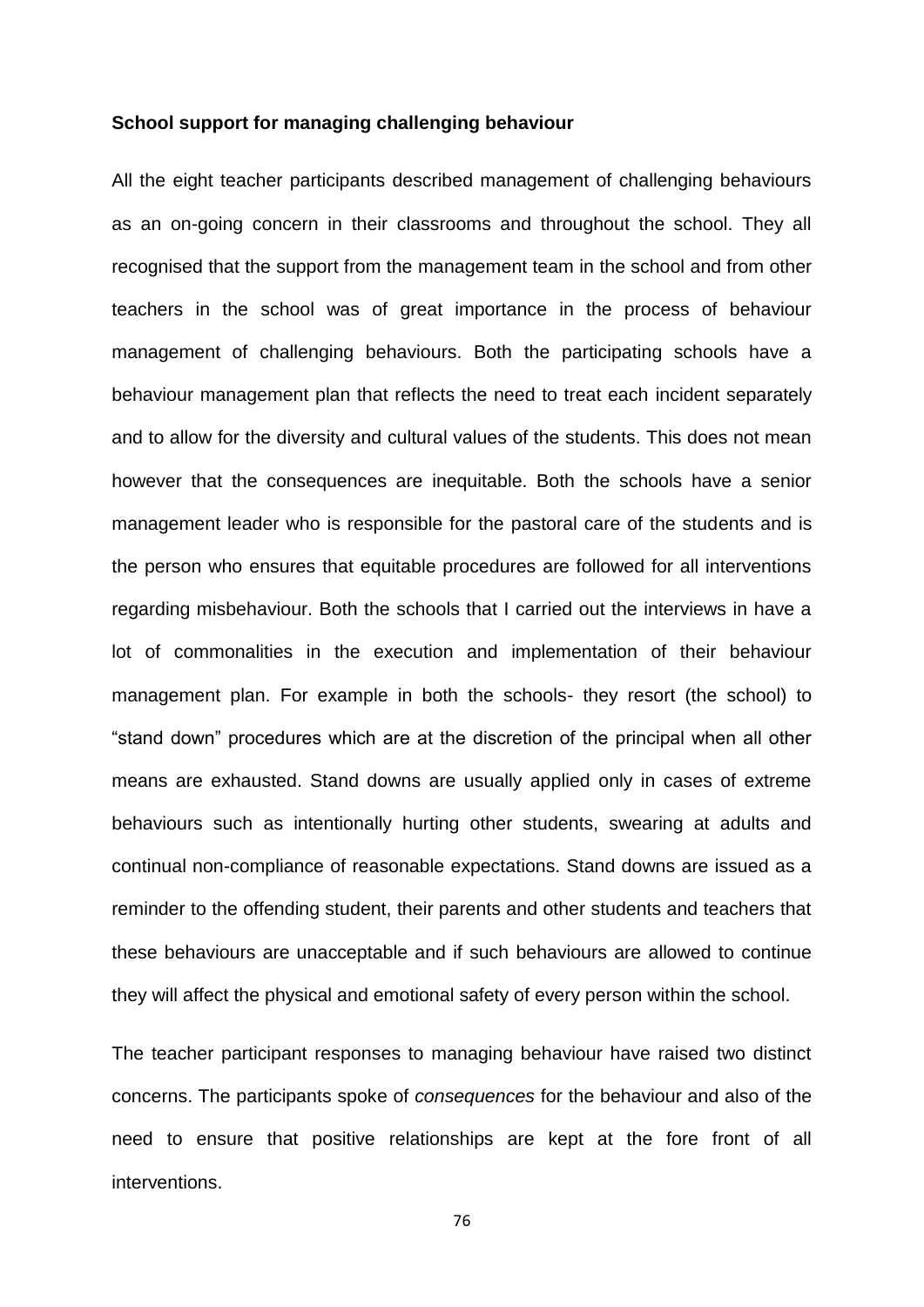*Consequences*

All teachers spoke at length about the need for unequivocal consequences and what these were when responding to students who display undesirable behaviours, both in the classroom and in the playground, and against other persons or property.

T1 spoke of deciding whether the incident could be dealt with immediately, if time allowed, or as soon as possible allowing time to reflect on the situation ensuring that equitable justice can be seen to be done.

*There's got to be consequences there's got to be follow up on whether or not I follow it up that second or I follow it up the next day and sometimes I'll get so busy that you know, if the behaviour hasn't gone right if something has happened and their behaviours not right at morning tea or whatever and it's been brought to my attention and I have to deal with it, then perhaps I don't get that opportunity within that next hour or even that day but the next day I have to be seen to follow it up because they always need to know(children) that there is a consequence, there is something going to happen.* 

Five out of eight teachers described how they used "removal from the classroom" as a consequence for misbehaviour and this usually involved the senior management leader with responsibility for pastoral care of these students. Out of the remaining 3, one teacher completely opposed the idea of "removal" as she maintained that removing a child form the class on daily basis was detrimental to their learning and also for some children going to the office or some other classroom was fun.

Teacher participants indicated that home influences and the effects of lack of sleep and social and emotional well- being all impacted on student behaviour at school. In fact two teachers out of the eight firmly believed that this was the only cause of challenging behaviours presented by students. However, the school policy on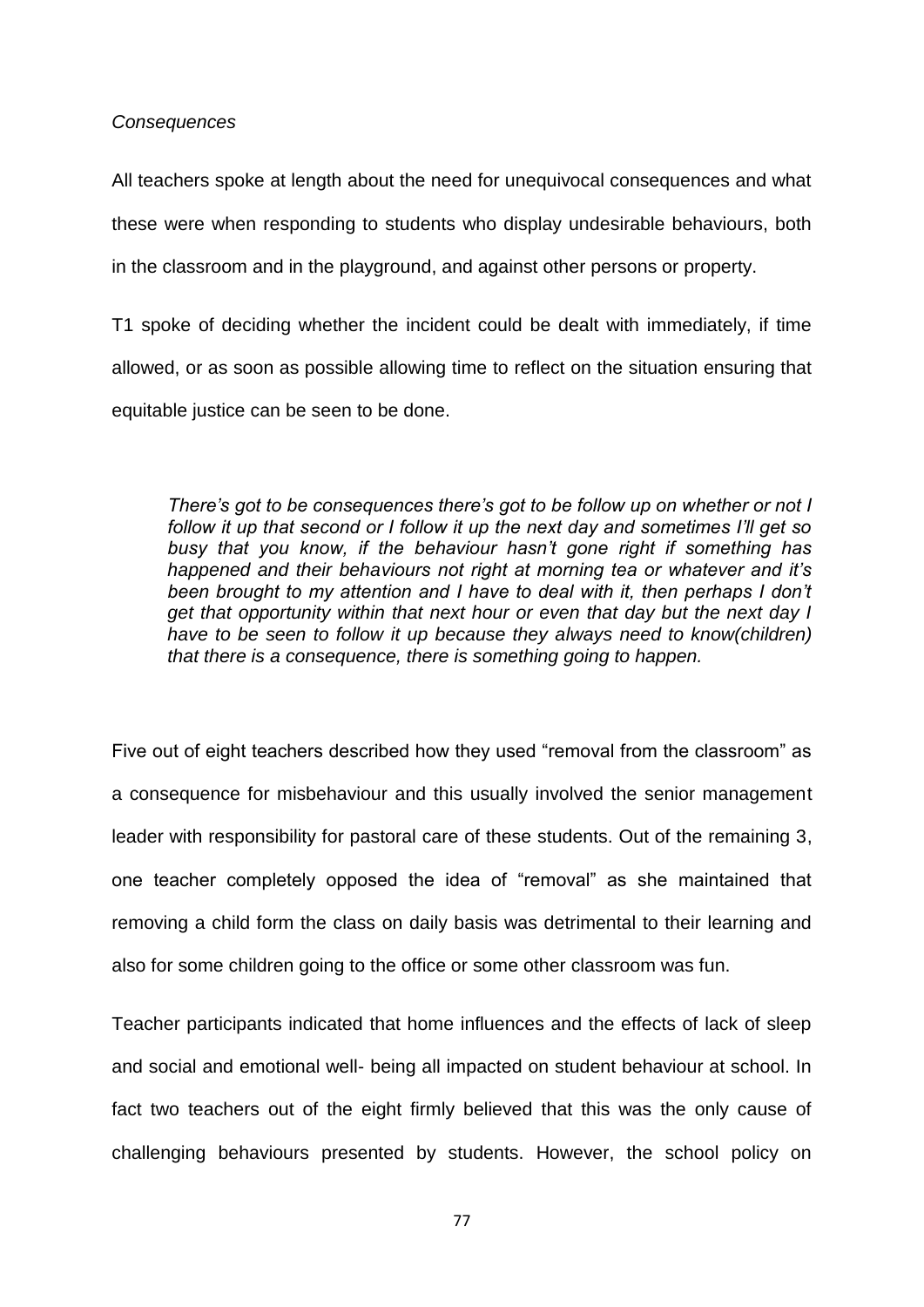behaviour at both the schools used to carry out this research clearly mention it in their policy that it is the teachers' responsibility to create a positive and successful learning environment for all students despite these influences.

All the eight teacher participants agree that it is the teachers' responsibility to make sure challenging behaviours are managed as well as they can be by creating an environment in the class where children feel safe and a sense of belonging is there. However, one teacher out of the eight had no idea that there was a behaviour management policy at the school as she was a new staff member and had not yet been introduced to the policy on behaviour management but she said that her team leader did go through how they manage behaviour in their team.

## **Summary of key findings**

In summary, the data indicates that teachers deal with challenging behaviours on a daily basis. The intensity of the behaviour and the forms of behaviours vary but findings also indicate that teachers find it stressful to deal with challenging behaviours. A proportion of teachers (seven out of eight) reported feeling frustrated, exhausted, upset, helpless and sometime angry while dealing with challenging behaviours. Nevertheless, they considered themselves to be effective in dealing with it. The type of behaviours most frequently cited as challenging by all the eight teachers interviewed was disruption to lessons and attention seeking, although physical aggression (self-injury or deliberate act of hurting others) was found to be the most challenging. Another key finding that emerged from interviewing teachers was that engaging students and motivating them in learning was seen as a preventive strategy as four teachers expressed that if the students will be engaged then there are less chances of them involving themselves in challenging behaviours.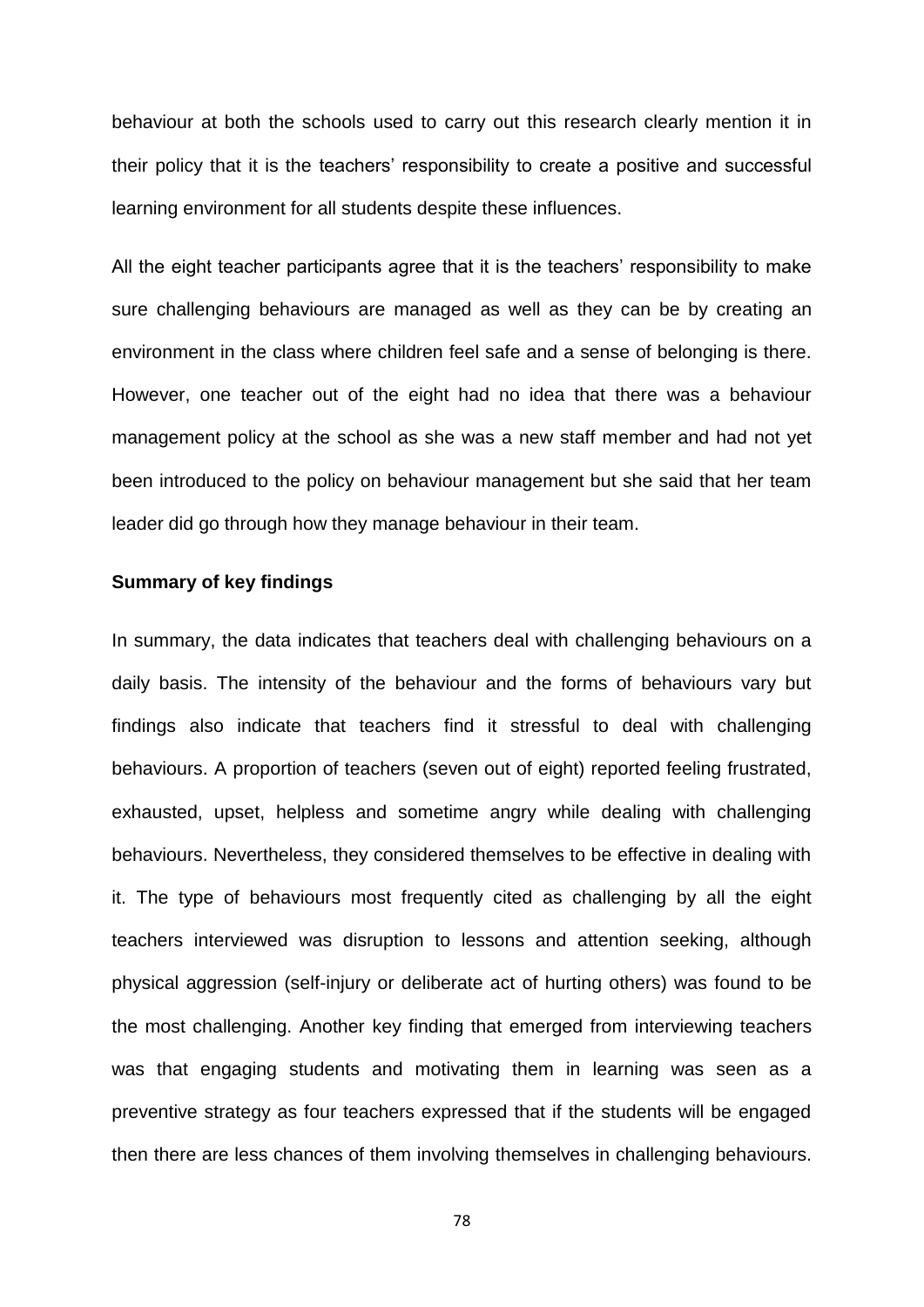Another aspect that was highlighted and came to the forefront in all the interviews was the importance of a good relationship between teachers and students and their families. All the teachers mentioned that in their experience they have seen that building positive relationships with students and their families helps in diffusing it quickly or with ease if not depleting the challenging behaviour completely. These relationships were seen as the key to making the students who presented challenging behaviour conform and behave in a way that was less disruptive and more conducive to learning.

Another key finding is that for this group of teachers, challenging behaviour had a meaning in the context of the classroom, which was disruption to the learning process and in turn, that disruption resulted in a struggle with the students in order to get them to conform to classroom expectations and appropriate behaviour. This is not to say that violent or aggressive behaviour was not a problem for these teachers.

To sum up, the findings clearly show that teachers stressed the importance of building what they regarded as 'good' relationships with the students and their families and that their practice or strategies that they employ in managing challenging behaviours in the classroom would frequently rest on the quality of these relationships.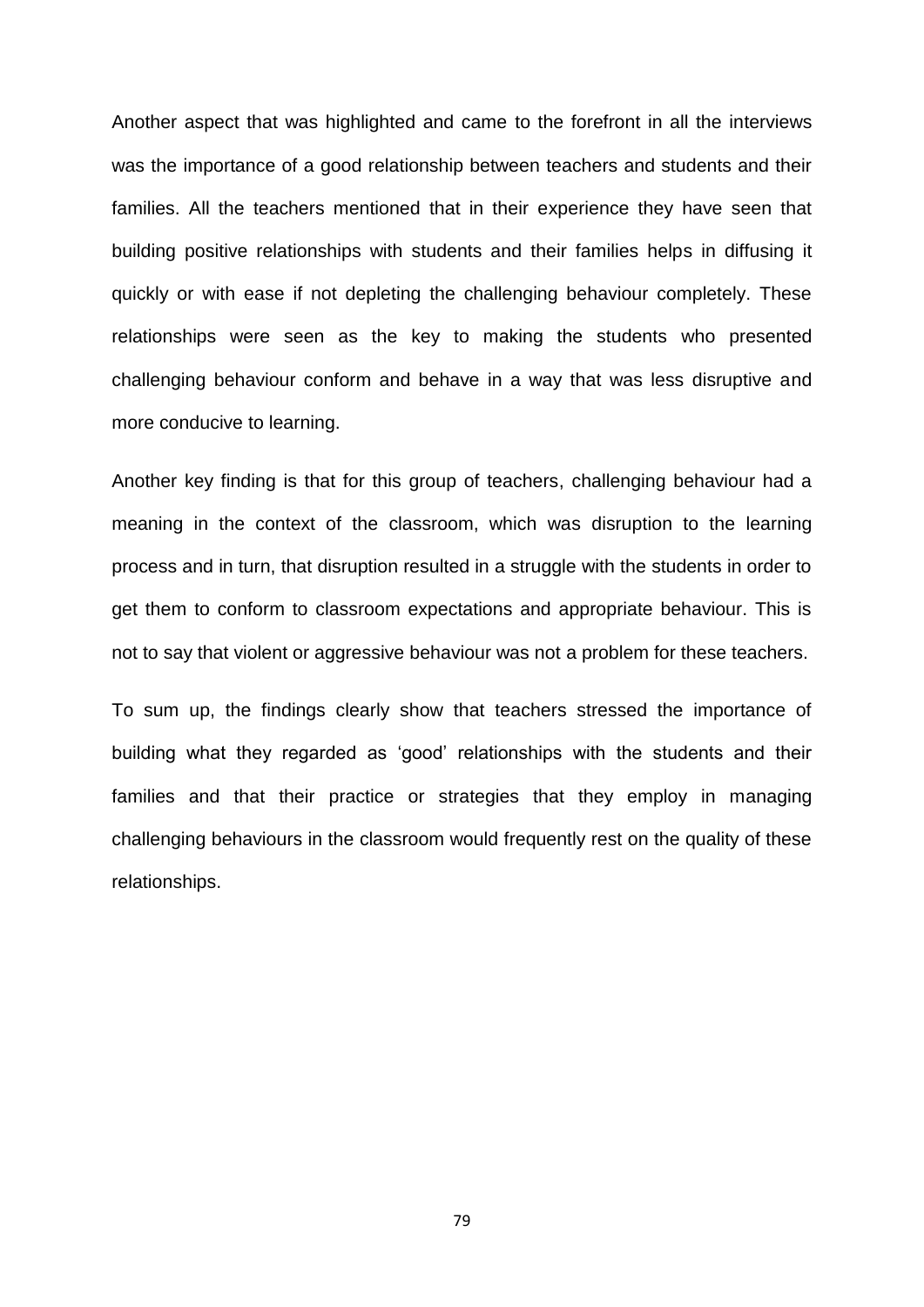# **CHAPTER FIVE DISCUSSION of the FINDINGS**

## **Introduction**

This chapter discusses the significant findings that emerged from the data gathered and analysed during this research. The chapter begins with a review of the research process and participants. By identifying issues and discussing these with reference to the themes identified in the literature, it is hoped that the knowledge gained will contribute to the body of knowledge currently available on teacher perceptions and management of student challenging behaviours in primary schools.

## **Review**

Eight participants, all primary school teachers with eight years or more years of teaching experience were interviewed. Semi structured interviews were carried out in two different schools in Auckland and there were four teacher participants from each school.

The data gathered sought to answer the following research questions:

- 1. What behaviours do teachers perceive to be challenging and why?
- 2. What strategies do the teachers employ to manage challenging behaviours?
- 3. What support is available for teachers to manage challenging behaviours?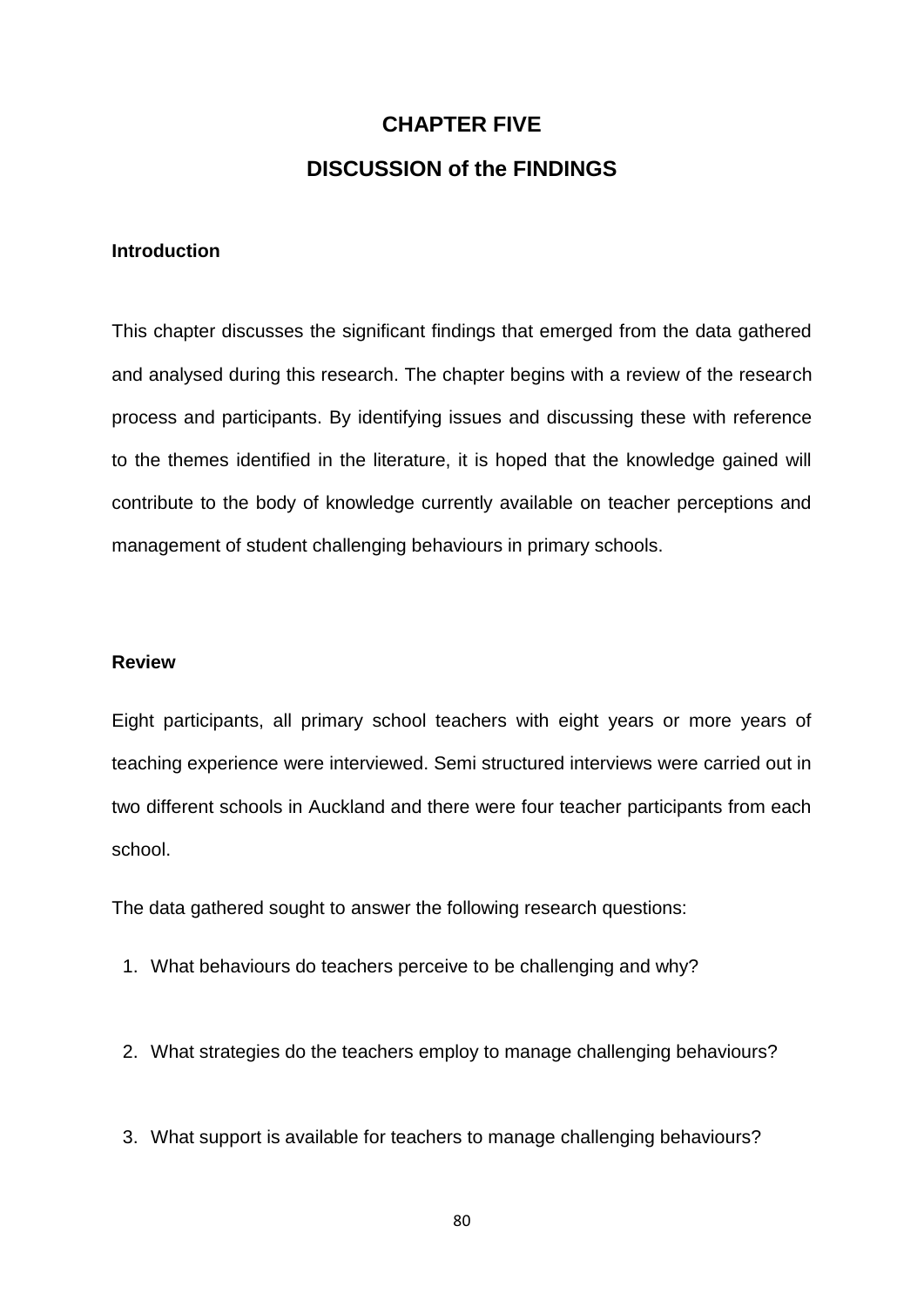This research study aimed to examine teacher perceptions towards challenging behaviours and their management of challenging student behaviours and to explore the support that is available to teachers for managing student challenging behaviours. The data indicates that teachers of students presenting challenging behaviours are concerned about the prevalence of such behaviours and find it stressful to manage such behaviours. However, there are a lot of factors that are regarded as being the possible causes of such behaviours and teacher participants share their views on how they manage such behaviours, what they feel or think is a strategy that is successful in managing such behaviours and what support they have in dealing with such behaviours at their school.

This chapter is organised in three main sections-(1) Teacher perceptions and issues related to challenging behaviours, (2) strategies, and (3) school.

## **Teacher perceptions and issues related to challenging behaviours**

#### *Teacher perceptions of challenging behaviours*

Findings in chapter four have indicated that for all the eight teacher participants the term 'challenging behaviour' has become synonymous with the students who disrupt lessons and make it difficult for them to teach. In the interview stage of the research, teacher participants were asked to describe what behaviours they perceive as being challenging and why. What the teacher participants predominantly described as challenging behaviour was 'disruption' in lessons, things like talking at learning time, being off task and not complying at all to classroom rules and routines.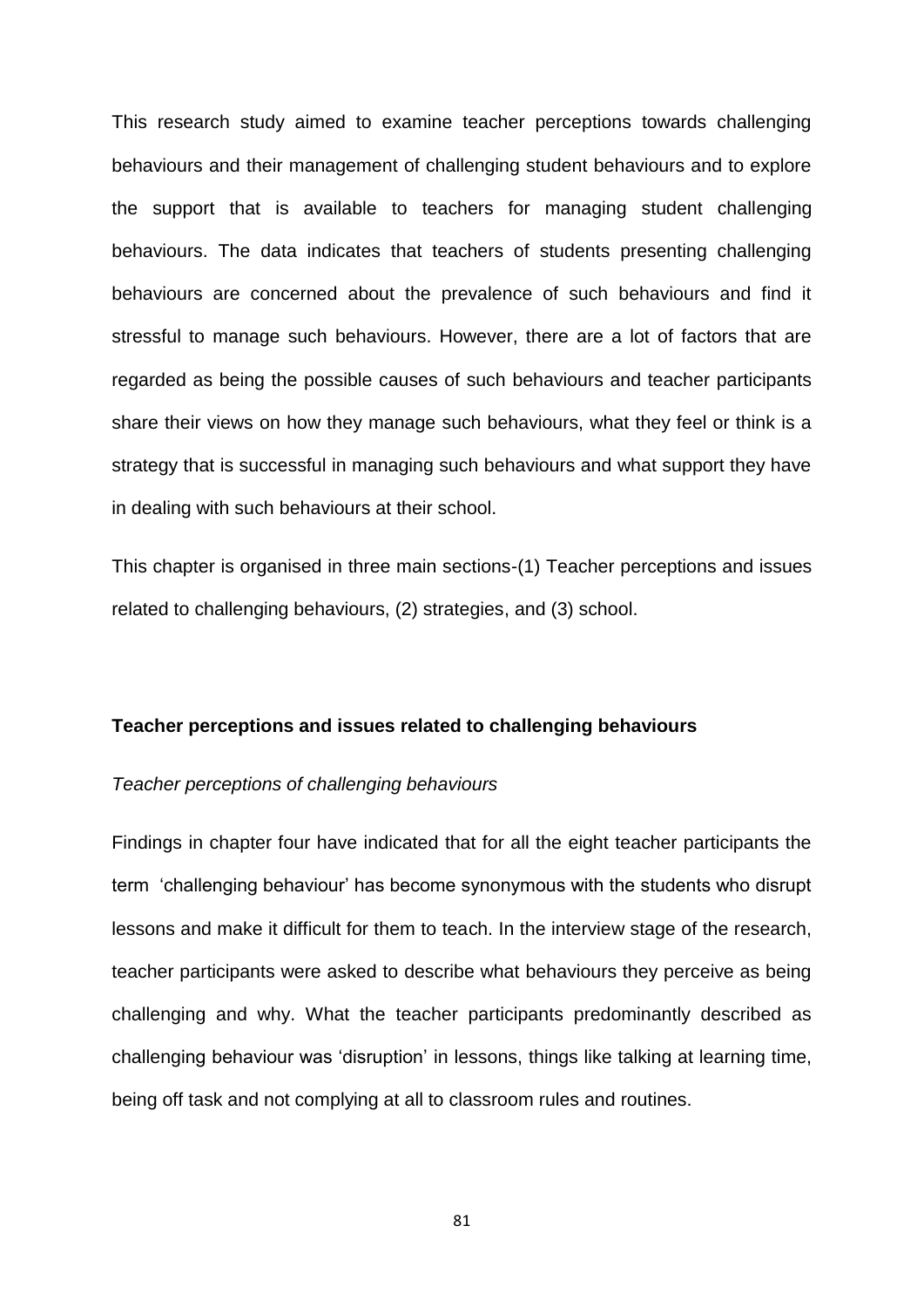According to Moffet (2000) these behaviours in themselves, if taken individually, do not sound particularly challenging if compared to, for example, violent or aggressive behaviour. However, the consequences of this behaviour for the teachers were constant disruption to their teaching time. A key finding from the interviews was that all the eight teacher participants were highly driven professionally and did not perceive challenging behaviour to be child's fault or the home influences but all the teachers believed in being resilient and making a positive difference in student's lives who present challenging behaviours by understanding these students and catering to these students in a way that it nurtures their potential and are not failures when they grow up (Prashing, 2000).

The interviews revealed that this group of eight teachers perceived challenging behaviours as something that they had to deal with on daily basis and that they really need to be persistent and resilient in managing it. Edwards (2000) is of the similar opinion that teachers need to learn to be persistent and resilient in dealing with difficult behaviours. Three teachers said that it's not all about managing the behaviour but it's also about knowing your own limits (teacher's weaknesses and strengths) – they talked about the 'when to let go' as they mentioned that sometimes nothing works with a particular child in a particular situation so that's when a teacher needs to make a call and seek the assistance or support of the school management. All the eight teacher participants were of the opinion that challenging behaviour whether small or big is not the concern for them but its frequency is their biggest concern. This aligns with Weinstein (2002) view on management of behaviours that are difficult. His research shows that teachers get more stressed by the number of times an unacceptable behaviours occurs.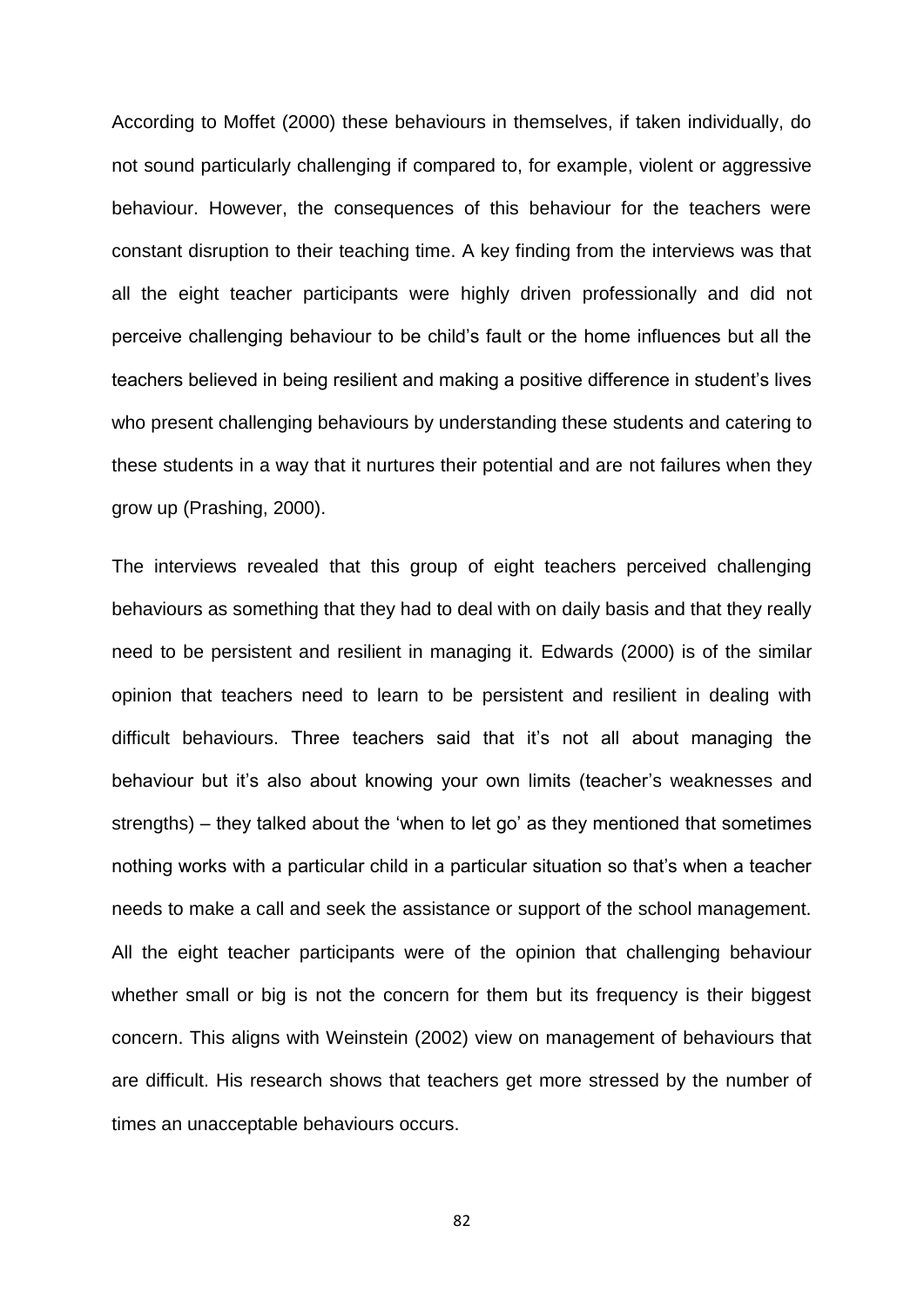In summary, the findings indicate that teachers perceive challenging behaviours as stressful and are also concerned about it. A large proportion of teachers (six out of eight) feel frustrated, exhausted, angry or upset and sometimes totally helpless. However, interestingly none of the eight teacher participant considered themselves as ineffective and they firmly believed that by building a good relationship with children who present challenging behaviours assists significantly in dealing with it or managing it. The types of behaviour most frequently cited as challenging was disruption to lessons in forms of attention seeking, defiant behaviour and refusal to take responsibility. In the other lot of behaviours perceived as challenging by these teacher participants were- physical aggression and tantrums. Another highlight was that none of the eight teacher participants mentioned a year or a time that they did not have to deal with mild to severe challenging behaviours.

## *Issues facing teachers of students with challenging behaviours*

Issues that teacher participants spoke about were stress, amount of time they spend on dealing with challenging behaviours, frustration in other students due to students who presented challenging behaviours, issue of equity (being fair) and students low self-esteem are believed to be the major issues that teacher participants experience in their teaching practice. All the eight teacher participants indicated that they endured a lot of stress from students with challenging behaviours. Teachers talked about the time and energy that these students take up. They believed that this is not fair to them or to other students in the classroom. As four teachers mentioned that other students notice really quickly the children that are exhibiting challenging behaviours. One teacher shared her experience by saying that there are few children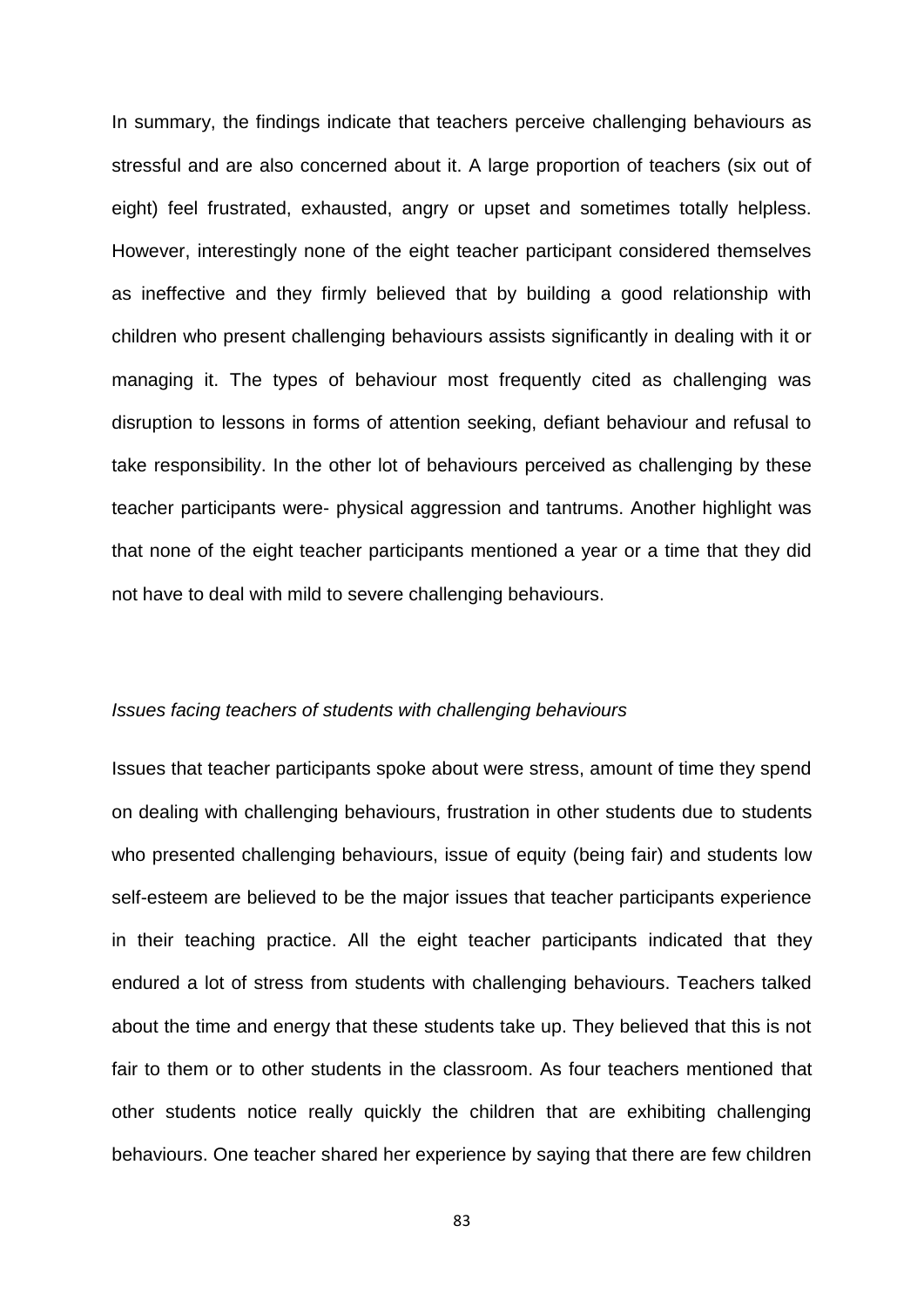in my class who present challenging behaviours and the other students of mine say why we have to give up on our learning time because of him or her.

Literature implies that how teachers perceive the behaviour they see as worrying and disturbing, bears a strong relationship to their own emotional and cognitive response to that behaviour (Greer, 2000; Prashing, 2001a; Russek, 2004; Wearmouth et al., 2005). When teachers perceive that they are placed under stress by student behaviour, they begin to engage in deficit thinking (Watkins & Wagner, 2000) blaming the behaviour entirely on the student and their home life for the behaviour with comments such as, "they are always like that". This has a disempowering effect on both, the student, other students and other teachers (Balson, 1992; Kauffman et al., 2002; Rogers, 1994).

All the eight teacher participants indicated the importance of their own perceptions regarding behaviour. Literature suggests that understanding "why" the behaviour is present in the first place is as equally important as to dealing with the behaviour (Walker et al., 2004). The teacher participants who were interviewed chose a student whose behaviour they found challenging and then they described that behaviour. What the teachers predominantly described would, in educational terminology, generally be categorised as 'low level disruption', things like talking at learning time, being off task and answering back. The interesting part is that all the teachers spoke about one thing and that was – it doesn't matter what the behaviour is but what matters is how that teacher perceives it and the perceptions can depend on many factors like teacher work load, frequency of that particular behaviour and then that behaviour reaches the point of being challenging in nature.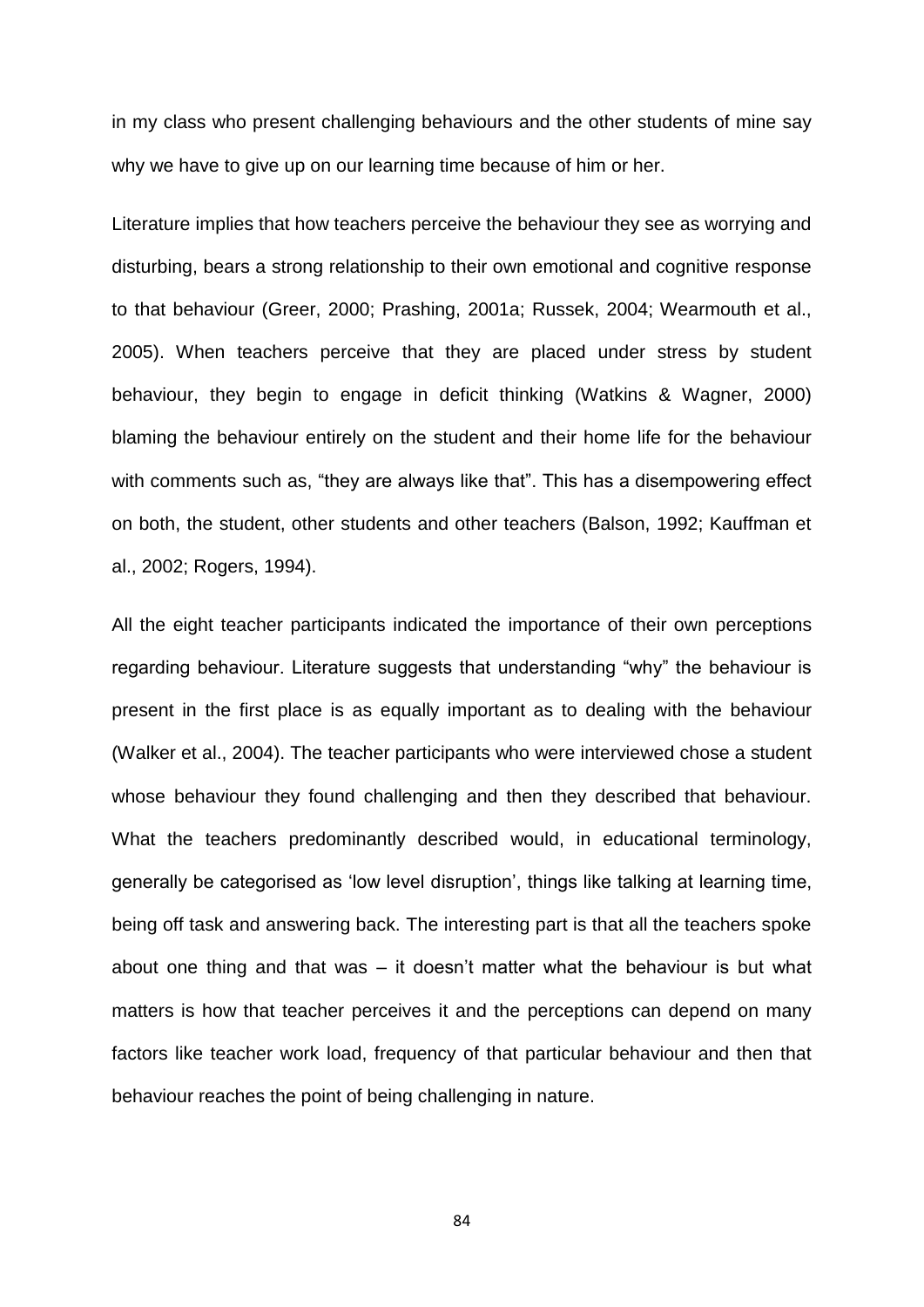The findings regarding teachers perceptions as to the effect that students with challenging behaviours have on fellow students suggested that all teachers are aware of the possible effects that students with challenging behaviours can have on the remainder of the class. These include constant interruption, missing out on quality time with the teacher, students becoming resilient to the incidents and getting on with their work regardless of the disruptiveness. However, all the teacher participants mentioned that it's not really fair on other children.

In summarising this section teacher participants were asked to firstly talk about their perceptions of challenging behaviours and secondly talk about how the challenging behaviour of some students affects them as a teacher and the environment (other students in the class).

The teacher participants revealed that students with challenging behaviours place a huge stress on themselves because of the time and energy needed to continually deal with disruption and all agreed that was not fair on the other students within the classroom. They also indicated that constant disruption within the class by a student or few students makes it hard for other students to concentrate and sometimes can stop them from learning. So therefore, the effects of challenging behaviours are huge in a classroom.

## **Strategies**

#### *Strategies for managing challenging behaviours*

The eight teachers interviewed identified these two core aspects of teaching practice as very effective strategies to use to manage challenging behaviours-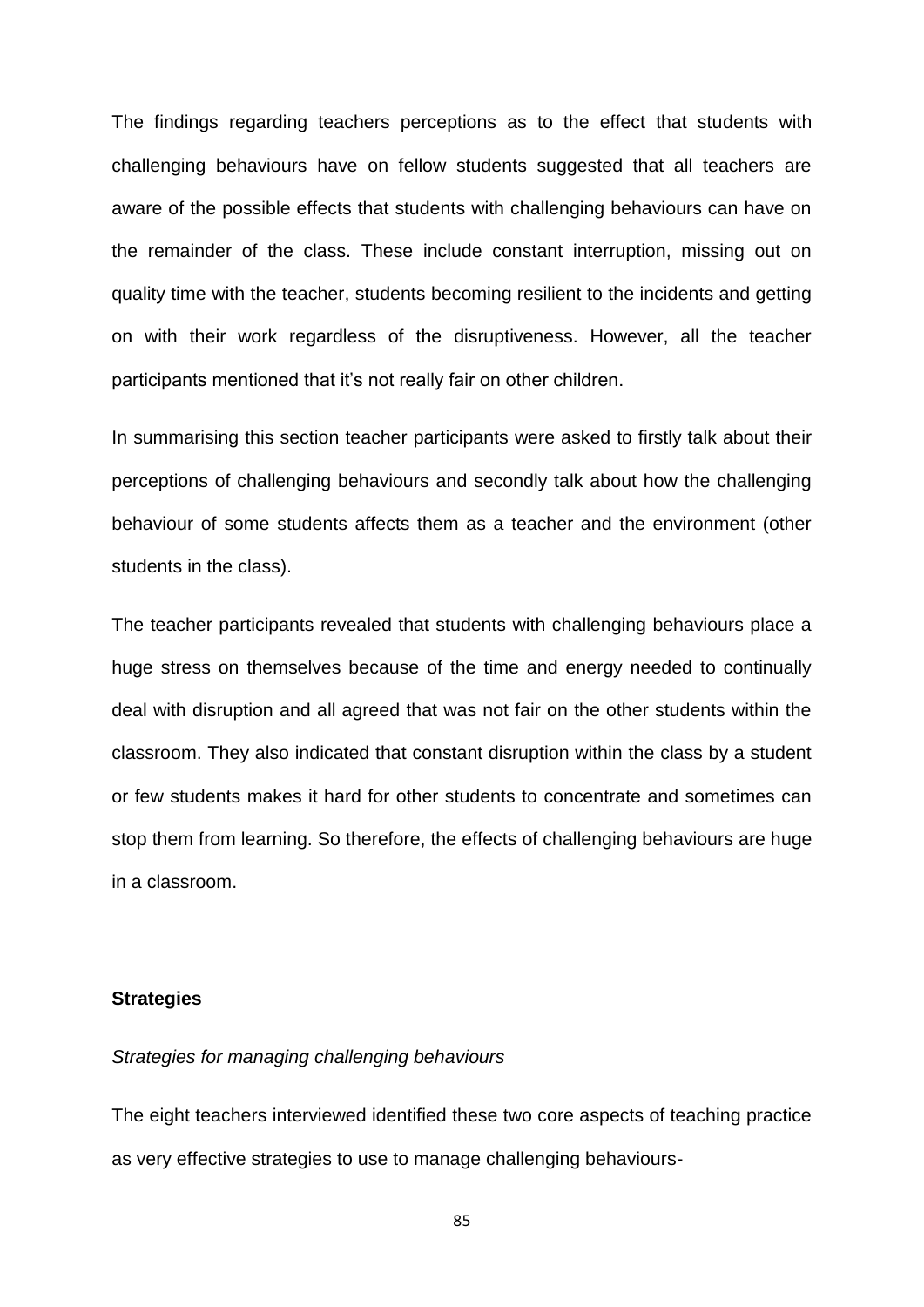- Motivation of students
- Relationship between students and teachers

#### *Motivation of students*

Teachers spoke of being organised in classroom setting, planning and having the right equipment. According to Arthur et al., 2003 being organised creates a framework for "classroom ecology" and suggests that physical settings and appropriate activities in a well organised classroom will enhance student motivation (Glynn, 2005). Ericksen (1978) suggests that most students respond positively to a well- organised classroom led by an enthusiastic teacher who shows consistency in his or her dealings with students. This was highlighted by teacher participants as well in this research that keeping the students in their class engaged and motivated was the key to minimising the chances of challenging behaviour from occurring. The teacher participants use this as a preventive strategy rather than a strategy to be used after the behaviour has taken place. Most of the teacher participants expressed that if students were engaged and motivated then they will not indulge in inappropriate behaviour.

Participant teachers interviewed, indicated that classroom environment has a lot to offer in terms of managing challenging behaviours. This view of teacher participants is in line with the research by Edwards (2000), Mc Naughton (2002), Prashing (2000b) as according to them effective teachers create environments which enable all students the access to their preferred ways of learning at all times and where teachers work hard towards catering for all their student's needs or preferred ways of learning. Encouraging students to learn by making them feel good about their learning is a source of motivation that the teacher participants have also spoken about. All participating teachers could remember an influential teacher in their past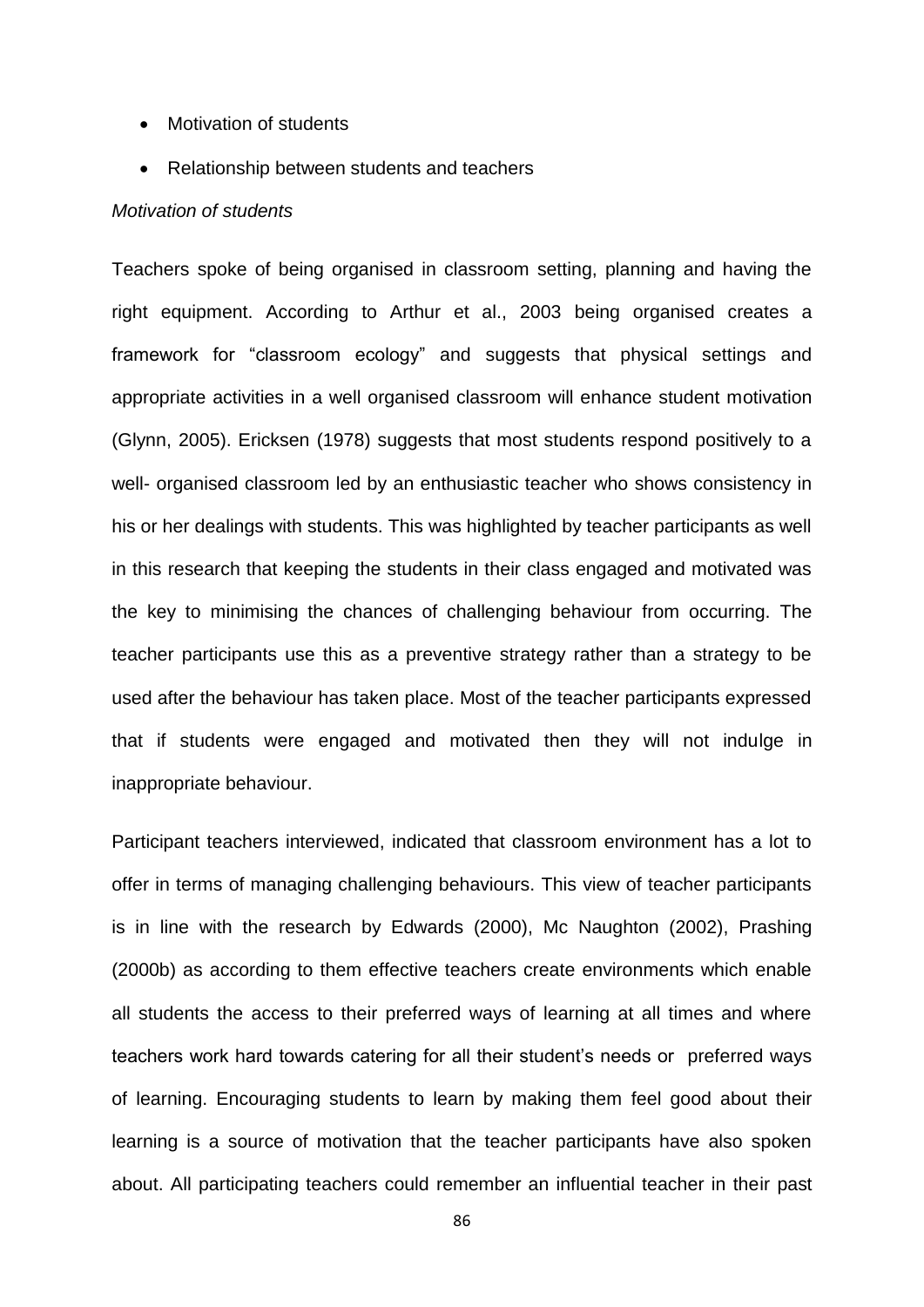who was encouraging and motivated them to learn and this also played a part in them forming their perceptions of challenging behaviours and dealing with it. Finally, teacher participants believe that by working within "boundaries" a student would be motivated to learn and would conform to classroom rules and expectations. Two of the teachers expressed their views around this by saying that having no rules or routines in a class for the children to follow will just end up in a disaster as the children will have no idea about what to do and how to behave if there are no boundaries set out for them. Kroeger & Bauer (2004) suggest that behaviour is governed by rules and expectations and that by not working within these boundaries of teachers expectations, students will not "fit in". This could also result in students being denied the "presence of access to learning" (Emerson, 2001, p.18). When setting boundaries for students presenting challenging behaviours, teachers also spoke of being firm but fair, they stressed on knowing about the home background of a student.

Consistent with the literature presented in chapter 2 (Balson, 1992; Kauffman et al., 2002; Rogers, 1998; Watkins & Wagner, 2000) these results show that when setting boundaries for students, teachers need to be clear about their own understandings of acceptable behaviours, in different contexts, and what they will tolerate around pushing the boundaries. Again stress is on teacher perceptions of what constitutes challenging behaviour and how they manage it. Next strategy considered significant by all participating teachers was building good relationships with the students and the families.

## *Relationship between teachers and students*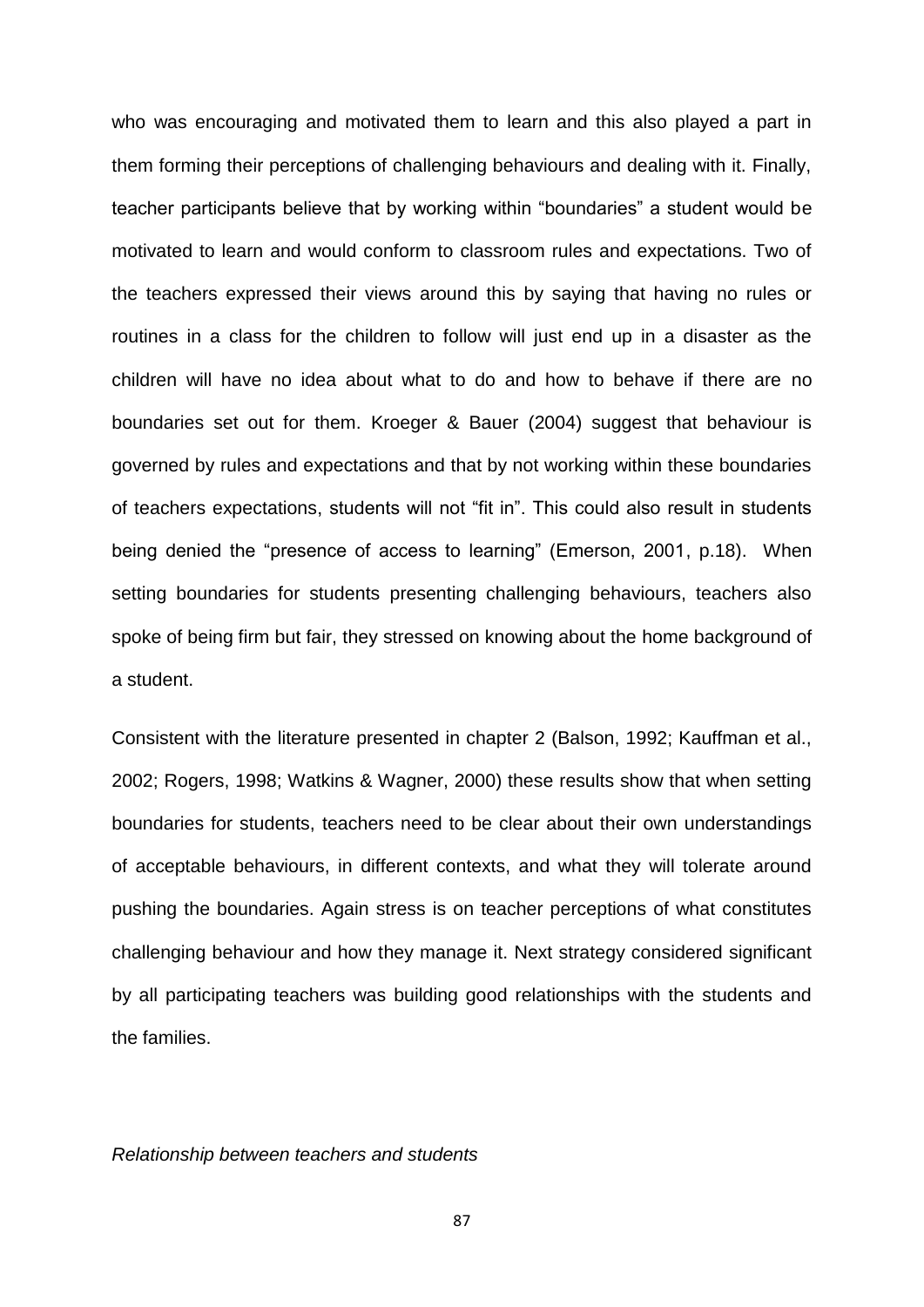A good relationship as one that is supportive and positive in nature is seen by almost all except one teacher participant to be of the utmost importance in ensuring that effective learning occurs and helps in managing challenging behaviours successfully. Only one teacher participant out of the eight teachers interviewed was of the opinion that with some children building good relationships with them and their family does not make much difference or any difference.

Teacher participants spoke of the need to have knowledge of the family that the student comes from in order to build strong relationships. One teacher claimed that positive collaborative family relationships between home and school made them feel safe and secure. This claim is well supported in literature regarding preferred Maori teaching practices (Bishop & Berryman, 2006). This claim is also supported in contemporary classroom teaching in bilingual classroom situations (MacFarlane, 2004; Ministry of Education, 2007). If a teacher has experienced family events that are the same or similar to those of their students, sharing these experiences will greatly assist in establishing effective relationships (Gill, 2006).

Four teacher participants assert that a teacher needs to genuinely appreciate the importance that families place on students well being. However this is not to suggest that teachers visit the families and homes of every student in their class to gather information but what the teacher participants expressed was that teachers need to ensure they build and maintain a positive open channel of communication with the students families. Involve the family members in their child's school life. Let them know if they had a good day or a bad day. According to MacFarlane (2004) and Russek (2004) teachers who care about students will find that their students care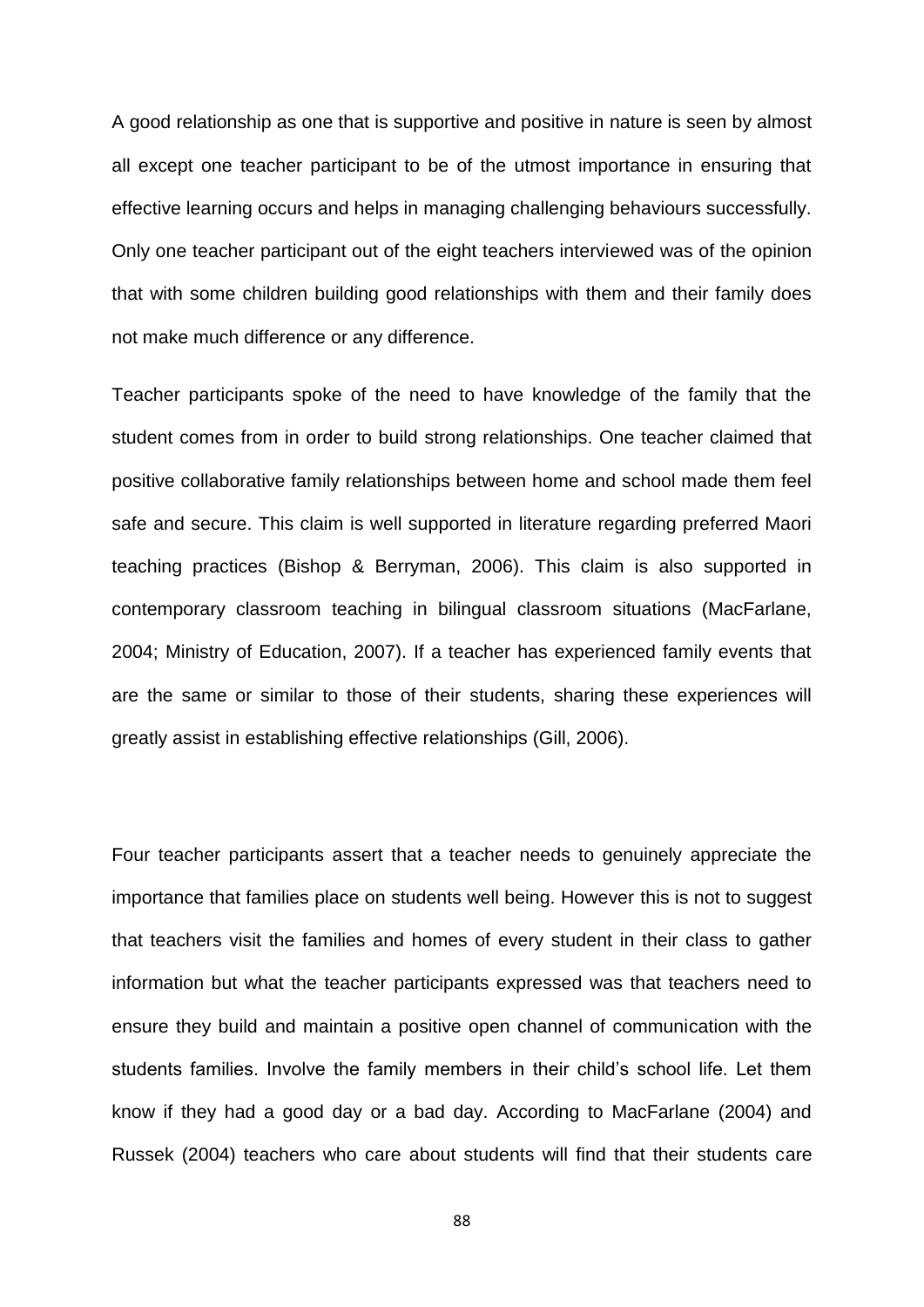about them in turn, and will generally show enthusiasm in class towards learning and are less likely to not conform to classroom expectations. Hence, teachers will find it easy to manage challenging behaviours as they would have built this relationship of mutual respect with their students.

The issue of respect between teachers and students was mentioned by all teacher participants. All the teacher participants indicated that they gain respect by being kind, firm and fair and creating a safe environment with boundaries.

Three teacher participants were of the opinion that respect needs to be initiated and experienced by both teachers and students. Literature indicates that students and teachers will develop effective relationships when the respect is mutual (Alton-Lee, 2003 & Hawk et al., 2002) and that the behaviour of the students is more positively influenced by whether they liked and respected the teacher rather than by the effect of consequences forced upon them if they stepped over the boundaries (Robertson, 1996).

In conclusion, findings indicate that positive relationships are crucial to both teacher and student working in the classroom, and are governed by the mutual respect that the two parties have for each other. Teachers reported that consistency in managing challenging behaviours and in setting boundaries, along with reward and praise are important factors in successful management of challenging behaviours.

## *Praise and reward (Token economies)*

Teacher participants talked about the role of praise and rewarding students in order to manage challenging behaviours and also minimising the chances of challenging behaviours from occurring. Six out of eight teacher participants spoke about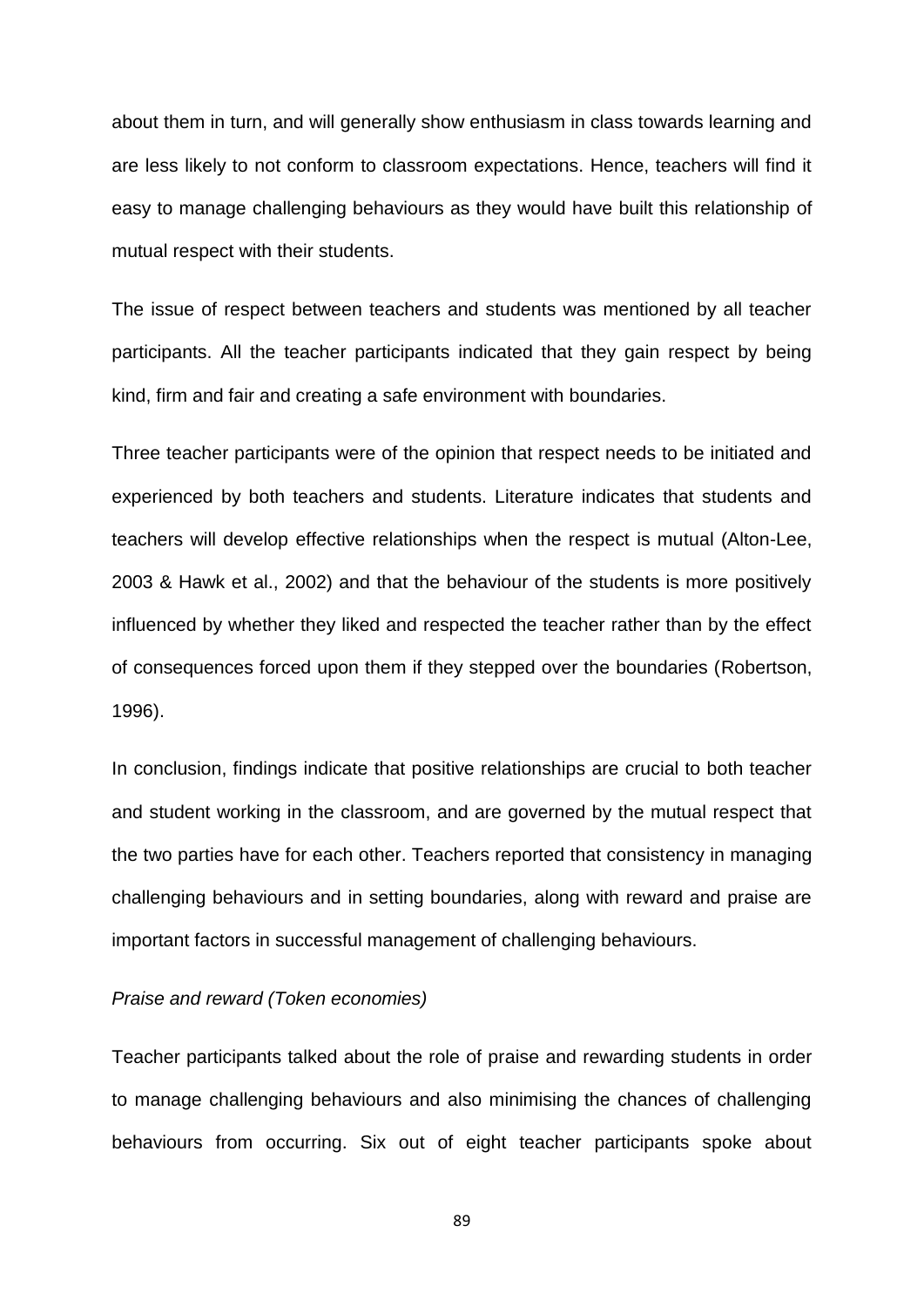rewarding through either praise or stickers and group awards. Five teacher participants out of the eight mentioned that from their experience they felt and have seen that students felt that they would rather receive rewards for good efforts than face consequences or be punished for poor effort. These comments relate to literature which suggests that students respond more favourably to praise rather than punishment (Doidge, 2005; Kohn, 1993; Robertson, 1996) and by achieving such rewards assists in maintaining a student- teacher relationship (Arthur et al., 2003). Russek, (2004) suggests using praise helps build self-worth in students and it is important that they "receive messages that they are loved, valued, and unique and fundamentally okay" (p. 18). It also helps in minimising the incidences of challenging behaviours from occurring.

Token economy reward system is seen as a great strategy to manage challenging behaviours by six teacher participants as four of them spoke about its value. One teacher indicated that having this praise and reward system running in the classrooms does help a lot in decreasing student frustration and manage challenging behaviours as it is based on goal setting – teacher participants who employed this strategy said that this strategy keeps both teacher and student motivated as the student wants to work towards their goal which could be anything from staying on their seat for 10 minutes without moving to another place in the classroom or not talking to their friends during completing a task. The students want to be able to achieve their goal as they want to be rewarded by extra time on the computer or extra time on the activity table. Token economy is also considered of great value by Boisjoli & Matson (2009) as they are of the opinion that one of the most positive aspects of token economies is that they are set up to reinforce appropriate behaviour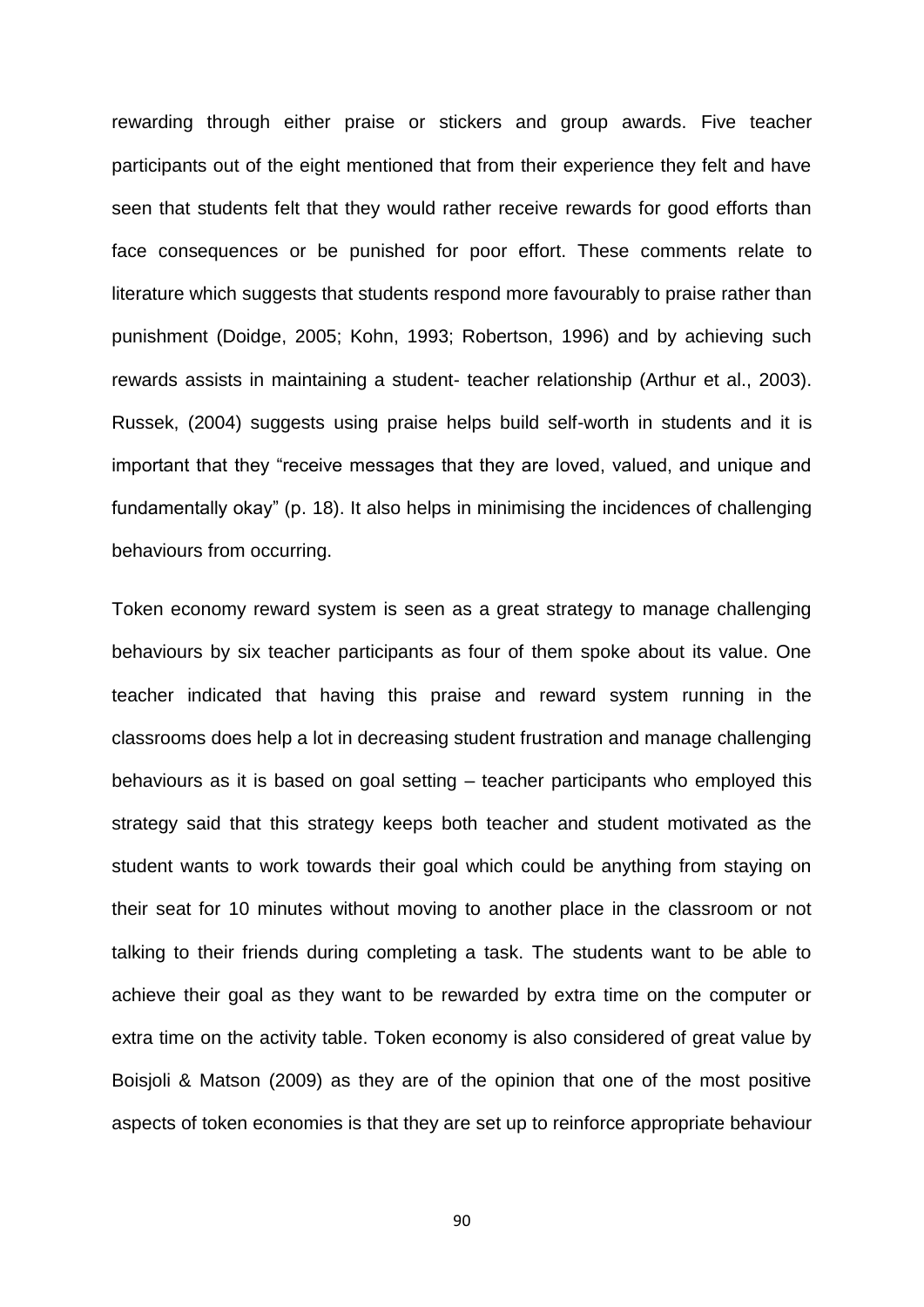and prevent inappropriate behaviour, thereby minimising the need to use reactive strategies in dealing with inappropriate behaviour.

In conclusion, teacher participants spoke of motivation and relationships between themselves and students as being essential ingredients for successful management of challenging behaviours. Respect for the students and their home (family) backgrounds are regarded as important for developing and maintain good relationships. Hemara (2000) suggests that students respond positively and better to teachers who are connected with them through the use of effective communication and caring for them.

### **School**

## *Issues that affect student behaviours at school*

Literature suggests that for many years, people's perceptions of the influences of home life have been understood as the major influencing factor for student performance at school. The Coleman report (1996) concluded that differences in student achievement were mostly due to difference in the backgrounds of students, particularly in parental income and educational achievement.

Teacher participants in this study identified influences from the home environment as a major factor affecting student behaviour at school. They also stated that home influences, including unsettling incidents such as physical abuse, lack of sleep, no breakfast often lead students to come to school upset, angry and unable to communicate in appropriate ways with their teachers and peers. Walker et al. (2004) suggest that often these students on these occasions do not have the mechanisms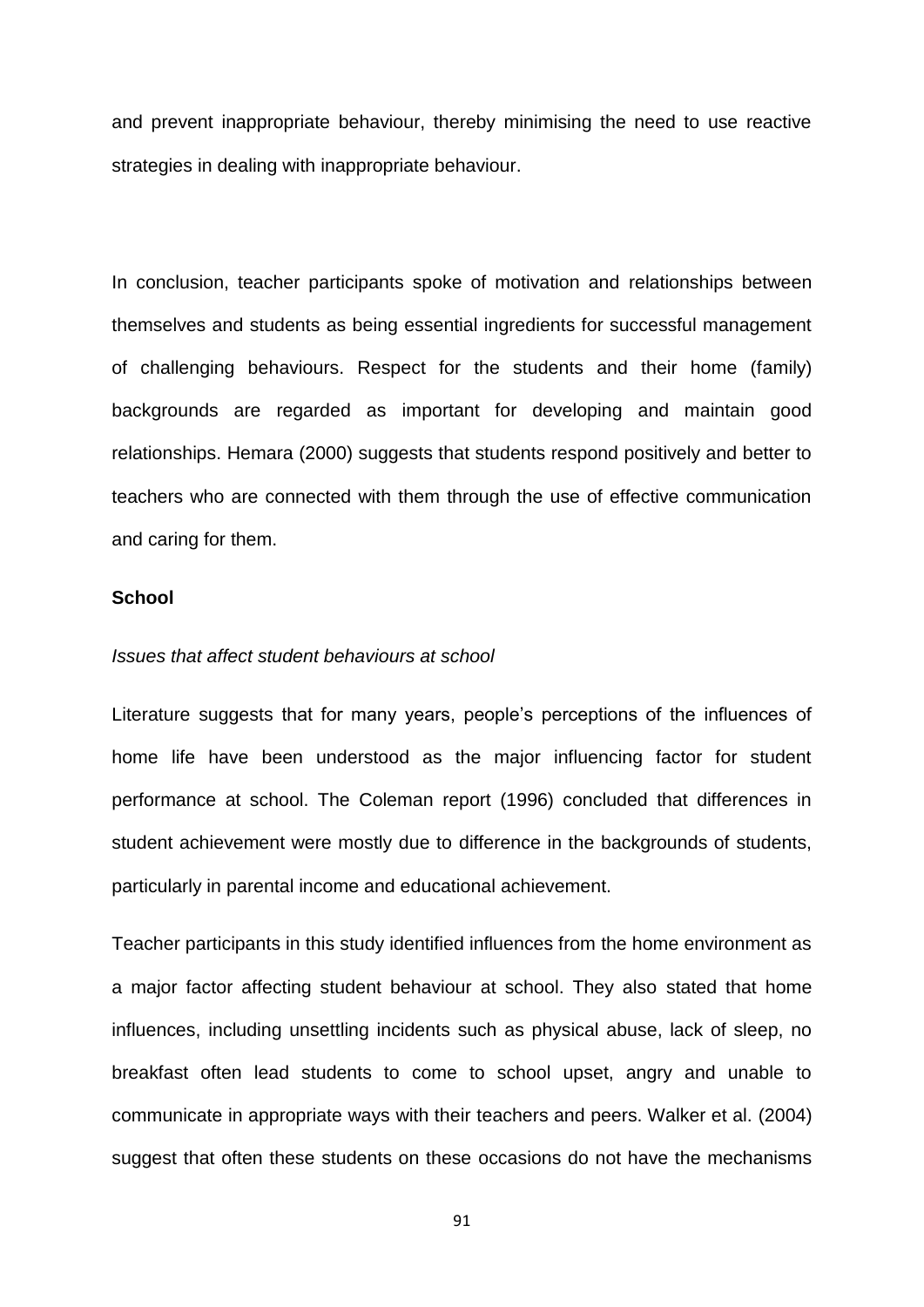to cope with everyday reasonable demands of a classroom, resort to either aggression, defiance and off task behaviour or sometimes refusal to work. Thus paving way for challenging behaviours to occur in the classroom. These students will often exhibit behaviours in order to test the tolerance of the teacher (Watkins & Wagner, 2000) as to how far they can push the boundaries in place for acceptable behaviours. Borman & Gamoran's (2006) review of the Coleman report concluded that even though family influences pay a part in student performance and behaviour at school, nevertheless the school has the major part to play in developing achievement of students. However, it is worth noting that while schools can directly assist, support and influence the behaviours of students, they may have limited success in modifying the home environment (Rogers, 1994).

Writers including Borman and Gamoran, (2006) and MacFarlane (2004), indicate that even though home life in general does pay a major role in how the students learns and behaves, it is possible that, with knowledge and through close association with the family, teachers can gain an understanding of why the student may behave in the way that they do so be in a better position to help the student improve that behaviour.

In conclusion, the teacher participants expressed that they believe that home life has a huge influence on the students learning and behaviour. They cited unstable home environments, lack of sleep and sometimes food (no breakfast) as the main reasons for classroom misdemeanours. Interestingly most of the teachers indicated that they accept the responsibility for ensuring that learning takes place in the classroom regardless of home influences.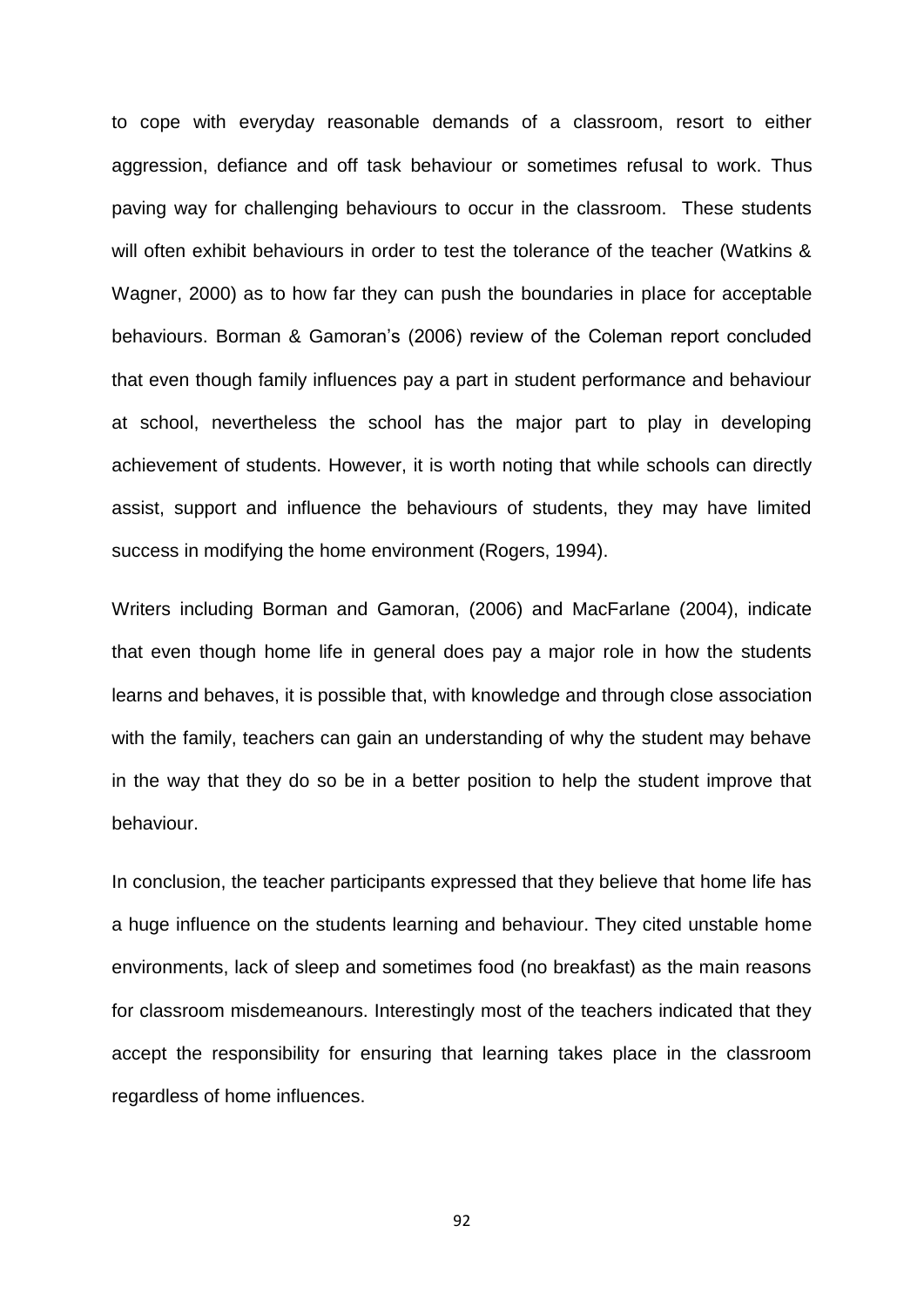#### *School support for managing challenging behaviour*

All the eight teacher participants described management of challenging behaviours as an on-going concern in their classrooms and throughout the school. They all recognised that the support from the management team in the school and from other teachers in the school was of great importance in the process of behaviour management of challenging behaviours. Both the participating schools have a behaviour management plan that reflects the need to treat each incident separately and to allow for the diversity and cultural values of the students. This does not mean however that the consequences are inequitable. Both the schools have a senior management leader who is responsible for the pastoral care of the students and is the person who ensures that equitable procedures are followed for all interventions regarding misbehaviour. Both the schools that I carried out the interviews in have a lot of commonalities in the execution and implementation of their behaviour management plan. For example in both the schools- they resort (the school) to "stand down" procedures which are at the discretion of the principal when all other means are exhausted. Stand downs are usually applied only in cases of extreme behaviours such as intentionally hurting other students, swearing at adults and continual non-compliance of reasonable expectations. Stand downs are issued as a reminder to the offending student, their parents and other students and teachers that these behaviours are unacceptable and if such behaviours are allowed to continue they will affect the physical and emotional safety of every person within the school.

The teacher participant responses to managing behaviour have raised two distinct concerns. The participants spoke of *consequences* for the behaviour and also of the need to ensure that positive relationships are kept at the forefront of all interventions.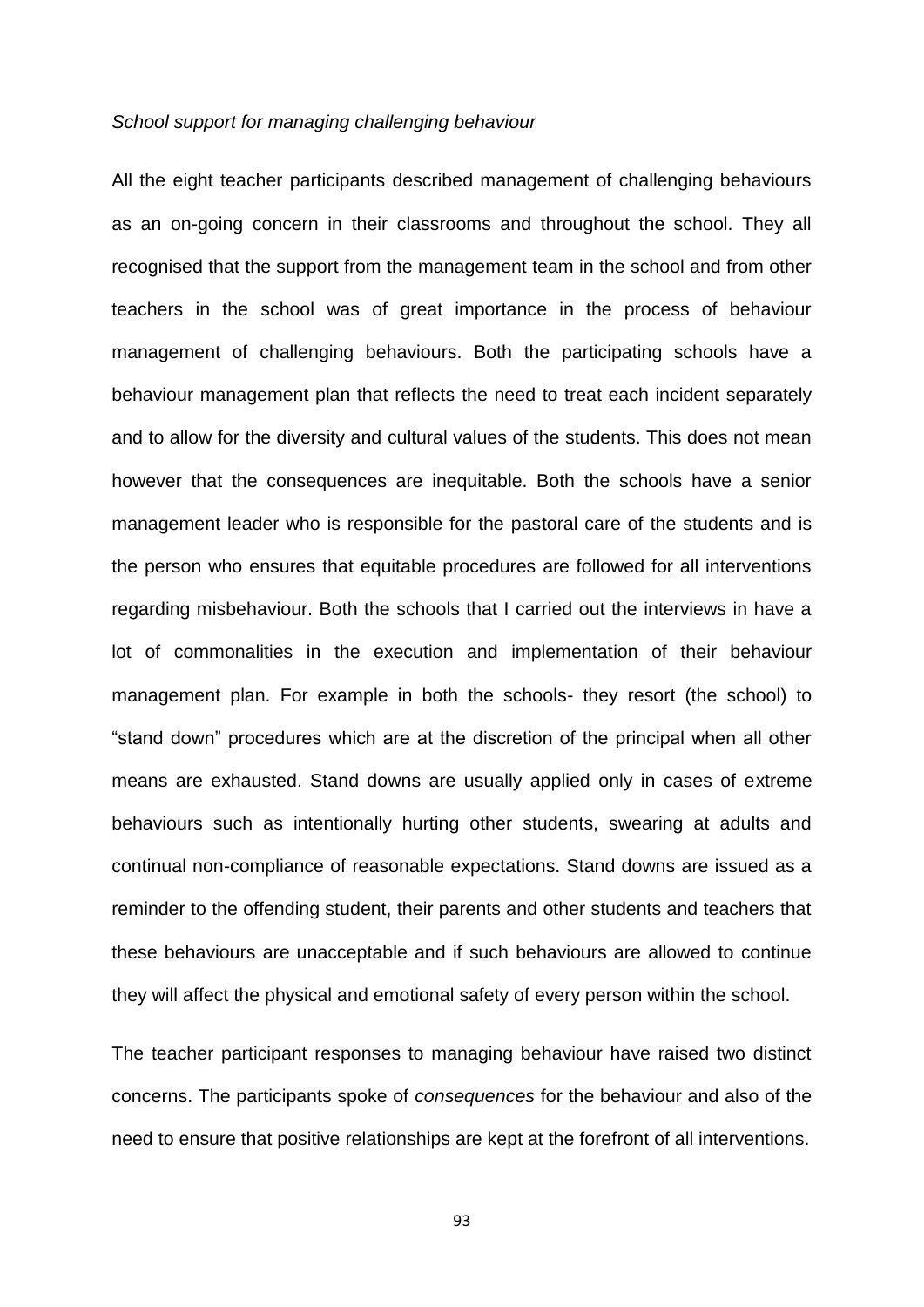#### *Consequences*

All teachers spoke at length about the need for unequivocal consequences and what these were when responding to students who display undesirable behaviours, both in the classroom and in the playground, and against other persons or property.

## **Summary**

In summary, all the eight teacher participants spoke really highly of the school management. However two teachers mentioned how lonely and stressed they got in one of their jobs a long time back. They were expected to manage these challenging behaviours on their own and that was difficult for them without relying for help from the school management. Therefore, what affected the ability of the teachers to manage challenging behaviour appeared to depend upon school management and the teacher themselves.

The next chapter is the concluding chapter of this thesis that presents the conclusions, recommendations and suggestions for future research and lastly discusses the implications for schools.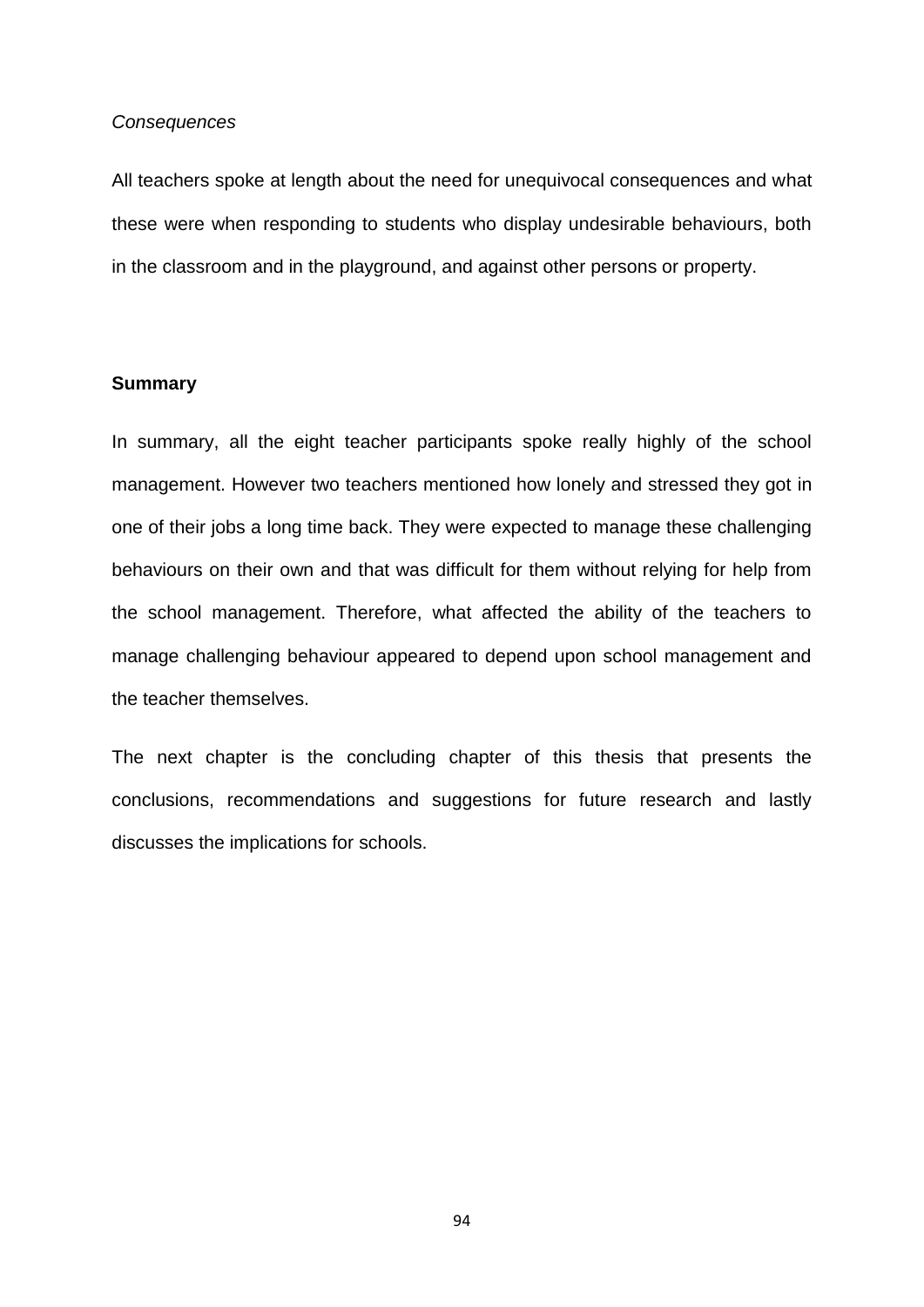# **CHAPTER SIX CONCLUSION**

The research set out to gather information from eight primary school teachers through semi structured interviews their perceptions regarding student challenging behaviours and what strategies they use to manage these behaviours and what support is available to them.

The outcomes of this study confirm findings in the literature that student challenging behaviour is a problem faced by many teachers. The participant teachers believe that by identifying challenging behaviours and managing them by using the appropriate approach and support from school management challenging behaviours can be dealt with without major issues. However, there are some issues associated with challenging behaviour such as, teacher stress, home influences and teacher support.

All the eight teacher participants were of the opinion that managing challenging behaviour is not an easy thing to do but if a teacher is well supported by the school management and is able to build and maintain a positive relationship with students presenting challenging behaviours and their family then the expected outcomes can be achieved or the challenging behaviours can be better managed. Two teacher participants mentioned their negative experience regarding lack of support from school management in managing challenging behaviour. Both the teachers went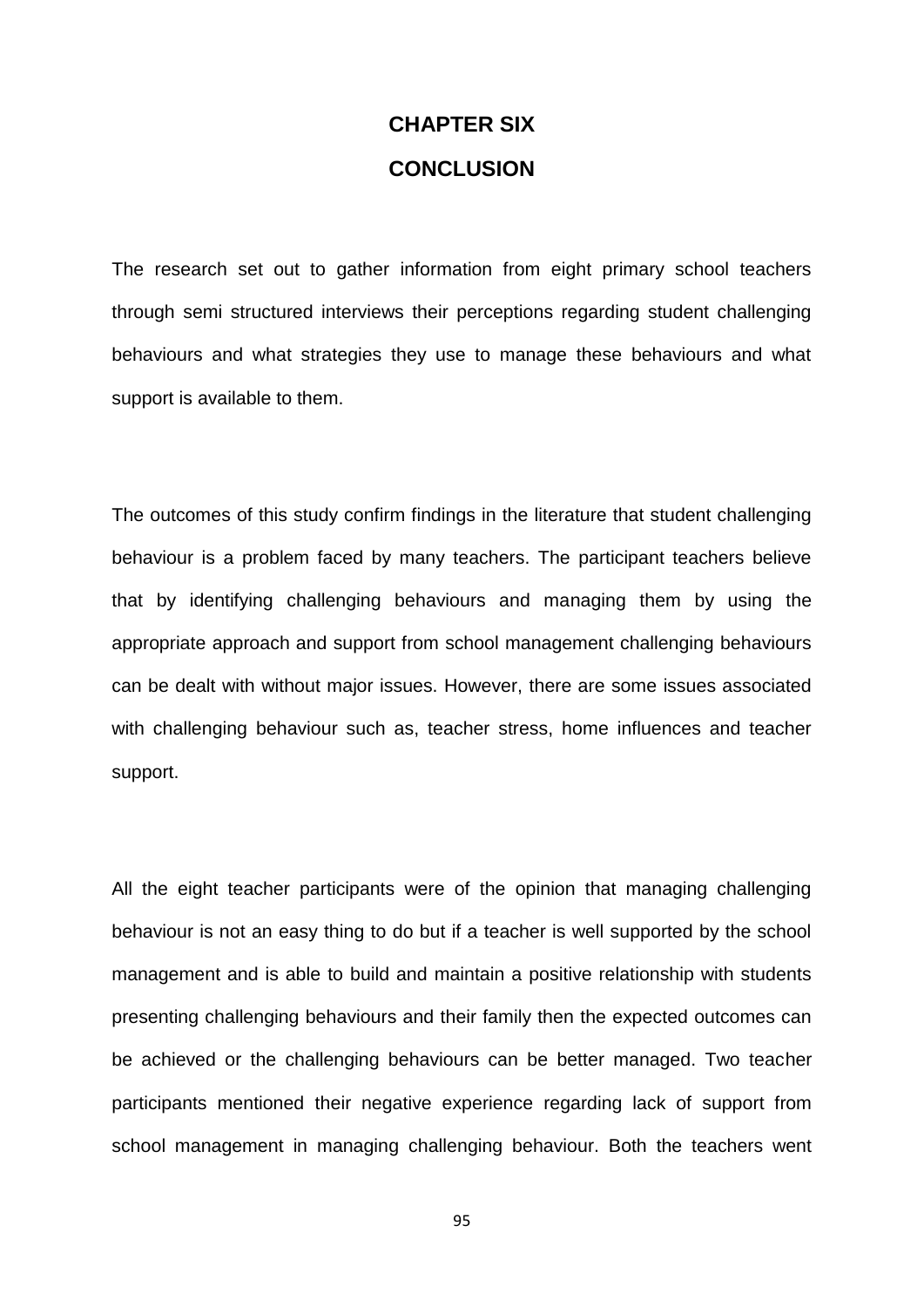through similar experiences where they felt so unsupported and disconnected that they had to resign from their jobs to keep good health as their health was being affected due to stress caused by the challenging behaviours prevalent in their classroom and the lack of support from the school management. Therefore, it is evident that support from school management is vital to teachers in managing challenging behaviours.

Another important finding of this research is that the majority of (seven out of eight) the teacher participants believe that it is important for teachers to be aware of their own strengths and weaknesses and be able to understand why challenging behaviours are occurring. Teachers need to be aware of the wider picture or know the reasons as it assists in managing challenging behaviours and causes minimal stress.

The literature review (chapter two) indicated that how teachers perceive challenging behaviours and understand these behaviours impacts greatly on the way these behaviours are managed. Chapter two also indicated the importance of appreciating that teachers define challenging behaviours in terms of their own personal beliefs as this assists in building a strong relationship with students and their families. If teachers understand the challenging behaviours well, they are likely to understand their students who present challenging behaviours well (Hill and Hawk, 2000).

## **Recommendations for further research**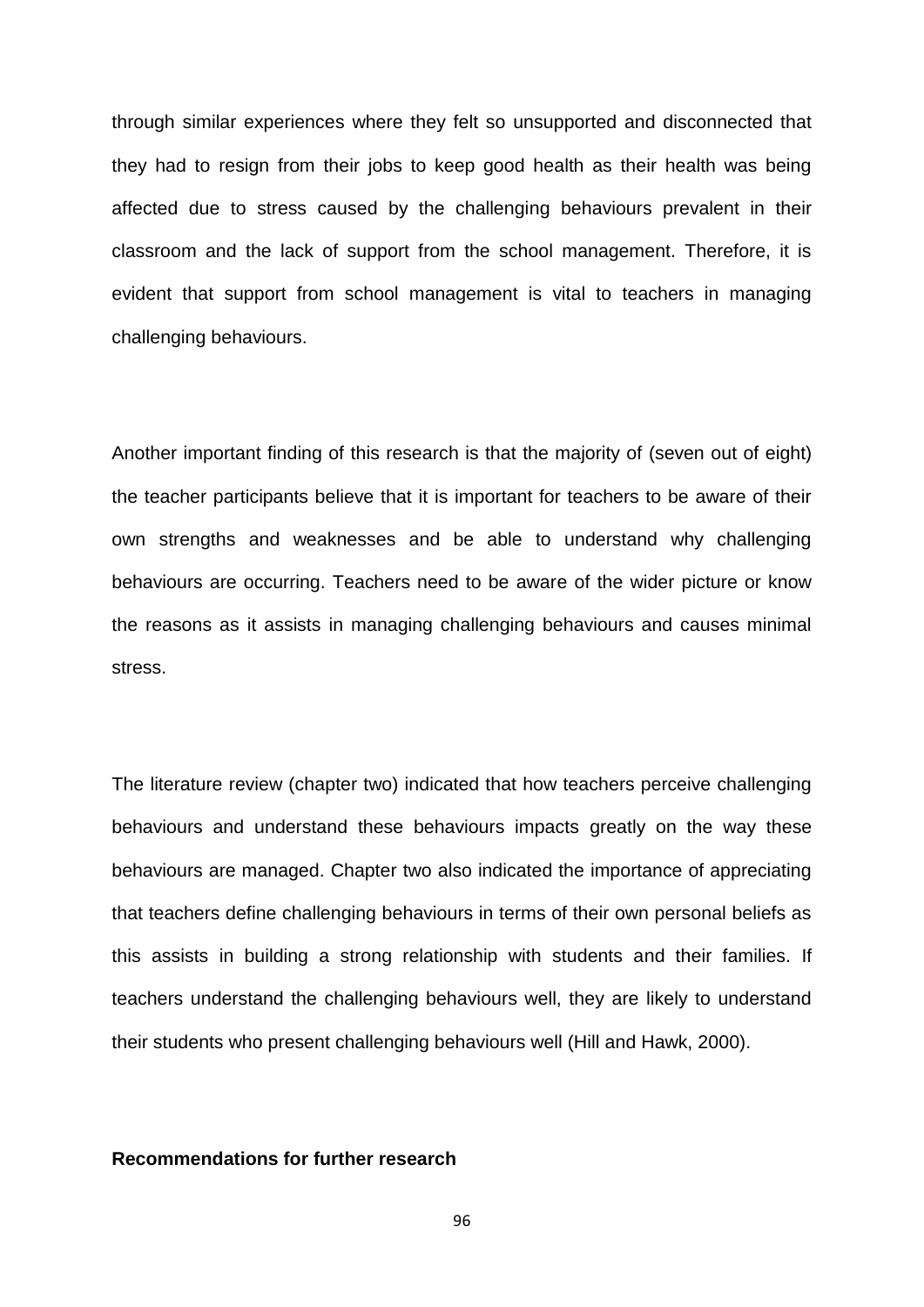The research highlighted a number of issues in need of further investigation.

- 1. Research could further investigate the "quality of the relationship" between student and teacher. Findings show that positive relationships between teacher and student are fundamental for managing student challenging behaviour. What are the "indicators" for quality relationships and how does a teacher attempt to ensure that all teachers will believe in building positive relationships?
- 2. It is important to research the links between home and school especially in regards to cultural values and beliefs relating to defining challenging behaviours and the consequences for misbehaviour in the beginning years of a students schooling. Teacher participants indicated in this research that the students who occasionally come to school emotionally unable to cope with being in a classroom for the day present challenging behaviours that impact negatively on the learning of everybody. Better links between home and school, might enable teachers to anticipate emerging problem behaviour and plan to minimise impact on other students.
- 3. Research could further investigate how and to what degree the learning of the other students is affected by a student who presents challenging behaviours. All teacher participants in this research have said that challenging behaviour interrupts learning.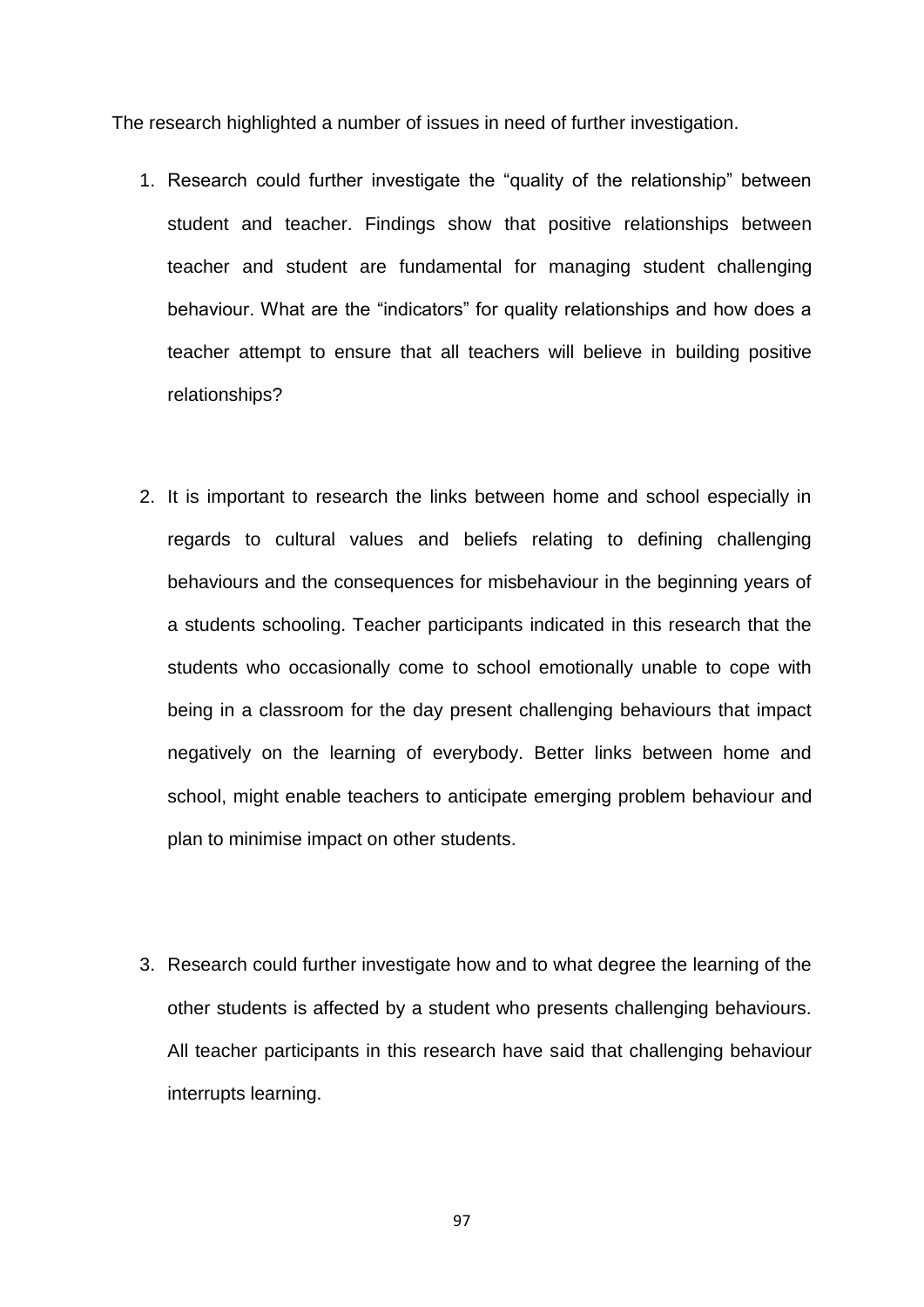#### **Implications for schools**

Even though this qualitative research has been small –scale and findings understood within the confines of two schools, nevertheless this research study can offer a few suggestions that other schools may wish to consider to better manage and understand student challenging behaviour.

School management needs to be supportive of the teacher dealing with challenging behaviour as each and every participant interviewed in this research has mentioned and appreciated the significance and importance of school support in assisting the teachers in managing challenging student behaviours. Trust the teacher and provide them with professional development courses that enable the teachers to learn strategies in order to manage student challenging behaviours. This involves developing a collaborative school approach to managing the behaviour of all students.

Schools would benefit from adopting a collegial approach to promote a positive and safe environment for all students including those who present challenging behaviours. It is important that teachers understand student challenging behaviours and not label the students but enable the students to manage themselves in challenging situations.

Teachers need to reflect continually on their own perspectives regarding challenging behaviours so that they are not influenced by others opinions regarding challenging behaviours. Teachers need to discuss with their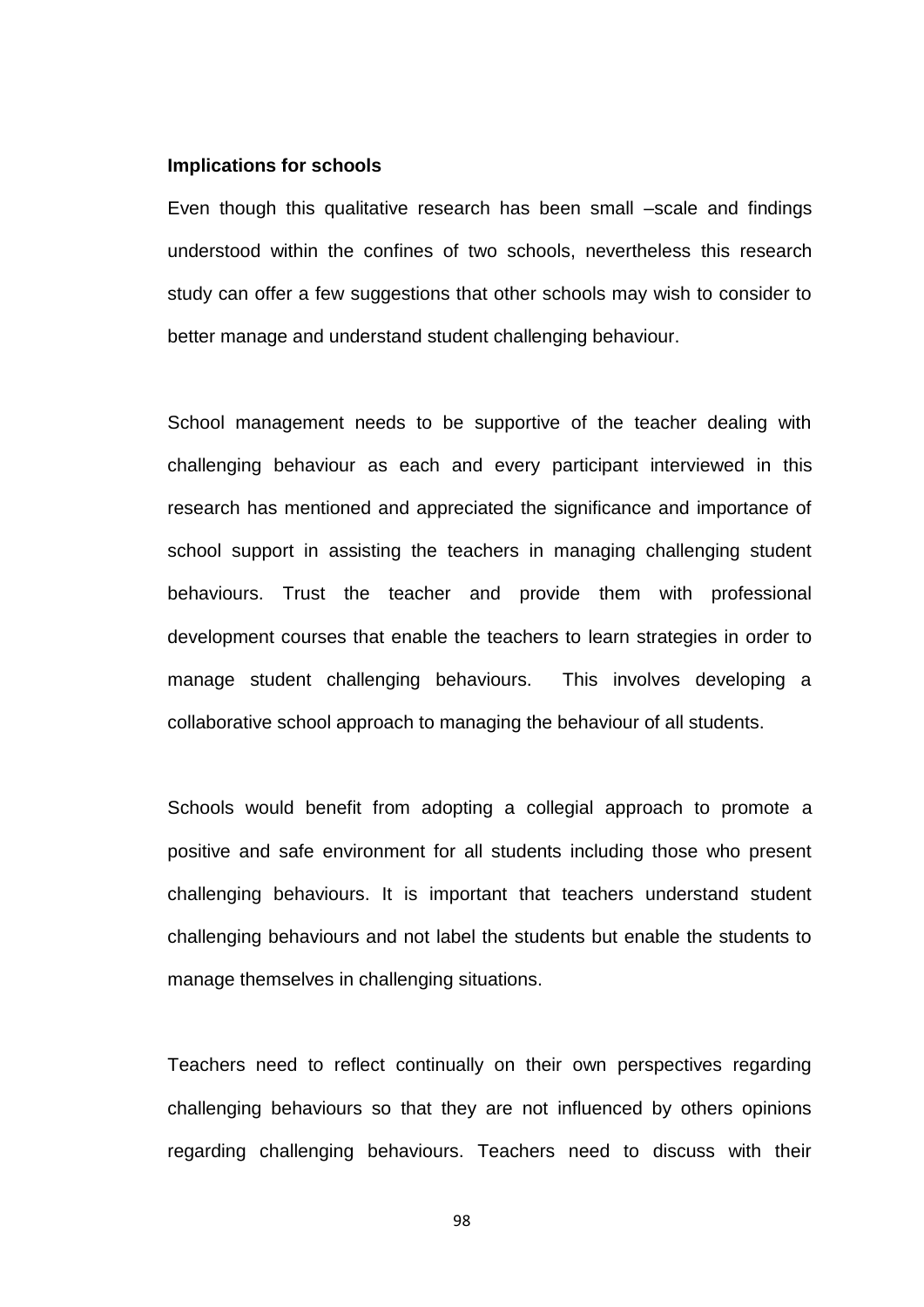colleagues and school management their current attitudes and beliefs towards working with those students who present challenging behaviour and investigate ways of working positively with these students.

Teachers need to recognise that building and maintaining good positive relationships with students and their families has a great deal to contribute to our understanding of challenging behaviour at school and to finding ways of minimising the occurrence of and the impact of these behaviours.

#### **Concluding comments**

This research study presents and discusses the findings of a small-scale study which aimed to elicit teachers' perceptions of students' challenging behaviour. Participants were asked to indicate what behaviours they perceived to be challenging and: which aspects of challenging behaviour concerned them; their responses to it; which strategies they found effective; what they believed to be the causes of it; how stressed they felt; and how effective they felt when dealing with it. They were also asked to identify sources of information, advice and help and to rate different types of challenging behaviour in terms of severity of challenge.

Results indicate that teachers are concerned about challenging behaviour and find it stressful. Whilst considering themselves to be effective in dealing with it, a proportion reported feeling frustrated by it, angry, upset and/or at a loss not at the student or students presenting these behaviours but for the student on the whole. The most frequently cited challenging behaviour by the eight participants was attention seeking followed by defiant behaviour and off task behaviour or refusal to work, although selfinjury (physical aggression) was found to be the most challenging. Whilst recognising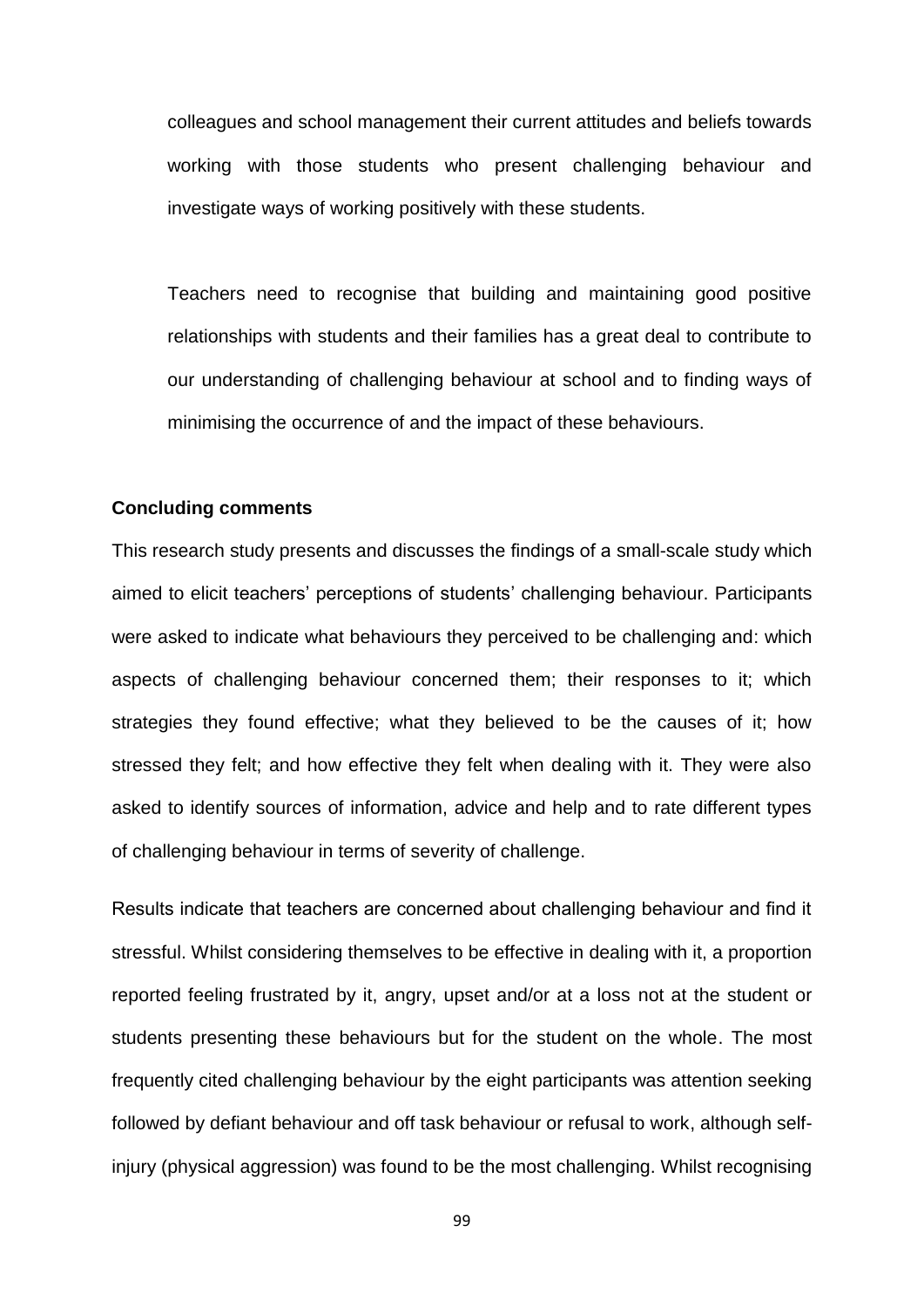the communicative basis of many forms of challenging behaviour teachers nevertheless tended to select strategies which were concerned with diffusion rather than prevention and all of the eight participants stressed on the importance of building good positive relationships with their students to manage challenging behaviours successfully. The most likely source of information, advice and help was other teachers (colleagues) and school management. Some differences in responses were noted according to experience and whether or not additional qualifications were held.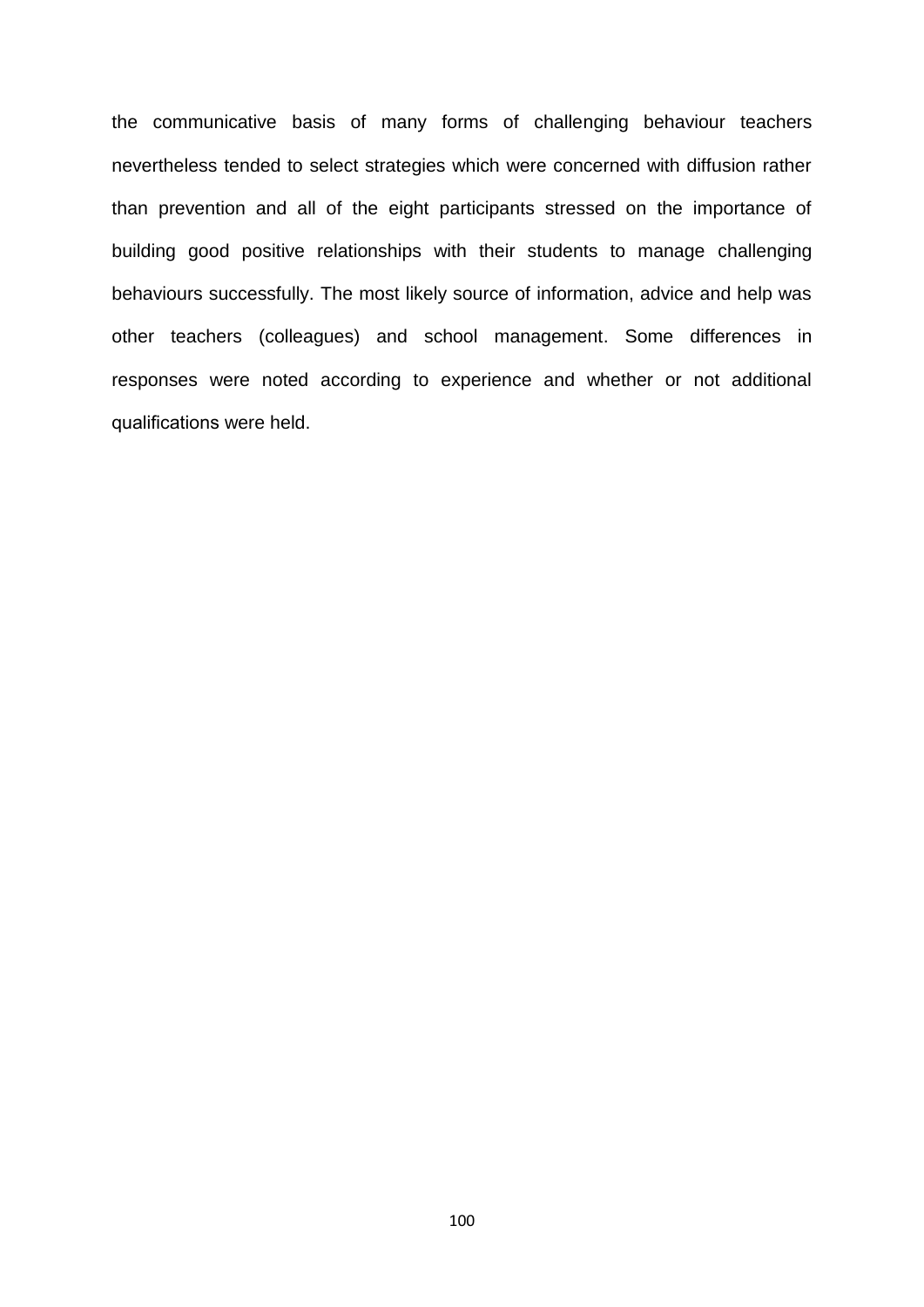# **References**

Adams, H., Cronin-Lampe, K., Cronin-Lampe, R., Drewery, W., Jenner, K.,

- Alton-Lee, A. (2003). Quality teaching for diverse students in schools: Best evidence synthesis [Electronic Version], from [http://www.tki.org.nz/r/assessment/atol\\_online/ppt/best\\_evidence.ppt](http://www.tki.org.nz/r/assessment/atol_online/ppt/best_evidence.ppt)
- Arthur, M., Gordon, C., & Butterfield, N. (2003). *Classroom management: Creating positive learning environments.* (2nd ed.). Southbank, Victoria,Australia: Nelson Australia.
- Ary, D., Jacobs, L. & Razavieh, A. (2002). *Introduction to research in* education(6<sup>th</sup>ed.)Belmont: Wadsworth/Thomson Learning.
- Balson, M. (1992). *Understanding classroom behaviour* (3rd ed.). Camberwell ACER
- Biddulph, F., Biddulph, J., & Biddulph, C. (2003). *Best evidence synthesis " The complexity of community and family influences on children's achievement in New Zealand"* Wellington, New Zealand: Ministry of Education..
- *Bouma, G. (1998). The research process. New York: Oxford University Press.*
- Bryman, A. (2004b). *Social research methods (2nd ed.).* Oxford: Oxford University Press. Bullock, K., Jamieson, I. & James
- Bishop, & Berryman. (2006). *Culture speaks: Cultural relationships and classroom learning*. Wellington, New Zealand: Huia.
- Bishop, Berryman, Tiakiwai, & Richardson. (2003). *Te Kotahitanga: The experiences of year 5 and 6 Maori students in classrooms*. Wellington, New Zealand: Ministry of Education.
- Borman, G., & Gamoran, A. (2006). Equality of educational opportunity: A 40- Year retrospective. [Electronic Version], *9*, 27,
- Boyes, K. (2002). Building rapport with your students. *Education Today*(3), 16.
- Brown, D., & Thomson, C. (2000). *Cooperative learning in New Zealand schools.* Palmerston North, New Zealand: Dunmore Press.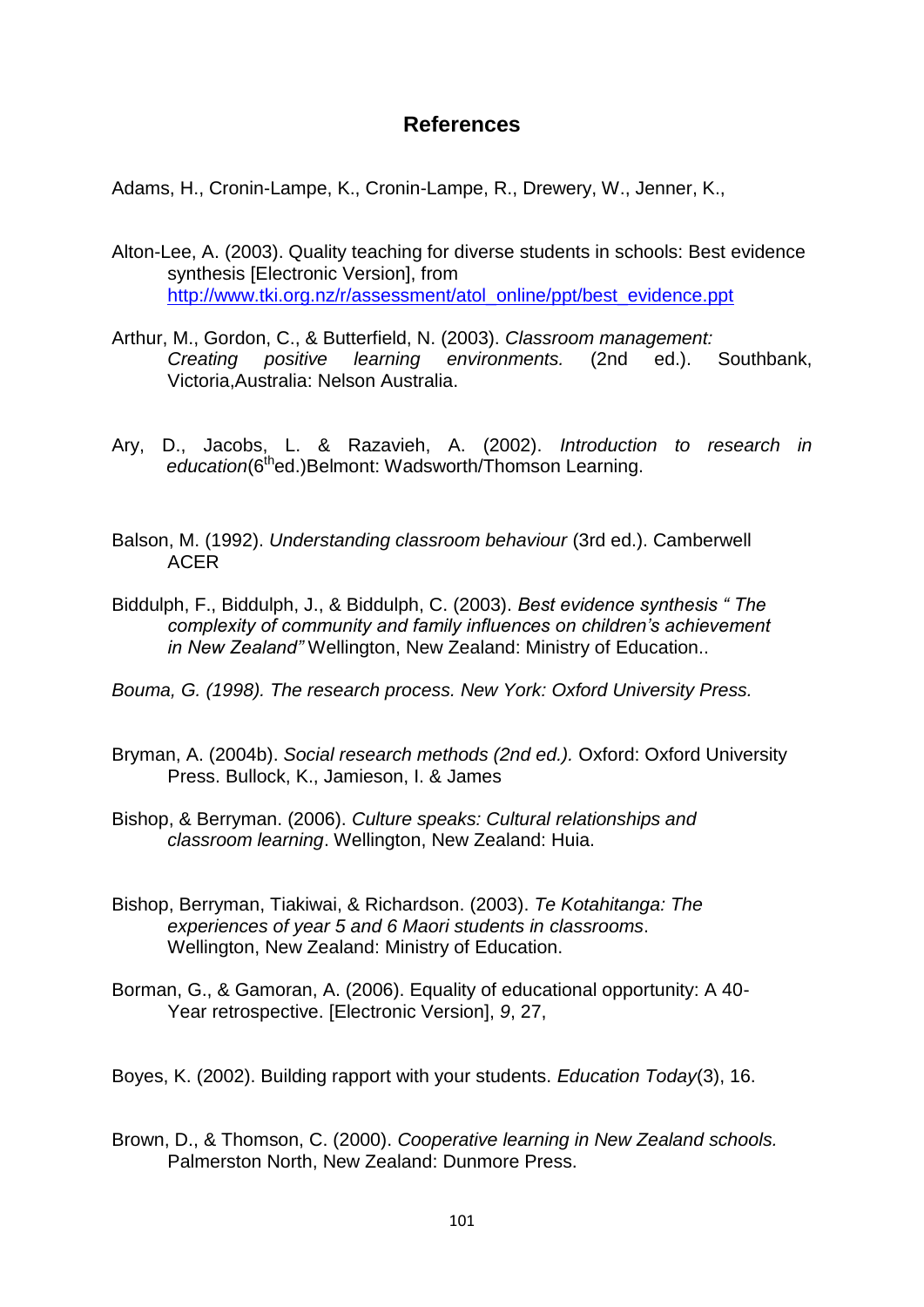- Buckley, S., & Maxwell, G. (2007). *Respectful schools. Restorative practices in education: a summary report*. Wellington, New Zealand: School of Government, Victoria University.
- Burns, R. (2000). *Introduction to research methods.* (4th. ed.). Frenchs Forest NSW,

Australia: Pearson Education.

- Butterworth, V., & Bevan-Brown, J. (2007). Praising children with behavioural needs: Getting it right. *Set: Research Information for Teachers.*(1), 36-41.
- Canter, L., & Canter, M. (1990). *Assertive discipline: A take charge approach for today's educator.* (27th ed.). Santa Monica, CA: Lee Canter and Associates.
- Chesebro, J., & McCroskey, J. (Eds.). (2002). *Communication for teachers* Boston: Allyn & Bacon.
- Cohen, L., Manion, L. & Morrison, K. (2007). *Research methods in education* (6th ed.). London: RoutledgeFalmer.
- Creswell, J. W. (2002). *Educational research. Planning, conducting and*

*evaluating quantitative and qualitative research*. New Jersey, NJ: Pearson **Education** 

- Coleman, M. & Briggs, A. (2002). *Research methods in educational leadership and management*. London: Paul Chapman Publishing.
- Davidson, C. & Tolich, M. (2003). *Social science research in New Zealand: Many paths to understanding.* Auckland: Pearson.

Doidge, D. (2005). When rewards don't reward. *Education Horizons, 8*(4), 7-8.

Edwards, C. (2000). *Classroom discipline and management* (3rd ed.). New York:

John Wiley & Sons.

Emerson, E. (2001). *Challenging behaviour: Analysis and intervention in people*

*with learning disabilities* (2nd ed.). New York: Cambridge University Press.

Ericksen, S. C. (1978). "The lecture." Memo to the faculty [Electronic Version].

*Ann Arbor: Center for Research on Teaching and Learning, University of Michigan,*,Retrieved on 12<sup>th</sup> July 2012 **19 12 contract to the from from the from the from the from the from the from the from the from the from the from the from the from the from the from the from the from the from the** <http://www.sci.ccny.cuny.edu/~chemwksp/Posters> F-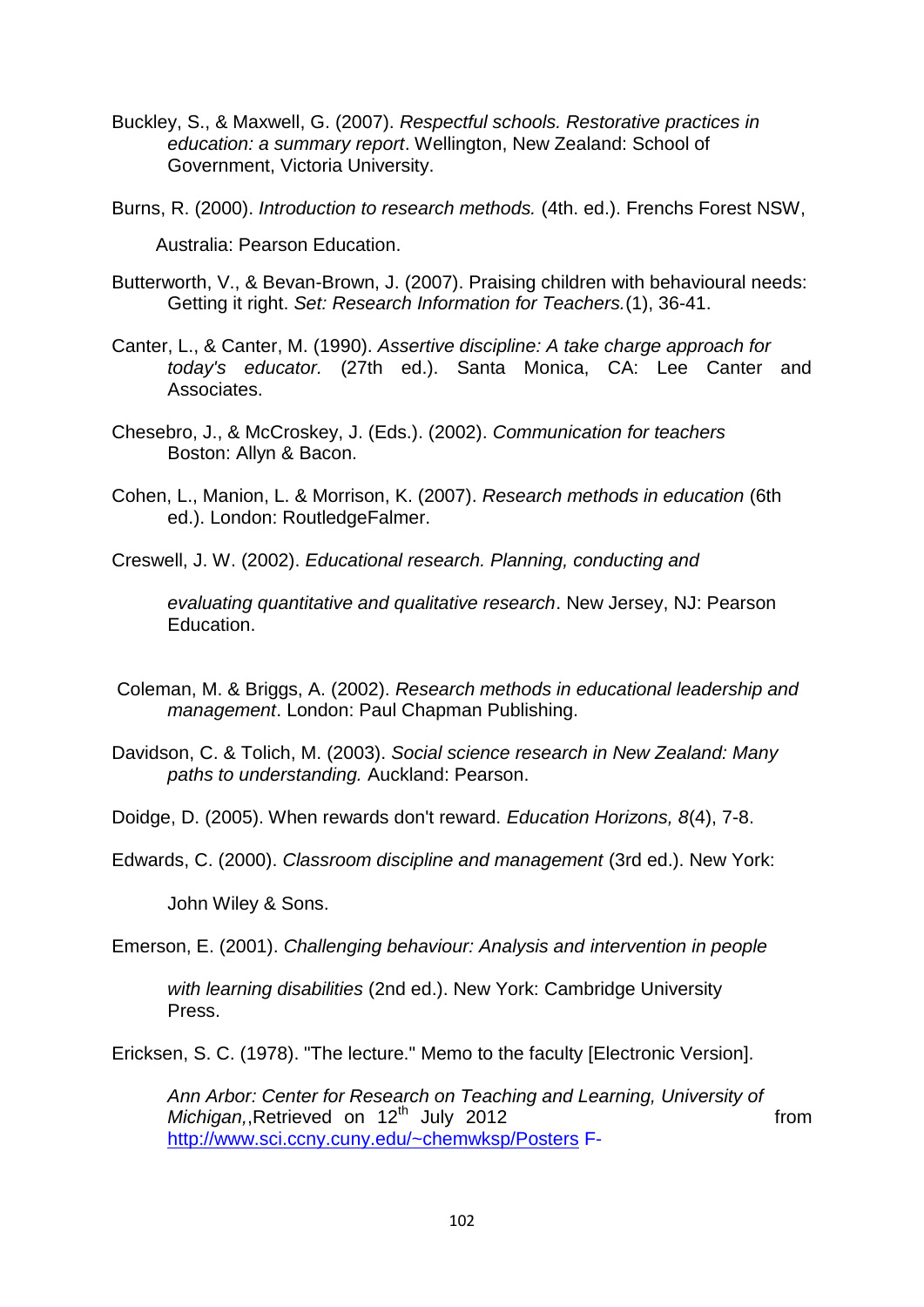- Gadd, M. (2003). *Te mana korero: Teachers making a difference for maori students*. Wellington, New Zealand: Ministry of Education
- Gill, S. (2006). Building a sense of connectedness. *Education Horizons, 9*(1), 17.
- Hawk, K., Tumama-Cowley, E., Hill, J., & Sutherland, S. (2002). The importance of the teacher/student relationship for Maori and Pasifika students. *Set: Research information for teachers.*(3), 44-49.
- Hill, J., & Hawk, K. (2000). *Making a difference in the classroom: Effective teaching in low decile, multicultural schools*. Wellington, New Zealand: Ministry of Education.
- Hinds, D. (2000). Research instruments. In D. Wilkinson (Ed.). *The researchers toolkit:The complete guide to practitioner research,* (p. 41-54). London: RoutledgeFalmer.
- Kane, R. & Mallon, M. (2006). *Perceptions of teachers and teaching*. Wellington: Ministry of Education.
- Kydd, L., Crawford, M. & Riches, C. (1997). *Professional development for educational management*. Buckingham: Open University Press.
- Kauffman, J. M., Mostert, M. P., Trent, S. C., & Hallahan, D. P. (2002). *Managing classroom behaviour: A reflective case-based approach* (3rd Ed.). Boston Allyn and Bacon.
- Kazmierow, M. (2003). Challenging behaviours such as bullying in schools and managing it [Electronic Version]. *Legal*, from <http://nzplc.massey.ac.nz/default.asp?page=docs/misbehaviours/misbehaviours.htm>

Kohn. (1993). *Punished by rewards*. Boston: Houghton Mifflin.

- Kozol, J. (1992). *Disruptive behaviours: Children in America's schools* (2nd ed.). New York: Crown Publishers.
- Kroeger, S., & Bauer, A. (2004). *Exploring diversity: A video case approach*. Upper Saddle River, NJ: Pearson Prentice Hall.

Ministry of Education (2000). *In-service training for teachers in New Zealand*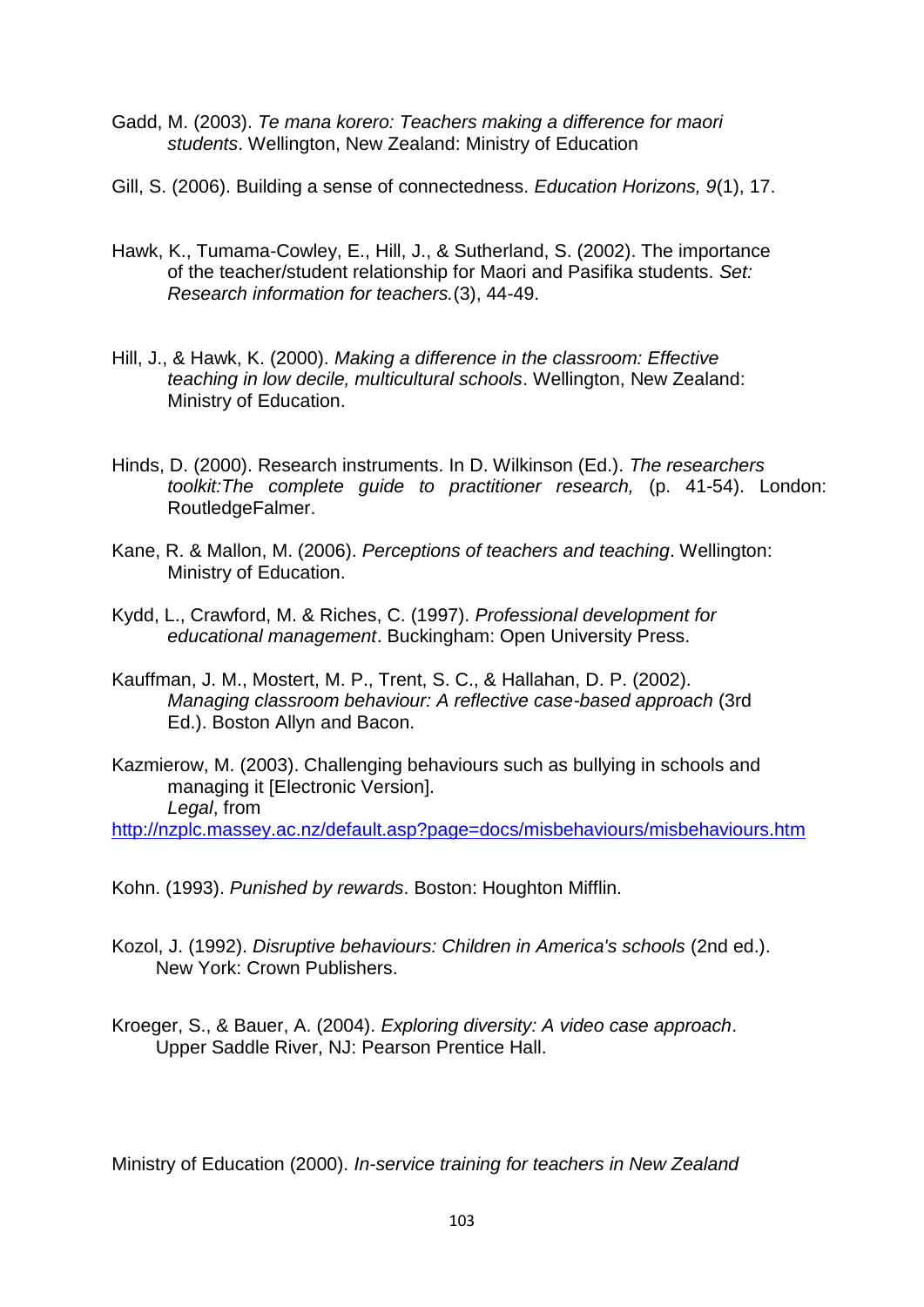*schools*. Wellington: Education Review Office.

MacFarlane. (1997). The hikairo rationale: *Teaching students with emotional and* 

*behavioural difficulties*: A bicultural approach. Waikato Journal of Education, 3, 153-168.

- MacFarlane, A., et al. (2003). *Restorative practices for schools*. Hamilton. New Zealand: School of Education, University of Waikato.
- MacFarlane. (2007). Discipline, democracy, and diversity, working with students with behavioural difficulties. Wellington, New Zealand: NZCER Press.
- Mc Naughton, S. (2002). Meeting of minds. Wellington, New Zealand: Learning Media.
- Mertens, D. (2005). Research methods in education and psychology: Integrating diversity with quantitative and qualitative approaches. (2nd. ed.). Thousand Oaks, CA: Sage.
- Ministry of Education. (2003). Quality teaching for diverse students in schooling: Best evidence synthesis. Wellington, New Zealand: Ministry of Education.

Ministry of Education. (2004). Making a bigger difference for all students:

Directions for a schooling strategy. Wellington, New Zealand: Author.

- Neuman, L. (1997). *Social research methods: Qualitative and quantitative approaches*. Boston: Allyn and Bacon.
- Pianta, R. (2000). *Enhancing relationships between children and teachers* (2<sup>nd</sup>ed.). Washington, DC: American Psychological Association.
- Pianta, R., & Walsh, D. (1996). *High-risk children in schools: Constructing sustaining relationships*. New York: Routledge.
- Prashnig, B. (2000b). Mismatches between teaching and learning styles. *Education Today, 4*, 16-17.
- Prashnig, B. (2001a). Secrets of successful teaching: Matching styles and teacher flexibility. *Education Today, 5*, 17-18.
- Prochnow, J., & Bourke, R. (2001). What are we doing for difficult kids and is it helping? *New Zealand Principal, 16*(4), 4-6.

Robertson, J. (1996). *Effective classroom control. Understanding teacher -*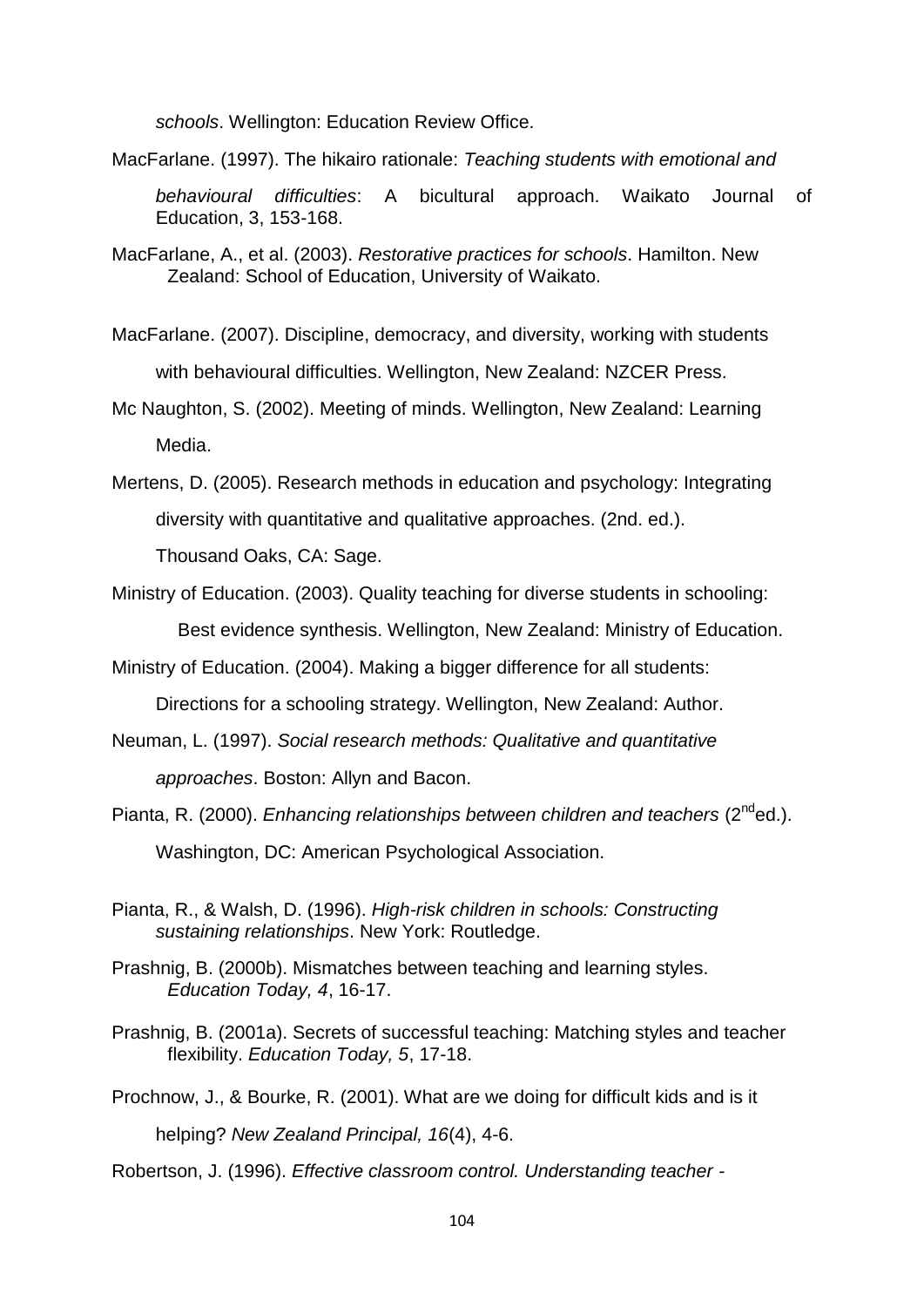*student relationships*. London: Hodder & Stoughton.

Rogers. (2000). *You know the fair rule*. Melbourne: Longman.

- Rogers. (2006). *Behaviour recovery: A whole-school programme for mainstream schools*. Melbourne: ACER.
- Seidman, I. (1998). *Interviewing as qualitative research: A guide for researchers in education and the social sciences.* New York: Teachers College Press.

Smith, & Laslett, R. (1998). *Effective classroom management*. London: Routledge.

- Sturgess, A. (2006). Motivating students: Aka- the teacher's plight. *Good Teacher Magazine, 4*, 14 - 17.
- Thorsborne, M., & Vinegrad, D. (2006). *Restorative practices in classrooms: Rethinking behaviour management* (2nd ed.). Buderim, Qld, Australia: Margaret Thorsborne & Associates.
- Walker, Ramsey, E., & Gresham, F. (2004). *Antisocial behaviour in school: Evidenced-based practices* (2nd ed.). Belmont, CA: Wadsworth/Thompson.
- Watkins, C., & Wagner, P. (2000). *Improving school behaviour*. London: Paul **Chapman**
- Wearmouth, J., Glynn, T., & Berryman, M. (2005). *Perspectives on student behaviour in schools: Exploring theory and developing practice*. London: Routledge.
- Wearmouth, J., Glynn, T., Richmond, R., & Berryman, M. (2004). *Inclusion and behaviour management in schools. Issues and challenges*. London: David Fulton.
- Wearmouth, J., Richmond, R., Glynn, T., & Berryman, M. (2004). *Understanding pupil behaviour in Schools. A diversity of approaches.* London: David Fulton.
- Weinstein, R. (2002). Promoting positive expectations in schooling. In N. Lambert & B. Mc Combs (Eds.), *How students learn: Reforming schools through learner-centred education.* (3rd ed.). Washington, DC.
- Wellington, J. (2000). *Educational research: Contemporary issues and practical approaches.* London: Continuum.
- Wheldall, K., & Glynn, T. (1989). *Effective classroom learning: Theory and practice in education.* Oxford: Blackwell.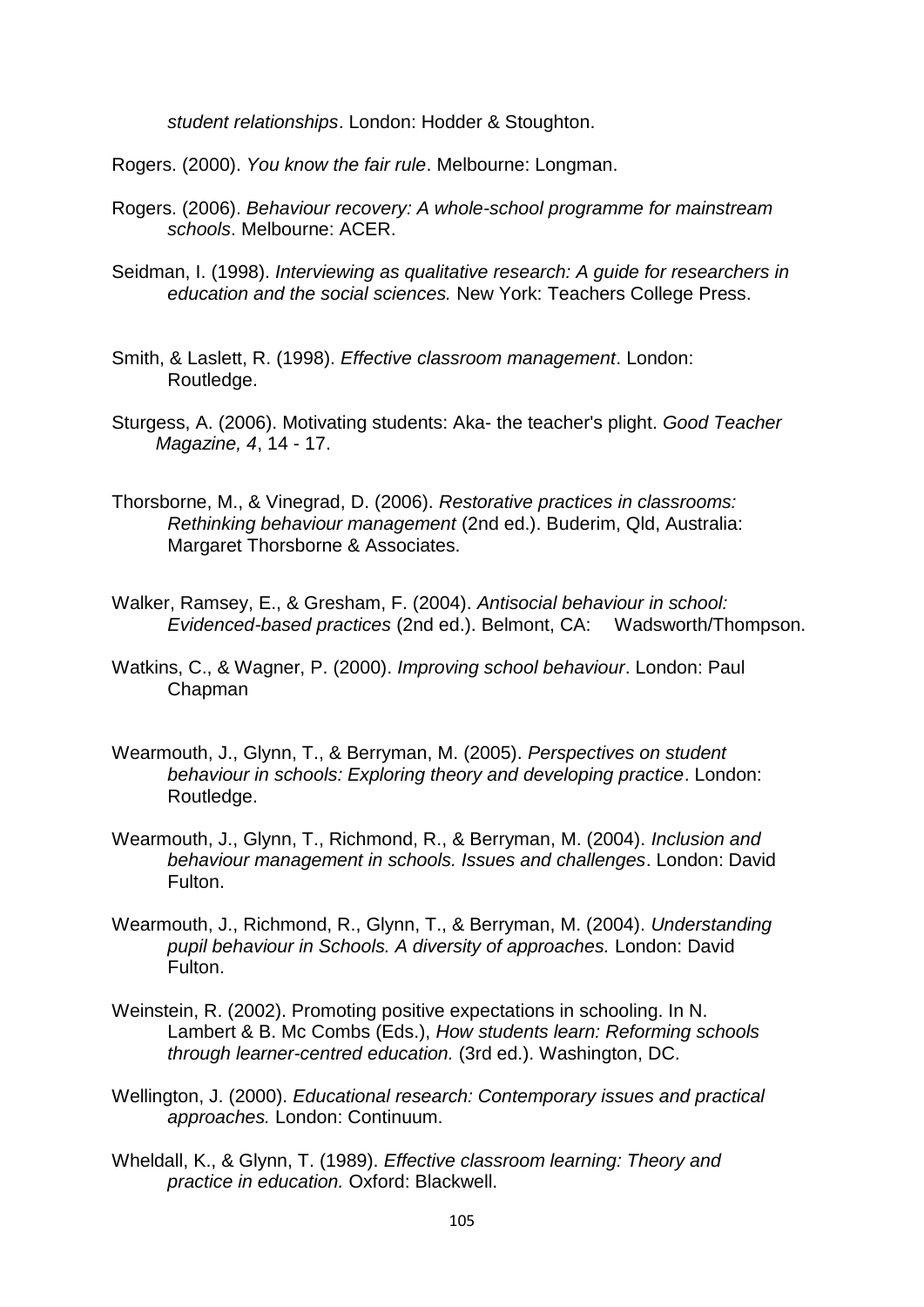- Whitaker, T. (2004). *What great teachers do differently: 14 things that matter Most in behaviour management.* New York: Eye on Education.139
- Wilson-Hill, F. (2006). Move over teacher: sharing control of learning with our students using a transformative approach through education for sustainability. *Set: Research information for teachers., 3*, 2-6.

Zeitlin, H., & Refaat, R. (2000). Cultural issues in child and adolescent psychiatry. In

P. Cooper (Ed.), Understanding and supporting children With emotional and behavioural difficulties (2nd ed., pp. 72-85). London: Jessica Kingsley Publisher

#### **Websites used**

<http://www.unitec.ac.nz/current-students/student-help/library/library.cfm>

[www.tki.org.nz](http://www.tki.org.nz/)

#### **Sources used**

Unitec Library

- Research Bank
- Electronic articles

Google scholar

Used google scholar to read online articles on the research topic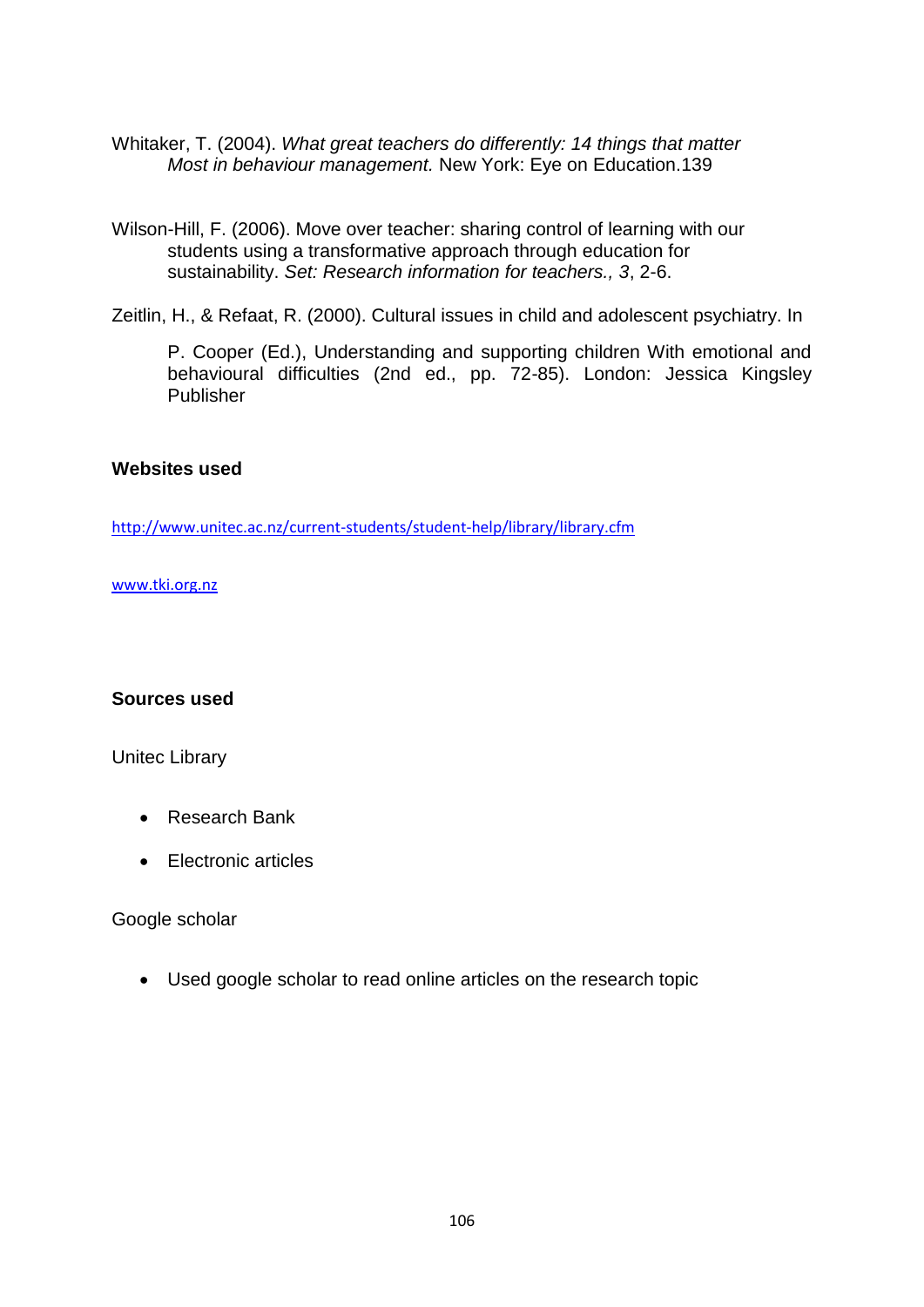## **Appendices**



# **INFORMATION SHEET**

#### **Title of Thesis: Challenging behaviours of primary school students: Teacher perceptions and management**

My name is Manpreet Dhaliwal and I am currently enrolled in the Master of Education degree in the Department of Education at Unitec Institute of Technology. I am seeking your help in meeting the requirements of research for a Thesis course which forms a substantial part of this degree.

The aim of my project is to examine teacher perceptions towards challenging behaviours and their management of challenging student behaviours and to investigate the support that is available to teacher for managing students that present challenging behaviours.

#### Research Questions-

- 1. What behaviours do teachers perceive to be challenging and why?
- 2. What strategies do the teachers employ to manage challenging behaviours?
- 3. What support is available for teachers to manage challenging behaviours?

I will be very grateful to you if you agree to participate. I request your participation in the following way.

I will be collecting data using an interview schedule and would appreciate being able to interview you at a time that is mutually suitable. The interview will be conducted at your work place for no more than 45 minutes. I will also be asking you to sign a consent form regarding this event. Neither you nor your school will be identified in the Thesis. I will be recording your contribution at the time of the interview electronically and will provide a transcript (or summary of findings if appropriate) for you to check before data analysis is undertaken. I do hope that you will agree to take part and that you will find this participation of interest. If you have any queries about the project, you may contact my supervisor at Unitec Institute of Technology.

My supervisors are Professor Carol Cardno and Angel Chan and may be contacted by phone. Phone: (09) 815 4321

Yours sincerely Manpreet Dhaliwal

38 Greenhill Crescent, Pakuranga, Auckland, 2010 Phone- Home- 09- 5763993 or Mobile- 021 1194722

#### **UREC REGISTRATION NUMBER: (2012- 1036)**

**This study has been approved by the Unitec Research Ethics Committee from (date) to (date). If you have any complaints or reservations about the ethical conduct of this research, you may contact the Committee through the UREC Secretary (ph: 09 815-4321 ext 6162). Any issues you raise will be treated in confidence and investigated fully, and you will be informed of the outcome.**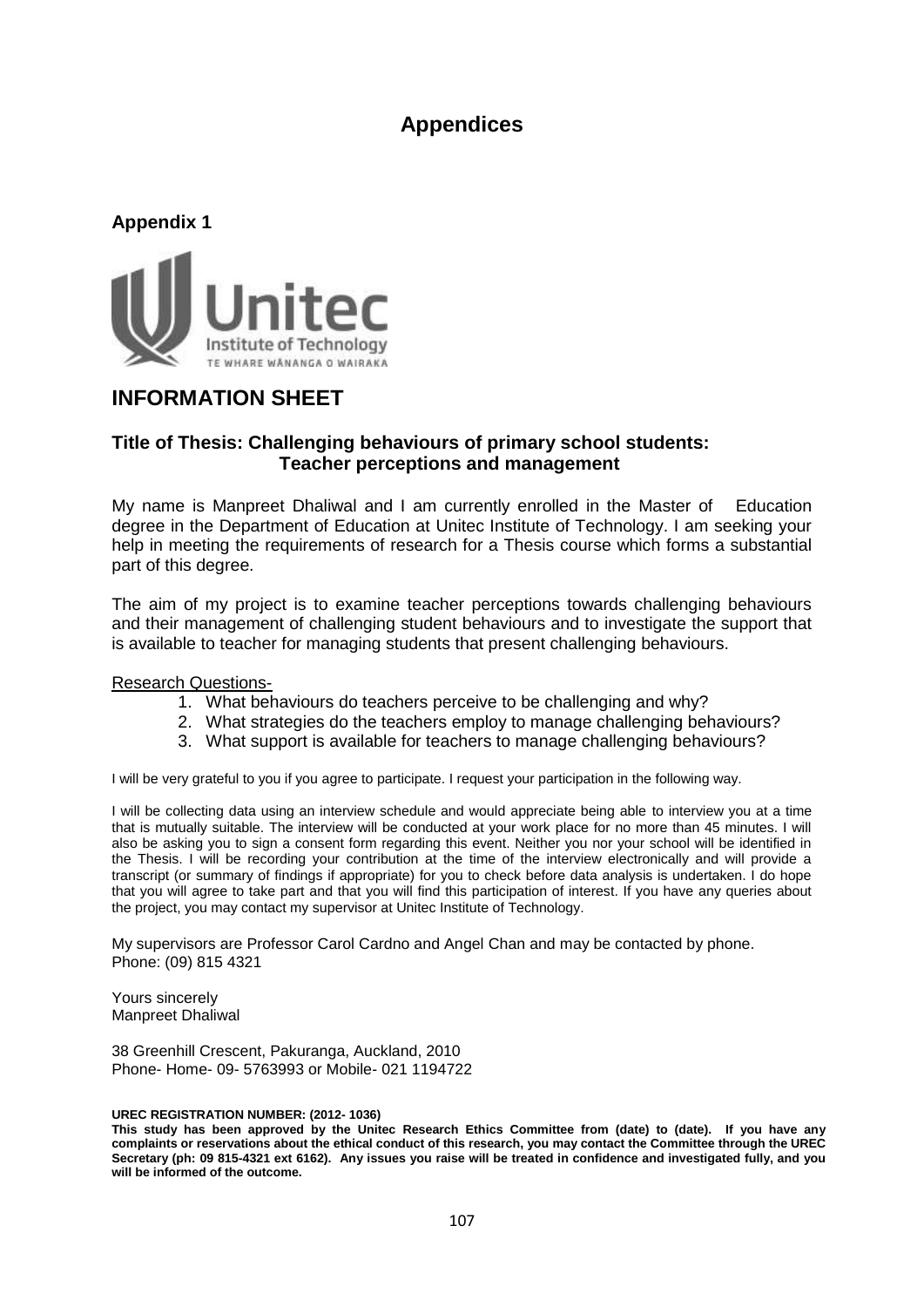### **Appendix 2**



# **CONSENT FORM –**

**Research event: Individual interview** 

**Researcher: Manpreet Dhaliwal**

**Programme: Master of Education**

### **THESIS TITLE: Challenging behaviours of primary school students: Teacher perceptions and management**

I have been given and have understood an explanation of this research and I have had an opportunity to ask questions and have had them answered. I understand that neither my name nor the name of my school will be used in any public reports.

I also understand that I will be provided with a transcript and summary of findings for checking before data analysis is started.

I am aware that I may withdraw myself or any information that has been provided for this project up to the stage when analysis of data has been completed.

**I agree to take part in this project.**

 $Signed:$ 

**Name: \_\_\_\_\_\_\_\_\_\_\_\_\_\_\_\_\_\_\_\_\_\_\_\_\_\_\_\_\_\_\_\_\_**

**Date: \_\_\_\_\_\_\_\_\_\_\_\_\_\_\_\_\_\_\_\_\_\_\_\_\_\_\_\_\_\_\_\_\_**

**UREC REGISTRATION NUMBER: (insert number here)**

**This study has been approved by the Unitec Research Ethics Committee from (date) to (date). If you have any complaints or reservations about the ethical conduct of this research, you may contact the Committee through the UREC Secretary (ph: 09 815-4321 ext 6162). Any issues you raise will be treated in confidence and investigated fully, and you will be informed of the outcome.**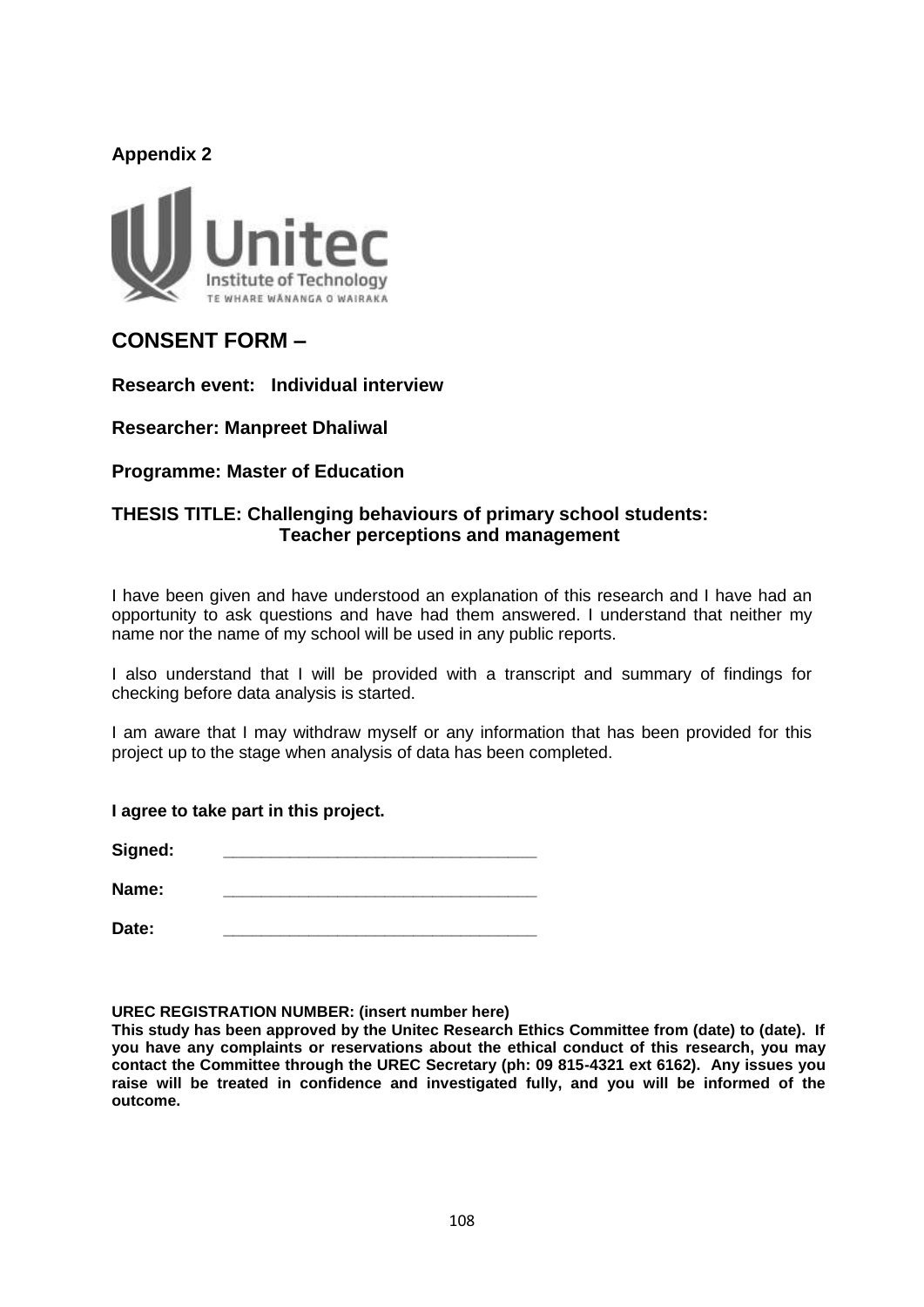# **Appendix 3**



# **Interview Schedule for Teacher participants**

Background information questions

- a) How long have you been teaching for?
- b) What age groups have you taught in the past and what age group are you working with currently?
- c) How many students are in your class? Do you think this impacts on children's behaviours and the strategies you use to manage these behaviours?
	- 1) What behaviours do you perceive as being challenging and why?
	- 2) What strategies do you think are effective in managing these behaviours and why?
	- 3) Is there a school policy on behaviour management? If yes, what does it entail?
	- 4) What systems or professional development does the school have for you in order to support you manage the challenging behaviours?
	- 5) How well supported do you feel by these school systems in place?
	- 6) Who do you think is responsible in making decisions regarding specific children in your classroom presenting challenging behaviours, you or the school management?
	- 7) What support (other than) what the school currently supplies would you like?
	- 8) What do you think is your role as a teacher in managing student behaviours and do you think there are other factors involved in managing challenging behaviours like role of the school, home influences? What issues do you face in managing these behaviours?
	- 9) According to you what is the importance of relationships (relationship between the teacher and the students) and diverse learning styles?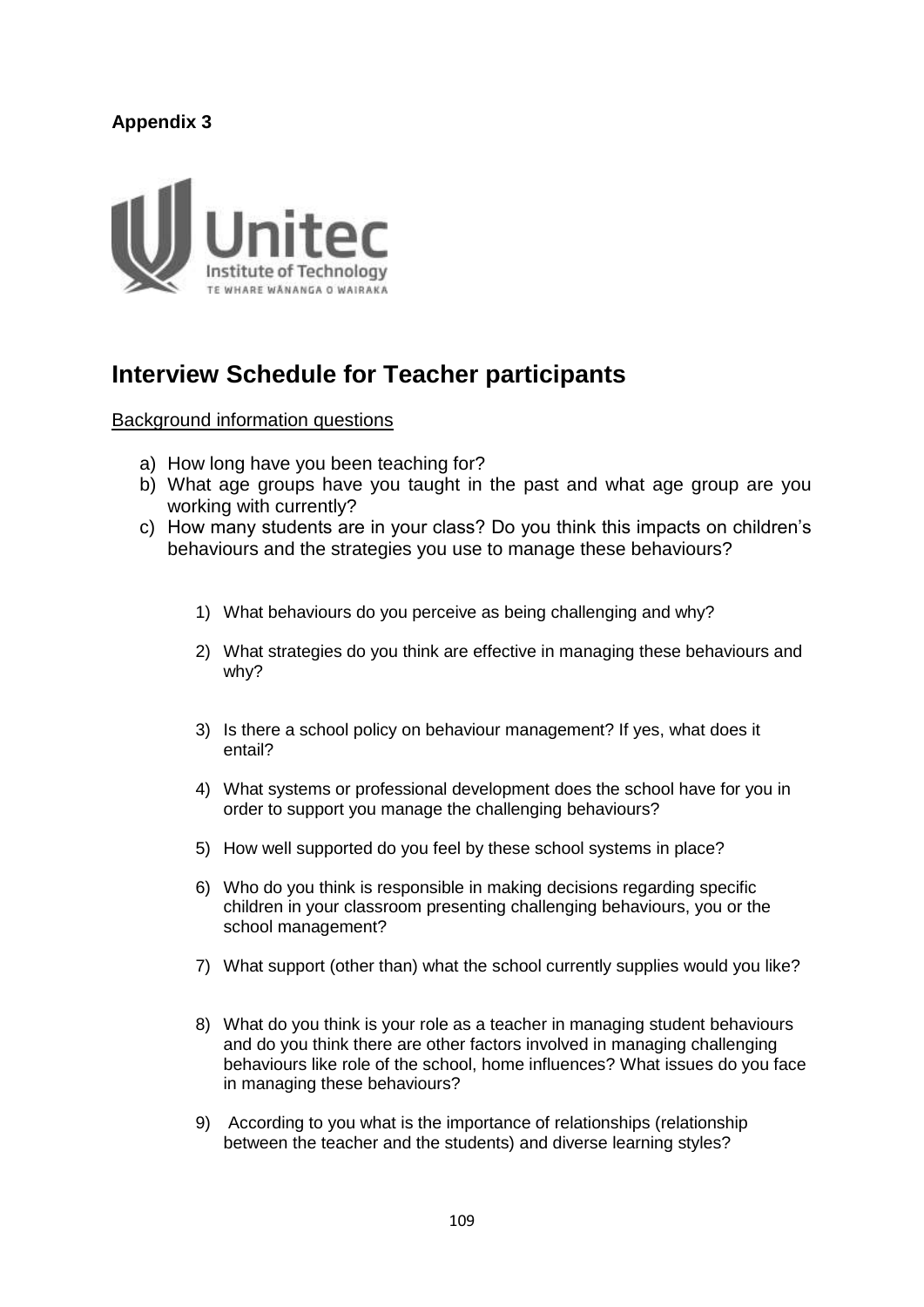# **Appendix 4**

# **Table of findings**

Table 4.1 below shows what behaviours are perceived by the eight teachers to be challenging and the reason for the kind of behaviour being presented by a student:

| <b>Teacher</b> | <b>Behaviour/s</b><br>perceived                                                                        | <b>Reasons for occurrence</b>                                                                                                                                                                                                                                                                                                                                                                                       |
|----------------|--------------------------------------------------------------------------------------------------------|---------------------------------------------------------------------------------------------------------------------------------------------------------------------------------------------------------------------------------------------------------------------------------------------------------------------------------------------------------------------------------------------------------------------|
|                | as challenging                                                                                         | οf<br>such<br>type<br><b>of</b>                                                                                                                                                                                                                                                                                                                                                                                     |
| Teacher 1      | Non-Compliance<br>$\bullet$<br>(continuous talking<br>during<br>teaching<br>time)<br>Attention seeking | challenging behaviour<br>According<br><b>T1</b><br>to<br>non-<br>compliance was common<br>with students who came<br>unhappy to school from<br>home and indulged in<br>misbehaviour.<br>Attention<br>seeking according to this<br>teacher was common with<br>with<br><b>ADHD</b><br>students<br>syndrome(attention deficit<br>hyper disorder)                                                                        |
| Teacher 2      | Tantrums<br>$\bullet$<br>Refusal to work or<br>finish tasks                                            | T2 said that according to<br>her tantrums was seen in<br>children who did not have<br>any boundaries at home<br>and the parents gave in to<br>every demand of theirs.<br>Refusal to work was seen<br>in children who found the<br>work to be difficult. Or<br>were upset on the day<br>due to situation at home.                                                                                                    |
| Teacher 3      | Separation anxiety<br>Physical aggression                                                              | According<br>T <sub>3</sub><br>to<br>separation anxiety<br>was<br>common in children who<br>least<br>pre-school<br>had<br>experience and had not<br>been away from mother a<br>lot. These children take a<br>long time in adjusting to<br>school life in the primary<br>years of schooling(years<br>1 to 6) Separation anxiety<br>most common<br>in in<br>was<br>junior school(years 1 to<br>3) physical aggression |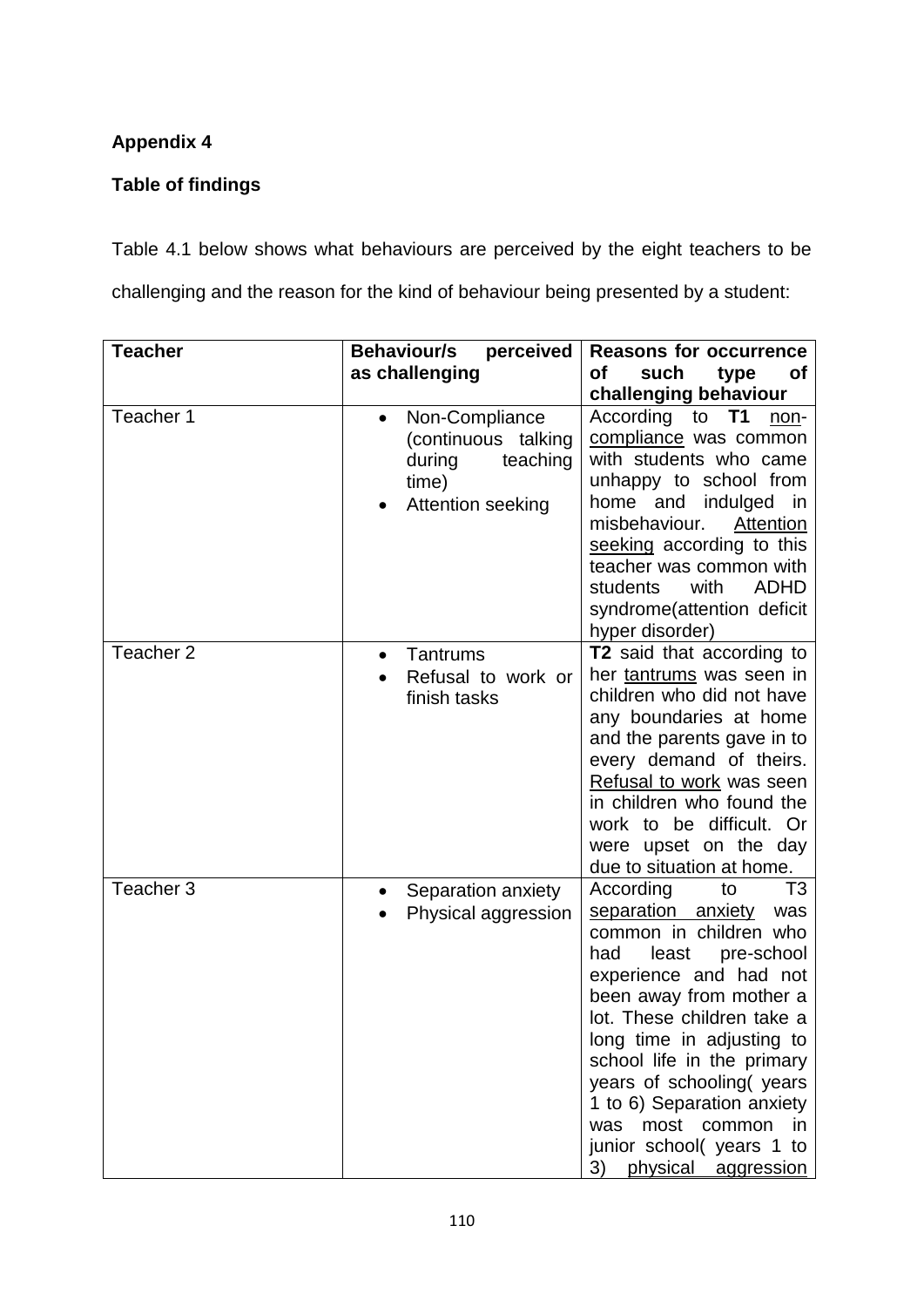| Teacher 4            | Task avoidance<br>$\bullet$<br>Defiant behaviour                                                  | was seen in children who<br>came from abusive home<br>back grounds or<br>upset<br>families.<br>(mother<br>and<br>father<br>separated<br>and<br>custodial<br><b>issues</b><br>were<br>prevalent)<br>T4- he believed that task<br>avoidance was seen in                                                                                                                                                     |
|----------------------|---------------------------------------------------------------------------------------------------|-----------------------------------------------------------------------------------------------------------------------------------------------------------------------------------------------------------------------------------------------------------------------------------------------------------------------------------------------------------------------------------------------------------|
|                      | Attention seeking                                                                                 | children who found the<br>task difficult<br>or<br>boring.<br>Either too hard<br>or too<br>easy both can result in<br>task avoidance.<br>Defiant<br>behaviour was a                                                                                                                                                                                                                                        |
| Teacher 5            | Defiance<br>$\bullet$<br>Tantrums<br>Attention seeking<br><b>Restlessness</b>                     | T5- She perceived these<br>behaviours to<br>be<br>very<br>the<br>challenging<br>and<br>reasons she<br>mentioned<br>ADHD<br>syndrome,<br>were<br><i>influences</i><br>and<br>home<br>influence of the company<br>the child was in- his or her<br>friends influence. (Peer<br>influence).                                                                                                                   |
| Teacher <sub>6</sub> | Mild<br>$\bullet$<br>deafness(special<br>needs child)<br><b>Restlessness</b><br>Attention seeking | T6- perceives deafness to<br>be very challenging. The<br>reason for the deafness in<br>child was due to severe<br>grommets. (Illness of the<br>Restlessness<br>ear).<br>and<br>attention<br>seeking<br>were<br>seen<br>as<br>common<br>challenging behaviours by<br>this<br>teacher<br>the<br>and<br>she said<br>reasons<br>were<br><b>ADHD</b><br>syndrome<br>and<br>home influences were at<br>the top. |
| Teacher 7            | Task avoidance<br>Refusal<br>finish<br>to<br>tasks<br>Defiance<br>Physical aggression             | T7- Off task behaviour<br>because<br>seen<br>of.<br>was<br>work avoidance, defiance<br>home<br>and<br>upset<br>background.<br>Physical<br>aggression was common<br>this<br>teachers'<br>in<br>classroom in two kids as<br>said<br>he<br>they<br>were<br>struggling<br>at home with<br>relations<br>(step<br>dad,                                                                                          |